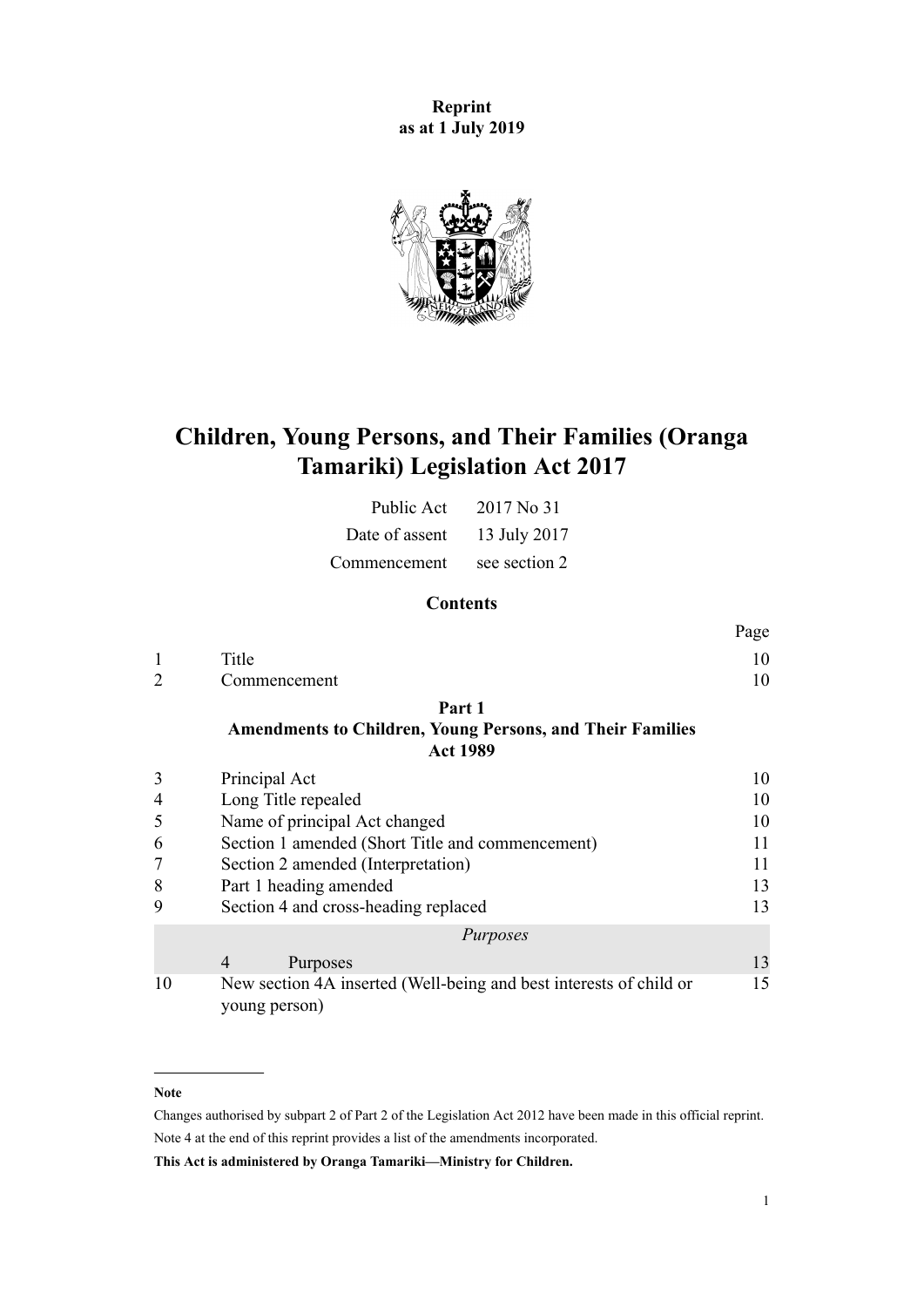|    | <b>Children, Young Persons, and Their Families (Oranga</b><br><b>Tamariki)</b> Legislation Act 2017                                                               | Reprinted as at<br>1 July 2019 |
|----|-------------------------------------------------------------------------------------------------------------------------------------------------------------------|--------------------------------|
|    | 4A<br>Well-being and best interests of child or young person                                                                                                      | 15                             |
| 11 | Section 5 replaced (Principles to be applied in exercise of powers<br>conferred by this Act)                                                                      | 15                             |
|    | 5<br>Principles to be applied in exercise of powers under this<br>Act                                                                                             | 15                             |
| 12 | Section 6 repealed (Welfare and interests of child or young person<br>paramount)                                                                                  | 17                             |
| 13 | Section 7 amended (Duties of chief executive)                                                                                                                     | 18                             |
| 14 | New section 7AA inserted (Duties of chief executive in relation to<br>Treaty of Waitangi (Tiriti o Waitangi))                                                     | 19                             |
|    | Duties of chief executive in relation to Treaty of Waitangi<br>7AA<br>(Tiriti o Waitangi)                                                                         | 19                             |
| 15 | Section 11 amended (Child's or young person's participation and<br>views)                                                                                         | 20                             |
| 16 | Section 13 amended (Principles)                                                                                                                                   | 21                             |
| 17 | Section 14 replaced (Definition of child or young person in need of<br>care or protection)                                                                        | 24                             |
|    | 14<br>Definition of child or young person in need of care or<br>protection                                                                                        | 24                             |
|    | Circumstances in which child or young person is<br>14AA<br>suffering, or is likely to suffer, serious harm                                                        | 25                             |
| 18 | Section 15 replaced (Reporting of ill-treatment or neglect of child<br>or young person)                                                                           | 25                             |
|    | 15<br>Reporting of concerns to chief executive or constable                                                                                                       | 25                             |
| 19 | Section 16 amended (Protection of person reporting ill-treatment<br>or neglect of child or young person)                                                          | 26                             |
| 20 | Section 17 amended (Investigation of report of ill-treatment or<br>neglect of child or young person)                                                              | 26                             |
| 21 | New section 18AAA inserted (Chief executive may make family<br>group conference available in certain circumstances)                                               | 26                             |
|    | 18AAA Chief executive may make family group conference<br>available in certain circumstances                                                                      | 26                             |
| 22 | Section 18 amended (Referral of care or protection cases to care<br>and protection co-ordinator or youth justice co-ordinator by social<br>workers or constables) | 26                             |
| 23 | Section 18A amended (Assessment of parent of subsequent child)                                                                                                    | 27                             |
| 24 | Section 18B amended (Person described in this section)                                                                                                            | 27                             |
| 25 | Section 18C amended (Confirmation of decision not to apply for<br>declaration under section 67)                                                                   | 28                             |
| 26 | Section 18D amended (Court declining to confirm decision)                                                                                                         | 28                             |
| 27 | Section 19 amended (Referral of care or protection cases to care<br>and protection co-ordinator by other persons or by court)                                     | 28                             |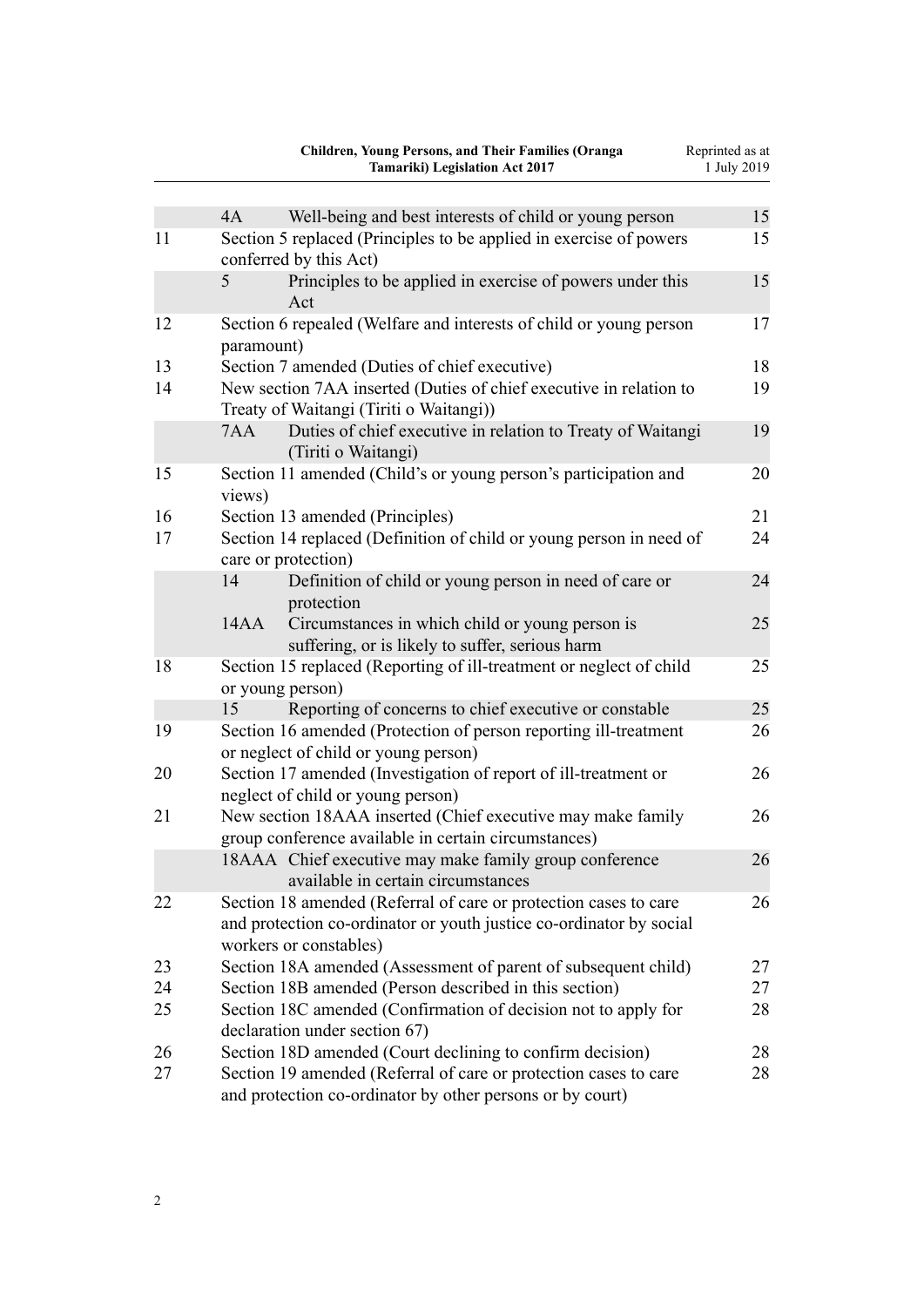| Reprinted as at<br>1 July 2019 |             | Children, Young Persons, and Their Families (Oranga<br>Tamariki) Legislation Act 2017                                                                                                                                        |          |
|--------------------------------|-------------|------------------------------------------------------------------------------------------------------------------------------------------------------------------------------------------------------------------------------|----------|
| 28                             | conference) | Section 21 amended (Care and protection co-ordinator to consult<br>family, whanau, or family group on convening of family group                                                                                              | 28       |
| 29                             |             | Section 22 amended (Persons entitled to attend family group                                                                                                                                                                  | 28       |
|                                | conference) |                                                                                                                                                                                                                              |          |
| 30                             |             | Section 26 amended (Procedure of family group conference)                                                                                                                                                                    | 29       |
| 31                             |             | Section 28 amended (Functions of family group conference)                                                                                                                                                                    | 29       |
| 32                             |             | Section 29 amended (Family group conference may make                                                                                                                                                                         | 29       |
| 33                             |             | decisions and recommendations and formulate plans)<br>Section 30 amended (Care and protection co-ordinator to seek<br>agreement to decisions, recommendations, and plans of family<br>group conference)                      | 29       |
| 34                             |             | Section 34 amended (Chief executive to give effect to decisions,<br>recommendations, and plans of family group conference)                                                                                                   | 29       |
| 35                             |             | Section 35 amended (Police to comply with decisions,<br>recommendations, and plans of family group conference)                                                                                                               | 29       |
| 36                             |             | Section 40 amended (Warrant to remove child or young person)                                                                                                                                                                 | 29       |
| 37                             |             | Section 46 amended (Powers of court where application made<br>under section 44 or child or young person brought before court<br>under section 45)                                                                            | 30       |
| 38<br>39                       |             | Section 48 amended (Unaccompanied children and young persons)<br>Section 59 amended (Application for production of documents<br>relevant to investigation of whether child or young person in need<br>of care or protection) | 30<br>30 |
| 40                             |             | Section 61 amended (Court may order document to be produced)                                                                                                                                                                 | 30       |
| 41                             |             | Section 66 replaced (Government departments may be required to<br>supply information)                                                                                                                                        | 30       |
|                                |             | Information sharing                                                                                                                                                                                                          |          |
|                                | 65A         | Purpose of information sharing and principle for<br>information sharing decisions                                                                                                                                            | 30       |
|                                | 66          | Agencies to supply information                                                                                                                                                                                               | 31       |
|                                | 66A         | Disclosure of information obtained under section 66                                                                                                                                                                          | 31       |
|                                | 66B         | Restrictions on disclosure of information under section<br>66A                                                                                                                                                               | 32       |
|                                | 66C         | Use and disclosure of personal information relating to<br>child or young person or classes of children or young<br>persons                                                                                                   | 32       |
|                                | 66D         | Public notification of information about combined<br>datasets                                                                                                                                                                | 33       |
|                                | 66E         | Application of sections 66F to 66J                                                                                                                                                                                           | 33       |
|                                | 66F         | Definitions                                                                                                                                                                                                                  | 33       |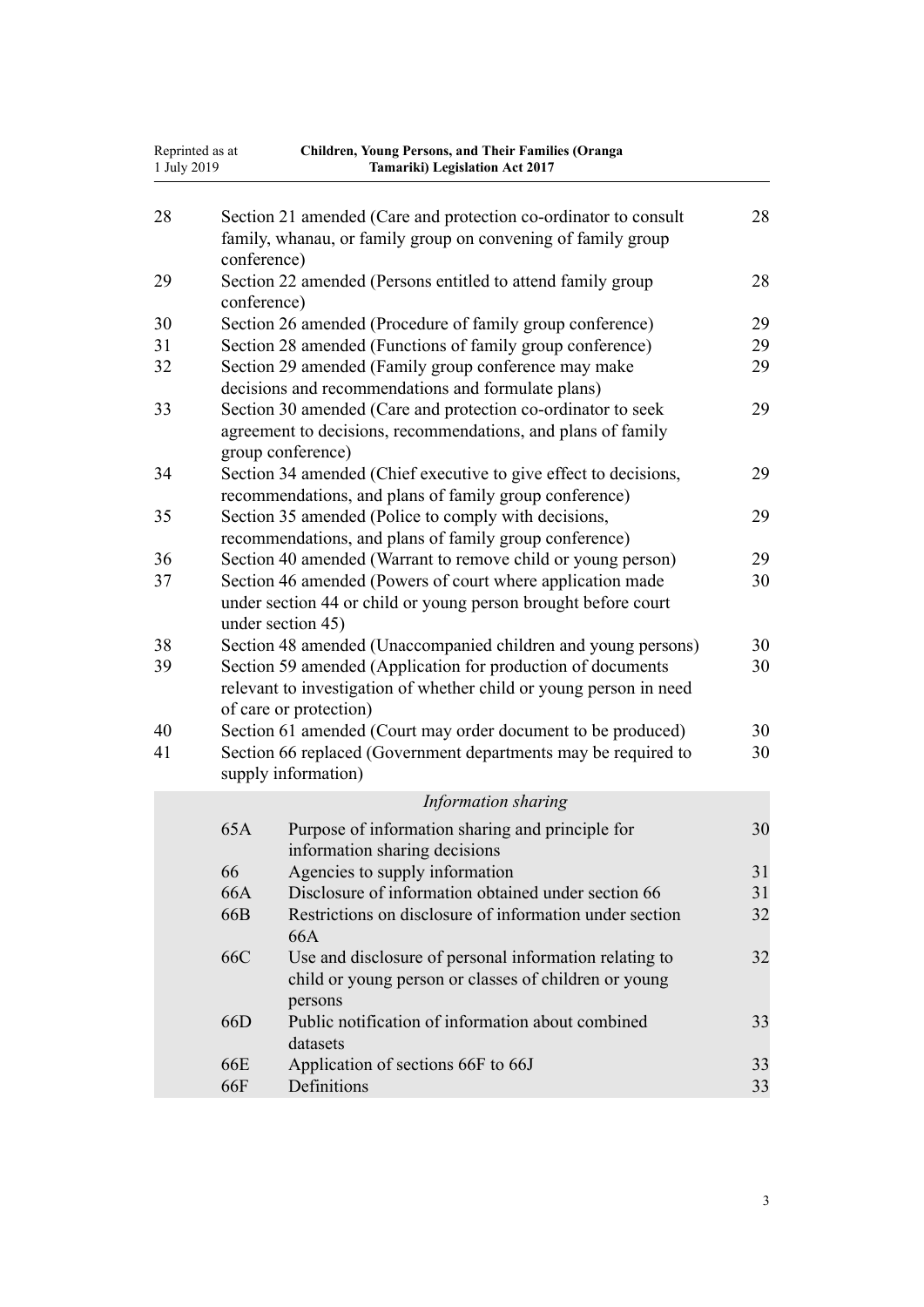|    |              | <b>Children, Young Persons, and Their Families (Oranga</b><br><b>Tamariki)</b> Legislation Act 2017                                                                                                                   | Reprinted as at<br>1 July 2019 |
|----|--------------|-----------------------------------------------------------------------------------------------------------------------------------------------------------------------------------------------------------------------|--------------------------------|
|    |              |                                                                                                                                                                                                                       |                                |
|    | 66G          | Requests for information by authorised child welfare and<br>protection agencies or authorised independent persons<br>from other authorised child welfare and protection<br>agencies or authorised independent persons | 34                             |
|    | 66H          | Duty of child welfare and protection agency or<br>independent person receiving request under section 66G                                                                                                              | 34                             |
|    | <b>66I</b>   | When request under section 66G may be declined                                                                                                                                                                        | 34                             |
|    | 66J          | Reasons for declining request                                                                                                                                                                                         | 35                             |
|    | 66K          | Consultation to be undertaken when information is<br>requested or proposed to be disclosed under section 66C<br>or 66H                                                                                                | 35                             |
|    |              | Code of practice for information sharing                                                                                                                                                                              |                                |
|    | 66L          | Purpose of Code for information sharing                                                                                                                                                                               | 35                             |
|    | 66M          | Consultation on draft Code by Minister                                                                                                                                                                                | 36                             |
|    | 66N          | Approval of draft Code by Minister                                                                                                                                                                                    | 36                             |
|    | <b>66O</b>   | Application of Legislation Act 2012 to Code                                                                                                                                                                           | 37                             |
|    | 66P          | Amendments to Code                                                                                                                                                                                                    | 37                             |
|    | 66Q          | Relationship with other enactments                                                                                                                                                                                    | 37                             |
| 42 |              | Section 67 repealed (Grounds for declaration that child or young<br>person is in need of care or protection)                                                                                                          | 38                             |
| 43 |              | Section 68 amended (Application for declaration that child or<br>young person is in need of care or protection)                                                                                                       | 38                             |
| 44 |              | Section 69 amended (Joint applications)                                                                                                                                                                               | 38                             |
| 45 |              | Section 70 amended (No application to be made unless family<br>group conference has been held)                                                                                                                        | 38                             |
| 46 | person)      | Section 71 amended (Court may make declaration in absence of<br>proof of responsibility for neglect or ill-treatment of child or young                                                                                | 38                             |
| 47 |              | Section 72 amended (Court not to make declaration unless family<br>group conference held)                                                                                                                             | 39                             |
| 48 |              | Section 73 amended (Court not to make declaration unless satisfied<br>that child's or young person's need for care or protection cannot be<br>met by other means)                                                     | 39                             |
| 49 | counselling) | Section 74 amended (Court may require parties to undergo                                                                                                                                                              | 39                             |
| 50 |              | Section 78 amended (Custody of child or young person pending<br>determination of proceedings)                                                                                                                         | 39                             |
| 51 |              | Cross-heading above section 83 replaced                                                                                                                                                                               | 40                             |
|    |              | Care or protection orders                                                                                                                                                                                             |                                |
| 52 |              | Section 83 amended (Orders of court on making of declaration)                                                                                                                                                         | 40                             |
| 53 |              | Section 84 amended (Power to make other orders where<br>declaration made on ground of child's offending)                                                                                                              | 41                             |
| 54 |              | Section 86 amended (Services orders)                                                                                                                                                                                  | 41                             |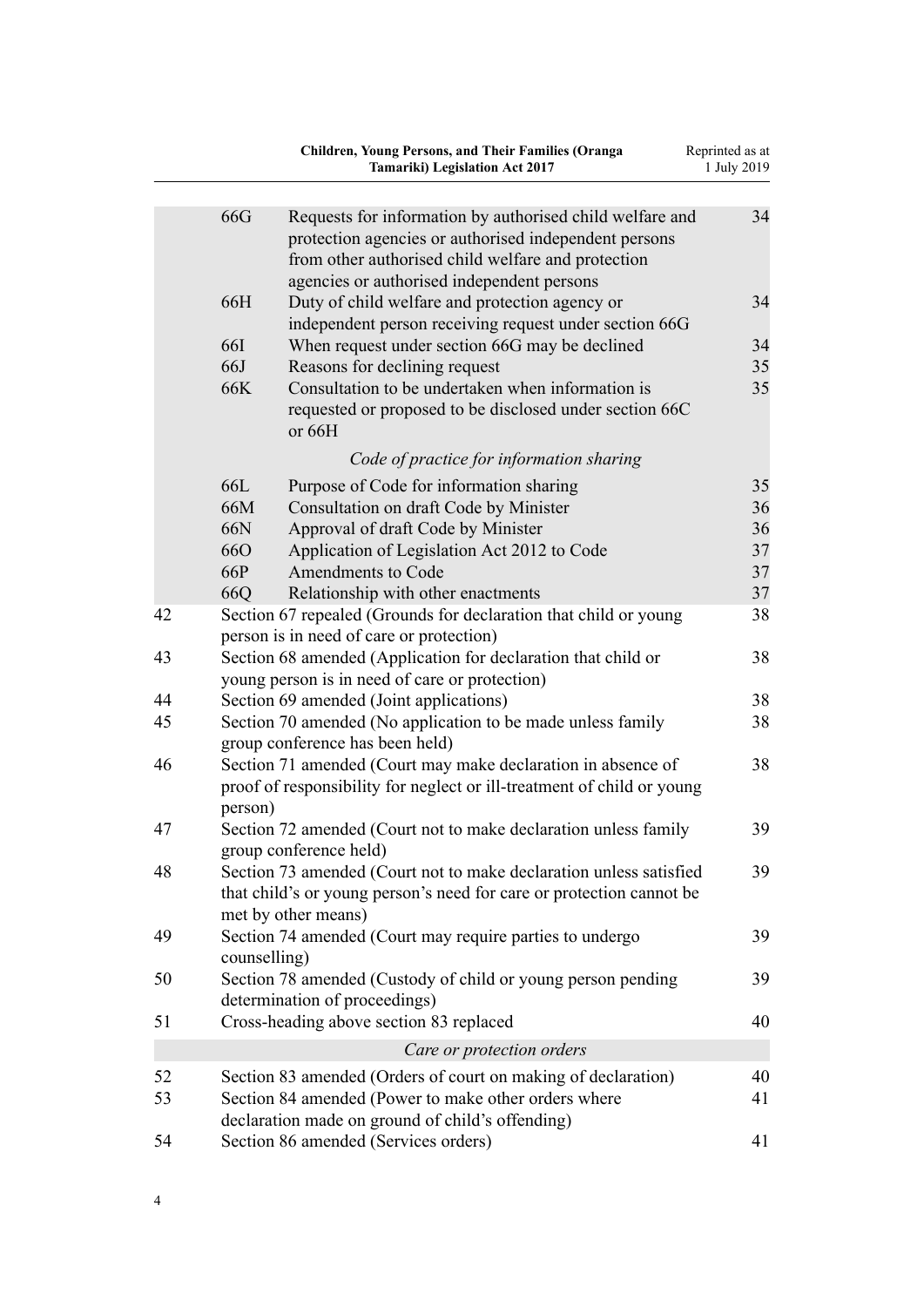| 1 July 2019 | Reprinted as at<br><b>Children, Young Persons, and Their Families (Oranga</b><br><b>Tamariki)</b> Legislation Act 2017 |    |
|-------------|------------------------------------------------------------------------------------------------------------------------|----|
| 55          | Section 86A amended (Interim services orders)                                                                          | 41 |
| 56          | Section 87 amended (Restraining orders)                                                                                | 41 |
| 57          | Section 88 amended (Interim restraining orders)                                                                        | 42 |
| 58          | Section 91 amended (Support orders)                                                                                    | 42 |
| 59          | Section 92 amended (Interim support orders)                                                                            | 42 |
| 60          | Section 95 amended (Conditions of support order or interim<br>support order)                                           | 42 |
| 61          | Section 96 amended (Power of court to impose additional<br>conditions)                                                 | 43 |
| 62          | Section 101 amended (Custody orders)                                                                                   | 43 |
| 63          | Section 102 amended (Interim custody orders)                                                                           | 43 |
| 64          | Section 110 amended (Guardianship orders)                                                                              | 43 |
| 65          | New section 110AA inserted (Interim guardianship orders)                                                               | 43 |
|             | 110AA Interim guardianship orders                                                                                      | 43 |
| 66          | Section 110A amended (Application for change of guardianship<br>order)                                                 | 44 |
| 67          | Section 121 amended (Court may make orders for access and<br>exercise of other rights by parents and other persons)    | 44 |
| 68          | Section 125 amended (Application for variation or discharge of<br>orders made under this Part)                         | 44 |
| 69          | Section 127 amended (Court may vary or discharge order)                                                                | 44 |
| 70          | Section 128 amended (Court to obtain and consider plan for child<br>or young person before making certain orders)      | 45 |
| 71          | Section 129 amended (Court to direct who is to prepare plan)                                                           | 45 |
| 72          | Section 130 amended (Content of plans)                                                                                 | 45 |
| 73          | Section 131 amended (Adjournment for purposes of obtaining<br>plan)                                                    | 45 |
| 74          | Section 132 amended (Access to plans)                                                                                  | 45 |
| 75          | Section 135 amended (Review of plan)                                                                                   | 45 |
| 76          | Sections 141 and 142 repealed                                                                                          | 45 |
| 77          | Section 143 amended (All parents or guardians not required to be<br>party to agreement)                                | 46 |
| 78          | Section 144 amended (Agreement not to be made without consent<br>of child or young person)                             | 46 |
| 79          | Section 145 amended (Agreement not to be made without approval<br>of family group conference)                          | 46 |
| 80          | Section 146 amended (Form and terms of agreements)                                                                     | 46 |
| 81          | Section 147 amended (Further restrictions on making of<br>agreements)                                                  | 46 |
| 82          | Section 148 amended (Effect of agreements)                                                                             | 46 |
| 83          | Section 149 amended (Agreement may provide for consent to<br>medical treatment)                                        | 46 |
| 84          | Section 152 amended (Service of application for declaration)                                                           | 47 |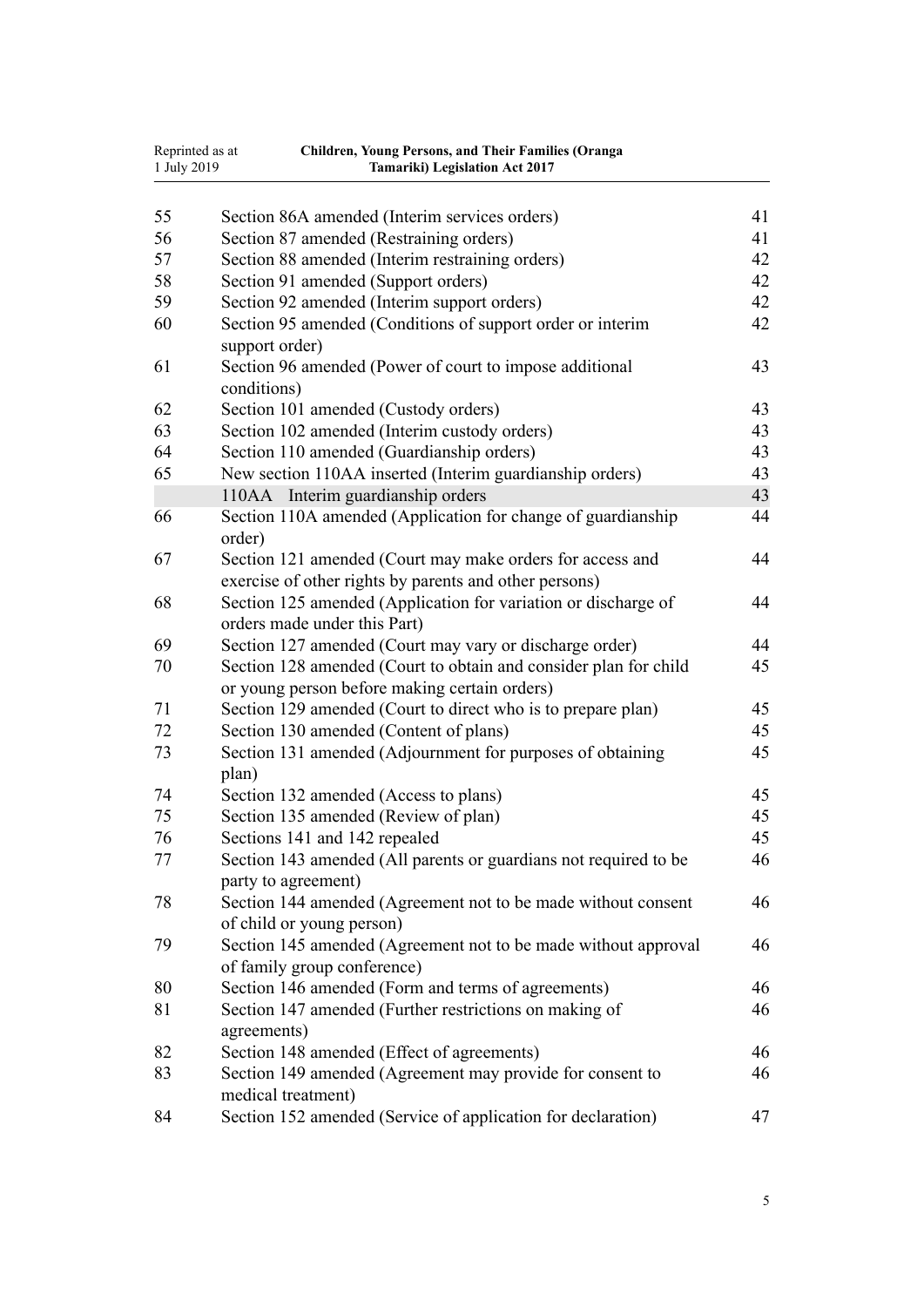|          | Children, Young Persons, and Their Families (Oranga<br><b>Tamariki)</b> Legislation Act 2017                                                                             | Reprinted as at<br>1 July 2019 |
|----------|--------------------------------------------------------------------------------------------------------------------------------------------------------------------------|--------------------------------|
| 85       | Section 153 amended (Notice of application for declaration to be                                                                                                         | 47                             |
|          | given to child or young person)                                                                                                                                          |                                |
| 86       | Section 154 amended (Service of application for variation or                                                                                                             | 47                             |
|          | discharge of order)                                                                                                                                                      | 47                             |
| 87<br>88 | Section 158 amended (Applications may be heard together)                                                                                                                 | 47                             |
| 89       | Section 170 amended (Calling of mediation conference)<br>Section 185 amended (Sections to have effect in place of sections                                               | 48                             |
|          | 38 to 44 of Criminal Procedure (Mentally Impaired Persons) Act<br>2003)                                                                                                  |                                |
| 90       | Section 186 amended (Report by social worker)                                                                                                                            | 48                             |
| 91       | Section 187 amended (Cultural and community reports)                                                                                                                     | 48                             |
| 92       | Section 198 amended (Special provisions applying to applications<br>for declaration on ground of child's offending)                                                      | 48                             |
| 93       | Section 199 amended (Power of court to call witnesses)                                                                                                                   | 48                             |
| 94       | Section 200 amended (Court to ensure that application for                                                                                                                | 48                             |
|          | declaration that child or young person in need of care or protection<br>dealt with promptly)                                                                             |                                |
| 95       | Section 205 amended (Preventing removal of child or young<br>person from New Zealand)                                                                                    | 49                             |
| 96       | Section 206 amended (Offence to take child or young person out of<br>New Zealand where proceedings pending)                                                              | 49                             |
| 97       | Section 206B amended (Power to dismiss proceedings)                                                                                                                      | 49                             |
| 98       | Section 207E amended (Chief executive to have regard to certain<br>matters)                                                                                              | 49                             |
| 99       | Section 207M amended (Court to have regard to certain matters)                                                                                                           | 49                             |
| 100      | Section 207S amended (Court to have regard to certain matters)                                                                                                           | 49                             |
| 101      | Section 208 amended (Principles)                                                                                                                                         | 49                             |
| 102      | New section 208A inserted (Child or young person subject to<br>youth justice jurisdiction only until allegations of offending dealt<br>with)                             | 50                             |
|          | 208A<br>Child or young person subject to youth justice                                                                                                                   | 50                             |
|          | jurisdiction only until allegations of offending dealt with                                                                                                              |                                |
| 103      | Section 238 amended (Custody of child or young person pending<br>hearing)                                                                                                | 50                             |
| 104      | Section 239 amended (Restrictions on power of court to order<br>child or young person to be detained in custody)                                                         | 50                             |
| 105      | Section 241 amended (Review of orders made under section 238)                                                                                                            | 51                             |
| 106      | Section 242 amended (Order under section 238 sufficient authority<br>for detention of child or young person)                                                             | 51                             |
| 107      | Section 246 amended (Procedure where young person arrested and<br>brought before court)                                                                                  | 51                             |
| 108      | New section 248A inserted (Chief executive to appoint youth<br>advocate to represent child or young person if offence punishable<br>by imprisonment of 10 years or more) | 51                             |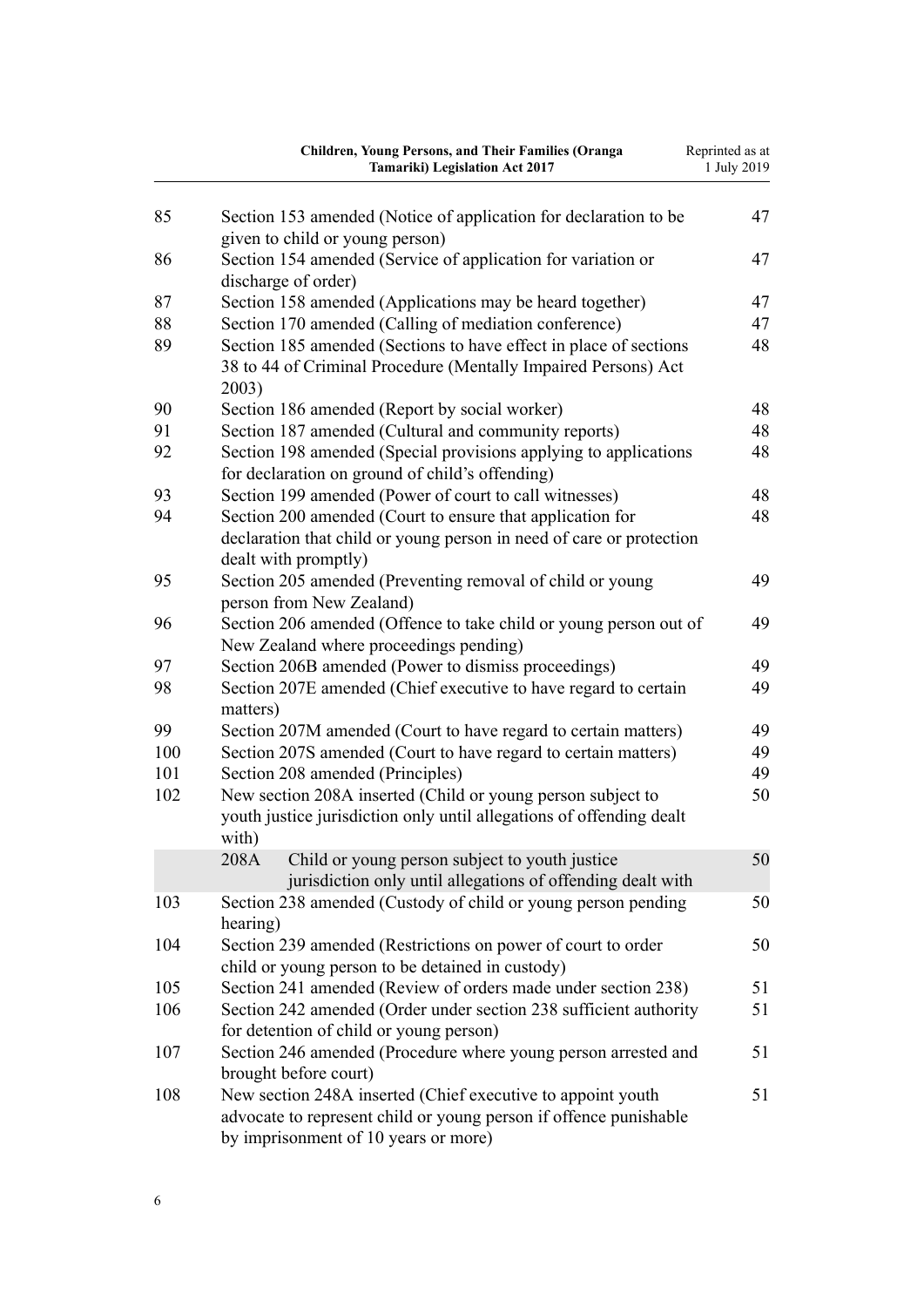| Reprinted as at<br>1 July 2019 | <b>Children, Young Persons, and Their Families (Oranga</b><br><b>Tamariki) Legislation Act 2017</b>                                                                 |          |
|--------------------------------|---------------------------------------------------------------------------------------------------------------------------------------------------------------------|----------|
|                                | 248A<br>Chief executive to appoint youth advocate to represent<br>child or young person if offence punishable by<br>imprisonment of 10 years or more                | 51       |
| 109                            | Section 250 amended (Consultation on convening of family group<br>conference)                                                                                       | 52       |
| 110                            | Section 256 amended (Procedure at family group conference)                                                                                                          | 52       |
| 111                            | Section 258 amended (Functions of family group conference)                                                                                                          | 52       |
| 112                            | Section 260 amended (Family group conference may make<br>decisions and recommendations and formulate plans)                                                         | 52       |
| 113                            | Section 272 amended (Jurisdiction of Youth Courts and children's<br>liability to be prosecuted for criminal offences)                                               | 53       |
| 114                            | Section 273 amended (Manner of dealing with offences (other than<br>murder or manslaughter))                                                                        | 53       |
| 115                            | Section 275 amended (Manner of dealing with offence of murder<br>or manslaughter, or where jury trial to be held)                                                   | 53       |
| 116                            | New section 276A inserted (Transfer of proceeding back to Youth<br>Court)                                                                                           | 54       |
|                                | 276A<br>Transfer of proceeding back to Youth Court                                                                                                                  | 54       |
| 117                            | Section 280 amended (Court may refer case to care and protection<br>co-ordinator to determine whether matter should be dealt with<br>under Part 2)                  | 54       |
| 118                            | Section 280A amended (Court may refer case to person who<br>commenced proceeding to be dealt with as child offending care or<br>protection proceeding under Part 2) | 54       |
| 119                            | Section 284 amended (Factors to be taken into account on<br>sentencing)                                                                                             | 54       |
| 120                            | Section 296 amended (Expiry of orders)                                                                                                                              | 55       |
| 121                            | Section 316 amended (Court may cancel supervision with<br>residence order if young person absconds)                                                                 | 55       |
| 122                            | Section 323 amended (Appointment of youth advocate to represent<br>child or young person)                                                                           | 55       |
| 123                            | Section 361 amended (Application of sections 362, 364, 365, 387,<br>390 to 392, 394, and 395)                                                                       | 55       |
| 124                            | Section 363 amended (Payment to person or organisation<br>providing care)                                                                                           | 55       |
| 125                            | Section 364 amended (Authority to establish residences)                                                                                                             | 55       |
| 126                            | Section 365 amended (Chief executive may place children and<br>young persons in residences)                                                                         | 56       |
| 127                            | Cross-heading above section 386A replaced                                                                                                                           | 56       |
|                                | Moving to independence                                                                                                                                              |          |
| 128                            | New sections 386AAA to 386AAG inserted                                                                                                                              | 56       |
|                                | 386AAA Interpretation<br>386AAB Purposes                                                                                                                            | 56<br>56 |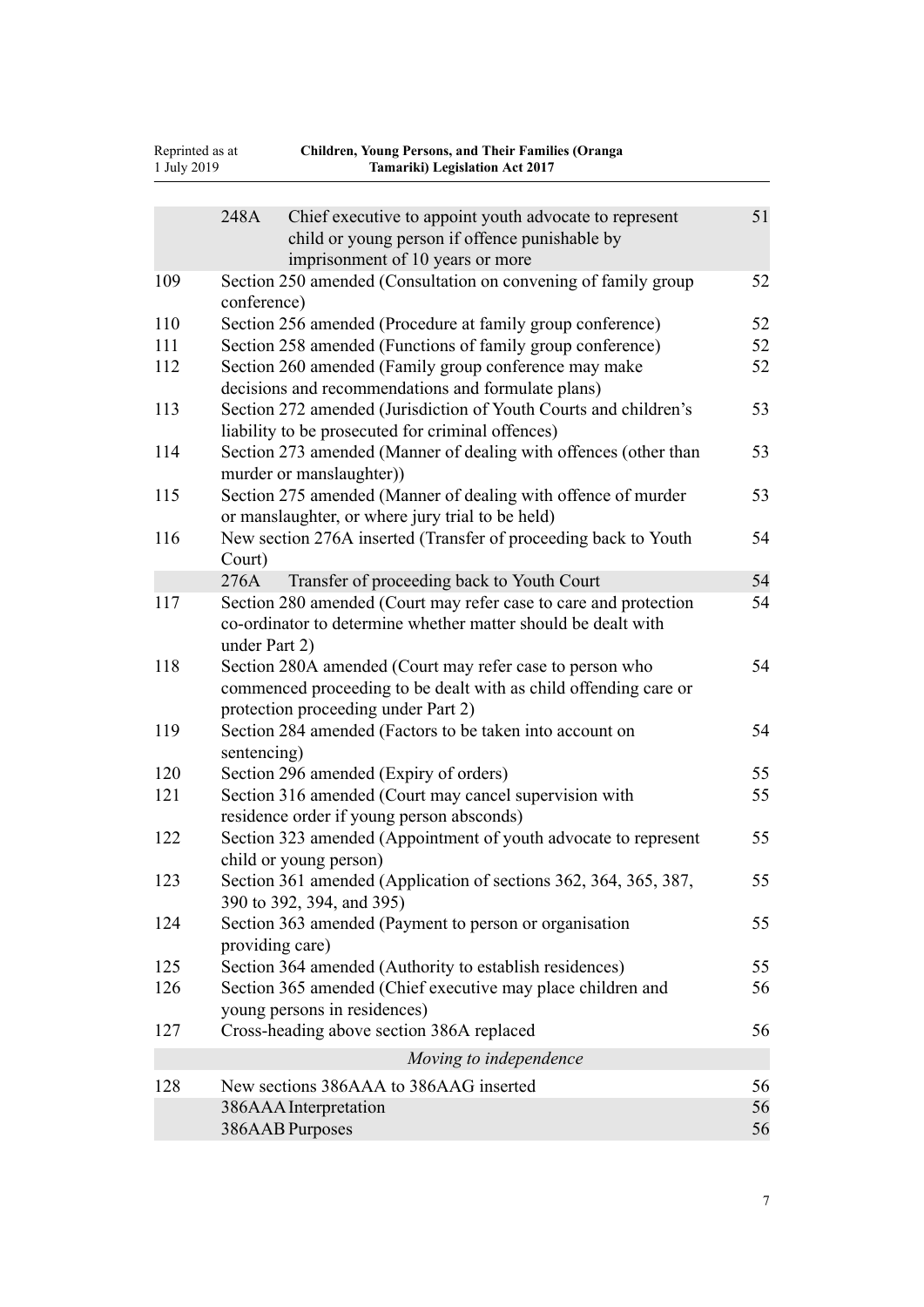|     |                | <b>Children, Young Persons, and Their Families (Oranga</b><br><b>Tamariki) Legislation Act 2017</b>                   | Reprinted as at<br>1 July 2019 |
|-----|----------------|-----------------------------------------------------------------------------------------------------------------------|--------------------------------|
|     |                | 386AAC Principles to be applied when assisting young person to<br>move to independence                                | 57                             |
|     |                | 386AAD Young persons entitled to live with caregiver up to age of<br>21 years                                         | 57                             |
|     |                | 386AAE Providing support to young persons to negotiate support<br>arrangements and monitoring of support arrangements | 58                             |
|     |                | 386AAF Role of caregivers under support arrangements                                                                  | 58                             |
|     |                | 386AAGFinancial assistance for support arrangements                                                                   | 59                             |
| 129 |                | Section 386A replaced (Advice and assistance for people moving<br>from care to independence)                          | 59                             |
|     | 386A           | Advice and assistance for young persons up to age of 25<br>years                                                      | 59                             |
|     | 386B           | Provision of advice and assistance by chief executive                                                                 | 60                             |
| 130 |                | New section 386C inserted (Chief executive to maintain contact<br>with young persons up to age of 21 years)           | 61                             |
|     | 386C           | Chief executive to maintain contact with young persons<br>up to age of 21 years                                       | 61                             |
| 131 |                | Section 403 amended (Approval of Community Services)                                                                  | 62                             |
| 132 |                | Section 405 amended (Revocation of approval)                                                                          | 62                             |
| 133 |                | New sections 445E and 445F and cross-heading inserted                                                                 | 62                             |
|     |                | Limit on proceedings and Crown liability                                                                              |                                |
|     | 445E<br>445F   | Limit on proceedings<br>Limitation on liability                                                                       | 62<br>63                       |
| 134 |                | Section 447 amended (Regulations)                                                                                     | 63                             |
| 135 |                | New section 447A inserted (Minister to appoint persons to monitor<br>compliance with prescribed standard of care)     | 66                             |
|     | 447A           | Minister to appoint independent persons to monitor<br>compliance with prescribed standard of care                     | 66                             |
| 136 |                | New section 448B and cross-heading inserted                                                                           | 66                             |
|     |                | Periodic review of legislation, government policy, and<br>other arrangements                                          |                                |
|     | 448B           | Periodic review of legislation, government policy, and<br>other arrangements                                          | 66                             |
| 137 |                | Amendments to principal Act to replace gendered references with<br>gender-neutral references                          | 67                             |
| 138 |                | Schedule 1AA amended                                                                                                  | 67                             |
|     | $\overline{4}$ | New definition of young person not to apply to criminal<br>proceedings underway at commencement date                  | 67                             |
|     | 5              | Protections for young persons aged 17 years in criminal<br>investigations                                             | 67                             |
|     | 6              | Application of complaints mechanism                                                                                   | 67                             |
|     | $\overline{7}$ | Previous definition of child or young person in need of<br>care or protection applies to proceedings underway         | 67                             |
|     |                |                                                                                                                       |                                |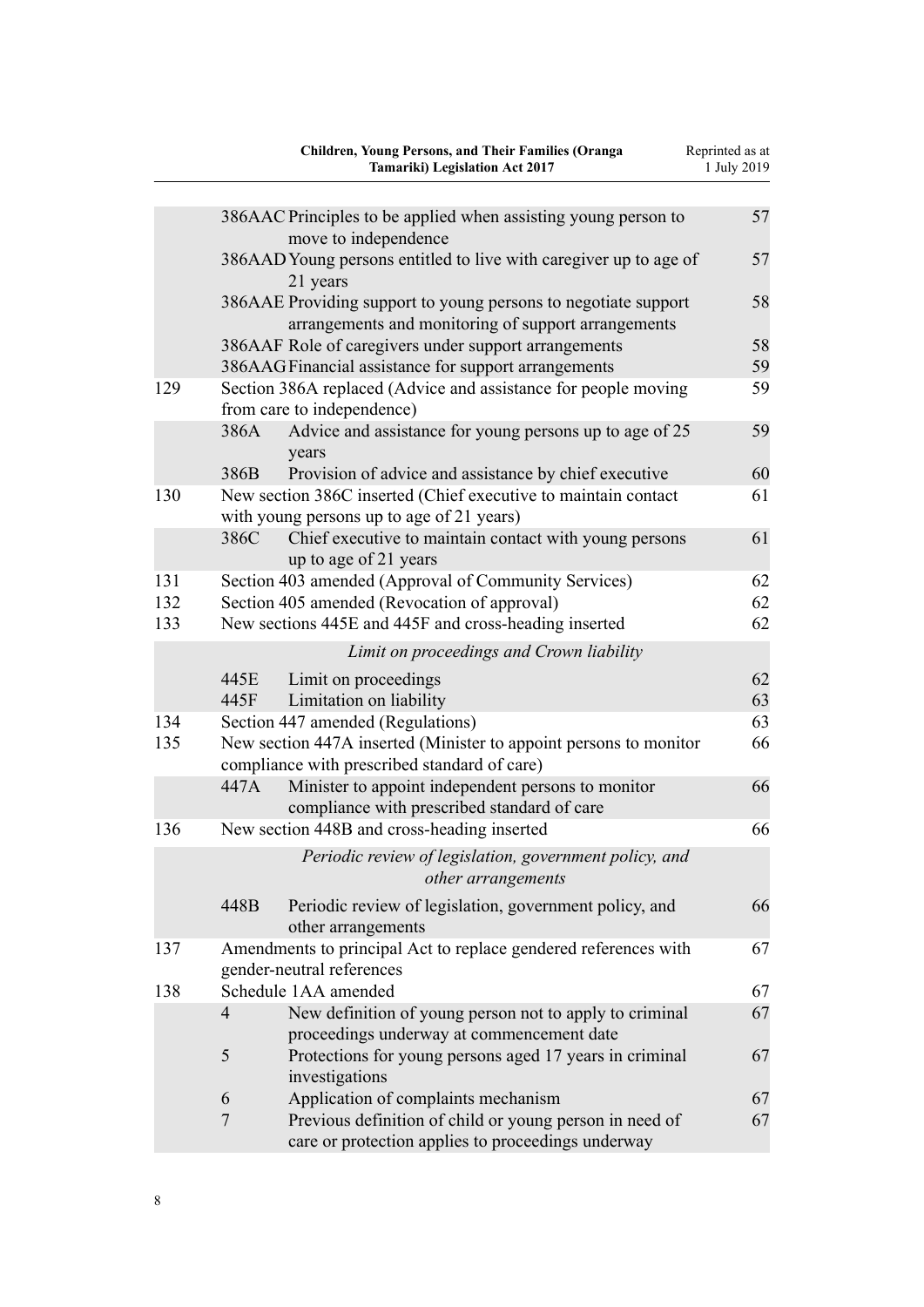|     | Children, Young Persons, and Their Families (Oranga<br>Reprinted as at<br>1 July 2019<br><b>Tamariki)</b> Legislation Act 2017 |                                                                                                                                                      |    |
|-----|--------------------------------------------------------------------------------------------------------------------------------|------------------------------------------------------------------------------------------------------------------------------------------------------|----|
|     | 8                                                                                                                              | Application of sections 17(2A), 18AAA, 21(2), and                                                                                                    | 68 |
|     | 9                                                                                                                              | 30(1)(aaa)<br>Determinations under section $18B(2)(c)$                                                                                               | 68 |
|     | 10                                                                                                                             | Information sharing                                                                                                                                  | 68 |
|     | 11                                                                                                                             | Applications for declaration made under section 68                                                                                                   | 68 |
|     |                                                                                                                                | before commencement date to be determined under<br>previous provisions                                                                               |    |
|     | 12                                                                                                                             | When custody order ceases to have effect                                                                                                             | 68 |
|     | 13                                                                                                                             | Agreements for extended care of severely disabled<br>children and young persons and agreements with persons<br>providing residential disability care | 69 |
|     | 14                                                                                                                             | Youth justice principles                                                                                                                             | 69 |
|     | 15                                                                                                                             | Review of detention of young persons in residence or<br>Police custody                                                                               | 69 |
|     | 16                                                                                                                             | Consideration of restorative justice actions by Family<br><b>Group Conferences</b>                                                                   | 69 |
|     | 17                                                                                                                             | Factors to be taken into account on sentencing                                                                                                       | 70 |
|     | 18                                                                                                                             | Moving to independence                                                                                                                               | 70 |
|     | 19                                                                                                                             | References to Children, Young Persons, and Their<br>Families Act 1989                                                                                | 70 |
| 139 |                                                                                                                                | Schedule 1 amended                                                                                                                                   | 70 |
| 140 |                                                                                                                                | New Schedule 1A inserted                                                                                                                             | 70 |
|     |                                                                                                                                | Part 2                                                                                                                                               |    |
|     |                                                                                                                                | <b>Amendments to other Acts</b>                                                                                                                      |    |
|     |                                                                                                                                | Subpart 1—Amendments to Criminal Procedure Act 2011                                                                                                  |    |
| 141 |                                                                                                                                | Amendments to Criminal Procedure Act 2011                                                                                                            | 70 |
| 142 |                                                                                                                                | Section 174 amended (Remand of defendant under 17 years for<br>assessment report)                                                                    | 71 |
| 143 |                                                                                                                                | Section 175 amended (Remand of defendants aged 17 to 20 years)                                                                                       | 71 |
| 144 |                                                                                                                                | New section 380A inserted (Transfer of proceedings commenced<br>in Youth Court back to Youth Court in certain circumstances)                         | 71 |
|     | 380A                                                                                                                           | Transfer of proceedings commenced in Youth Court back<br>to Youth Court in certain circumstances                                                     | 71 |
|     |                                                                                                                                | Subpart 2-Amendment to Income Tax Act 2007                                                                                                           |    |
| 145 |                                                                                                                                | Amendments to Income Tax Act 2007                                                                                                                    | 71 |
| 146 |                                                                                                                                | Section CW 33 amended (Allowances and benefits)                                                                                                      | 72 |
|     |                                                                                                                                | Subpart 3—Amendment to Social Security Act 1964                                                                                                      |    |
| 147 |                                                                                                                                | Amendment to Social Security Act 1964                                                                                                                | 72 |
| 148 |                                                                                                                                | Section 3 amended (Interpretation)                                                                                                                   | 72 |
|     |                                                                                                                                | Subpart 4—Amendments to Acts and legislative instruments                                                                                             |    |
| 149 |                                                                                                                                | Consequential amendments to Acts and legislative instruments                                                                                         | 72 |
| 150 |                                                                                                                                | Repeal of and amendments to enactments                                                                                                               | 72 |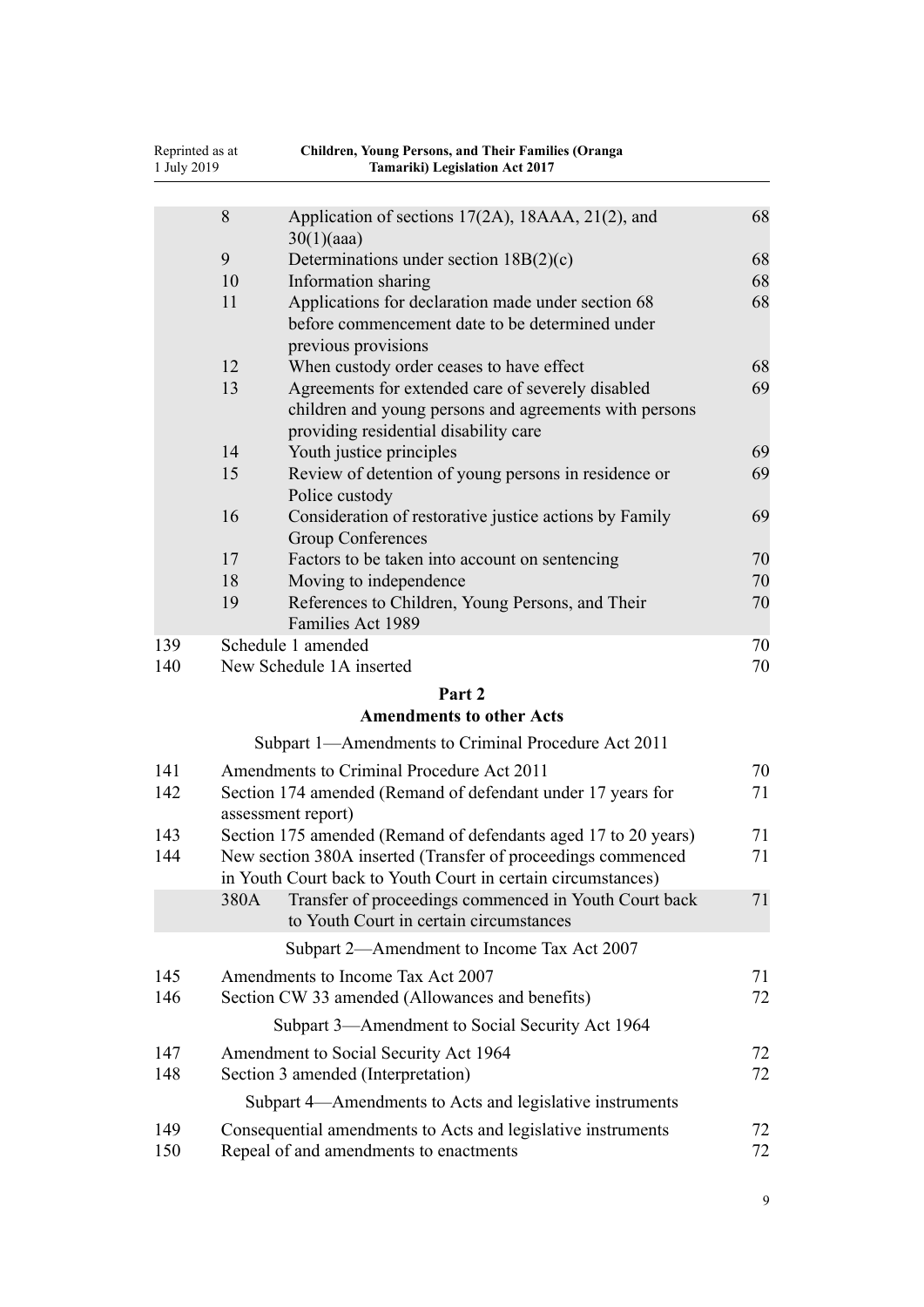<span id="page-9-0"></span>

| <b>Children, Young Persons, and Their Families (Oranga)</b><br><b>Tamariki</b> ) Legislation Act 2017 | Reprinted as at<br>1 July 2019 |
|-------------------------------------------------------------------------------------------------------|--------------------------------|
| Schedule 1                                                                                            | 73                             |
| Amendments to principal Act to replace gendered references<br>with gender-neutral references          |                                |
| Schedule 2<br>New Schedule 1A inserted                                                                |                                |
| Schedule 3<br><b>Consequential amendments to other enactments</b>                                     | 80                             |
| Schedule 4<br><b>Amendments to enactments</b>                                                         | 83                             |

#### **The Parliament of New Zealand enacts as follows:**

# **1 Title**

This Act is the Children, Young Persons, and Their Families (Oranga Tamariki) Legislation Act 2017.

# **2 Commencement**

- (1) Sections 3 to 6, [7\(2\) and \(3\),](#page-10-0) [23\(5\)](#page-26-0), [24\(2\)](#page-26-0), [29](#page-27-0), [52\(4\)](#page-39-0), [75](#page-44-0), [79\(3\)](#page-45-0), [87\(2\),](#page-46-0) [124](#page-54-0), [134](#page-62-0), [136](#page-65-0), [137](#page-66-0), [138,](#page-66-0) [139,](#page-69-0) [145,](#page-70-0) [146, 149,](#page-71-0) and [150](#page-71-0) and [Schedules 1,](#page-72-0) [3](#page-79-0), and [4](#page-82-0) come into force on the day after the date on which this Act receives the Royal assent.
- (2) The rest of this Act comes into force on a date appointed by Order in Council, and 1 or more Orders in Council may be made bringing different provisions into force on different dates.
- (3) Any provisions of this Act that have not earlier been brought into force come into force on 1 July 2019.

# **Part 1**

# **Amendments to Children, Young Persons, and Their Families Act 1989**

**3 Principal Act**

This Part amends the [Children, Young Persons, and Their Families Act 1989](http://legislation.govt.nz/pdflink.aspx?id=DLM147087) (the **principal Act**).

**4 Long Title repealed**

Repeal the Long Title.

# **5 Name of principal Act changed**

As from the commencement of this section, the [Children, Young Persons, and](http://legislation.govt.nz/pdflink.aspx?id=DLM147087) [Their Families Act 1989](http://legislation.govt.nz/pdflink.aspx?id=DLM147087) is to be called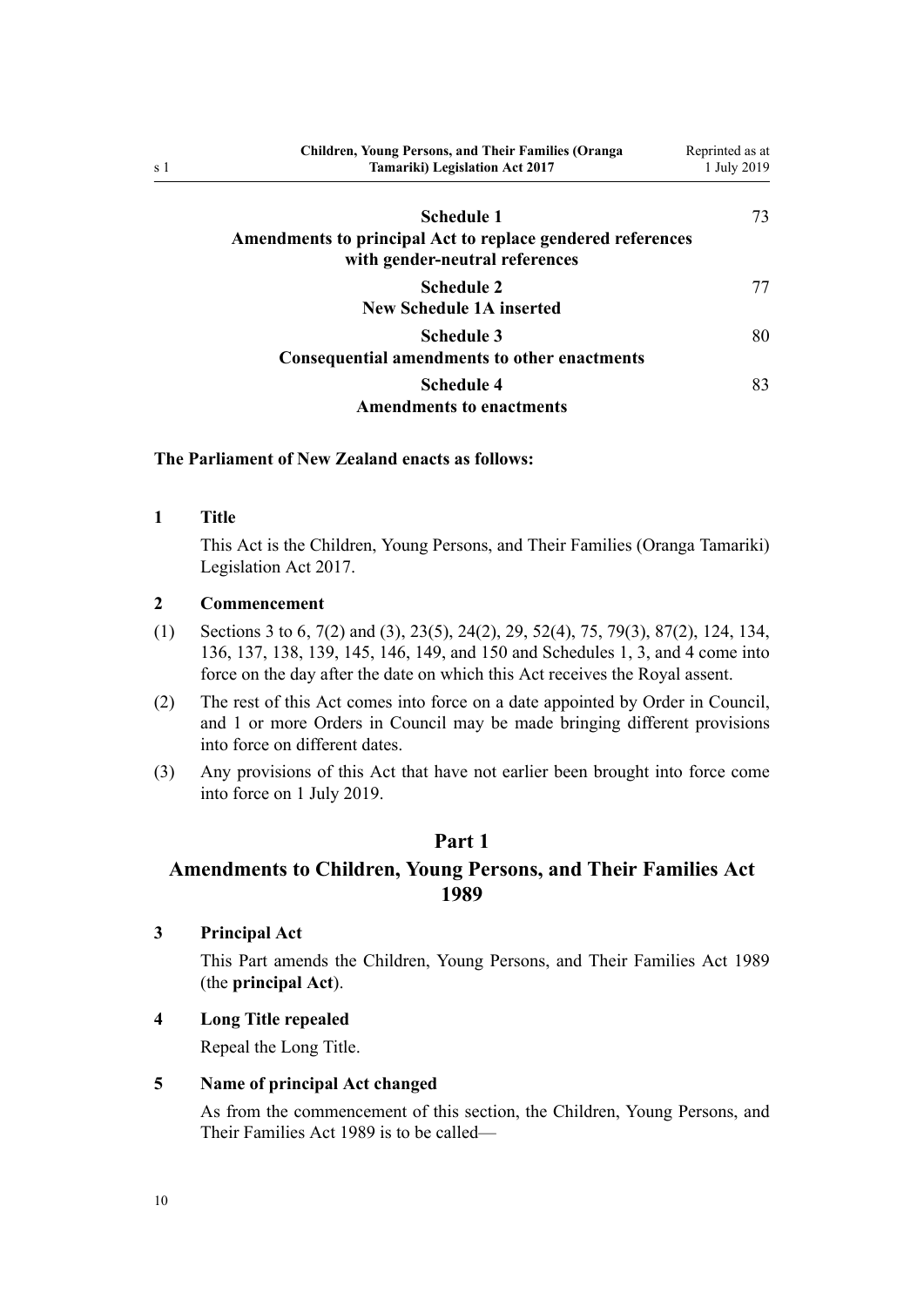<span id="page-10-0"></span>Reprinted as at 1 July 2019

- (a) the Oranga Tamariki Act 1989; or
- (b) the Children's and Young People's Well-being Act 1989.

# **6 Section 1 amended (Short Title and commencement)**

- (1) In the heading to [section 1,](http://legislation.govt.nz/pdflink.aspx?id=DLM147093) delete "**Short**".
- (2) Replace [section 1\(1\)](http://legislation.govt.nz/pdflink.aspx?id=DLM147093) with:
- (1) This Act may be cited as—
	- (a) the Oranga Tamariki Act 1989; or
	- (b) the Children's and Young People's Well-being Act 1989.

#### **7 Section 2 amended (Interpretation)**

- (1) In [section 2\(1\)](http://legislation.govt.nz/pdflink.aspx?id=DLM147094), insert in their appropriate alphabetical order:
	- **care or protection order** means 1 or more of the following:
	- (a) an interim custody order described in section 78(1) or (1A):
	- (b) an order described in section  $83(1)(a)$ :
	- (c) an order described in section  $83(1)(b)$ :
	- (d) an order described in section  $83(1)(c)$ :
	- (e) a services order under section 86:
	- (f) an interim services order under section 86A:
	- (g) a restraining order under section 87:
	- (h) an interim restraining order under section 88:
	- (i) a support order under section 91:
	- (j) an interim support order under section 92:
	- (k) a custody order under section 101:
	- (l) an order under section 110 appointing a guardian of a child or young person:
	- (m) an interim guardianship order under section 110AA

# **child welfare and protection agency** means—

- (a) the department:
- (b) the Department of Corrections:
- (c) the Ministry of Health:
- (d) the Ministry of Social Development:
- (e) the Ministry of Education:
- (f) the Ministry of Justice:
- (g) the New Zealand Police:
- (h) Housing New Zealand Corporation: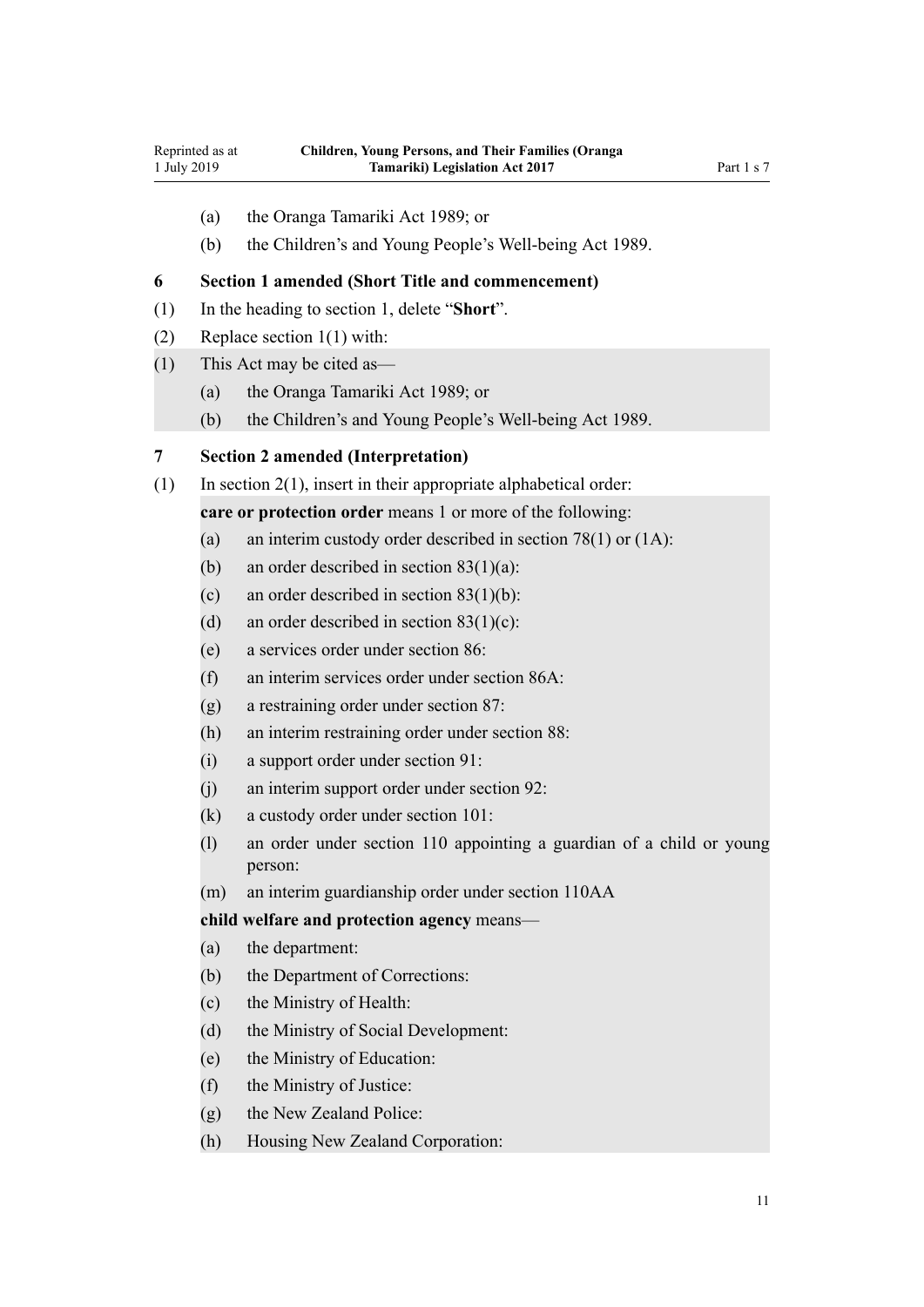- (i) every registered community housing provider (as defined in section  $2(1)$ of the Housing Restructuring and Tenancy Matters Act 1992):
- (j) every DHB:
- (k) every school board (as defined in section 15(1) of the Vulnerable Children Act 2014):
- (l) every early childhood service (as defined in section 309 of the Education Act 1989):
- (m) any person, body, or organisation that provides regulated services (as specified in Schedule 1 of the Vulnerable Children Act 2014):
- (n) any organisation or class of organisation designated as a child welfare and protection agency by regulations made under section  $447(1)(ga)(i)$

**delegate** includes a subdelegate

**DHB** means an organisation established as a DHB (that is to say, as a district health board) by or under section 19 of the New Zealand Public Health and Disability Act 2000

**held**, in relation to information, includes—

- (a) deemed, for the purposes of the Official Information Act 1982, to be held (*see* section 2(4) and (5) of that Act):
- (b) held by officers or employees or members of organisations or entities that are not subject to the Official Information Act 1982

**independent person** means—

- (a) a practitioner registered under the Health Practitioners Competence Assurance Act 2003 who provides health or disability support services:
- (b) a children's worker (as defined in section 23(1) of the Vulnerable Children Act 2014):
- (c) a person or class of persons designated as an independent person by regulations made under section  $447(1)(ga)(ii)$

*iwi authority* means the authority that represents an iwi and that is recognised by the iwi as having authority to do so

**mana tamaiti (tamariki)** means the intrinsic value and inherent dignity derived from a child's or young person's whakapapa (genealogy) and their belonging to a whānau, hapū, iwi, or family group, in accordance with tikanga Māori or its equivalent in the culture of the child or young person

**tikanga Māori** means Māori customary law and practices

**UNCROC** means the United Nations Convention on the Rights of the Child

**well-being**, in relation to a child or young person, includes the welfare of that person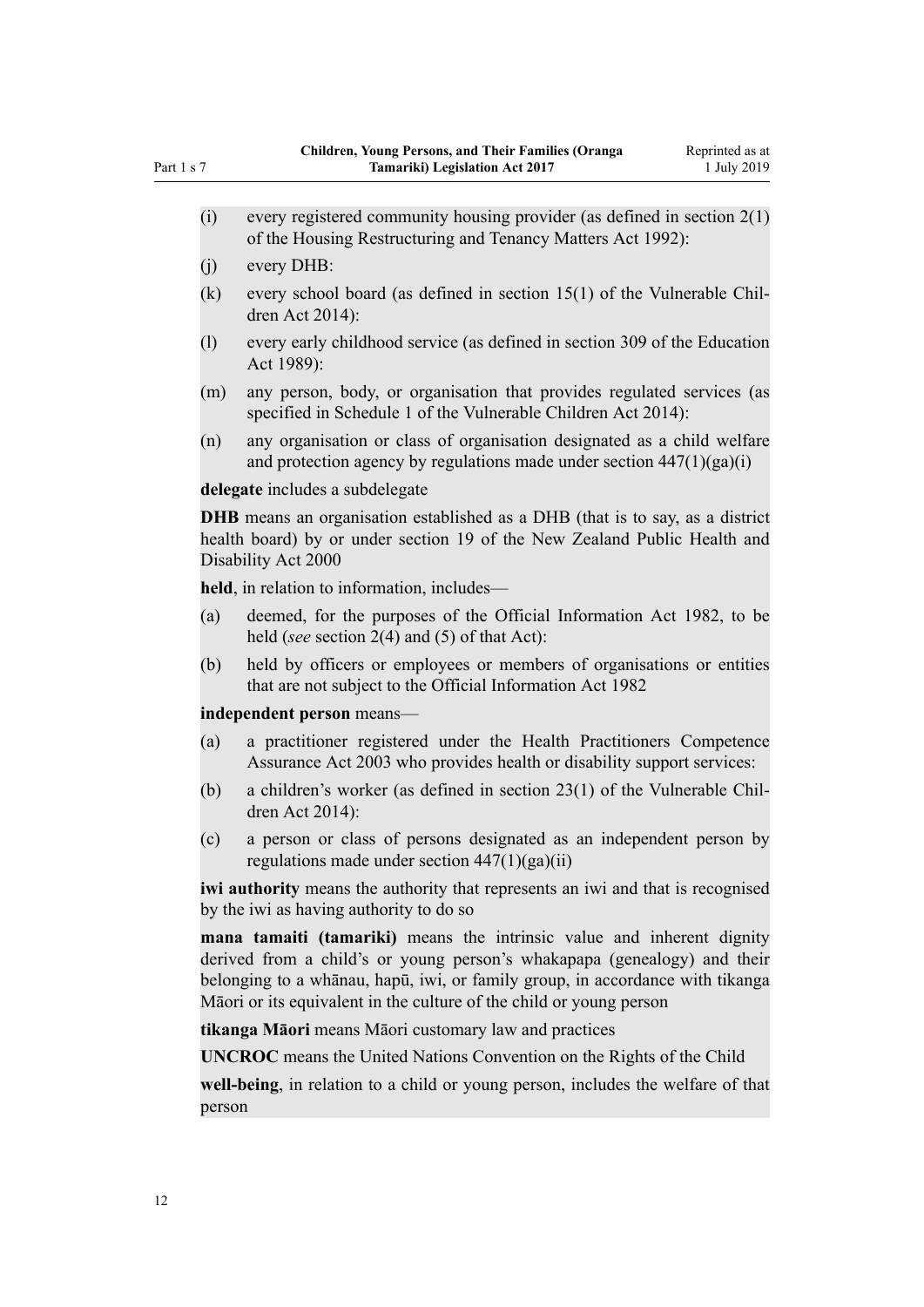<span id="page-12-0"></span>**whakapapa**, in relation to a person, means the multi-generational kinship relationships that help to describe who the person is in terms of their mātua (parents), and tūpuna (ancestors), from whom they descend

**whanaungatanga**, in relation to a person, means—

- (a) the purposeful carrying out of responsibilities based on obligations to whakapapa:
- (b) the kinship that provides the foundations for reciprocal obligations and responsibilities to be met:
- (c) the wider kinship ties that need to be protected and maintained to ensure the maintenance and protection of their sense of belonging, identity, and connection

**youth justice residence** has the same meaning as in section 365(4).

(2) In [section 2\(1\)](http://legislation.govt.nz/pdflink.aspx?id=DLM147094), replace the definition of **child** with:

**child** means a person under the age of 14 years

- (3) In [section 2\(1\)](http://legislation.govt.nz/pdflink.aspx?id=DLM147094), definition of **young person**, repeal paragraph (e).
- (4) In [section 2\(1\)](http://legislation.govt.nz/pdflink.aspx?id=DLM147094), replace the definition of **young person** with:

**young person** means a person of or over the age of 14 years but under 18 years and also has an extended meaning that includes some young adults for certain purposes under section 386AAA

(5) In [section 2\(1\)](http://legislation.govt.nz/pdflink.aspx?id=DLM147094), replace the definition of **youth advocate** with:

**youth advocate** means a barrister or solicitor appointed under section 248A or 323 to represent a child or young person

(6) In section  $2(2)(c)$  and (d), replace "18 years" with "19 years".

#### **8 Part 1 heading amended**

In the [Part 1](http://legislation.govt.nz/pdflink.aspx?id=DLM149436) heading, replace "**General objects,**" with "**Purposes,**".

# **9 Section 4 and cross-heading replaced**

Replace [section 4](http://legislation.govt.nz/pdflink.aspx?id=DLM149438) and the cross-heading above section 4 with:

*Purposes*

# **4 Purposes**

- (1) The purposes of this Act are to promote the well-being of children, young persons, and their families, whānau, hapū, iwi, and family groups by—
	- (a) establishing, promoting, or co-ordinating services that—
		- (i) are designed to affirm mana tamaiti (tamariki), are centred on children's and young persons' rights, promote their best interests, advance their well-being, address their needs, and provide for their participation in decision making that affects them: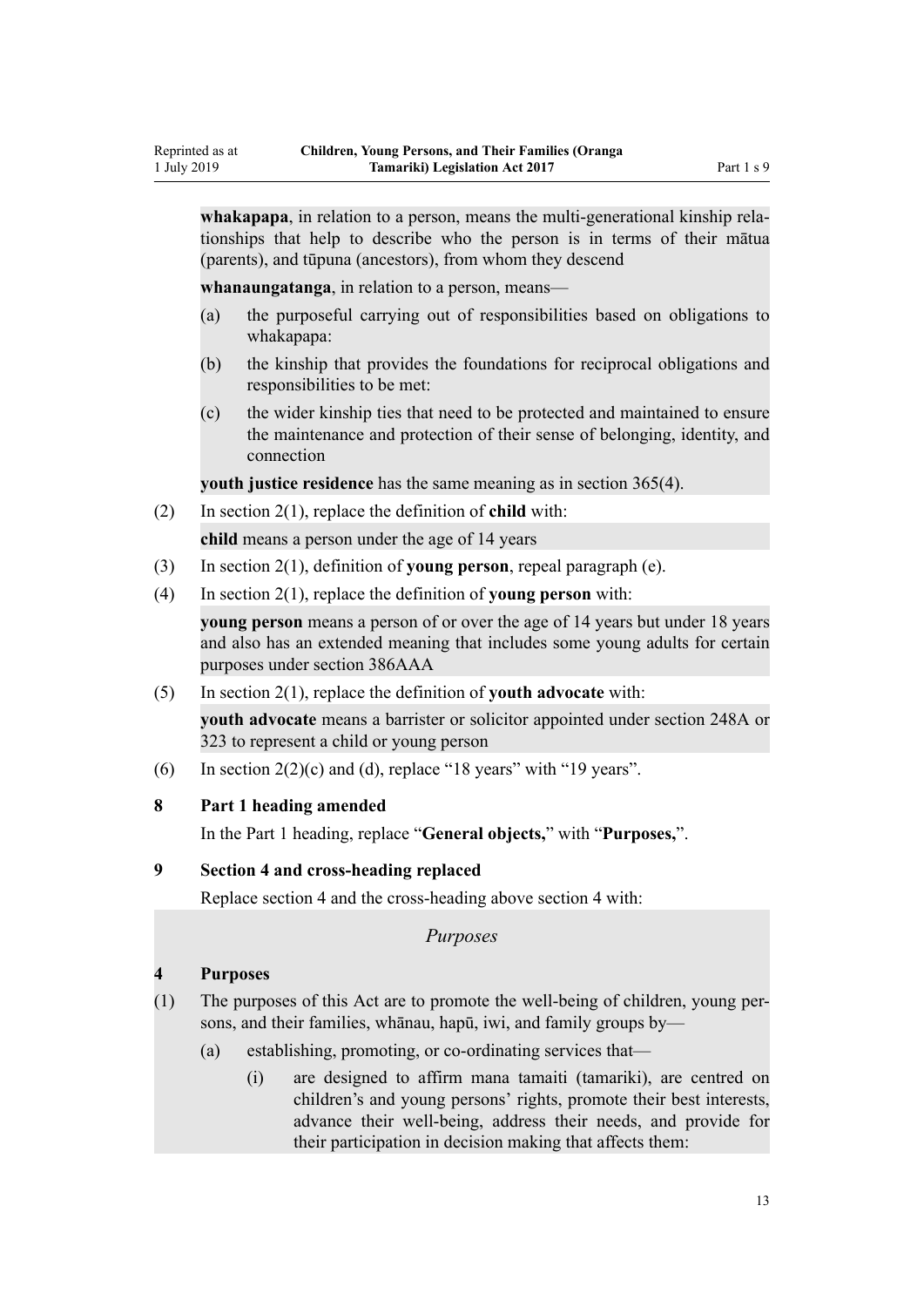|     | (ii)  | advance positive long-term health, educational, social, economic,<br>or other outcomes for children and young persons:                                                                                                                                                             |
|-----|-------|------------------------------------------------------------------------------------------------------------------------------------------------------------------------------------------------------------------------------------------------------------------------------------|
|     | (iii) | are culturally appropriate and competently provided:                                                                                                                                                                                                                               |
| (b) |       | supporting and protecting children and young persons to—                                                                                                                                                                                                                           |
|     | (i)   | prevent them from suffering harm (including harm to their devel-<br>opment and well-being), abuse, neglect, ill treatment, or depriva-<br>tion or by responding to those things; or                                                                                                |
|     | (ii)  | prevent offending or reoffending or respond to offending or reof-<br>fending:                                                                                                                                                                                                      |
| (c) |       | assisting families, whanau, hapu, iwi, and family groups to-                                                                                                                                                                                                                       |
|     | (i)   | prevent their children and young persons from suffering harm,<br>abuse, neglect, ill treatment, or deprivation or by responding to<br>those things; or                                                                                                                             |
|     | (ii)  | prevent their children or young persons from offending or reof-<br>fending or respond to offending or reoffending:                                                                                                                                                                 |
| (d) |       | assisting families and whanau, hapu, iwi, and family groups, at the earli-<br>est opportunity, to fulfil their responsibility to meet the needs of their<br>children and young persons (including their developmental needs, and<br>the need for a safe, stable, and loving home): |
| (e) |       | ensuring that, where children and young persons require care under the<br>Act, they have—                                                                                                                                                                                          |
|     | (i)   | a safe, stable, and loving home from the earliest opportunity; and                                                                                                                                                                                                                 |
|     | (ii)  | support to address their needs:                                                                                                                                                                                                                                                    |
| (f) |       | providing a practical commitment to the principles of the Treaty of Wai-<br>tangi (te Tiriti o Waitangi) in the way described in this Act:                                                                                                                                         |
| (g) |       | recognising mana tamaiti (tamariki), whakapapa, and the practice of<br>whanaungatanga for children and young persons who come to the atten-<br>tion of the department:                                                                                                             |
| (h) |       | maintaining and strengthening the relationship between children and<br>young persons who come to the attention of the department and their-                                                                                                                                        |
|     | (i)   | family, whānau, hapū, iwi, and family group; and                                                                                                                                                                                                                                   |
|     | (ii)  | siblings:                                                                                                                                                                                                                                                                          |
| (i) |       | responding to alleged offending and offending by children and young<br>persons in a way that—                                                                                                                                                                                      |
|     | (i)   | promotes their rights and best interests and acknowledges their<br>needs; and                                                                                                                                                                                                      |
|     | (ii)  | prevents or reduces offending or future offending; and                                                                                                                                                                                                                             |
|     | (iii) | recognises the rights and interests of victims; and                                                                                                                                                                                                                                |
|     |       |                                                                                                                                                                                                                                                                                    |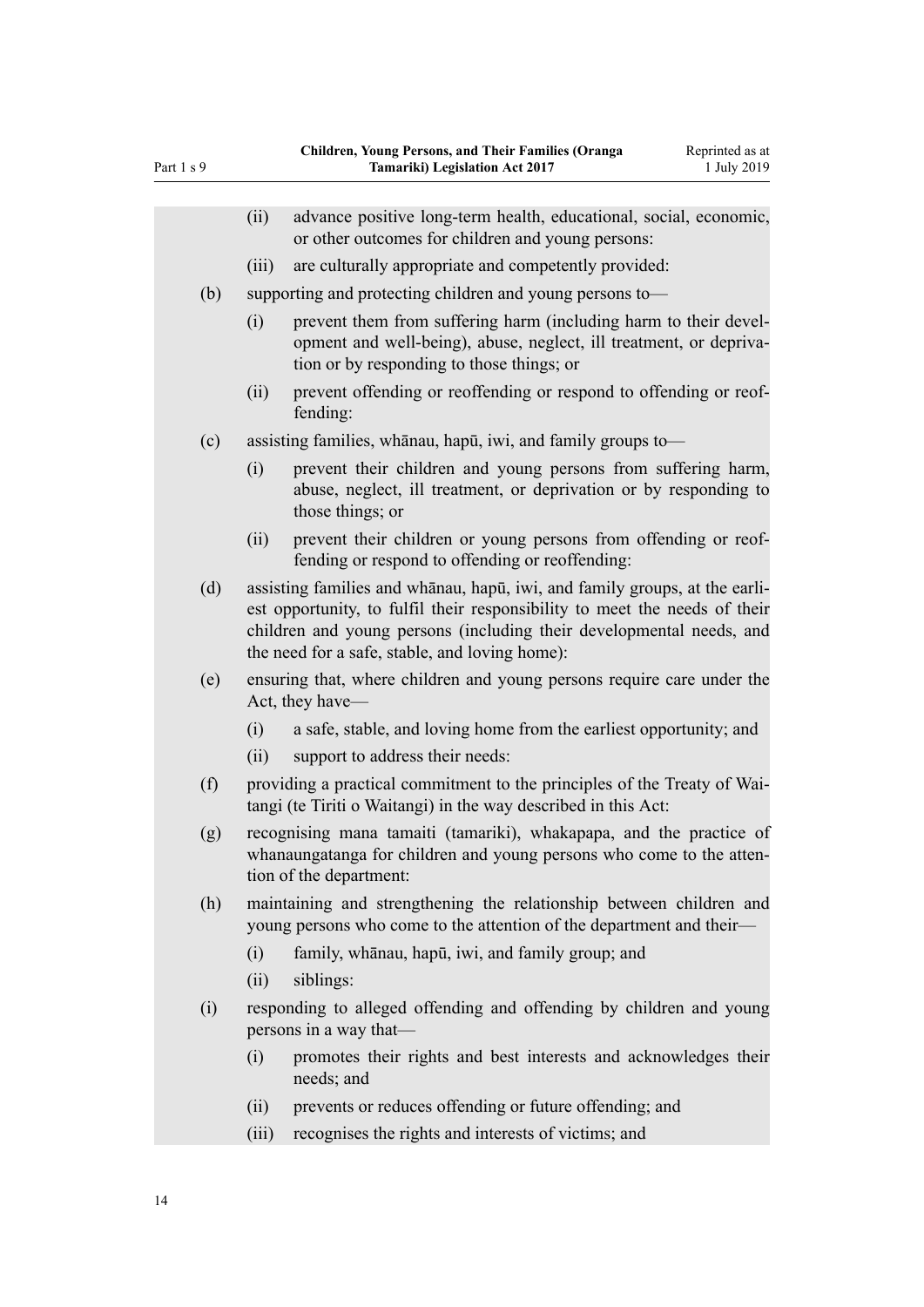- <span id="page-14-0"></span>(iv) holds the children and young persons accountable and encourages them to accept responsibility for their behaviour:
- (j) assisting young persons who are or have been in care or custody under the Act to successfully transition to adulthood in the ways provided in the Act.
- (2) In subsection (1)(c) and (d), **assisting**, in relation to any person or groups of persons, includes developing the capability of those persons or groups to themselves do the things for which assistance is being provided. Compare: 1974 No 72 s 3

# **10 New section 4A inserted (Well-being and best interests of child or young person)**

After [section 4,](http://legislation.govt.nz/pdflink.aspx?id=DLM149438) insert:

# **4A Well-being and best interests of child or young person**

- (1) In all matters relating to the administration or application of this Act (other than Parts 4 and 5 and sections 351 to 360), the well-being and best interests of the child or young person are the first and paramount consideration, having regard to the principles set out in sections 5 and 13.
- (2) In all matters relating to the administration or application of Parts 4 and 5 and sections 351 to 360, the 4 primary considerations, having regard to the principles set out in sections 5 and 208, are—
	- (a) the well-being and best interests of the child or young person; and
	- (b) the public interest (which includes public safety); and
	- (c) the interests of any victim; and

(d) the accountability of the child or young person for their behaviour. Compare: 1989 No 24 s 6

**11 Section 5 replaced (Principles to be applied in exercise of powers conferred by this Act)**

Replace [section 5](http://legislation.govt.nz/pdflink.aspx?id=DLM149440) with:

# **5 Principles to be applied in exercise of powers under this Act**

- (1) Any court that, or person who, exercises any power under this Act must be guided by the following principles:
	- (a) a child or young person must be encouraged and assisted, wherever practicable, to participate in and express their views about any proceeding, process, or decision affecting them, and their views should be taken into account:
	- (b) the well-being of a child or young person must be at the centre of decision making that affects that child or young person, and, in particular,—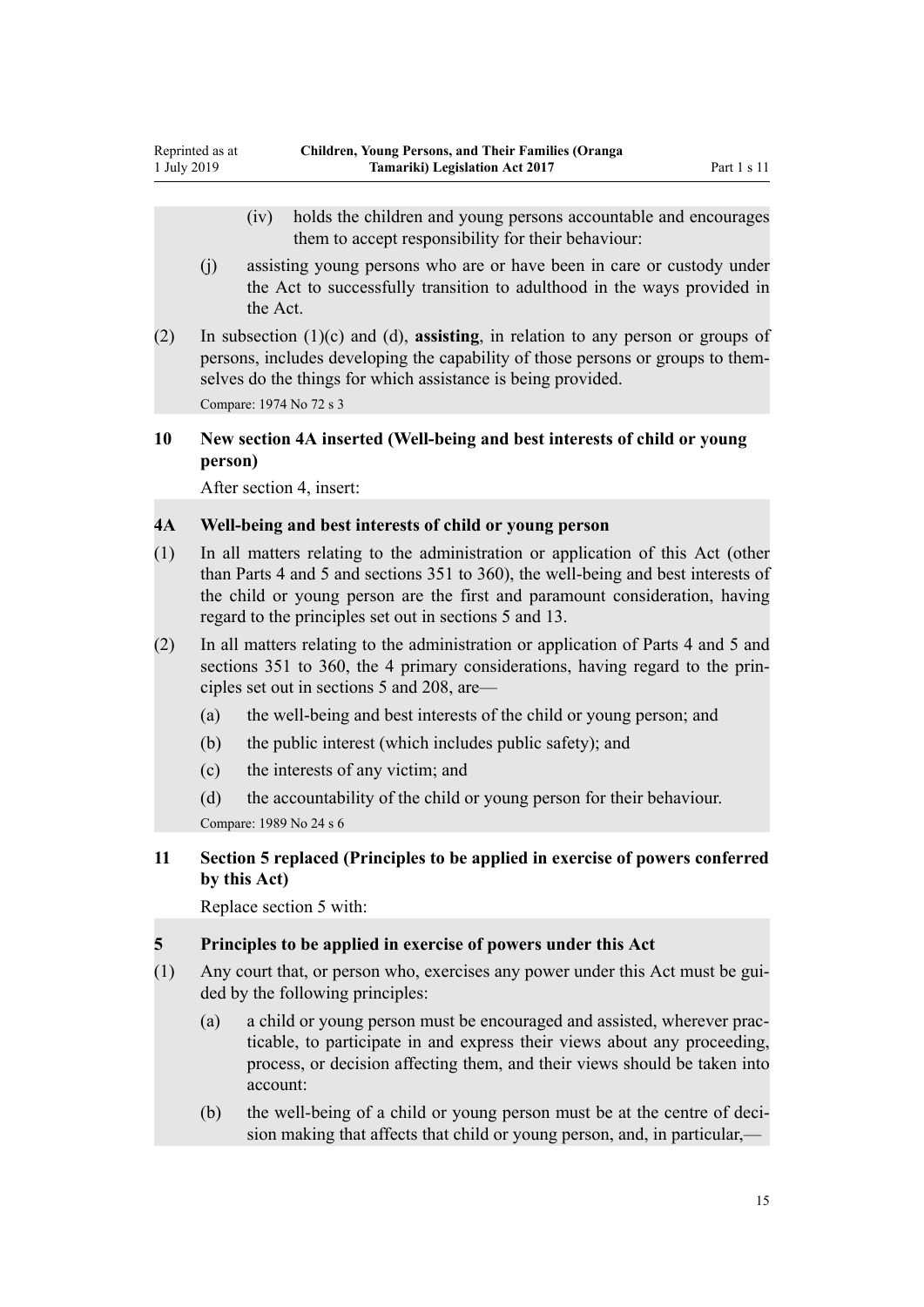| (i)    | the child's or young person's rights (including those rights set out<br>in UNCROC and the United Nations Convention on the Rights of<br>Persons with Disabilities) must be respected and upheld, and the<br>child or young person must be—                                                                        |
|--------|-------------------------------------------------------------------------------------------------------------------------------------------------------------------------------------------------------------------------------------------------------------------------------------------------------------------|
|        | treated with dignity and respect at all times:<br>(A)                                                                                                                                                                                                                                                             |
|        | (B)<br>protected from harm:                                                                                                                                                                                                                                                                                       |
| (ii)   | the impact of harm on the child or young person and the steps to<br>be taken to enable their recovery should be addressed:                                                                                                                                                                                        |
| (iii)  | the child's or young person's need for a safe, stable, and loving<br>home should be addressed:                                                                                                                                                                                                                    |
| (iv)   | mana tamaiti (tamariki) and the child's or young person's well-<br>being should be protected by recognising their whakapapa and the<br>whanaungatanga responsibilities of their family, whanau, hapū,<br>iwi, and family group:                                                                                   |
| (v)    | decisions should be made and implemented promptly and in a<br>time frame appropriate to the age and development of the child or<br>young person:                                                                                                                                                                  |
| (vi)   | a holistic approach should be taken that sees the child or young<br>person as a whole person which includes, but is not limited to, the<br>child's or young person's—                                                                                                                                             |
|        | (A)<br>developmental potential; and                                                                                                                                                                                                                                                                               |
|        | (B)<br>educational and health needs; and                                                                                                                                                                                                                                                                          |
|        | (C)<br>whakapapa; and                                                                                                                                                                                                                                                                                             |
|        | (D)<br>cultural identity; and                                                                                                                                                                                                                                                                                     |
|        | gender identity; and<br>(E)                                                                                                                                                                                                                                                                                       |
|        | (F)<br>sexual orientation; and                                                                                                                                                                                                                                                                                    |
|        | $\left( G\right)$<br>disability (if any); and                                                                                                                                                                                                                                                                     |
|        | (H)<br>age:                                                                                                                                                                                                                                                                                                       |
| (vii)  | endeavours should be made to obtain, to the extent consistent with<br>the age and development of the child or young person, the support<br>of that child or young person for the exercise or proposed exer-<br>cise, in relation to that child or young person, of any power con-<br>ferred by or under this Act: |
| (viii) | decisions about a child or young person with a disability—                                                                                                                                                                                                                                                        |
|        | should be made having particular regard to the child's or<br>(A)<br>young person's experience of disability and any difficulties<br>or discrimination that may be encountered by the child or                                                                                                                     |

young person because of that disability; and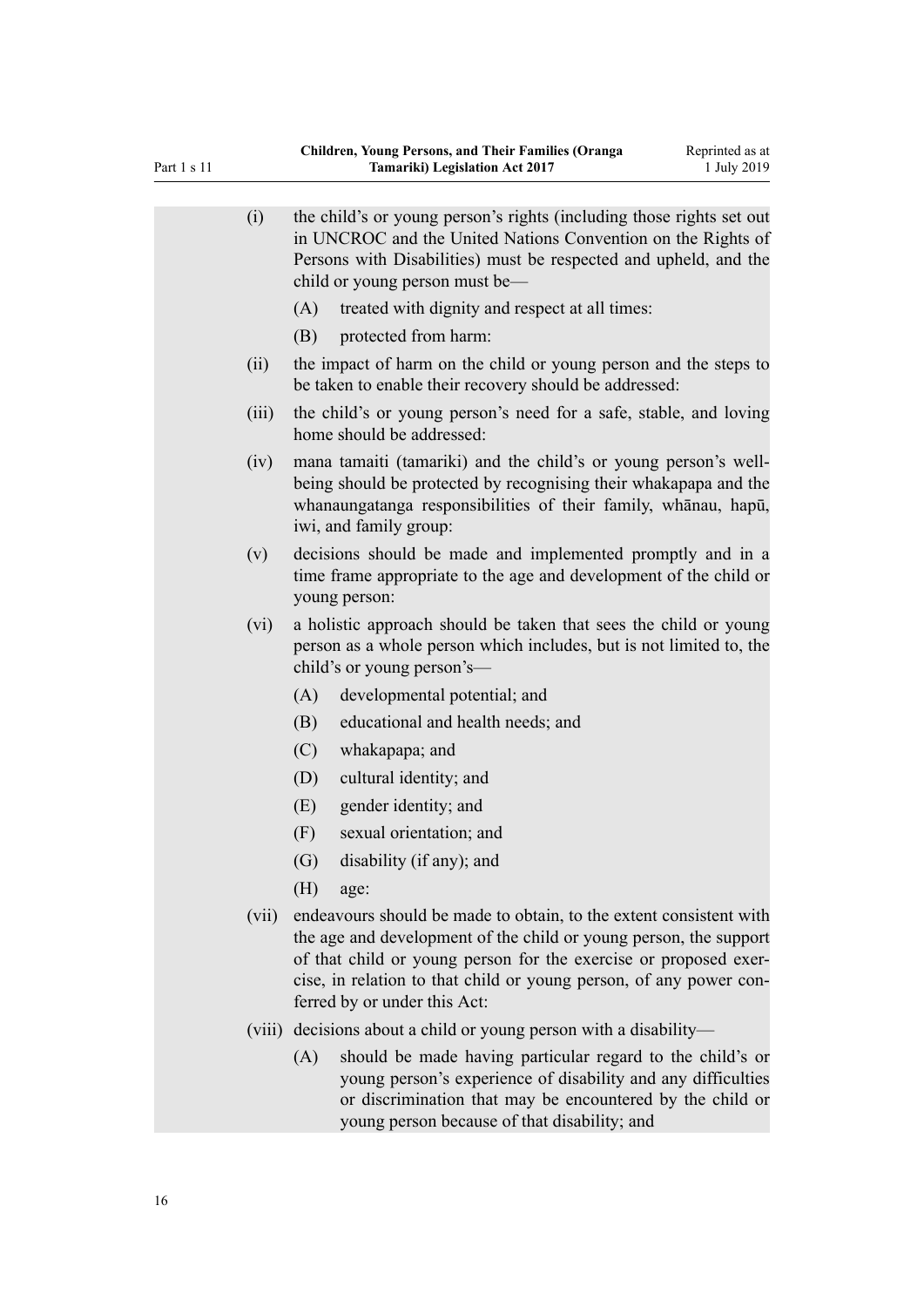<span id="page-16-0"></span>

|     |                                            |                                                                                                                                                                            | should support the child's or young person's full and effect-<br>(B)<br>ive participation in society:                                                                                                                                                                               |  |  |  |
|-----|--------------------------------------------|----------------------------------------------------------------------------------------------------------------------------------------------------------------------------|-------------------------------------------------------------------------------------------------------------------------------------------------------------------------------------------------------------------------------------------------------------------------------------|--|--|--|
|     | (c)                                        | the child's or young person's place within their family, whanau, hapu,<br>iwi, and family group should be recognised, and, in particular, it should<br>be recognised that— |                                                                                                                                                                                                                                                                                     |  |  |  |
|     |                                            | (i)                                                                                                                                                                        | the primary responsibility for caring for and nurturing the well-<br>being and development of the child or young person lies with their<br>family, whānau, hapū, iwi, and family group:                                                                                             |  |  |  |
|     |                                            | (ii)                                                                                                                                                                       | the effect of any decision on the child's or young person's rela-<br>tionship with their family, whanau, hapu, iwi, and family group<br>and their links to whakapapa should be considered:                                                                                          |  |  |  |
|     |                                            | (iii)                                                                                                                                                                      | the child's or young person's sense of belonging, whakapapa, and<br>the whanaungatanga responsibilities of their family, whanau,<br>hapū, iwi, and family group should be recognised and respected:                                                                                 |  |  |  |
|     |                                            | (iv)                                                                                                                                                                       | wherever possible, the relationship between the child or young<br>person and their family, whanau, hapu, iwi, and family group<br>should be maintained and strengthened:                                                                                                            |  |  |  |
|     |                                            | (v)                                                                                                                                                                        | wherever possible, a child's or young person's family, whanau,<br>hapū, iwi, and family group should participate in decisions, and<br>regard should be had to their views:                                                                                                          |  |  |  |
|     |                                            | (vi)                                                                                                                                                                       | endeavours should be made to obtain the support of the parents,<br>guardians, or other persons having the care of the child or young<br>person for the exercise or proposed exercise, in relation to that<br>child or young person, of any power conferred by or under this<br>Act: |  |  |  |
|     | (d)                                        | the child's or young person's place within their community should be<br>recognised, and, in particular,—                                                                   |                                                                                                                                                                                                                                                                                     |  |  |  |
|     |                                            | (i)                                                                                                                                                                        | how a decision affects the stability of a child or young person<br>(including the stability of their education and the stability of their<br>connections to community and other contacts), and the impact of<br>disruption on this stability should be considered:                  |  |  |  |
|     |                                            | (ii)                                                                                                                                                                       | networks of, and supports for, the child or young person and their<br>family, whānau, hapū, iwi, and family group that are in place<br>before the power is to be exercised should be acknowledged and,<br>where practicable, utilised.                                              |  |  |  |
| (2) | Subsection $(1)$ is subject to section 4A. |                                                                                                                                                                            |                                                                                                                                                                                                                                                                                     |  |  |  |

Compare: 1974 No 72 ss 4A–4C; 1983 No 129 s 3

# **12 Section 6 repealed (Welfare and interests of child or young person paramount)**

Repeal [section 6](http://legislation.govt.nz/pdflink.aspx?id=DLM149441).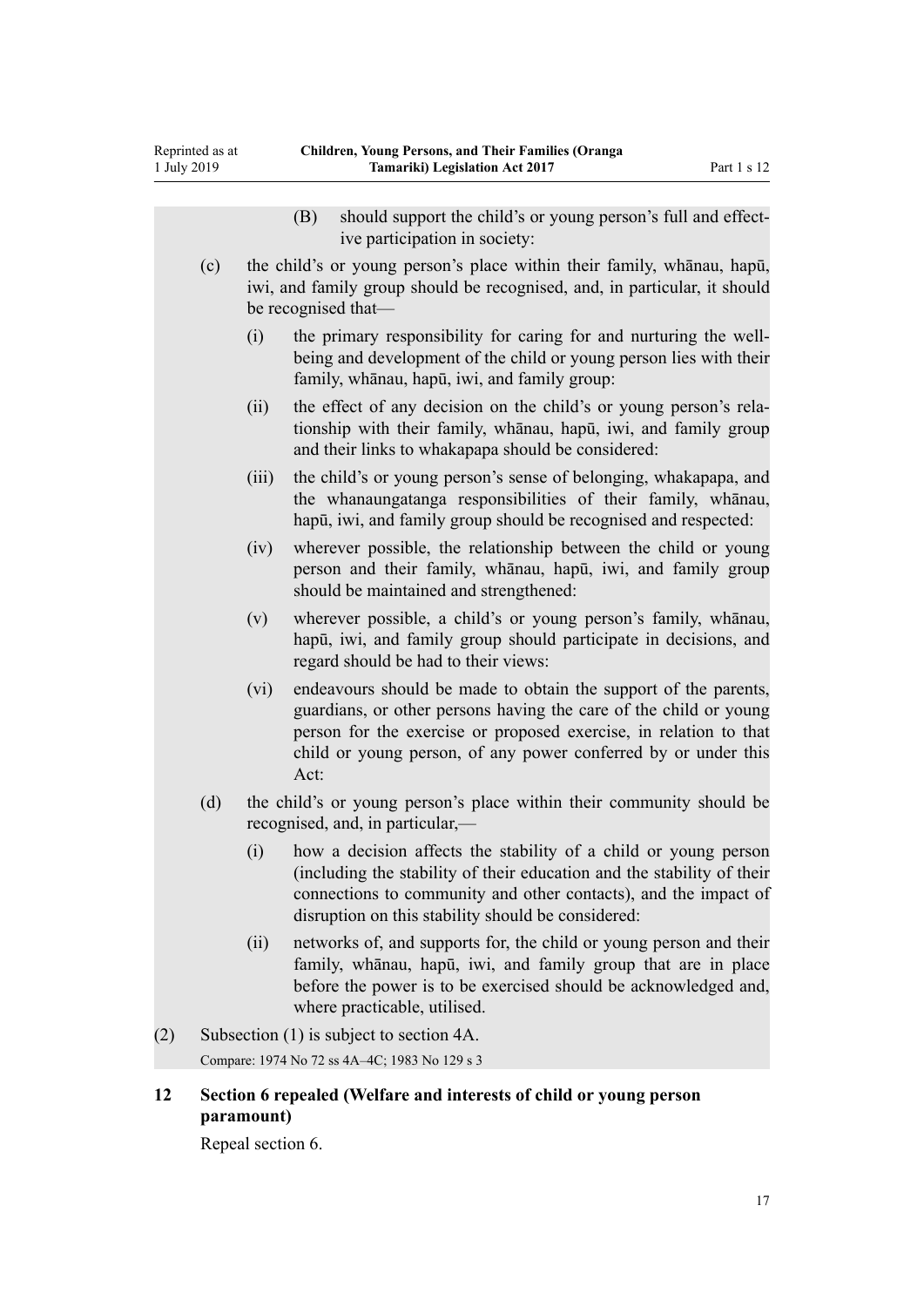#### <span id="page-17-0"></span>Part 1 s 13

#### **13 Section 7 amended (Duties of chief executive)**

- (1) In section  $7(1)(a)$ , replace "objects" with "purposes".
- (2) In section  $7(1)(b)$ , replace "objects" with "purposes".
- (3) In [section 7\(1\)\(b\),](http://legislation.govt.nz/pdflink.aspx?id=DLM149444) replace "sections 5 and 6" with "sections 4A and 5".
- (4) Replace section  $7(2)(b)(i)$  with:
	- (i) the establishment of services (including social work services, family support services, and community-based services) designed to improve the well-being of and long-term outcomes for children and young persons; and
- (5) After [section 7\(2\)\(b\)](http://legislation.govt.nz/pdflink.aspx?id=DLM149444), insert:
	- (bab) ensure, where practicable, that any services funded by the department to reduce the impact of early risk factors for future involvement in the care, protection, or youth justice systems under this Act are co-ordinated with other government-funded activities for improving outcomes for children, young persons, and families, or reducing the impact of those early risk factors so that those services and activities—
		- (i) are unified under a shared strategy and set of outcomes with respect to children and young persons with those early risk factors; and
		- (ii) adopt a common approach to evaluating the set of outcomes sought and, where possible, determining the return on investment by the Government in those services and activities; and
		- (iii) are available to meet the needs of children and young persons of different ages and at different developmental stages, and include processes to support children and young persons to move between services and activities as they get older and develop:
	- (bac) comply with regulations (relating to standards of care) made under section  $447(1)$ (fa):
	- (bad) establish, amend, or replace, after consulting the State Services Commissioner, 1 or more complaints mechanisms to enable children and young persons, their parents, whānau, families, and caregivers—
		- (i) to complain about actions or omissions under this Act or regulations made under this Act in relation to those children and young persons by the chief executive, the chief executive's delegates, and employees of the department; and
		- (ii) to receive responses to those complaints that are—
			- (A) timely and fair; and
			- (B) centred on the child or young person:
	- (bae) ensure that the policies and services provided by the department are informed by the outcomes of cases considered by the complaints process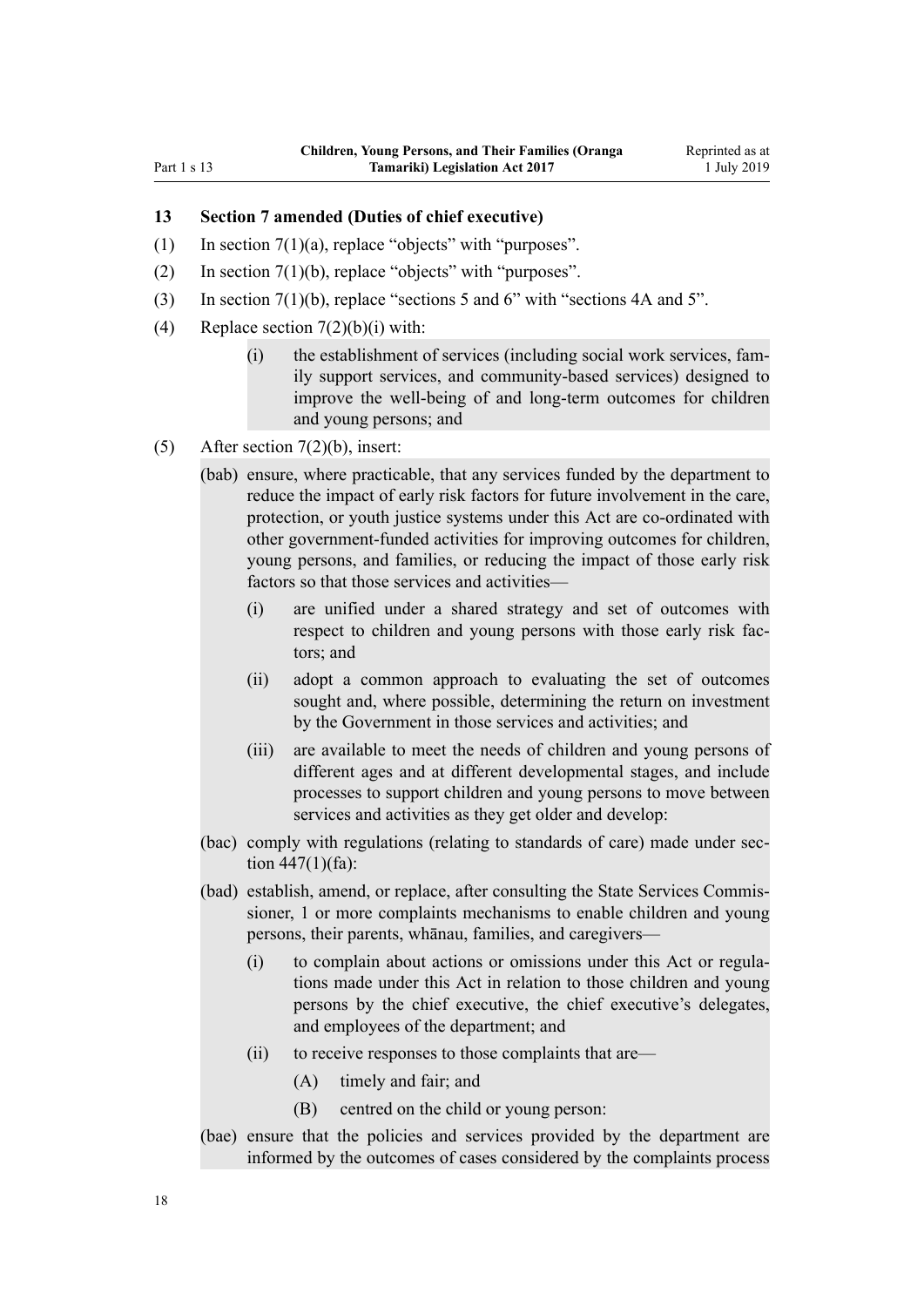<span id="page-18-0"></span>and the reviews of those outcomes undertaken in accordance with regulations made under section 447(1)(fb):

- (baf) develop and publish policies and practice standards in relation to the chief executive's role in—
	- (i) managing, and participating in, family group conferences; and
	- (ii) giving effect to the conferences' outcomes:
- (bag) publish information, in any form or medium that the chief executive considers will be accessible to children and young persons in the care or custody of the chief executive and their parents, whānau, families, and caregivers, summarising—
	- (i) the rights of children and young persons in the care or custody of the chief executive; and
	- (ii) the standard of care they should expect from the department under this Act or regulations made under this Act:
- (6) In section  $7(4)(b)$ , replace "section 173 or 174" with "section 173, 174, or  $175(1A)(a)$ ".
- (7) After [section 7\(4\),](http://legislation.govt.nz/pdflink.aspx?id=DLM149444) insert:
- (5) To avoid doubt, a summary of rights published under subsection (2)(bag) cannot create new rights or detract from existing rights.
- (6) In section  $7(2)(bad)$  and  $(bb)$ ,—

**caregiver** includes a caregiver within the meaning given in section 386AAA

**young person** includes a young person within the meaning given in section 386AAA.

# **14 New section 7AA inserted (Duties of chief executive in relation to Treaty of Waitangi (Tiriti o Waitangi))**

After [section 7,](http://legislation.govt.nz/pdflink.aspx?id=DLM149444) insert:

#### **7AA Duties of chief executive in relation to Treaty of Waitangi (Tiriti o Waitangi)**

- (1) The duties of the chief executive set out in subsection (2) are imposed in order to recognise and provide a practical commitment to the principles of the Treaty of Waitangi (te Tiriti o Waitangi).
- (2) The chief executive must ensure that—
	- (a) the policies and practices of the department that impact on the wellbeing of children and young persons have the objective of reducing disparities by setting measurable outcomes for Māori children and young persons who come to the attention of the department:
	- (b) the policies, practices, and services of the department have regard to mana tamaiti (tamariki) and the whakapapa of Māori children and young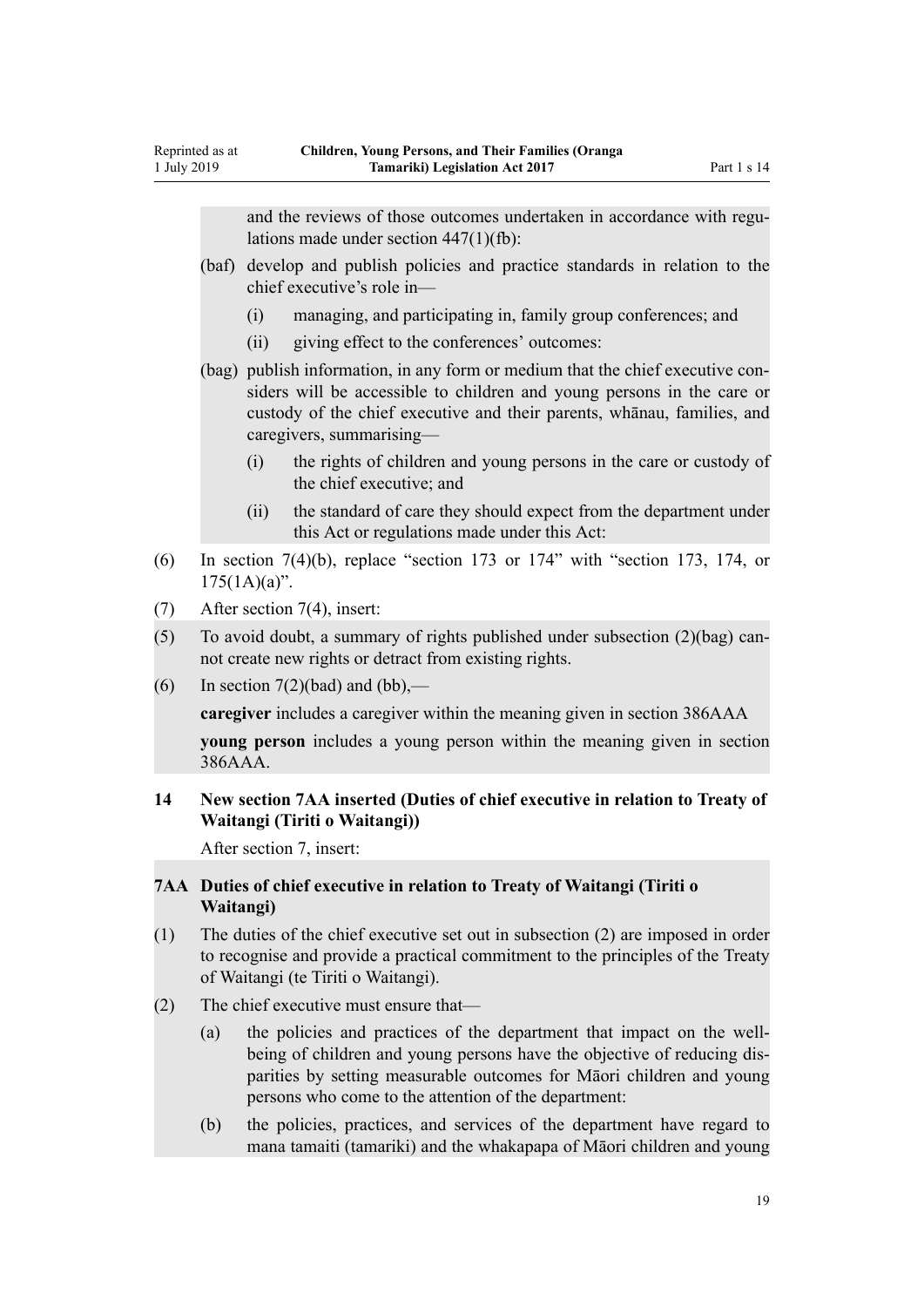<span id="page-19-0"></span>persons and the whanaungatanga responsibilities of their whānau, hapū, and iwi:

- (c) the department seeks to develop strategic partnerships with iwi and Māori organisations, including iwi authorities, in order to—
	- (i) provide opportunities to, and invite innovative proposals from, those organisations to improve outcomes for Māori children, young persons, and their whānau who come to the attention of the department:
	- (ii) set expectations and targets to improve outcomes for Māori children and young persons who come to the attention of the department:
	- (iii) enable the robust, regular, and genuine exchange of information between the department and those organisations:
	- (iv) provide opportunities for the chief executive to delegate functions under this Act or regulations made under this Act to appropriately qualified people within those organisations:
	- (v) provide, and regularly review, guidance to persons discharging functions under this Act to support cultural competency as a bestpractice feature of the department's workforce:
	- (vi) agree on any action both or all parties consider is appropriate.
- (3) One or more iwi or Māori organisations may invite the chief executive to enter into a strategic partnership.
- (4) The chief executive must consider and respond to any invitation.
- (5) The chief executive must report to the public at least once a year on the measures taken by the chief executive to carry out the duties in subsections (2) and (4), including the impact of those measures in improving outcomes for Māori children and young persons who come to the attention of the department under this Act and the steps to be taken in the immediate future.
- (6) A copy of each report under subsection (5) must be published on an Internet site maintained by the department.

# **15 Section 11 amended (Child's or young person's participation and views)**

- (1) After section  $11(2)(a)$ , insert:
	- (aa) except where section 10 (relating to proceedings) applies, the child or young person must be given reasonable assistance to understand the reasons for the proceedings or process, the options available to the decisionmaker, and how these options could affect them; and
- (2) Replace section  $11(2)(d)$  with:
	- (d) any views that the child or young person expresses (either directly or through a representative) must be taken into account; and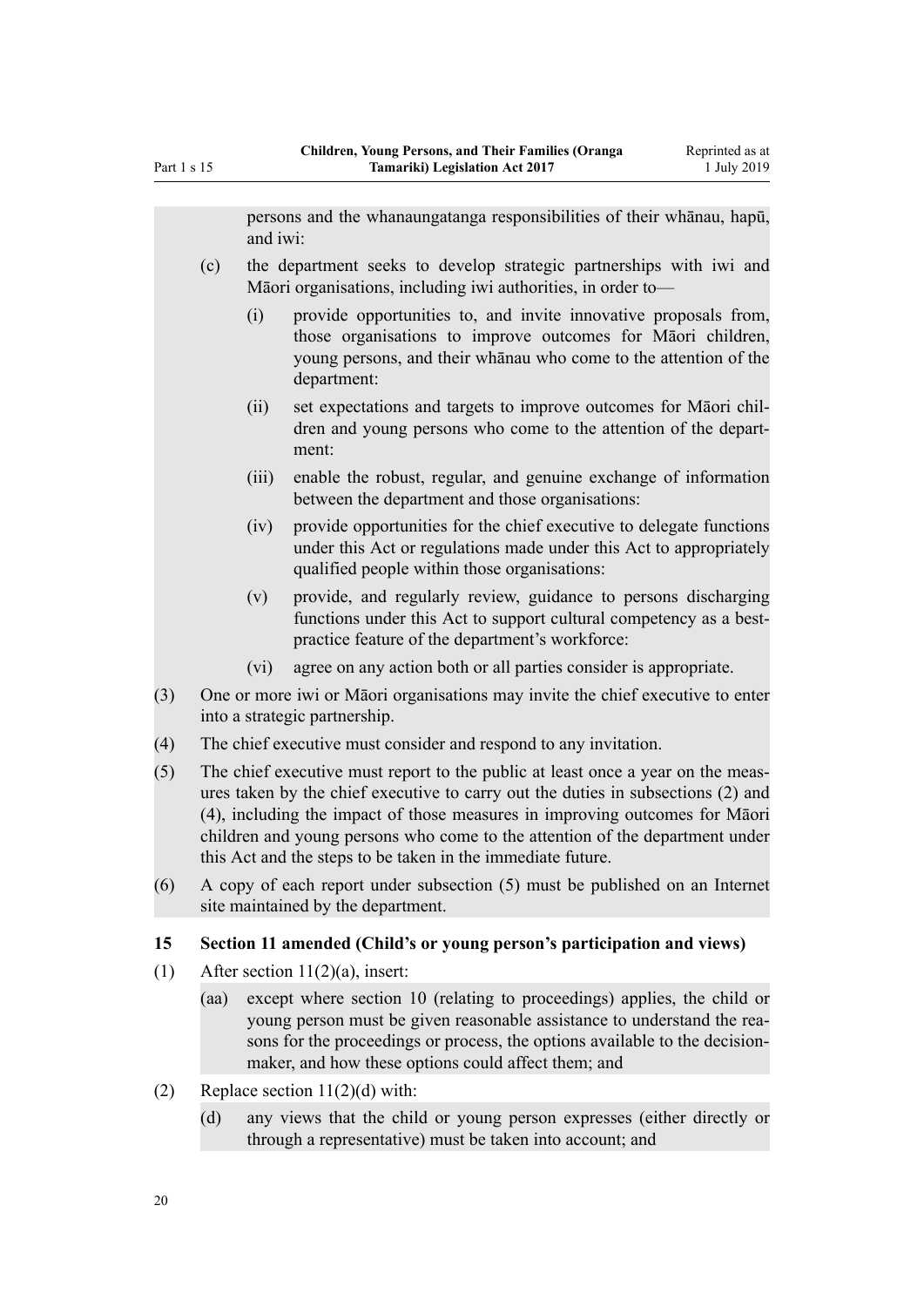- <span id="page-20-0"></span>(e) any written decision must set out the child's or young person's views and, if those views were not followed, include the reasons for not doing so; and
- (f) the decision, the reasons for it, and how it will affect them must be explained to the child or young person.
- (3) After [section 11\(3\)](http://legislation.govt.nz/pdflink.aspx?id=DLM149450), insert:

(3A) In any proceeding or process,—

- (a) the persons listed in subsection  $(3)(a)$  to  $(d)$  must perform the duty imposed by subsection (2)(d); and
- (b) decision-makers must perform the duty imposed by subsection  $(2)(e)$ ; and
- (c) decision-makers must perform the duty imposed by subsection  $(2)(f)$  or, within a reasonable period following the making of a decision, satisfy themselves that the duty has been performed by another person.
- (4) In [section 11\(6\),](http://legislation.govt.nz/pdflink.aspx?id=DLM149450) replace "section 5(d)" with "section 5(1)(a)".
- (5) After [section 11\(7\)](http://legislation.govt.nz/pdflink.aspx?id=DLM149450), insert:
- (8) A person who complies with section 66K must be treated as having complied with this section.

#### **16 Section 13 amended (Principles)**

- (1) In [section 13\(1\)](http://legislation.govt.nz/pdflink.aspx?id=DLM149454), replace "welfare and interests" with "well-being and best interests".
- (2) In [section 13\(1\)](http://legislation.govt.nz/pdflink.aspx?id=DLM149454), replace "section 6" with "section  $4A(1)$ ".
- (3) Replace [section 13\(2\)](http://legislation.govt.nz/pdflink.aspx?id=DLM149454) with:
- (2) In determining the well-being and best interests of the child or young person, the court or person must be guided by, in addition to the principles in section 5, the following principles:
	- (a) it is desirable to provide early support and services to—
		- (i) improve the safety and well-being of a child or young person at risk of harm:
		- (ii) reduce the risk of future harm to that child or young person, including the risk of offending or reoffending:
		- (iii) reduce the risk that a parent may be unable or unwilling to care for the child or young person:
	- (b) as a consequence of applying the principle in paragraph (a), any support or services provided under this Act in relation to the child or young person—
		- (i) should strengthen and support the child's or young person's family, whānau, hapū, iwi, and family group to enable them to—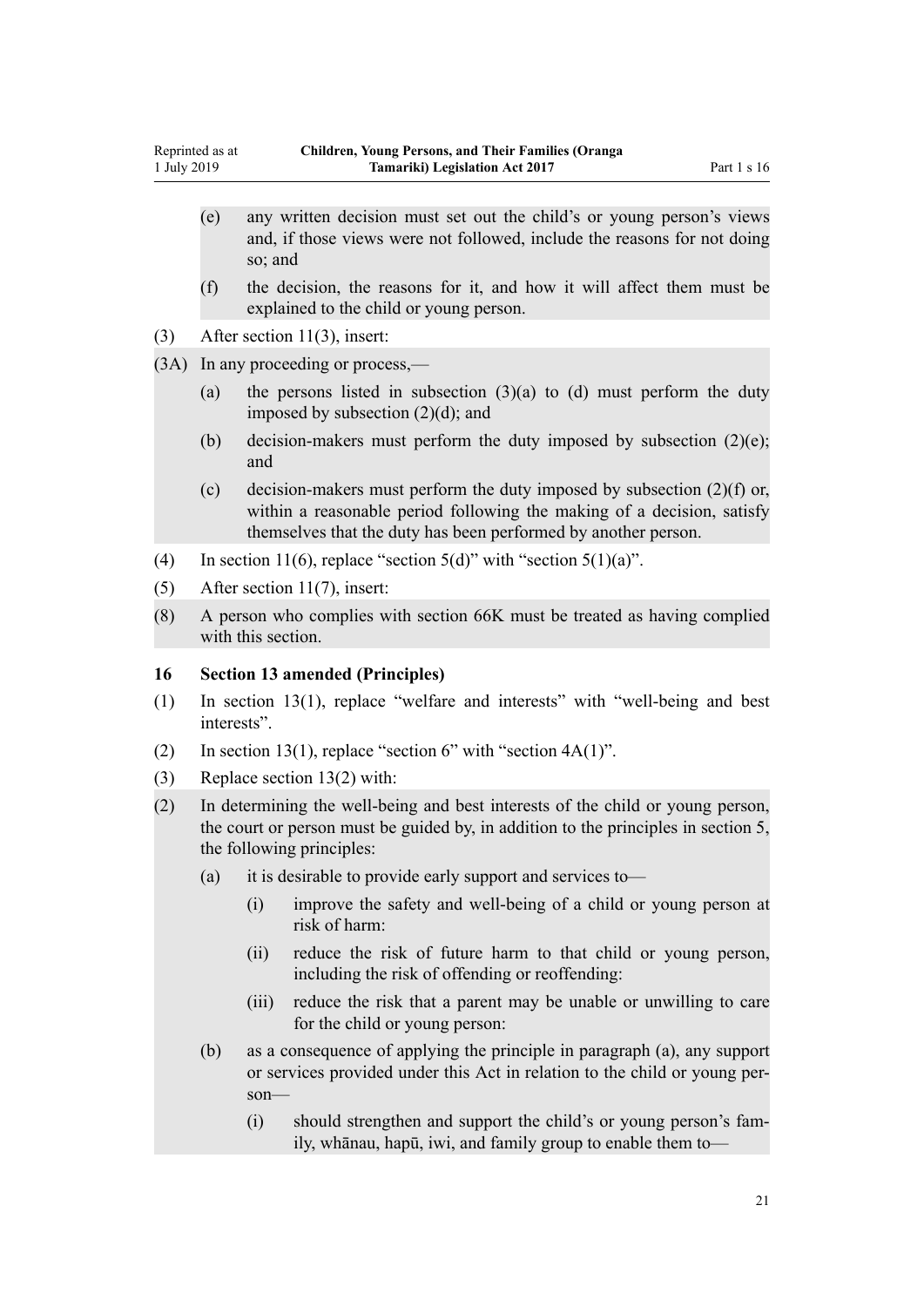| Part 1 s 16 | патен, тоанд т егзонз, ана т нен т анниез (Отанда<br>would as a<br>Tamariki) Legislation Act 2017<br>1 July 2019                                                                                                                                                                                                                                           |
|-------------|------------------------------------------------------------------------------------------------------------------------------------------------------------------------------------------------------------------------------------------------------------------------------------------------------------------------------------------------------------|
|             | care for the child or young person or any other or future<br>(A)<br>child or young person of that family or whanau; and                                                                                                                                                                                                                                    |
|             | nurture the well-being and development of that child or<br>(B)<br>young person; and                                                                                                                                                                                                                                                                        |
|             | reduce the likelihood of future harm to that child or young<br>(C)<br>person or offending or reoffending by them:                                                                                                                                                                                                                                          |
|             | (ii)<br>should recognise and promote mana tamaiti (tamariki) and the<br>whakapapa of the child or young person and relevant whanaunga-<br>tanga rights and responsibilities of their family, whanau, hapu,<br>iwi, and family group:                                                                                                                       |
|             | should, wherever possible, be undertaken on a consensual basis<br>(iii)<br>and in collaboration with those involved, including the child or<br>young person:                                                                                                                                                                                               |
| (c)         | if a child or young person is considered to be in need of care or protec-<br>tion on the ground specified in section $14(1)(e)$ , the principle in section<br>$208(2)(g)$ :                                                                                                                                                                                |
| (d)         | a power under this Part that can be exercised without the consent of the<br>persons concerned is to be exercised only to the extent necessary to pro-<br>tect a child or young person from harm or likely harm:                                                                                                                                            |
| (e)         | assistance and support should be provided, unless it is impracticable or<br>unreasonable to do so, to assist families, whanau, hapu, iwi, and family<br>groups where—                                                                                                                                                                                      |
|             | there is a risk that a child or young person may be removed from<br>(i)<br>their care; and                                                                                                                                                                                                                                                                 |
|             | in the other circumstances where the child or young person is, or<br>(ii)<br>is likely to be, in need of care and protection (for example, where<br>a family group conference plan provides for assistance to be given<br>to a child or parent to address a behavioural issue that may lead,<br>or has led, to the child's removal from the family):       |
| (f)         | if a child or young person is identified by the department as being at risk<br>of removal from the care of the members of their family, whanau, hapu,<br>iwi, or family group who are the child's or young person's usual caregiv-<br>ers, planning for the child's or young person's long-term stability and<br>continuity of living arrangements should— |
|             | (i)<br>commence early; and                                                                                                                                                                                                                                                                                                                                 |
|             | include steps to make an alternative care arrangement for the child<br>(ii)<br>or young person, should it be required:                                                                                                                                                                                                                                     |
| (g)         | a child or young person should be removed from the care of the member<br>or members of the child's or young person's family, whanau, hapu, iwi,<br>or family group who are the child's or young person's usual caregivers<br>only if there is a serious risk of harm to the child or young person:                                                         |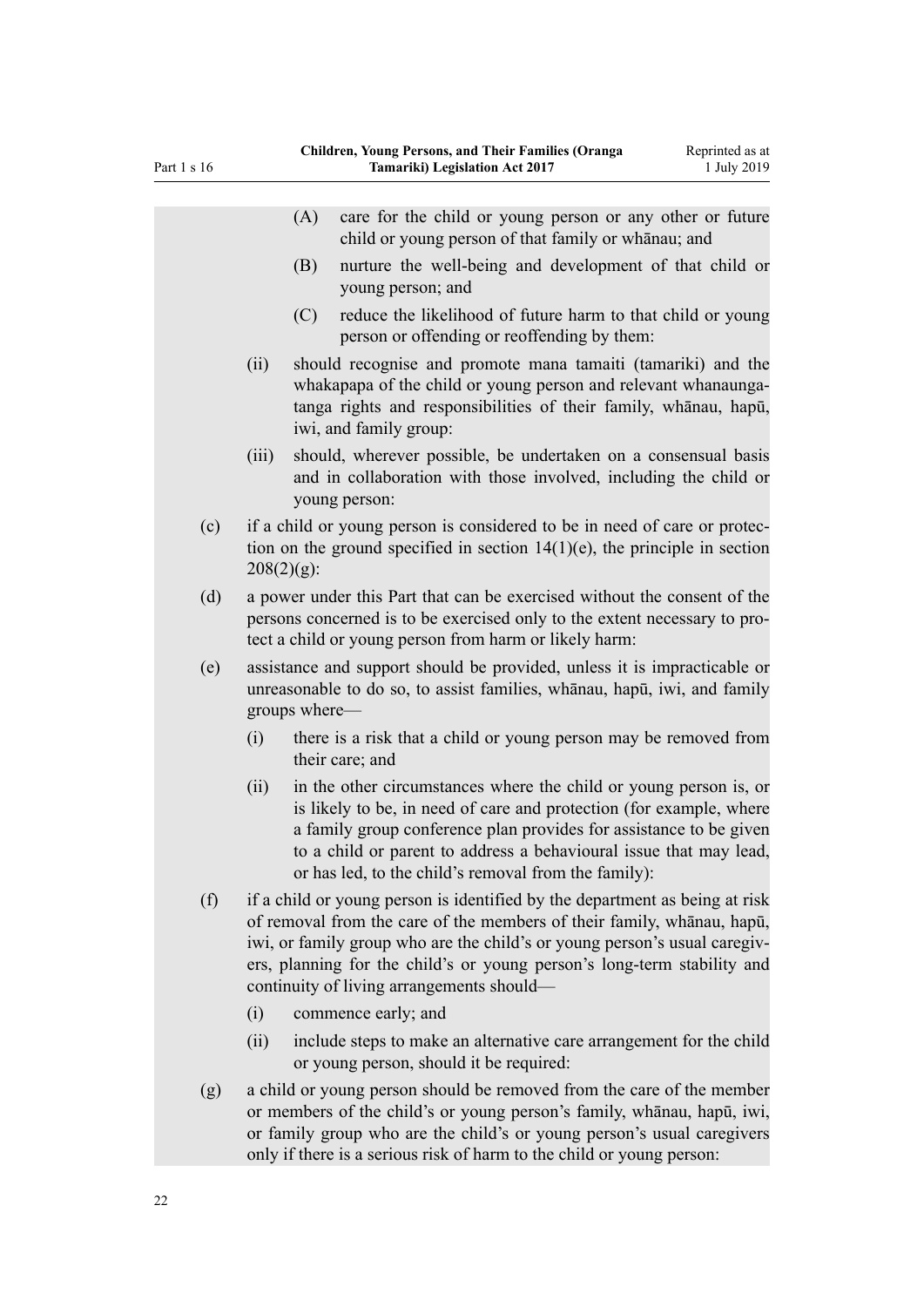Reprinted as at 1 July 2019

|  | (h) | if a child or young person is removed in circumstances described in<br>paragraph (g), the child or young person should, wherever that is pos-<br>sible and consistent with the child's or young person's best interests, be<br>returned to those members of the child's or young person's family, wha-<br>nau, hapū, iwi, or family group who are the child's or young person's<br>usual caregivers: |                             |                                                                                                                                                                                                                                                             |  |  |
|--|-----|------------------------------------------------------------------------------------------------------------------------------------------------------------------------------------------------------------------------------------------------------------------------------------------------------------------------------------------------------------------------------------------------------|-----------------------------|-------------------------------------------------------------------------------------------------------------------------------------------------------------------------------------------------------------------------------------------------------------|--|--|
|  | (i) | if a child or young person is removed in circumstances described in<br>paragraph (g), decisions about placement should—                                                                                                                                                                                                                                                                              |                             |                                                                                                                                                                                                                                                             |  |  |
|  |     | (i)                                                                                                                                                                                                                                                                                                                                                                                                  |                             | be consistent with the principles set out in sections $4A(1)$ and 5:                                                                                                                                                                                        |  |  |
|  |     | (ii)                                                                                                                                                                                                                                                                                                                                                                                                 |                             | address the needs of the child or young person:                                                                                                                                                                                                             |  |  |
|  |     | (iii)                                                                                                                                                                                                                                                                                                                                                                                                | be guided by the following: |                                                                                                                                                                                                                                                             |  |  |
|  |     |                                                                                                                                                                                                                                                                                                                                                                                                      | (A)                         | preference should be given to placing the child or young<br>person with a member of the child's or young person's<br>wider family, whānau, hapū, iwi, or family group who is<br>able to meet their needs, including for a safe, stable, and<br>loving home: |  |  |
|  |     |                                                                                                                                                                                                                                                                                                                                                                                                      | (B)                         | it is desirable for a child or young person to live with a<br>family, or if that is not possible, in a family-like setting:                                                                                                                                 |  |  |
|  |     |                                                                                                                                                                                                                                                                                                                                                                                                      | (C)                         | the importance of mana tamaiti (tamariki), whakapapa, and<br>whanaungatanga should be recognised and promoted:                                                                                                                                              |  |  |
|  |     |                                                                                                                                                                                                                                                                                                                                                                                                      | (D)                         | where practicable, a child or young person should be placed<br>with the child's or young person's siblings:                                                                                                                                                 |  |  |
|  |     |                                                                                                                                                                                                                                                                                                                                                                                                      | (E)                         | a child or young person should be placed where the child or<br>young person can develop a sense of belonging and attach-<br>ment:                                                                                                                           |  |  |
|  | (j) | a child or young person who is in the care or custody of the chief execu-<br>tive or a body or an organisation approved under section 396 should<br>receive special protection and assistance designed to-                                                                                                                                                                                           |                             |                                                                                                                                                                                                                                                             |  |  |
|  |     | (i)                                                                                                                                                                                                                                                                                                                                                                                                  |                             | address their particular needs, including-                                                                                                                                                                                                                  |  |  |
|  |     |                                                                                                                                                                                                                                                                                                                                                                                                      | (A)                         | needs for physical and health care; and                                                                                                                                                                                                                     |  |  |
|  |     |                                                                                                                                                                                                                                                                                                                                                                                                      | (B)                         | emotional care that contributes to their positive self-regard;<br>and                                                                                                                                                                                       |  |  |
|  |     |                                                                                                                                                                                                                                                                                                                                                                                                      | (C)                         | identity needs; and                                                                                                                                                                                                                                         |  |  |
|  |     |                                                                                                                                                                                                                                                                                                                                                                                                      | (D)                         | material needs relating to education, recreation, and general<br>living:                                                                                                                                                                                    |  |  |
|  |     | (ii)                                                                                                                                                                                                                                                                                                                                                                                                 |                             | preserve the child's or young person's connections with the child's<br>or young person's—                                                                                                                                                                   |  |  |
|  |     |                                                                                                                                                                                                                                                                                                                                                                                                      | (A)                         | siblings, family, whānau, hapū, iwi, and family group; and                                                                                                                                                                                                  |  |  |

(B) wider contacts: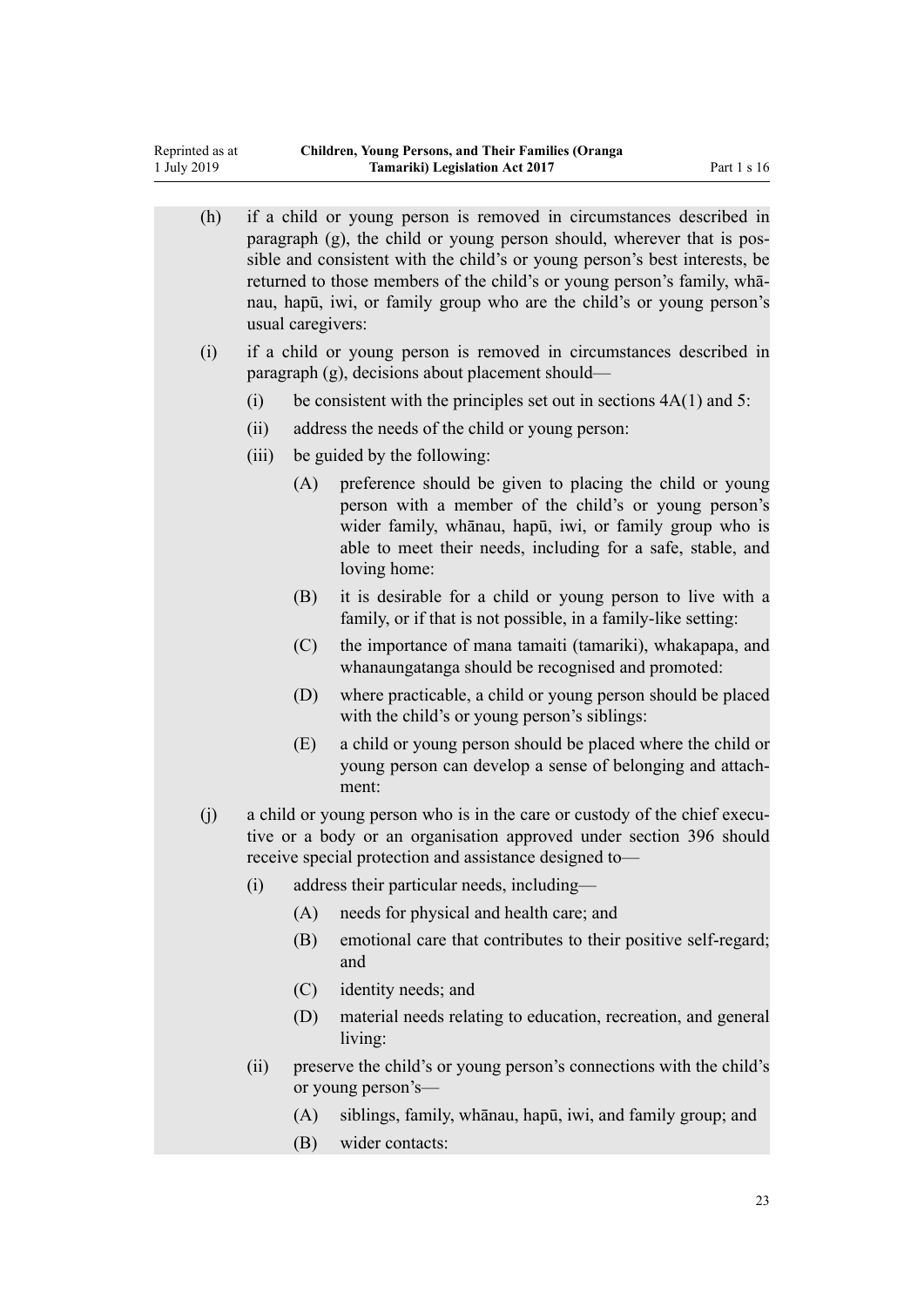- <span id="page-23-0"></span>(iii) respect and honour, on an ongoing basis, the importance of the child's or young person's whakapapa and the whanaungatanga responsibilities of the child's or young person's family, whānau, hapū, iwi, and family group: (iv) support the child or young person to achieve their aspirations and developmental potential: (k) if a child or young person is placed with a caregiver under section 362, the chief executive, or, if applicable, a body or an organisation approved under section 396, should support the caregiver in order to enable the provision of the protection and assistance described in paragraph (j). **17 Section 14 replaced (Definition of child or young person in need of care or protection)** Replace [section 14](http://legislation.govt.nz/pdflink.aspx?id=DLM149457) with: **14 Definition of child or young person in need of care or protection** (1) A child or young person is **in need of care or protection** if— (a) the child or young person is suffering, or is likely to suffer, serious harm—
	- $(i)$  in the circumstances described in section 14AA(1); or
	- (ii) having regard to the circumstances described in section 14AA(2); or
	- (b) the parents or guardians or the persons who have the care of the child or young person are unable to care for the child or young person; or
	- (c) the child is a subsequent child of a parent to whom section 18A applies and the parent has not demonstrated to the satisfaction of the chief executive (under section 18A) or the court (under section 18A(4)(a) or 18C) that the parent meets the requirements of section 18A(3); or
	- (d) the child or young person has behaved, or is behaving, in a manner that—
		- (i) is or is likely to be harmful to the physical or mental or emotional well-being of the child or young person or to others; and
		- (ii) the child's or young person's parents, or the persons having the care of the child or young person, are unable or unwilling to control; or
	- (e) in the case of a child of or over the age of 10 years and under the age of 14 years, the child has committed an offence or offences of sufficient number, nature, or magnitude to cause serious concern for the well-being of the child.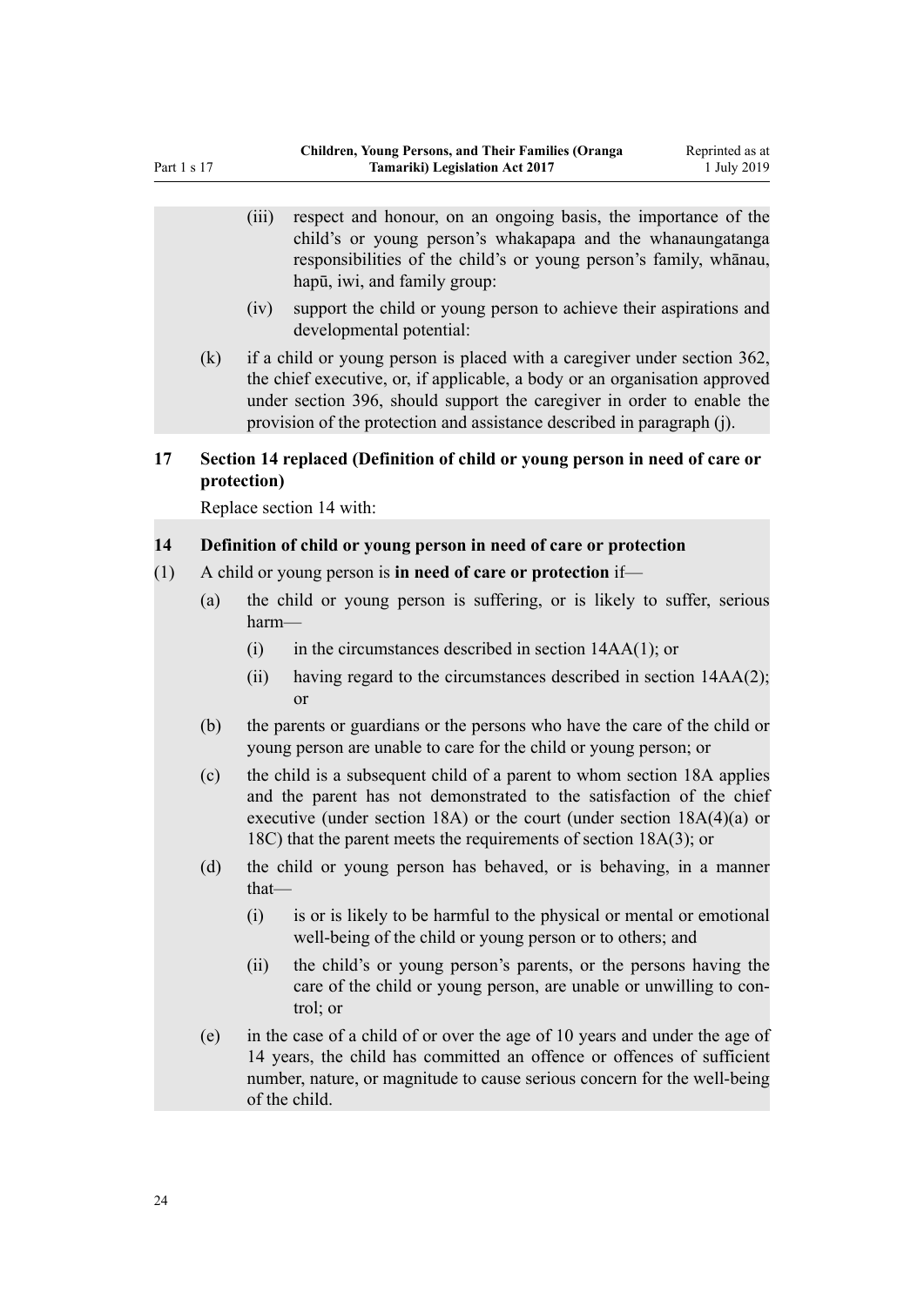(2) Subsection (1)(a) must be applied in conjunction with section 14AA (which describes the circumstances in which a child or young person is suffering, or is likely to suffer, serious harm).

Compare: 1974 No 72 s 27(2); 1977 No 126 s 7(1)

<span id="page-24-0"></span>1 July 2019

#### **14AA Circumstances in which child or young person is suffering, or is likely to suffer, serious harm**

- (1) For the purposes of section  $14(1)(a)(i)$ , a child or young person is suffering, or is likely to suffer, **serious harm** if—
	- (a) the child or young person is being, or is likely to be, abused (whether physically, emotionally, or sexually), deprived, ill-treated, or neglected; or
	- (b) the parents or guardians or other persons who have the care of the child or young person are unwilling to care for, or have abandoned, them.
- (2) For the purposes of section  $14(1)(a)(ii)$ , other circumstances that may constitute **serious harm**, or establish the likelihood of **serious harm**, include—
	- (a) a child's or young person's development or physical or mental or emotional well-being is being, or is likely to be, impaired or neglected, and that impairment or neglect is, or is likely to be, avoidable:
	- (b) the child or young person has been exposed to domestic violence (within the meaning of section 3 of the Domestic Violence Act 1995):
	- (c) serious differences exist between the child or young person and the parents or guardians or other persons who have the care of them:
	- (d) serious differences exist between a parent, guardian, or other person who has the care of the child or young person and any other parent, guardian, or other person who has the care of them.
- (3) For the purposes of applying section 14(1)(a) and subsections (1) and (2), **serious harm** may occur (without limitation) as a result of—
	- (a) an incident; or
	- (b) 2 or more incidents that taken on their own would not be serious enough to constitute serious harm, but the cumulative effect of which is serious enough to cause serious harm; or
	- (c) the co-existence of different circumstances.

# **18 Section 15 replaced (Reporting of ill-treatment or neglect of child or young person)**

Replace [section 15](http://legislation.govt.nz/pdflink.aspx?id=DLM149467) with:

#### **15 Reporting of concerns to chief executive or constable**

Any person who believes that a child or young person has been, or is likely to be, harmed, ill-treated, abused, (whether physically, emotionally, or sexually),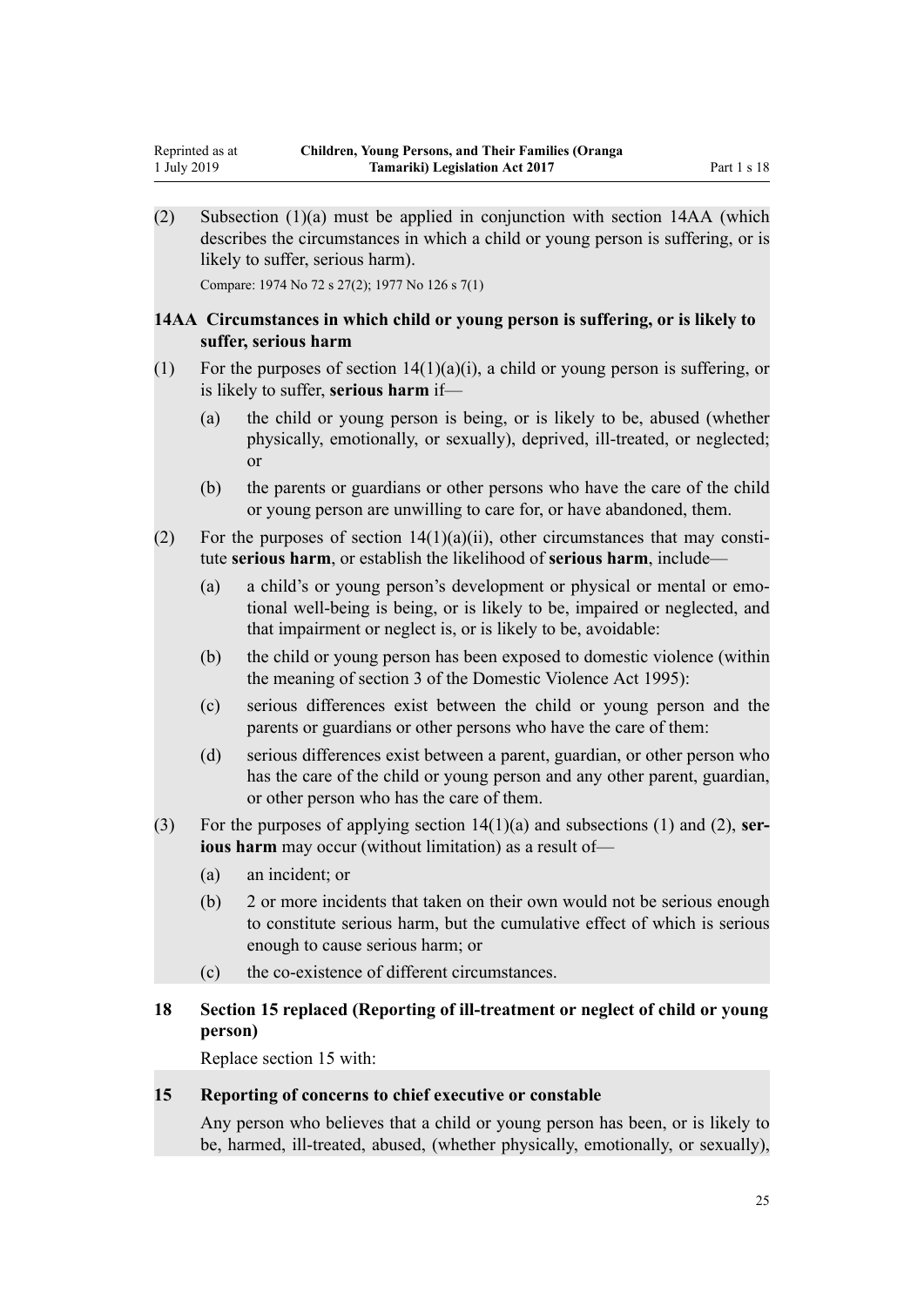<span id="page-25-0"></span>neglected, or deprived, or who has concerns about the well-being of a child or young person, may report the matter to the chief executive or a constable.

#### **19 Section 16 amended (Protection of person reporting ill-treatment or neglect of child or young person)**

- (1) Replace the [section 16](http://legislation.govt.nz/pdflink.aspx?id=DLM149468) heading with "**Providing information about safety or well-being of child or young person**".
- (2) In [section 16,](http://legislation.govt.nz/pdflink.aspx?id=DLM149468) replace "pursuant to section 15" with "under this Part,".

# **20 Section 17 amended (Investigation of report of ill-treatment or neglect of child or young person)**

After [section 17\(2\),](http://legislation.govt.nz/pdflink.aspx?id=DLM149470) insert:

- (2A) If, after an investigation under subsection (1), a care and protection co-ordinator is not notified under subsection (2), the chief executive may, nevertheless,—
	- (a) undertake a further assessment or provide services to the child or young person, their family, or other persons having the care of the child or young person; or
	- (b) refer the child or young person, their family, or other persons having the care of the child or young person to other services provided by agencies or in the community; or
	- (c) take no further action, if the investigation under subsection (1) discloses no identifiable risk of harm that could be dealt with under this Act or if appropriate action has already been taken.

# **21 New section 18AAA inserted (Chief executive may make family group conference available in certain circumstances)**

After [section 17](http://legislation.govt.nz/pdflink.aspx?id=DLM149470), insert:

# **18AAA Chief executive may make family group conference available in certain circumstances**

If the chief executive is not satisfied that a child or young person is in need of care or protection but believes that holding a family group conference would best assist in formulating a plan to help the child or young person, the chief executive may refer the case to a care and protection co-ordinator, who must convene a family group conference under section 20.

# **22 Section 18 amended (Referral of care or protection cases to care and protection co-ordinator or youth justice co-ordinator by social workers or constables)**

(1) In [section 18\(1\)](http://legislation.govt.nz/pdflink.aspx?id=DLM149472), replace "section 14(1)(ba) or (e)" with "section 14(1)(c) or (e)".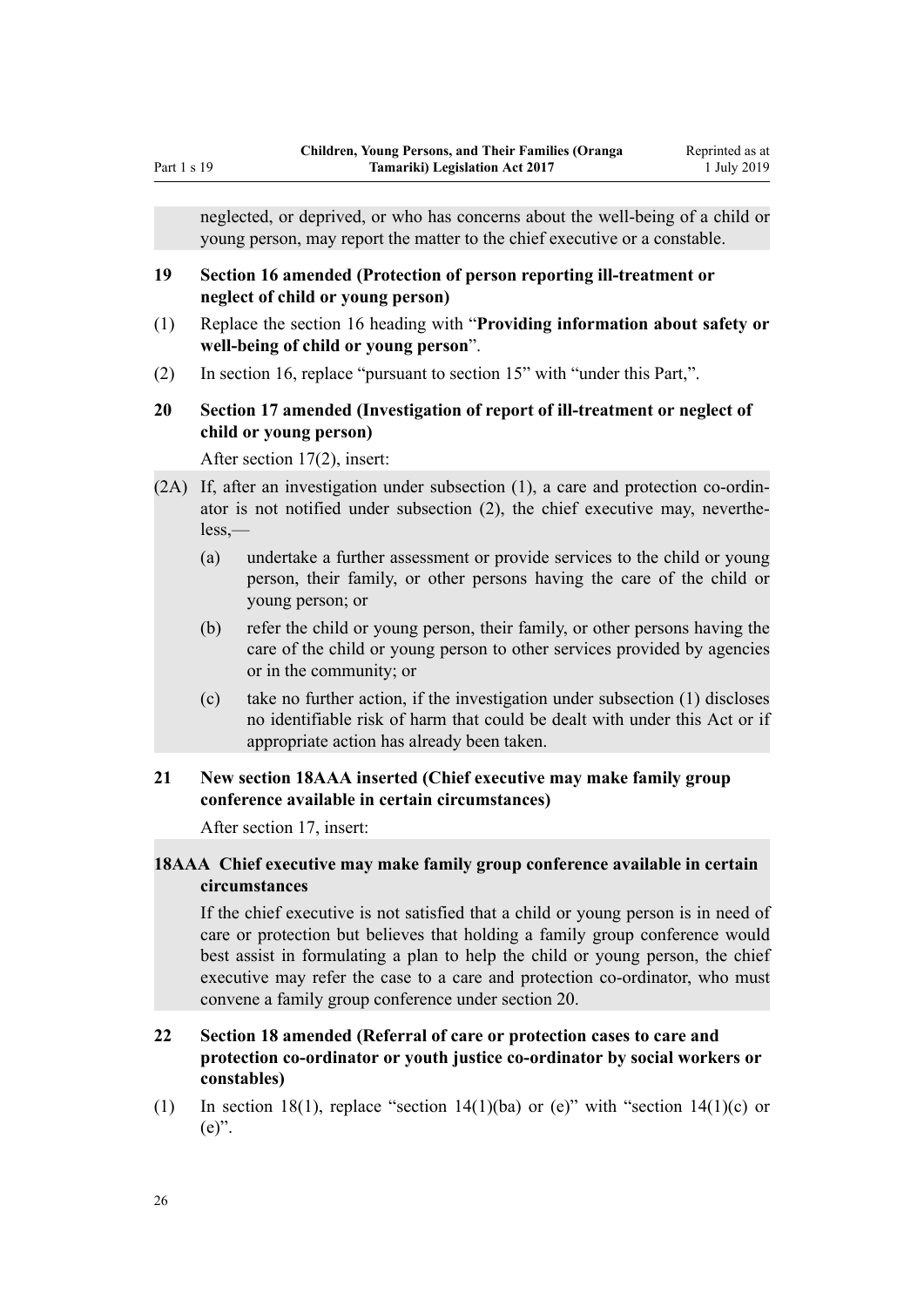<span id="page-26-0"></span>(2) In [section 18\(3\),](http://legislation.govt.nz/pdflink.aspx?id=DLM149472) replace "declaration under section 67" with "care or protection order".

#### **23 Section 18A amended (Assessment of parent of subsequent child)**

- (1) In [section 18A\(4\)\(a\)](http://legislation.govt.nz/pdflink.aspx?id=DLM6889643), replace "declaration under section 67 that the subsequent child is in need of care or protection on the grounds in section  $14(1)(ba)$ " with "care or protection order because the subsequent child is in need of care or protection on the ground in section  $14(1)(c)$ ".
- (2) In [section 18A\(4\)\(b\)](http://legislation.govt.nz/pdflink.aspx?id=DLM6889643), replace "under section 67" with "for a care or protection order".
- (3) In [section 18A\(6\),](http://legislation.govt.nz/pdflink.aspx?id=DLM6889643) after "section 70 applies", insert ", but a family group conference must be held before a care or protection order (other than an interim order) is made".
- (4) In section  $18A(7)(a)(ii)$ , replace "declaration under section 67 that the child was in need of care or protection on the ground in section 14(1)(ba)" with "care or protection order because the child was in need of care or protection on the ground in section  $14(1)(c)$ ".
- (5) Replace [section 18A\(7\)\(b\)](http://legislation.govt.nz/pdflink.aspx?id=DLM6889643) with:
	- (b) the parent was, before this section came into force, subject to an investigation carried out by a social worker under section 17 in relation to a child who would, at that time, have fallen within the definition of a subsequent child, and—
		- (i) the social worker did not at that time form the belief that the child was in need of care or protection on a ground in section  $14(1)(a)$ or (b) (as in force at that time); or
		- (ii) a family group conference was held, the parent addressed the concerns raised to the satisfaction of the chief executive, and the parent subsequently maintained care of the child.

#### **24 Section 18B amended (Person described in this section)**

- (1) Replace [section 18B\(2\)\(a\)](http://legislation.govt.nz/pdflink.aspx?id=DLM6889619) with:
	- (a) the court has declared under section 67 (as it read before the commencement of section 42 of the Children, Young Persons, and Their Families (Oranga Tamariki) Legislation Act 2017) or decided on an application made under section 68, or a family group conference has agreed, that the child is in need of care or protection on a specified ground; and
- (2) In section  $18B(2)(c)$ , replace "prospect" with "possibility".
- (3) After [section 18B\(3\)](http://legislation.govt.nz/pdflink.aspx?id=DLM6889619), insert:
- (4) In subsection (2)(a), **specified ground** means—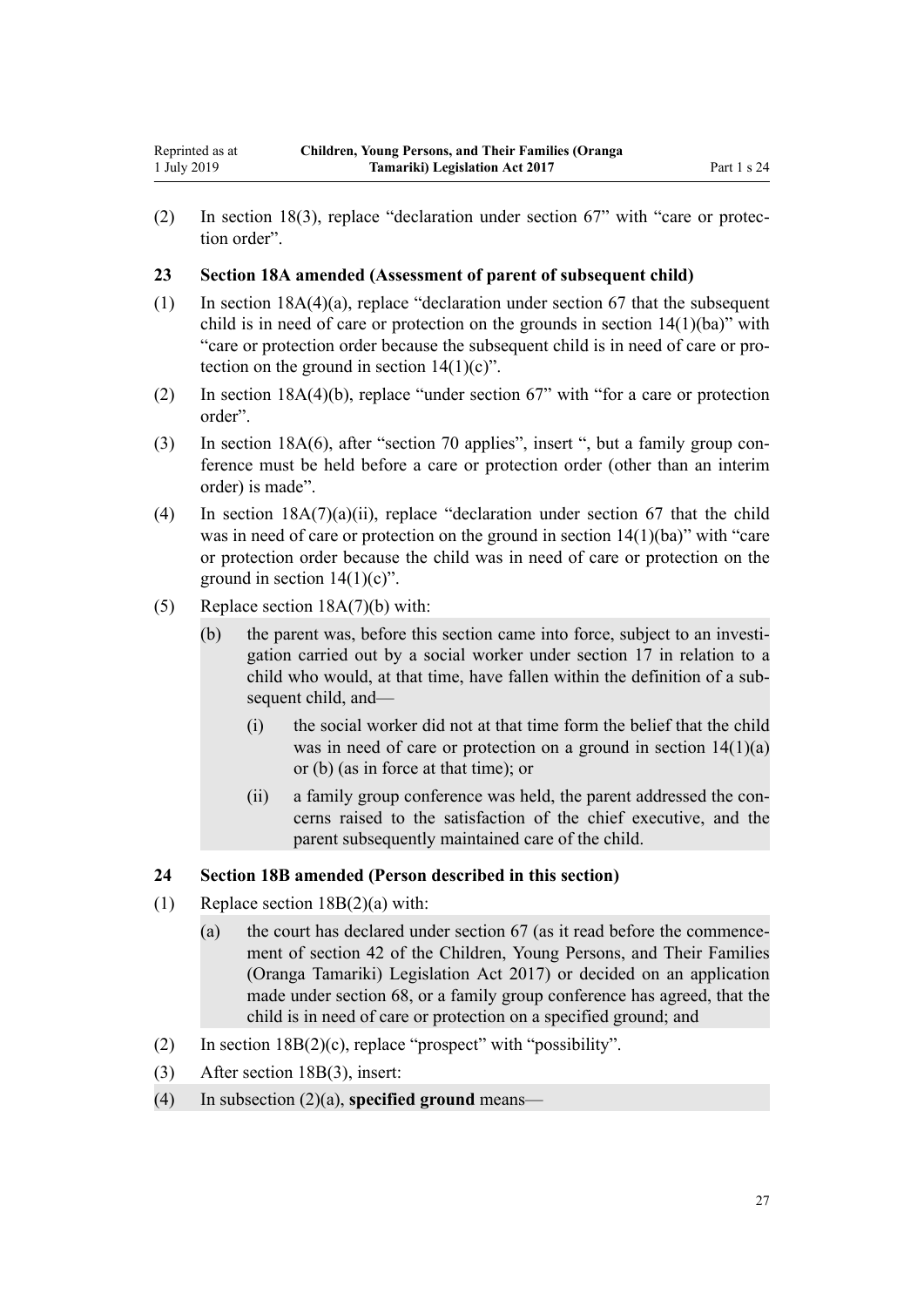<span id="page-27-0"></span>

|     | (a)                                                                                                                                         |                                                                                                           | the ground set out in section $14(1)(a)$ and (b), as they read before the<br>commencement of section 17 of the Children, Young Persons, and Their<br>Families (Oranga Tamariki) Legislation Act 2017; or                               |  |  |
|-----|---------------------------------------------------------------------------------------------------------------------------------------------|-----------------------------------------------------------------------------------------------------------|----------------------------------------------------------------------------------------------------------------------------------------------------------------------------------------------------------------------------------------|--|--|
|     | (b)                                                                                                                                         |                                                                                                           | in the case of a decision made on or after the commencement of section<br>17 of the Children, Young Persons, and Their Families (Oranga Tama-<br>riki) Legislation Act 2017,—                                                          |  |  |
|     |                                                                                                                                             | (i)                                                                                                       | the ground set out in section $14(1)(a)$ , in the circumstances set out<br>in section $14AA(1)(a)$ and $(2)(a)$ :                                                                                                                      |  |  |
|     |                                                                                                                                             | (ii)                                                                                                      | the ground set out in section $14(1)(b)$ , in the circumstances set out<br>in section $14AA(2)(a)$ .                                                                                                                                   |  |  |
| 25  |                                                                                                                                             |                                                                                                           | Section 18C amended (Confirmation of decision not to apply for<br>declaration under section 67)                                                                                                                                        |  |  |
| (1) |                                                                                                                                             | In the heading to section 18C, replace "declaration under section 67" with<br>"care or protection order". |                                                                                                                                                                                                                                        |  |  |
| (2) |                                                                                                                                             | In section $18C(2)$ , replace "declaration under section 67" with "care or protec-<br>tion order".        |                                                                                                                                                                                                                                        |  |  |
| (3) |                                                                                                                                             | In section $18C(4)(a)$ , replace "declaration under section 67" with "care or pro-<br>tection order".     |                                                                                                                                                                                                                                        |  |  |
| 26  | Section 18D amended (Court declining to confirm decision)                                                                                   |                                                                                                           |                                                                                                                                                                                                                                        |  |  |
|     |                                                                                                                                             |                                                                                                           | In section $18D(a)$ , replace "declaration under section 67 made by the chief<br>executive on the ground in section $14(1)(ba)$ " with "care or protection order<br>made by the chief executive on the ground in section $14(1)(c)$ ". |  |  |
| 27  | Section 19 amended (Referral of care or protection cases to care and<br>protection co-ordinator by other persons or by court)               |                                                                                                           |                                                                                                                                                                                                                                        |  |  |
| (1) |                                                                                                                                             | In section $19(1)(a)$ , replace "welfare" with "well-being".                                              |                                                                                                                                                                                                                                        |  |  |
| (2) |                                                                                                                                             | In section 19(1), replace "section 14(1)(ba)" with "section 14(1)(c)".                                    |                                                                                                                                                                                                                                        |  |  |
| 28  | Section 21 amended (Care and protection co-ordinator to consult family,<br>whanau, or family group on convening of family group conference) |                                                                                                           |                                                                                                                                                                                                                                        |  |  |
|     |                                                                                                                                             |                                                                                                           | In section 21, insert as subsection $(2)$ :                                                                                                                                                                                            |  |  |
| (2) |                                                                                                                                             | Subsection $(1)(a)$ does not apply if the family group conference is convened<br>under section 18AAA.     |                                                                                                                                                                                                                                        |  |  |
| 29  |                                                                                                                                             |                                                                                                           | Section 22 amended (Persons entitled to attend family group conference)                                                                                                                                                                |  |  |
|     | After section $22(1)(d)$ , insert:                                                                                                          |                                                                                                           |                                                                                                                                                                                                                                        |  |  |
|     | (da)                                                                                                                                        |                                                                                                           | if the conference is convened under any other provision of this Part (or<br>under section 207D(3), 207K(2), or 207Q(2)), the chief executive or the<br>chief executive's delegate:                                                     |  |  |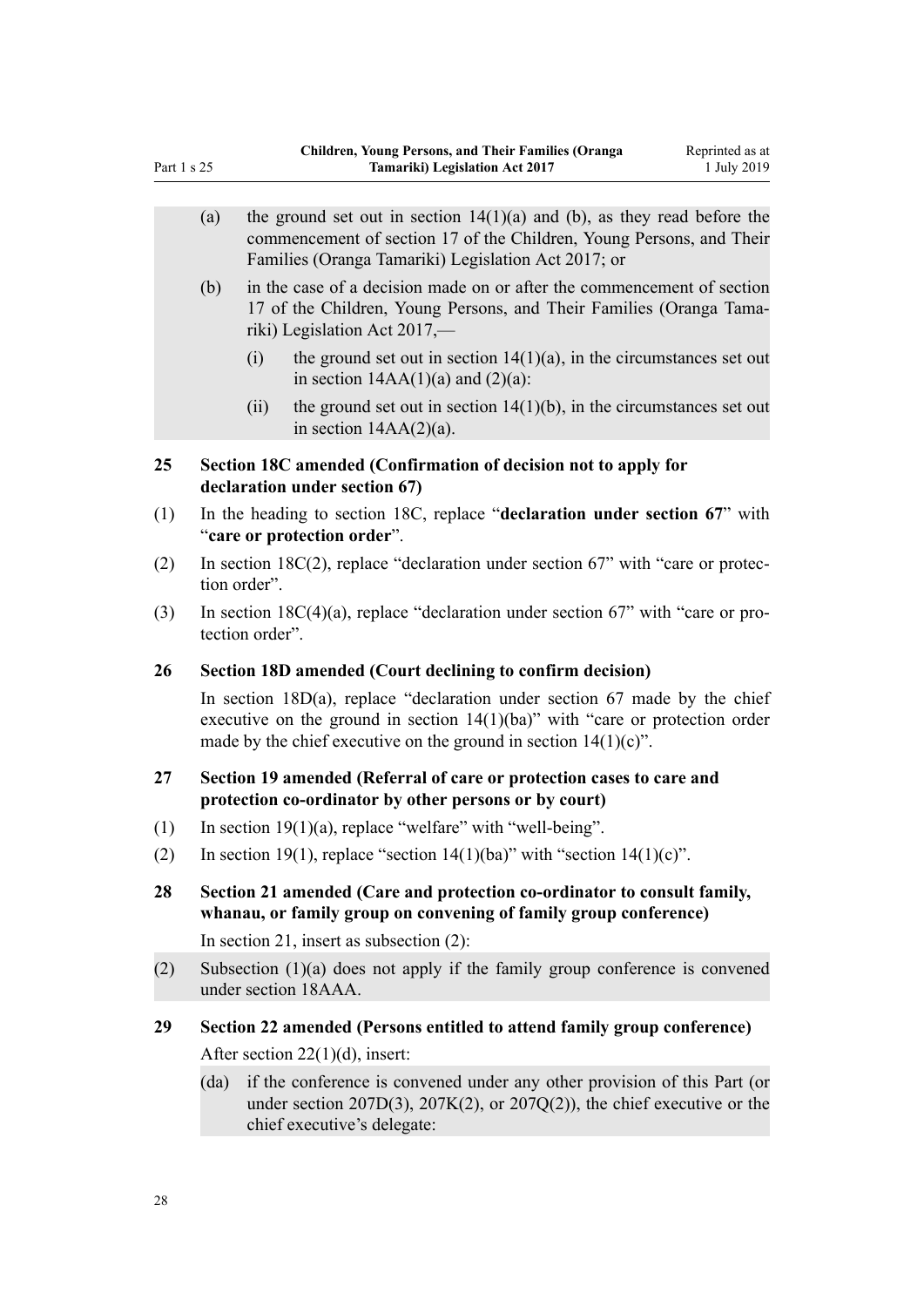# <span id="page-28-0"></span>**30 Section 26 amended (Procedure of family group conference)**

In [section 26\(2\),](http://legislation.govt.nz/pdflink.aspx?id=DLM149486) replace "Subject to section  $5(f)$ " with "Subject to section  $5(1)(b)(v)$ ".

#### **31 Section 28 amended (Functions of family group conference)**

- (1) In [section 28\(a\)](http://legislation.govt.nz/pdflink.aspx?id=DLM149488), after "care or protection", insert "or well-being".
- (2) In [section 28\(b\)](http://legislation.govt.nz/pdflink.aspx?id=DLM149488), after "care or protection,", insert "or is in need of assistance".
- (3) In [section 28\(b\)](http://legislation.govt.nz/pdflink.aspx?id=DLM149488), replace "necessary or desirable, having regard to the principles set out in sections 5, 6, and 13" with "necessary or desirable for the child's or young person's care, protection, needs, or well-being, having regard to the principles set out in sections 4A(1), 5, and 13".
- **32 Section 29 amended (Family group conference may make decisions and recommendations and formulate plans)**
- (1) In [section 29\(1\)](http://legislation.govt.nz/pdflink.aspx?id=DLM149489), after "care or protection", insert "or well-being".
- (2) In [section 29\(2\)](http://legislation.govt.nz/pdflink.aspx?id=DLM149489), replace "sections 5, 6, and 13" with "sections 4A(1), 5, and 13".

# **33 Section 30 amended (Care and protection co-ordinator to seek agreement to decisions, recommendations, and plans of family group conference)**

Before section  $30(1)(a)$ , insert:

(aaa) if the conference was convened under section 18AAA,—

- (i) communicate that decision, recommendation, or plan to the chief executive and to every person who will be directly involved in its implementation; and
- (ii) seek the agreement of the chief executive, and every other person, organisation, or body to whom that decision, recommendation, or plan is communicated under subparagraph (i), to that decision, recommendation, or plan.
- **34 Section 34 amended (Chief executive to give effect to decisions, recommendations, and plans of family group conference)**

In [section 34\(1\)](http://legislation.govt.nz/pdflink.aspx?id=DLM149495), replace "sections 5, 6, and 13" with "sections  $4A(1)$ , 5, and 13".

**35 Section 35 amended (Police to comply with decisions, recommendations, and plans of family group conference)**

In [section 35,](http://legislation.govt.nz/pdflink.aspx?id=DLM149497) replace "sections 5, 6, and  $13$ " with "sections  $4A(1)$ , 5, and  $13$ ".

#### **36 Section 40 amended (Warrant to remove child or young person)**

In section  $40(1)$ , replace "declaration under section  $67$ " with "care or protection order".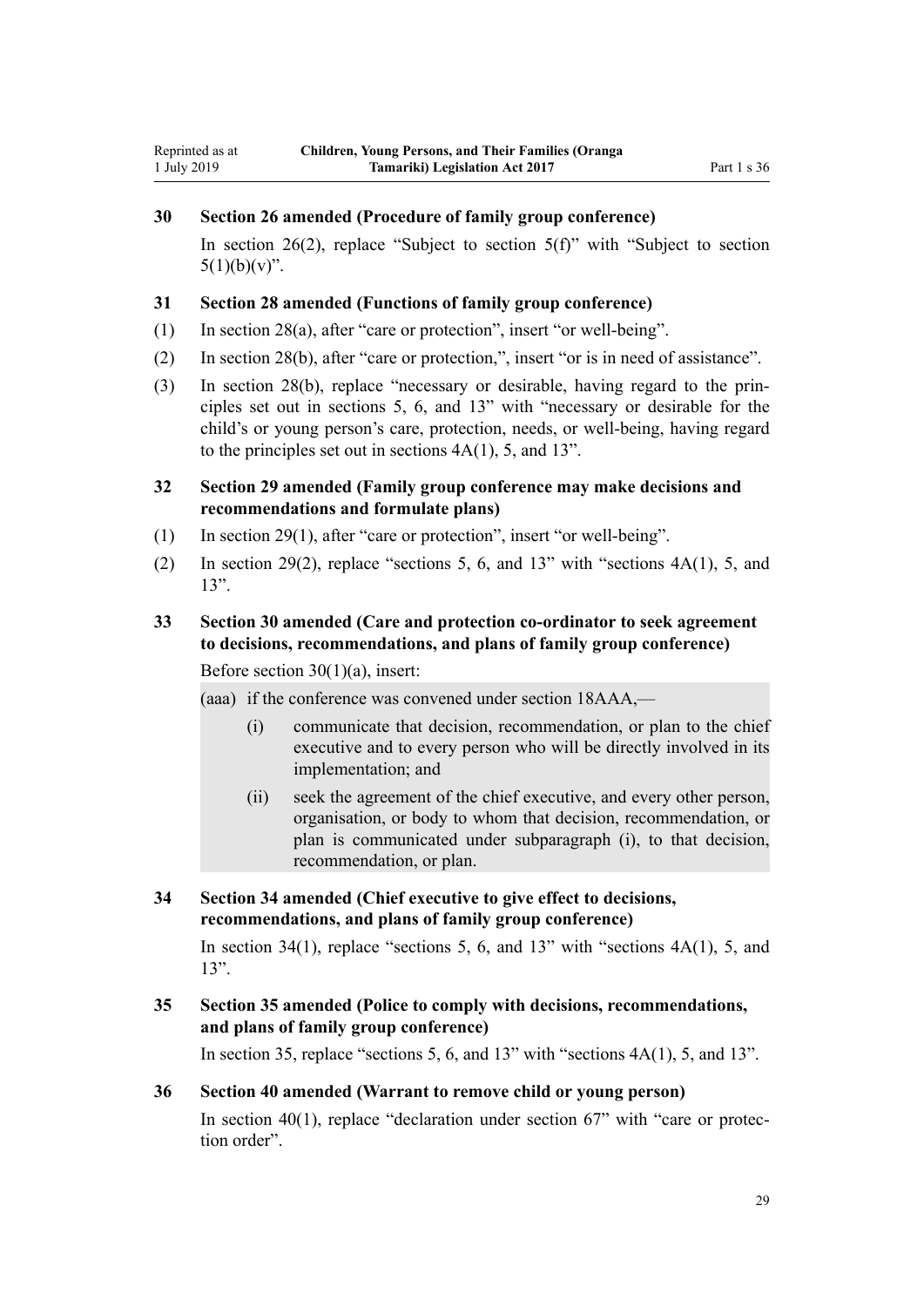<span id="page-29-0"></span>**37 Section 46 amended (Powers of court where application made under section 44 or child or young person brought before court under section 45)**

In [section 46\(b\),](http://legislation.govt.nz/pdflink.aspx?id=DLM150018) replace "declaration under section 67" with "care or protection order".

**38 Section 48 amended (Unaccompanied children and young persons)**

In [section 48\(2\)\(b\)](http://legislation.govt.nz/pdflink.aspx?id=DLM150022), replace "declaration under section 67" with "care or protection order".

- **39 Section 59 amended (Application for production of documents relevant to investigation of whether child or young person in need of care or protection)**
- (1) In the heading to [section 59,](http://legislation.govt.nz/pdflink.aspx?id=DLM150042) after "**protection**", insert "**or assistance under section 17(2A)**".
- (2) In [section 59\(1\)\(a\)](http://legislation.govt.nz/pdflink.aspx?id=DLM150042), after "section 14(1)(e))", insert "or is in need of assistance under section 17(2A)".
- **40 Section 61 amended (Court may order document to be produced)**

In [section 61\(1\)](http://legislation.govt.nz/pdflink.aspx?id=DLM150044), after "section 14(1)(e))", insert "or is in need of assistance under section 17(2A)".

**41 Section 66 replaced (Government departments may be required to supply information)**

Replace [section 66](http://legislation.govt.nz/pdflink.aspx?id=DLM150049) with:

#### *Information sharing*

# **65A Purpose of information sharing and principle for information sharing decisions**

- (1) The purpose of sections 66 to 66Q is to facilitate the gathering and sharing of information to achieve the purposes in section  $4(1)(a)$  to (j).
- (2) Persons carrying out functions under sections 66 to 66Q must have regard to the principle that (because the well-being and best interests of a child or young person are the first and paramount consideration) the well-being and best interests of any child or young person, in general, take precedence over any duty of confidentiality owed by any person in relation to—
	- (a) the child or young person; or
	- (b) any person who is a family member of that child or young person or in a domestic relationship with that child or young person (within the meaning of section 4 of the Domestic Violence Act 1995).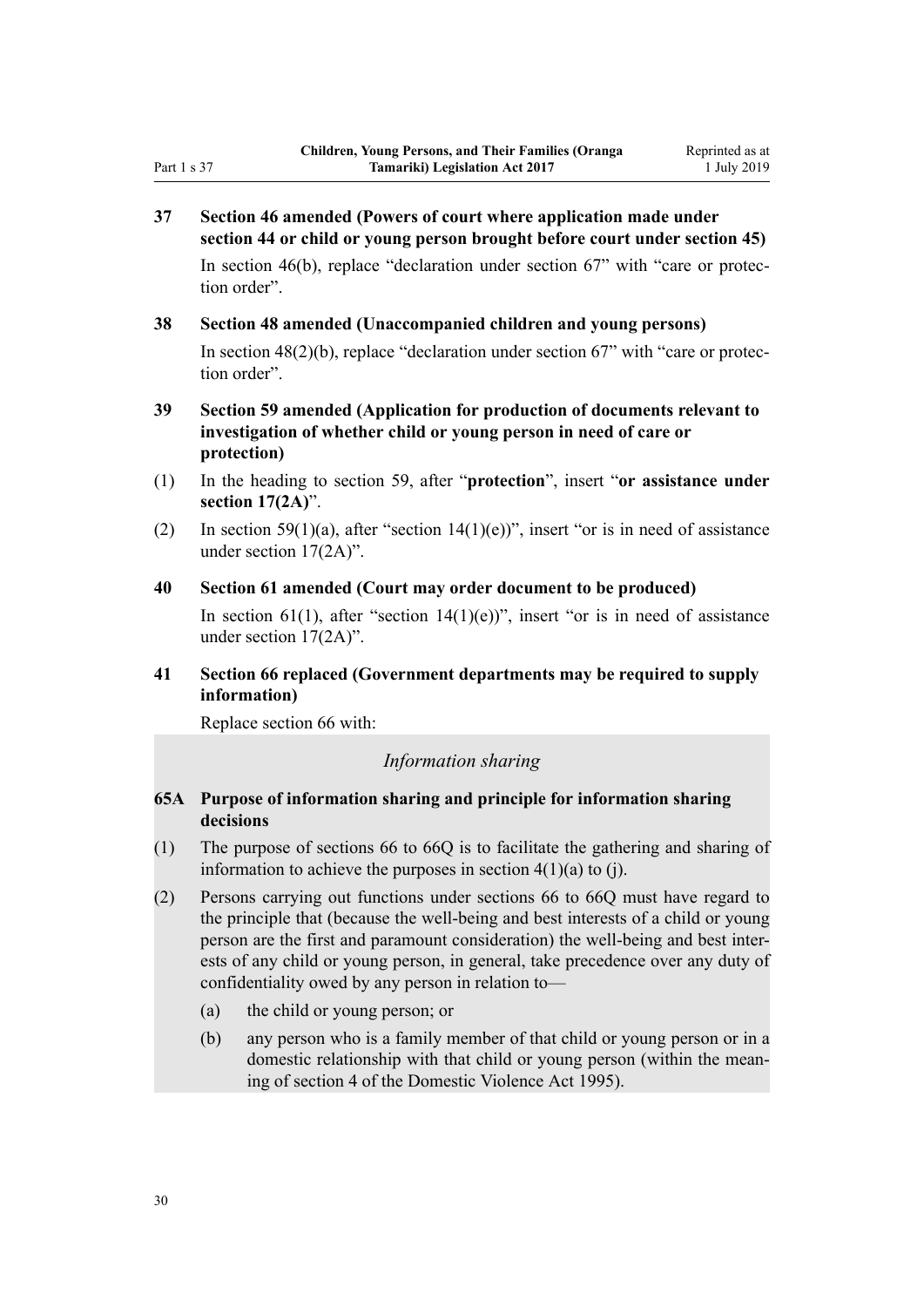#### <span id="page-30-0"></span>**66 Agencies to supply information**

- (1) Every agency (within the meaning of section 2(1) of the Privacy Act 1993, which includes a person) must, on request, supply to the chief executive, a care and protection co-ordinator, or a constable any information held by the agency that may relate to or affect the safety or well-being of a child or young person, if the information is—
	- (a) required to determine whether a child or young person is in need of care or protection or assistance under section 17(2) and (2A); or
	- (b) required for the purposes of any proceedings under this Part (including a family group conference).
- (2) Despite subsection (1), an agency may refuse to disclose any information that may be withheld on the grounds of legal professional privilege.
- (3) Information obtained under subsection (1)—
	- (a) must not be used for the purposes of investigating any offence; and
	- (b) is not admissible in any proceedings other than proceedings under this Part.

#### **66A Disclosure of information obtained under section 66**

- (1) The chief executive or a constable may disclose any information relating to a child or young person obtained under section 66 to a child welfare and protection agency or an independent person if the chief executive or constable reasonably believes that providing the information will fulfil any of the following purposes:
	- (a) preventing or reducing the risk of a child or young person being subject to harm, ill-treatment, abuse, neglect, or deprivation:
	- (b) making or contributing to an assessment of risk or need in relation to a child or young person, or a class of children or young persons:
	- (c) making, contributing to, or monitoring any support plan for a child or young person where the plan relates to the activities and functions of the department:
	- (d) preparing, implementing, or reviewing any prevention plan or strategy issued by the department:
	- (e) arranging, providing, or reviewing services facilitated by the department for a child or young person, or their family or whānau:
	- (f) carrying out any function in relation to family group conferences, children or young persons in care, or other functions relating to care or protection under this Part.
- (2) Section 66(3) applies in respect of any information disclosed under this section as if it were disclosed under section 66(1).
- (3) In this section, **in care** has the same meaning as in section 7(4)(b).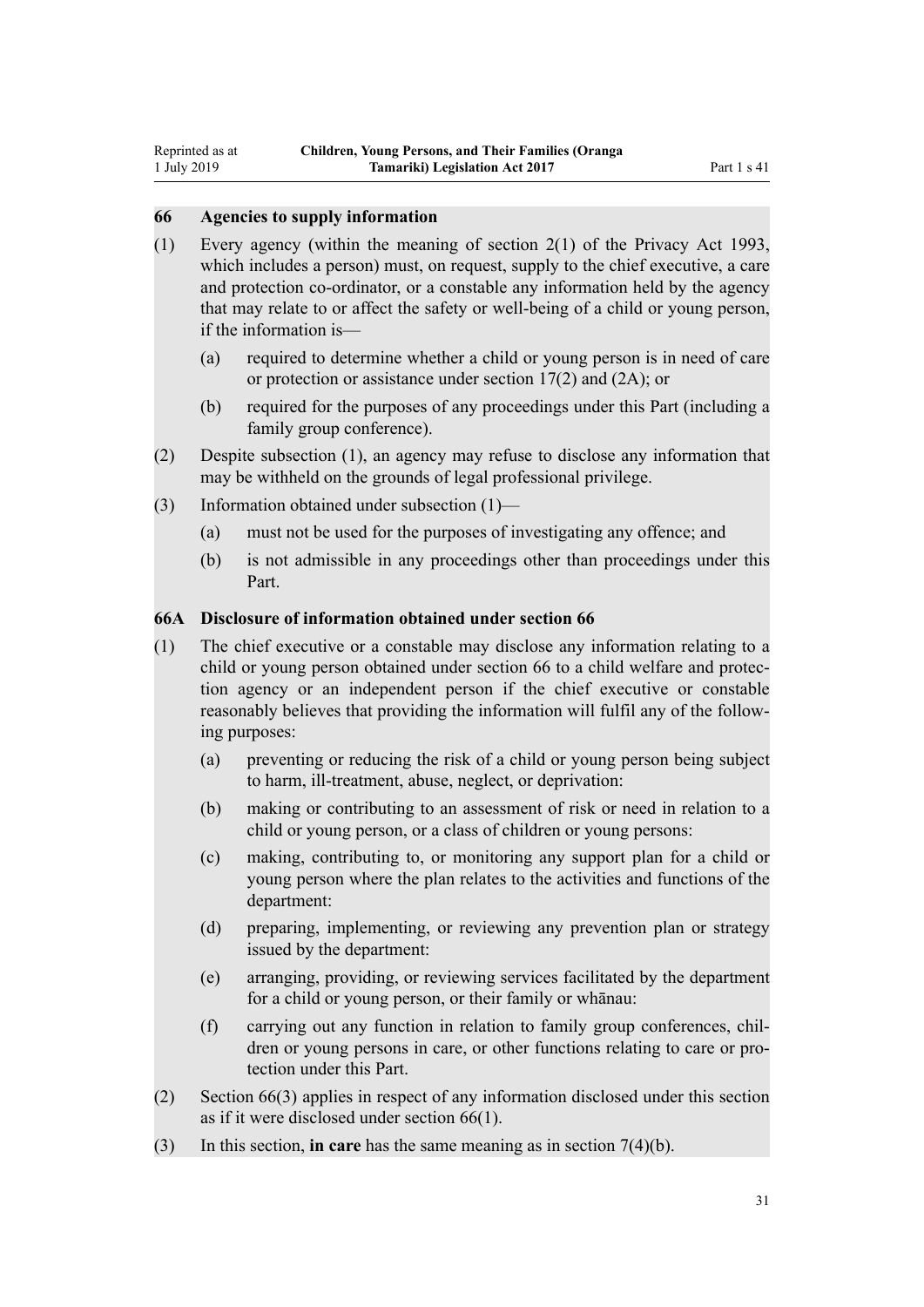# <span id="page-31-0"></span>**66B Restrictions on disclosure of information under section 66A**

The chief executive or a constable may not disclose information to a child welfare and protection agency or an independent person under section 66A if—

- (a) the information was disclosed to the chief executive or constable in circumstances that would otherwise have put the person who disclosed the information in breach of the person's duty of confidence under the rules of the profession in which they practise; and
- (b) the chief executive or constable is aware, after making reasonable inquiries, that the disclosure would otherwise involve a breach of a duty of confidence of the kind referred to in paragraph (a) (whether as a result of being advised by the person disclosing the information or otherwise); and
- (c) the person to whom the information relates or their representative has not consented to the disclosure.

### **66C Use and disclosure of personal information relating to child or young person or classes of children or young persons**

A child welfare and protection agency or an independent person that holds information relating to a child or young person or any class of children or young persons (including information contained in a dataset) may, irrespective of the purpose for which that information was collected,—

- (a) use that information for the purposes of—
	- (i) preventing or reducing the risk of a child or young person being subject to harm, ill-treatment, abuse, neglect, or deprivation; or
	- (ii) making or contributing to an assessment of risk or need in relation to a child or young person, or any class of children or young persons; or
	- (iii) making, contributing to, or monitoring any support plan for a child or young person, where the plan relates to the activities and functions of the department; or
	- (iv) preparing, implementing, or reviewing any prevention plan or strategy issued by the department; or
	- (v) arranging, providing, or reviewing services facilitated by the department for a child or young person and their family or whānau; or
	- (vi) carrying out any function in relation to family group conferences, children or young persons in care, or other functions relating to care or protection under this Part; or
- (b) disclose (whether on request or on the agency's or independent person's own initiative) that information to another child welfare and protection agency or an independent person if the agency or independent person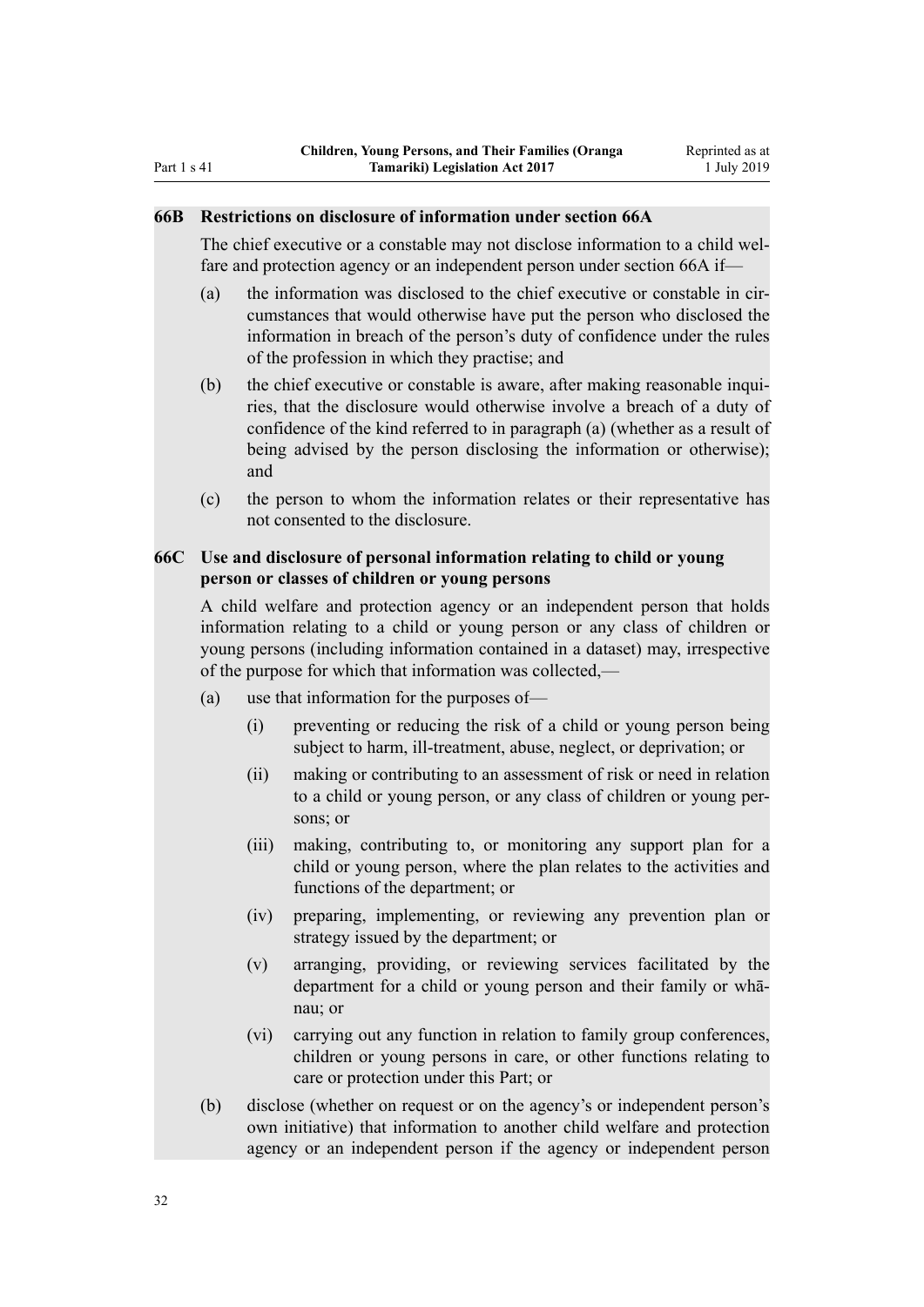<span id="page-32-0"></span>disclosing the information reasonably believes that disclosing the information will assist the agency or independent person receiving the information to carry out any of the purposes described in paragraph (a).

#### **66D Public notification of information about combined datasets**

- (1) To avoid doubt, a child welfare and protection agency may use information relating to a child or young person to produce, link, or analyse datasets of information and produce combined datasets.
- (2) If a child welfare and protection agency links or analyses datasets or produces combined datasets from more than 1 source, it must notify, at least once a year, on an Internet site maintained by the agency, an independent person, or a class of independent persons,—
	- (a) the types of information used in the combined datasets:
	- (b) the sources of those types of information:
	- (c) the purpose or purposes served by creating or analysing the combined datasets:
	- (d) the privacy safeguards relating to the use of the combined datasets.

#### **66E Application of sections 66F to 66J**

Sections 66F to 66J do not apply until a Code for information sharing approved by the Minister under section 66N(1) comes into force.

#### **66F Definitions**

In sections 66G to 66J,—

**authorised child welfare and protection agency**, in relation to any of those provisions, means a child welfare and protection agency or a class of child welfare and protection agencies, authorised by the Code of information sharing to exercise powers or perform functions under the particular provision

**authorised independent person** means, in relation to any of those provisions, an independent person or a class of independent persons, authorised by the Code of information sharing to exercise powers or perform functions under the particular provision

**information relevant to the safety or well-being of a child or young person** includes information about—

- (a) a member of the family of that child or young person; or
- (b) any other person in a domestic relationship (as defined in section 2 of the Domestic Violence Act 1995) with that child or young person; or
- (c) any person who is likely to reside with the child or young person.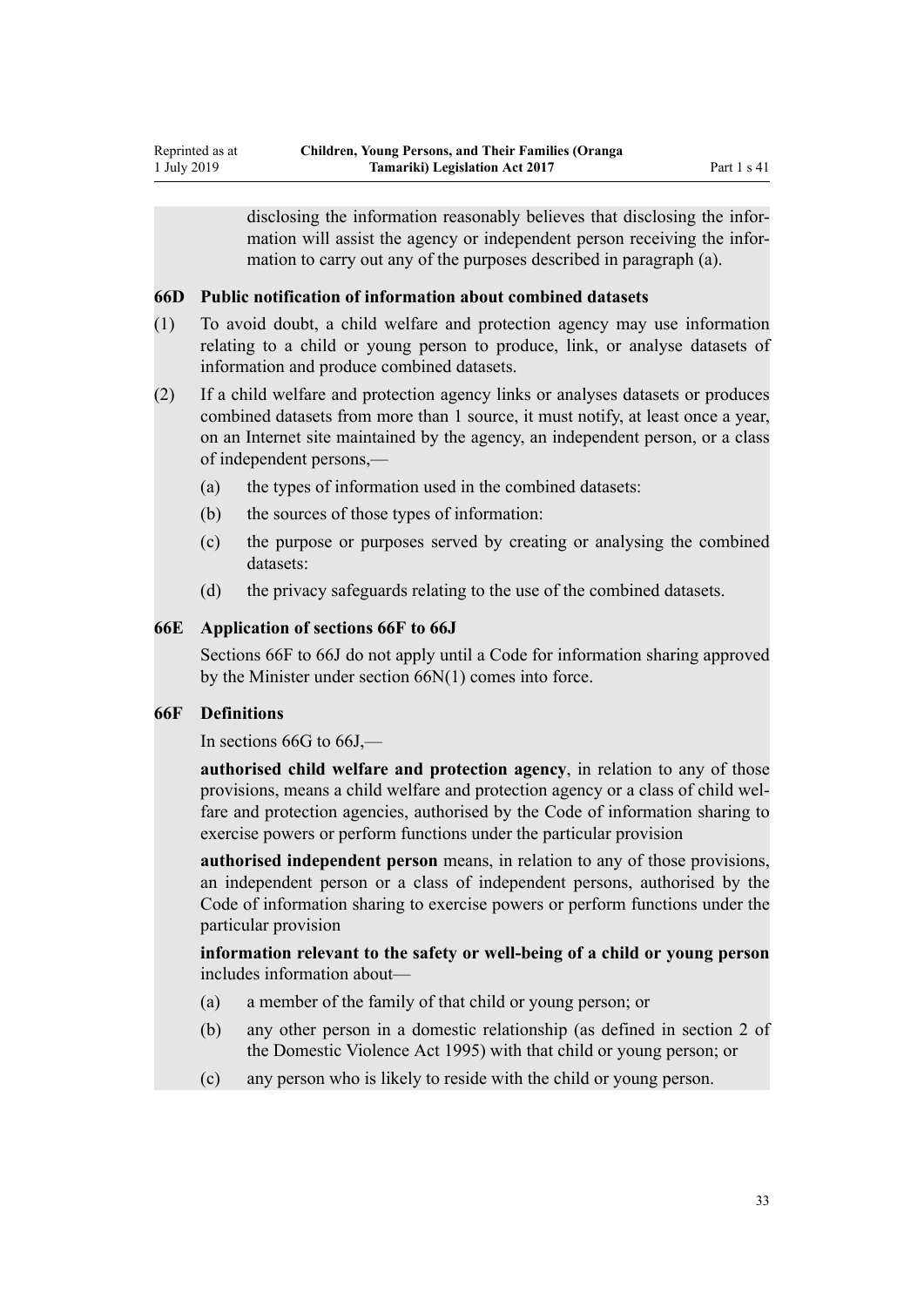# <span id="page-33-0"></span>**66G Requests for information by authorised child welfare and protection agencies or authorised independent persons from other authorised child welfare and protection agencies or authorised independent persons**

An authorised child welfare and protection agency or an authorised independent person (the **requestor**) may request another authorised child welfare and protection agency or an authorised independent person (the **provider**) to disclose to the requestor any information that the provider holds that is information relevant to the safety or well-being of—

- (a) a particular child or young person and their family; or
- (b) a class of children or young persons and their families.

# **66H Duty of child welfare and protection agency or independent person receiving request under section 66G**

An authorised child welfare and protection agency or an authorised independent person—

- (a) must comply with a request under section 66G if, after receiving sufficient information from the requestor to make a decision, the provider reasonably believes that the information will assist the requestor to fulfil any of the purposes set out in section 66A(1); but
- (b) may decline the request if section 66I applies.

#### **66I When request under section 66G may be declined**

An authorised child welfare and protection agency or an authorised independent person may decline a request under section 66G if that agency or person—

- (a) is not satisfied that disclosure of the information will help to fulfil any of the purposes in section  $66A(1)$ ; or
- (b) reasonably believes that—
	- (i) disclosure is likely to increase the risk of the child or young person being subject to harm, ill-treatment, abuse, neglect, or deprivation, and that risk outweighs the benefits of disclosure; or
	- (ii) disclosure will prejudice the maintenance of the law, including the prevention, investigation, and detection of offences, and the right to a fair trial, and that prejudice is likely to outweigh the benefits of disclosure; or
	- (iii) disclosure will prejudice the conduct of proceedings before any court or tribunal (being proceedings that have been commenced or are reasonably in contemplation); or
	- (iv) disclosure will breach legal professional privilege; or
	- (v) disclosure will be contrary to the express wishes of the child or young person (expressed either directly or through their represen-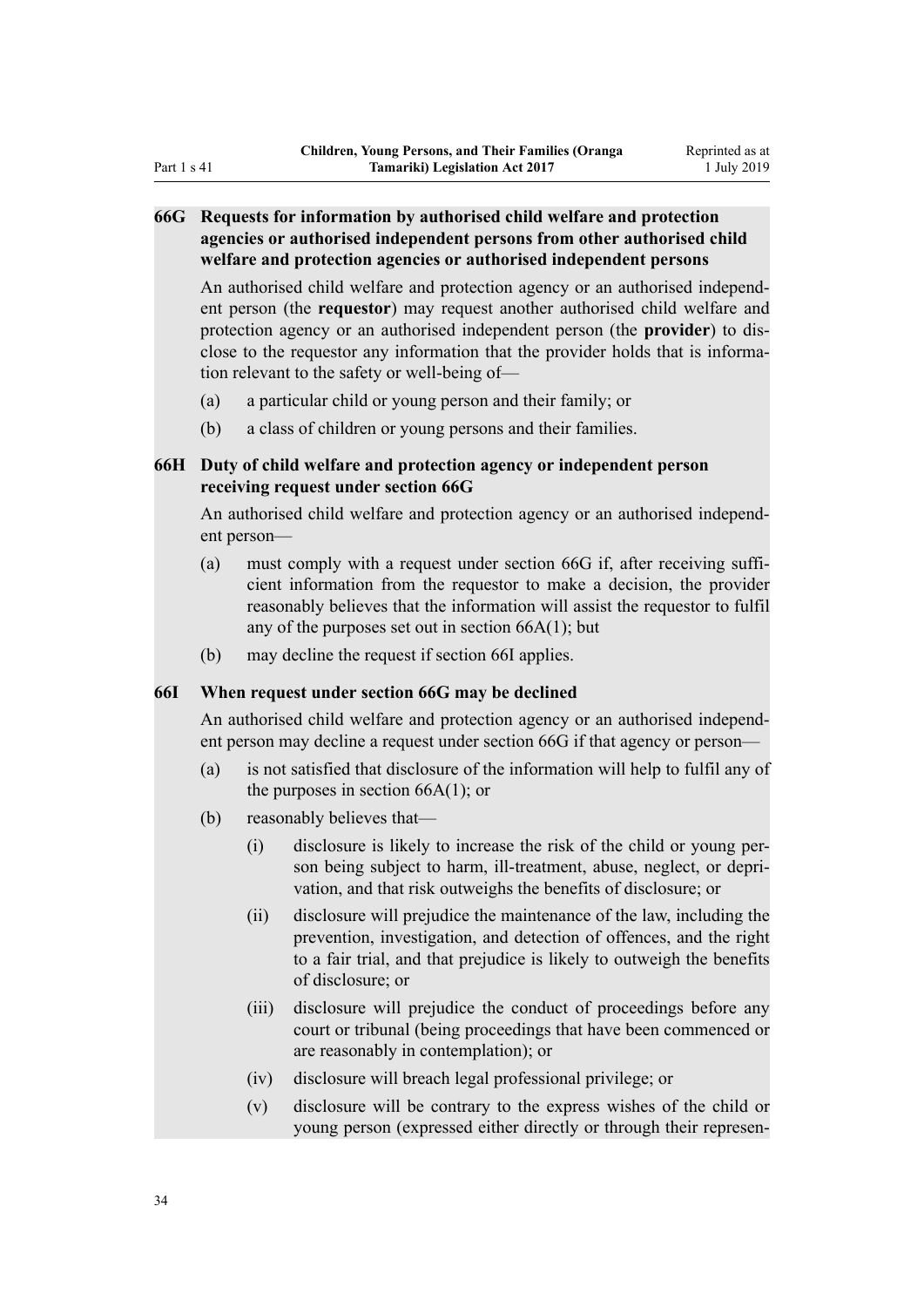tative) and disclosure is not in the best interests of the child or young person.

#### <span id="page-34-0"></span>**66J Reasons for declining request**

An authorised child welfare and protection agency or an authorised independent person who declines a request under section 66G must give the requestor notice of the decision to decline the request and the reasons for the decision.

# **66K Consultation to be undertaken when information is requested or proposed to be disclosed under section 66C or 66H**

If a child welfare and protection agency or an independent person proposes to disclose information under section 66C, or an authorised child welfare and protection agency or an authorised independent person proposes to disclose information under section 66H, the agency or person must, if it is practicable and appropriate to do so,—

- (a) inform the child or young person concerned, or their representative, about the proposed disclosure, including the purposes and likely recipients of any disclosure; and
- (b) provide the child or young person or their representative any reasonable assistance necessary to—
	- (i) understand the nature of the proposed disclosure; and
	- (ii) express their views about the proposed disclosure; and
	- (iii) understand the consequences of the decision that is taken in relation to the disclosure; and
- (c) take into account any view expressed about the proposed disclosure before deciding whether to disclose the information.

# *Code of practice for information sharing*

# **66L Purpose of Code for information sharing**

- (1) The purpose of a Code of Practice for Information Sharing (a **Code**) is to provide both guidance and direction to child welfare and protection agencies and independent persons about the application of the information sharing provisions in sections 66 to 66K and how disputes about the interpretation and application of those provisions should be resolved.
- (2) Without limiting subsection (1), a Code may—
	- (a) authorise a child welfare and protection agency or a class of child welfare and protection agencies or an independent person or a class of independent persons to exercise 1 or more of the powers or carry out 1 or more of the functions set out in sections 66G to 66J:
	- (b) contain binding rules about the circumstances in which—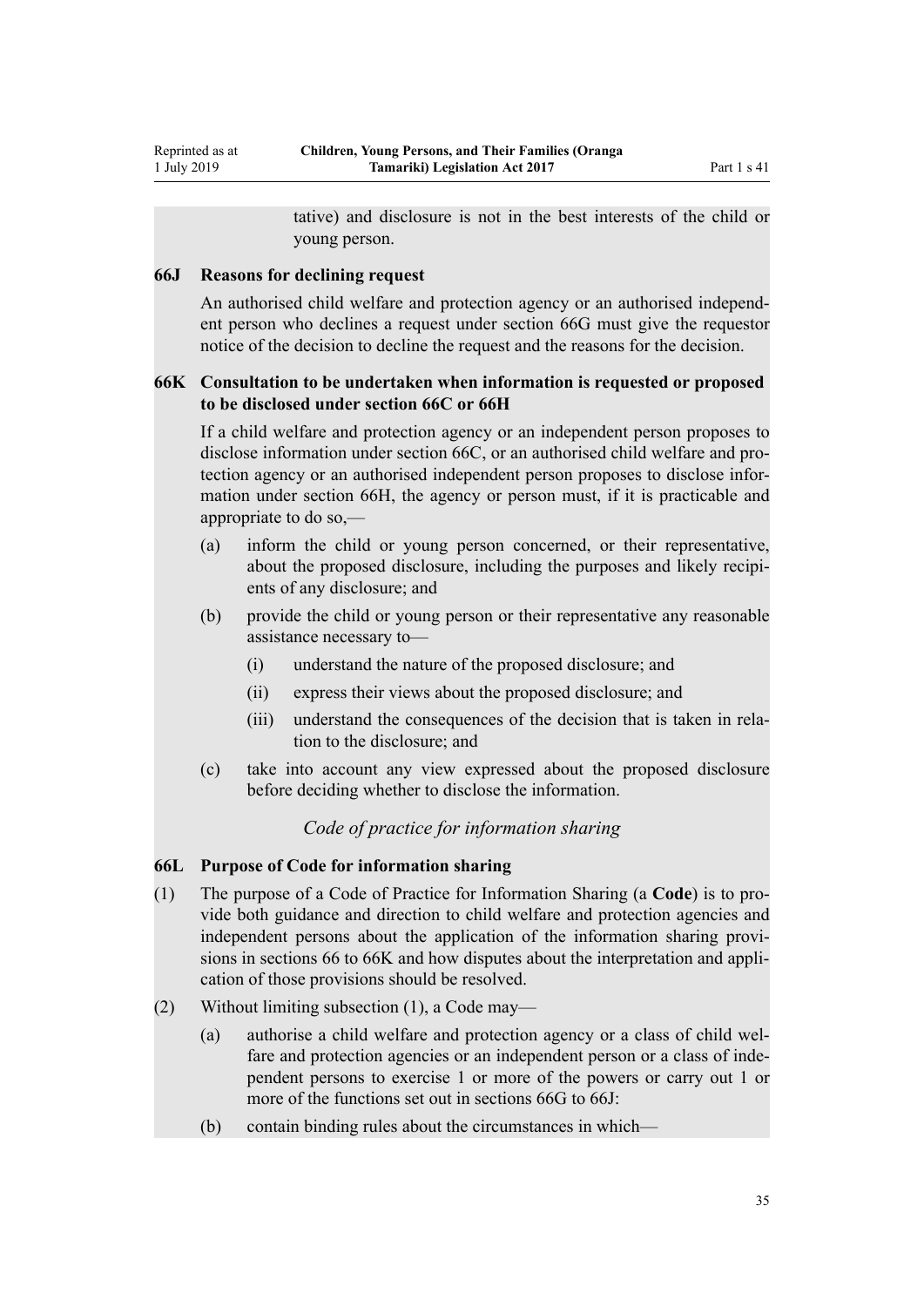- <span id="page-35-0"></span>(i) the powers conferred by 1 or more of those sections can be exercised; and
- (ii) the duties imposed by 1 or more of those sections must or may be carried out; and
- (c) specify the conditions to which the exercise of those powers and carrying out of those functions is subject; and
- (d) specify how disputes about the interpretation and application of those provisions are to be resolved.

#### **66M Consultation on draft Code by Minister**

- (1) As soon as practicable after the commencement of this section but before the Minister issues a draft Code, the Minister must consult the following persons about the content and form of the Code:
	- (a) the Privacy Commissioner:
	- (b) the Children's Commissioner:
	- (c) any organisations or individuals who the Minister is satisfied represent the interests of—
		- (i) child welfare and protection agencies; and
		- (ii) independent persons; and
		- (iii) different classes of child welfare and protection agencies and independent persons.
- (2) The Minister must, as soon as practicable after undertaking the consultation required by subsection (1), make decisions on the form and content of the draft Code and arrange for it to be—
	- (a) notified in the *Gazette*; and
	- (b) published on an Internet site maintained by the Government.
- (3) The notification of the draft Code must state—
	- (a) that written submissions on the draft Code are invited from members of the public and interested organisations; and
	- (b) where copies of the draft Code may be obtained; and
	- (c) the closing date for submissions; and
	- (d) the address to which submissions are to be sent.

#### **66N Approval of draft Code by Minister**

- (1) After considering a summary of issues and concerns raised by submitters and making any amendments to the draft Code, the Minister must approve the Code.
- (2) The Code comes into force—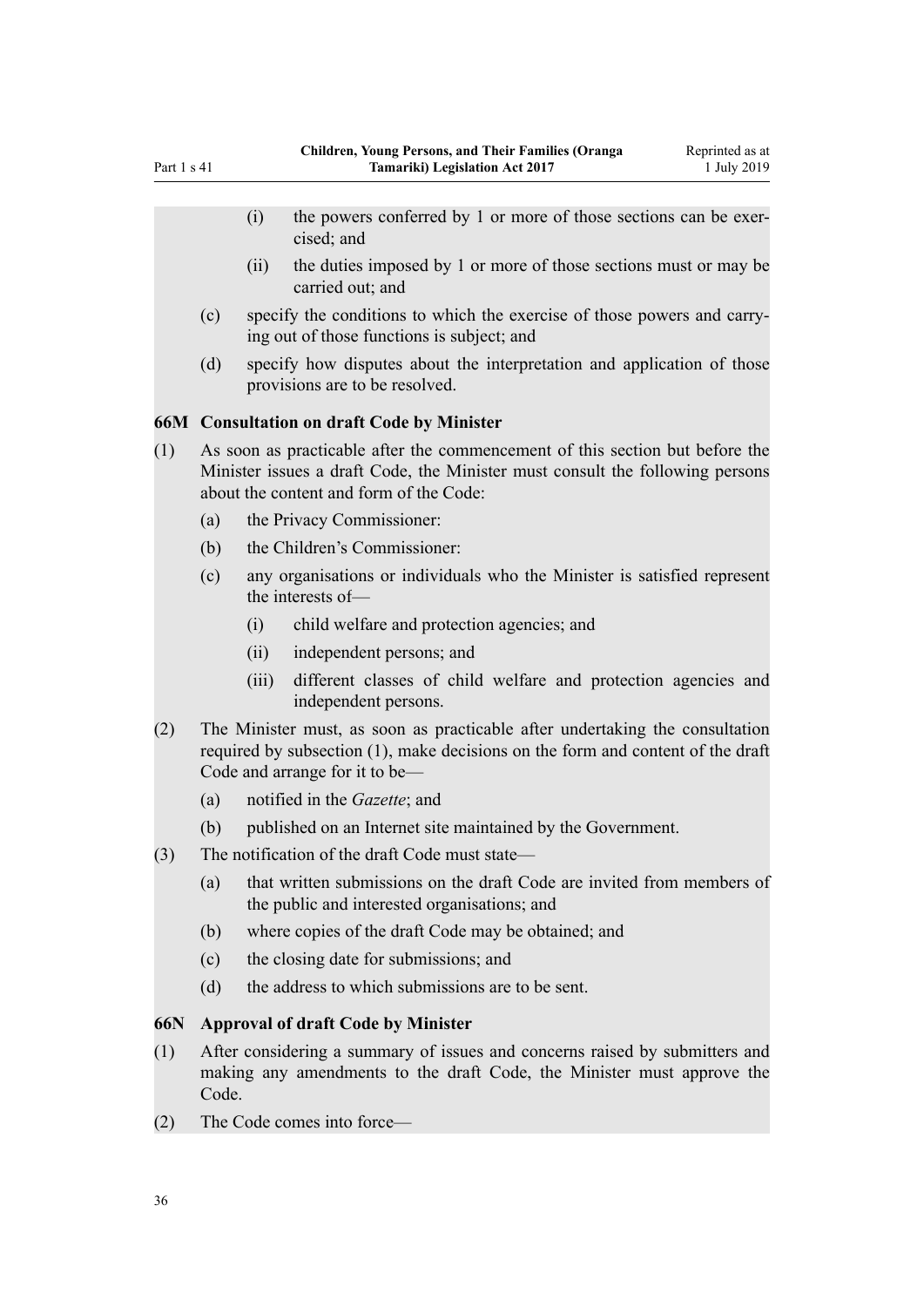- (a) on the date specified for that purpose in the Code, being a date after the date on which the Code is approved; or
- (b) if no such date is specified, the day after the date on which the Code is approved.

### **66O Application of Legislation Act 2012 to Code**

The Code is a legislative instrument and a disallowable instrument for the purposes of the Legislation Act 2012 and must be presented to the House of Representatives under section 41 of that Act.

### **66P Amendments to Code**

- (1) The Code may be amended by the Minister approving 1 or more amendments to the Code.
- (2) Sections 66M to 66O apply, with all necessary modifications, in relation to an amendment to the Code as if the amendment were a draft Code.
- (3) However, section 66M does not apply to an amendment and it is unnecessary for the Minister to consider a summary of issues and concerns if—
	- (a) the amendment is a minor or technical amendment; and
	- (b) the Minister considers that compliance with section 66M is unnecessary.

## **66Q Relationship with other enactments**

- (1) Sections 66 to 66P do not—
	- (a) affect the Official Information Act 1982; or
	- (b) limit or prevent the collection, use, or disclosure of information that is—
		- (i) authorised or required under any other enactment; or
		- (ii) permitted under any other enactment.
- (2) The collection, storage, and use of information under sections 66 to 66J of this Act must comply with principles 1, 4, 5, 6, 7, 8, 9, and 12 of section 6 of the Privacy Act 1993.
- (3) Sections 66 to 66P do not limit principle 11 in section 6 of the Privacy Act 1993 (which permits certain disclosures in addition to those authorised under those sections).
- (4) However, if there is any other inconsistency between sections 66 to 66P of this Act and any provisions of the Privacy Act 1993, sections 66 to 66P prevail.
- (5) Despite section 344(2) of the Education Act 1989, the chief executive of the Ministry of Education may use national student numbers to gather information for any of the purposes set out in section  $66A(1)$ , and the information so gathered may be used for any of those purposes.

Section 41: amended, on 1 July 2019, by [section 29](http://legislation.govt.nz/pdflink.aspx?id=LMS158699) of the Oranga Tamariki Legislation Act 2019 (2019 No 30).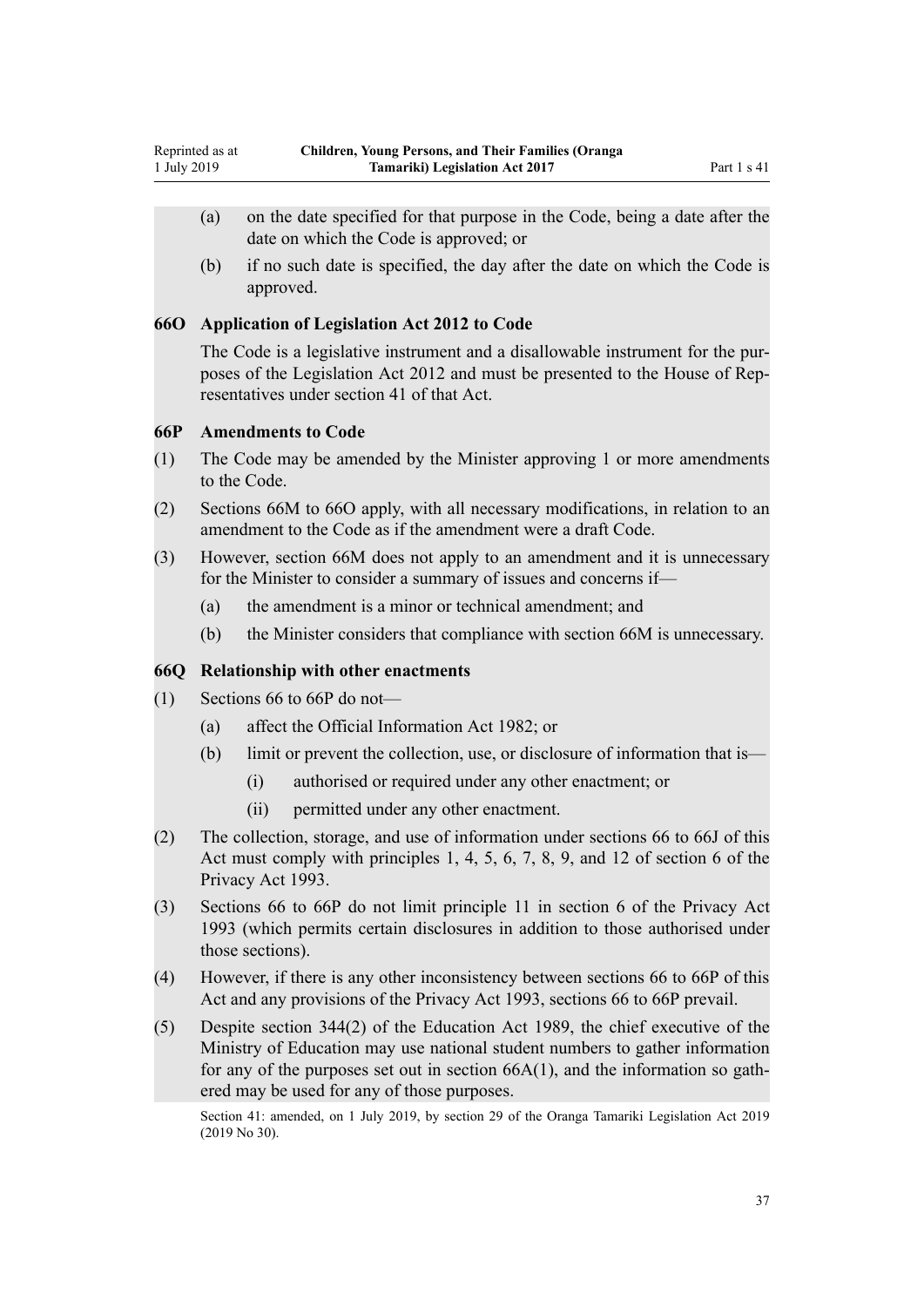# **42 Section 67 repealed (Grounds for declaration that child or young person is in need of care or protection)**

Repeal [section 67.](http://legislation.govt.nz/pdflink.aspx?id=DLM150051)

- **43 Section 68 amended (Application for declaration that child or young person is in need of care or protection)**
- (1) In the heading to [section 68](http://legislation.govt.nz/pdflink.aspx?id=DLM150052), replace "**declaration that child or young person is in need of care or protection**" with "**care or protection order**".
- (2) In [section 68](http://legislation.govt.nz/pdflink.aspx?id=DLM150052), replace "declaration that a child or young person is in need of care or protection" with "care or protection order (as defined in section 2)".

## **44 Section 69 amended (Joint applications)**

In [section 69](http://legislation.govt.nz/pdflink.aspx?id=DLM150053), replace "declaration that a child or young person is in need of care or protection" with "care or protection order".

### **45 Section 70 amended (No application to be made unless family group conference has been held)**

- (1) In the heading to [section 70,](http://legislation.govt.nz/pdflink.aspx?id=DLM150054) after "**application**", insert "**for care or protection order**".
- (2) In [section 70\(1\),](http://legislation.govt.nz/pdflink.aspx?id=DLM150054) replace "declaration that a child or young person is in need of care or protection" with "care or protection order (other than an interim order)".
- (3) In [section 70\(2\)\(b\)](http://legislation.govt.nz/pdflink.aspx?id=DLM150054), after "interim restraining order", insert "or an interim guardianship order".
- (4) In [section 70\(2\)\(c\)](http://legislation.govt.nz/pdflink.aspx?id=DLM150054), replace "section  $14(1)(g)$ " with "section  $14(1)(a)(i)$  (in the circumstances referred to in section 14AA(1)(b))".
- (5) In [section 70\(3\),](http://legislation.govt.nz/pdflink.aspx?id=DLM150054) replace "declaration under section 67" with "care or protection order (other than an interim order)".
- **46 Section 71 amended (Court may make declaration in absence of proof of responsibility for neglect or ill-treatment of child or young person)**
- (1) In the heading to [section 71](http://legislation.govt.nz/pdflink.aspx?id=DLM150059), replace "**declaration**" with "**care or protection order**".
- (2) In [section 71\(a\)](http://legislation.govt.nz/pdflink.aspx?id=DLM150059), replace "declaration that a child or young person is in need of care or protection" with "care or protection order".
- (3) In [section 71\(b\)](http://legislation.govt.nz/pdflink.aspx?id=DLM150059), replace "for making the declaration" with "specified in section  $14(1)(a)(i)$  or (ii) (in the circumstances referred to in section  $14AA(1)(a)$  or  $(2)(a)$ ".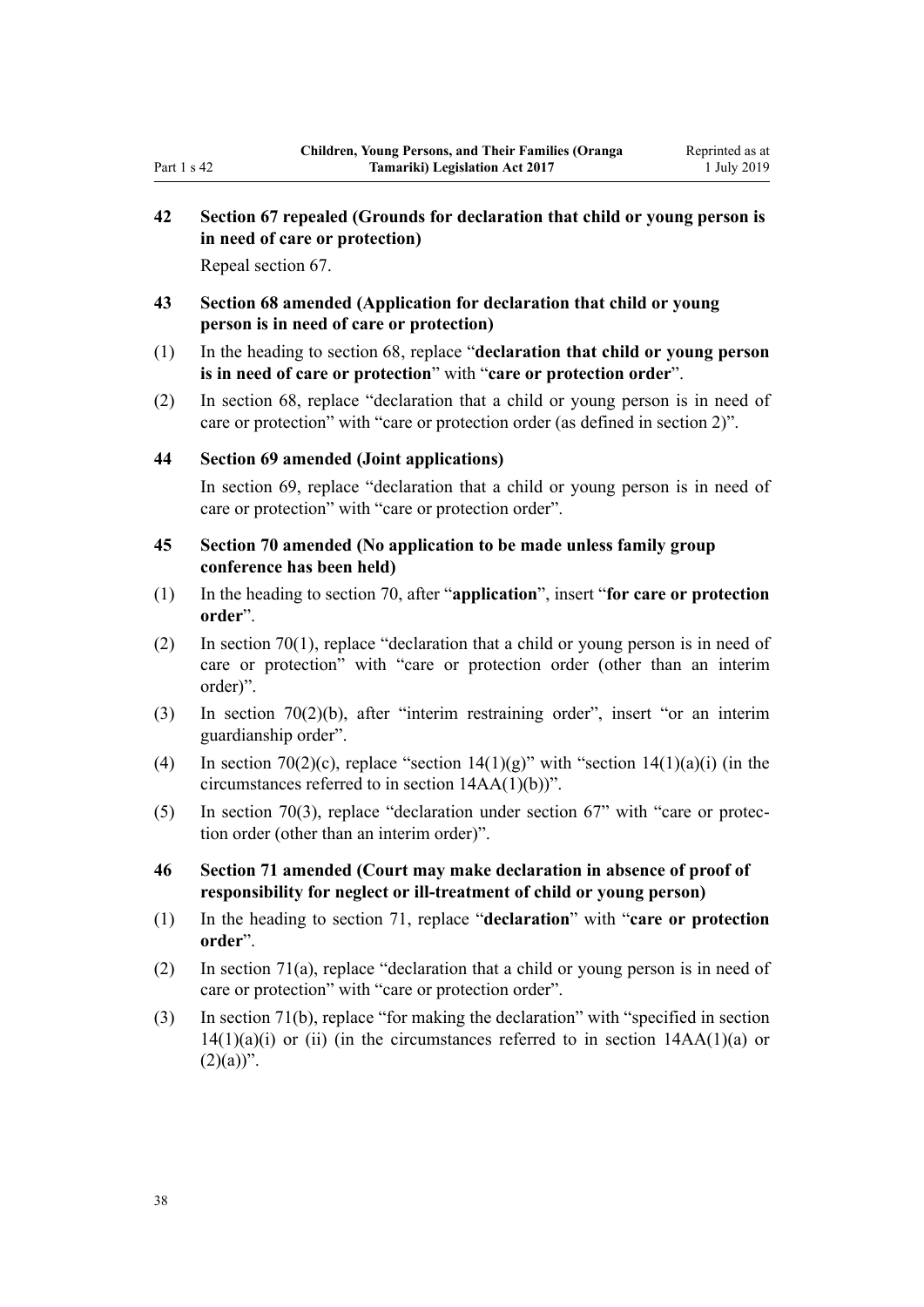## **47 Section 72 amended (Court not to make declaration unless family group conference held)**

- (1) In the heading to [section 72](http://legislation.govt.nz/pdflink.aspx?id=DLM150060), replace "**declaration**" with "**care or protection order**".
- (2) In [section 72\(1\)](http://legislation.govt.nz/pdflink.aspx?id=DLM150060), replace "declaration under section 67 that a child or young person is in need of care or protection" with "care or protection order (other than an interim order)".
- (3) In [section 72\(3\),](http://legislation.govt.nz/pdflink.aspx?id=DLM150060) replace "declaration under section 67" with "care or protection order (other than an interim order)".
- **48 Section 73 amended (Court not to make declaration unless satisfied that child's or young person's need for care or protection cannot be met by other means)**
- (1) In the heading to [section 73](http://legislation.govt.nz/pdflink.aspx?id=DLM150061), replace "**declaration**" with "**care or protection order**".
- (2) In [section 73\(1\)](http://legislation.govt.nz/pdflink.aspx?id=DLM150061), replace "declaration under section 67 that a child or young person is in need of care or protection" with "care or protection order (other than an interim order)".
- (3) In [section 73\(2\)](http://legislation.govt.nz/pdflink.aspx?id=DLM150061), replace "declaration under section 67 that a child or young person is in need of care or protection on" with "care or protection order (other than an interim order) on the basis of".
- (4) In [section 73\(2\),](http://legislation.govt.nz/pdflink.aspx?id=DLM150061) replace "paragraph (a) or paragraph (b) of section 14(1)" with "section  $14(1)(a)(i)$  or (ii) (in the circumstances referred to in section  $14AA(1)(a)$  or  $(2)(a)$ ".
- **49 Section 74 amended (Court may require parties to undergo counselling)** In [section 74\(1\),](http://legislation.govt.nz/pdflink.aspx?id=DLM150063) replace "declaration under section 67" with "care or protection order".
- **50 Section 78 amended (Custody of child or young person pending determination of proceedings)**
- (1) In the heading to [section 78,](http://legislation.govt.nz/pdflink.aspx?id=DLM150069) after "**proceedings**", insert "**or in urgent cases**".
- (2) In [section 78\(1\)](http://legislation.govt.nz/pdflink.aspx?id=DLM150069), replace "an order" with "an interim order".
- (3) After [section 78\(1\),](http://legislation.govt.nz/pdflink.aspx?id=DLM150069) insert:
- (1A) Even if there are no other proceedings under this Part in relation to a child or a young person, the court may, on application by a person entitled to make an application under section 68 (the **applicant**), if it is satisfied that subsection (1B) applies, make an interim custody order in relation to the child or young person.
- (1B) This subsection applies if—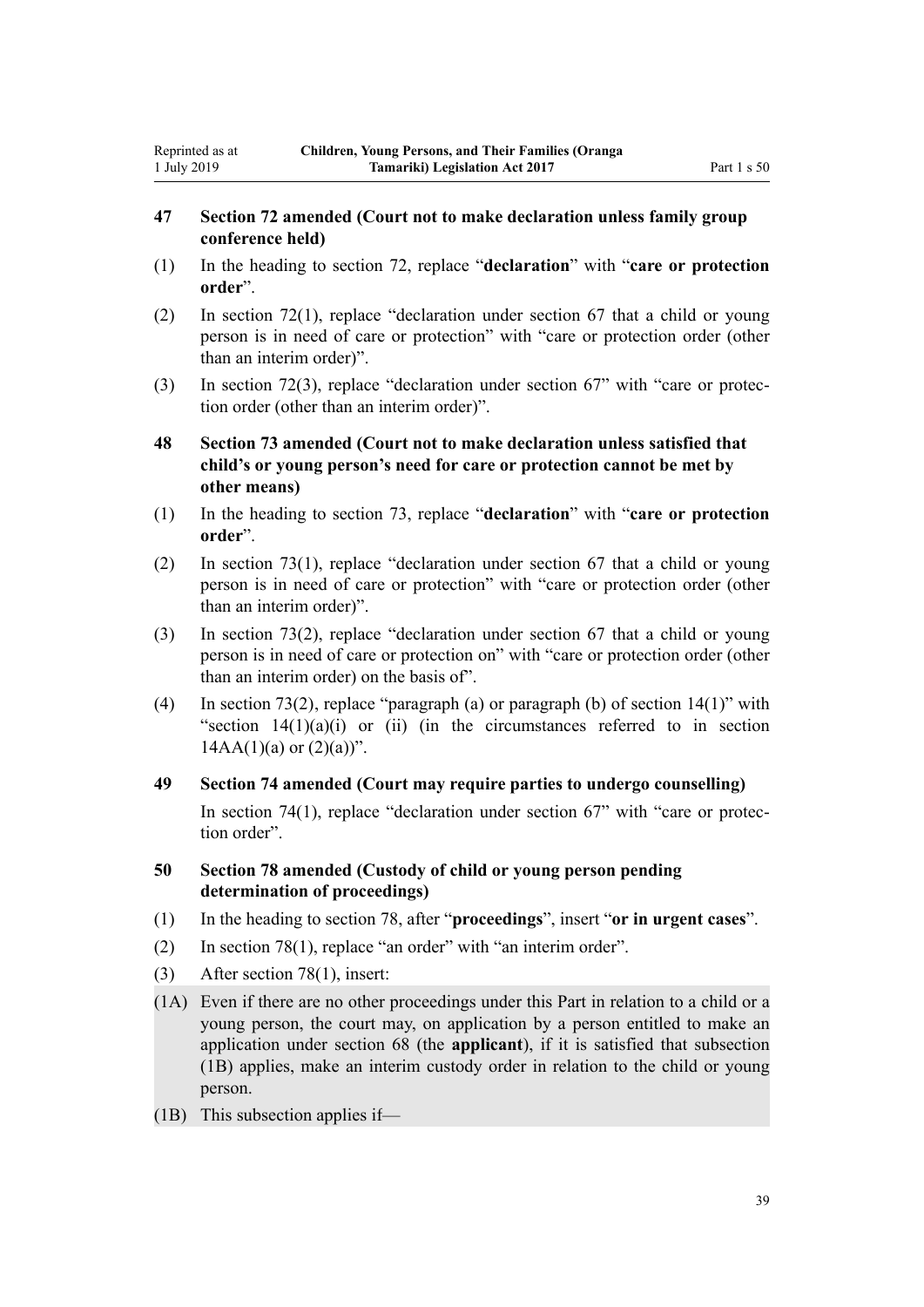- (a) it is in the best interests of the child or young person that an interim custody order be made as a matter of urgency; or
- (b) it is in the public interest that an interim custody order be made in respect of a child or young person and the grounds on which the order is sought relate to offending or alleged offending by the child or young person.
- (4) In [section 78\(2\)\(c\),](http://legislation.govt.nz/pdflink.aspx?id=DLM150069) replace "declaration under section 67" with "care or protection order".
- (5) Replace [section 78\(2\)\(d\)](http://legislation.govt.nz/pdflink.aspx?id=DLM150069) with:

Part 1 s 51

- (d) if an application has been made for a care or protection order and the court has adjourned the proceedings pending their disposition:
- (6) After [section 78\(3\),](http://legislation.govt.nz/pdflink.aspx?id=DLM150069) insert:
- (4) An order under subsection (1A) remains in force—
	- (a) for the period specified in the order (not exceeding 28 days) unless it is earlier discharged by the court on application under section 125; or
	- (b) until a later date (specified by the court in the order) that the court considers allows sufficient time for a family group conference to be held and, if necessary, an application for another care or protection order to be made.

Section 50(3): amended, on 1 July 2019, by [section 30\(1\)](http://legislation.govt.nz/pdflink.aspx?id=LMS158700) of the Oranga Tamariki Legislation Act 2019 (2019 No 30).

Section 50(6): amended, on 1 July 2019, by [section 30\(2\)](http://legislation.govt.nz/pdflink.aspx?id=LMS158700) of the Oranga Tamariki Legislation Act 2019 (2019 No 30).

### **51 Cross-heading above section 83 replaced**

Replace the cross-heading above [section 83](http://legislation.govt.nz/pdflink.aspx?id=DLM150083) with:

*Care or protection orders*

- **52 Section 83 amended (Orders of court on making of declaration)**
- (1) Replace the heading to [section 83](http://legislation.govt.nz/pdflink.aspx?id=DLM150083) with "**Care or protection orders**".
- (2) In [section 83\(1\),](http://legislation.govt.nz/pdflink.aspx?id=DLM150083) replace "Where the court makes a declaration under [section](http://legislation.govt.nz/pdflink.aspx?id=DLM150051) [67](http://legislation.govt.nz/pdflink.aspx?id=DLM150051) relating to a child or young person, it may do 1 or more of the following things:" with "If the court, on application made under [section 68,](http://legislation.govt.nz/pdflink.aspx?id=DLM150052) is satisfied that a child or young person is in need of care or protection, the court may do 1 or more of the following things (irrespective of whether the thing or things were sought in the application):".
- (3) After [section 83\(1\),](http://legislation.govt.nz/pdflink.aspx?id=DLM150083) insert:
- (1A) However, on an application under section  $18A(4)(a)$  or  $18D$  in relation to a person to whom section 18A applies, if the court is satisfied that the subsequent child is in need of care or protection on the ground in section  $14(1)(c)$ , the court must make a care or protection order referred to in subsection (1), unless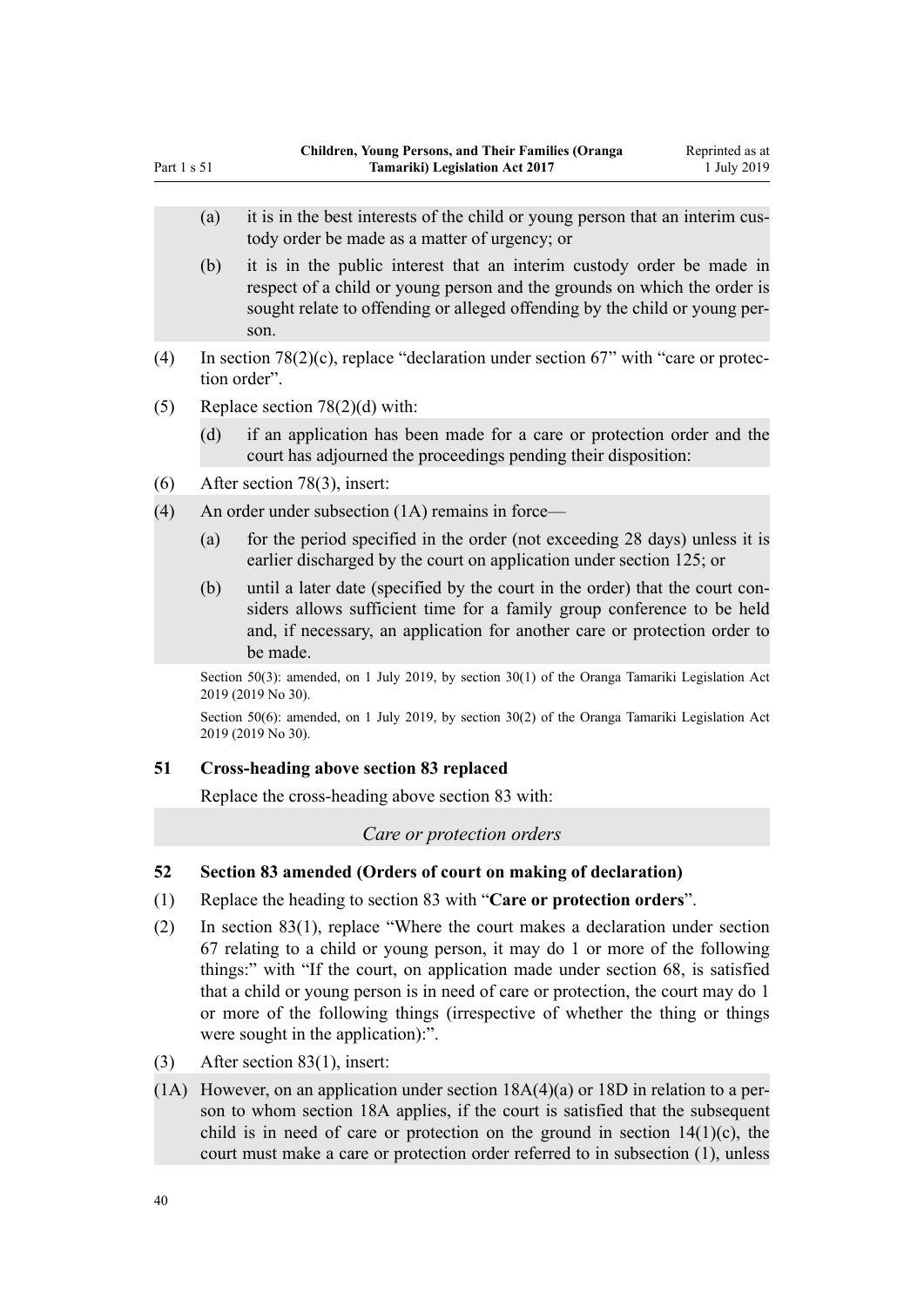it is satisfied that the person has demonstrated that they meet the requirements of section 18A(3).

- (4) After [section 83\(2\),](http://legislation.govt.nz/pdflink.aspx?id=DLM150083) insert:
- (2A) If the court makes an order under section 101 (other than an order to which section 102 applies) or an order under section 110 on a specified ground (as defined in section 18B(4)), the court may determine that there is no realistic possibility that the child or young person will be returned to the parent or guardian or person having the care of the child or young person before the care or protection order was made.
- (2B) A determination under subsection (2A) may be made either—
	- (a) at the same time as the making of an order referred to in subsection  $(2A)$ ; or
	- (b) on an application made at any subsequent time, in accordance with the relevant rules of court (if any), by a person who may make an application under section 68.

## **53 Section 84 amended (Power to make other orders where declaration made on ground of child's offending)**

- (1) In the heading to [section 84](http://legislation.govt.nz/pdflink.aspx?id=DLM150084), replace "**where declaration made on ground of child's offending**" with "**on ground of child's offending**".
- (2) In [section 84\(1\),](http://legislation.govt.nz/pdflink.aspx?id=DLM150084) replace "Where the court makes a declaration under section 67 in relation to a child, and the declaration is made" with "If, on an application under section 68, a court is satisfied that a child is in need of care or protection".

## **54 Section 86 amended (Services orders)**

- (1) In [section 86\(1\),](http://legislation.govt.nz/pdflink.aspx?id=DLM150089) replace "Where the court makes a declaration under section 67 in relation to a child or young person" with "If, on an application under section 68, the court is satisfied that a child or young person is in need of care or protection".
- (2) In section  $86(3)(b)$ , replace "sections 5, 6, and 13" with "sections  $4A(1)$ , 5, and 13".

### **55 Section 86A amended (Interim services orders)**

In [section 86A,](http://legislation.govt.nz/pdflink.aspx?id=DLM150092) replace "declaration under section 67 in relation to" with "care or protection order in respect of".

## **56 Section 87 amended (Restraining orders)**

In [section 87\(1\),](http://legislation.govt.nz/pdflink.aspx?id=DLM150095) replace "Where the court makes a declaration under section 67 in relation to a child or young person, it may, on or at any time after making that declaration," with "If, on an application under section 68, the court is satisfied that a child or young person is in need of care or protection, it may".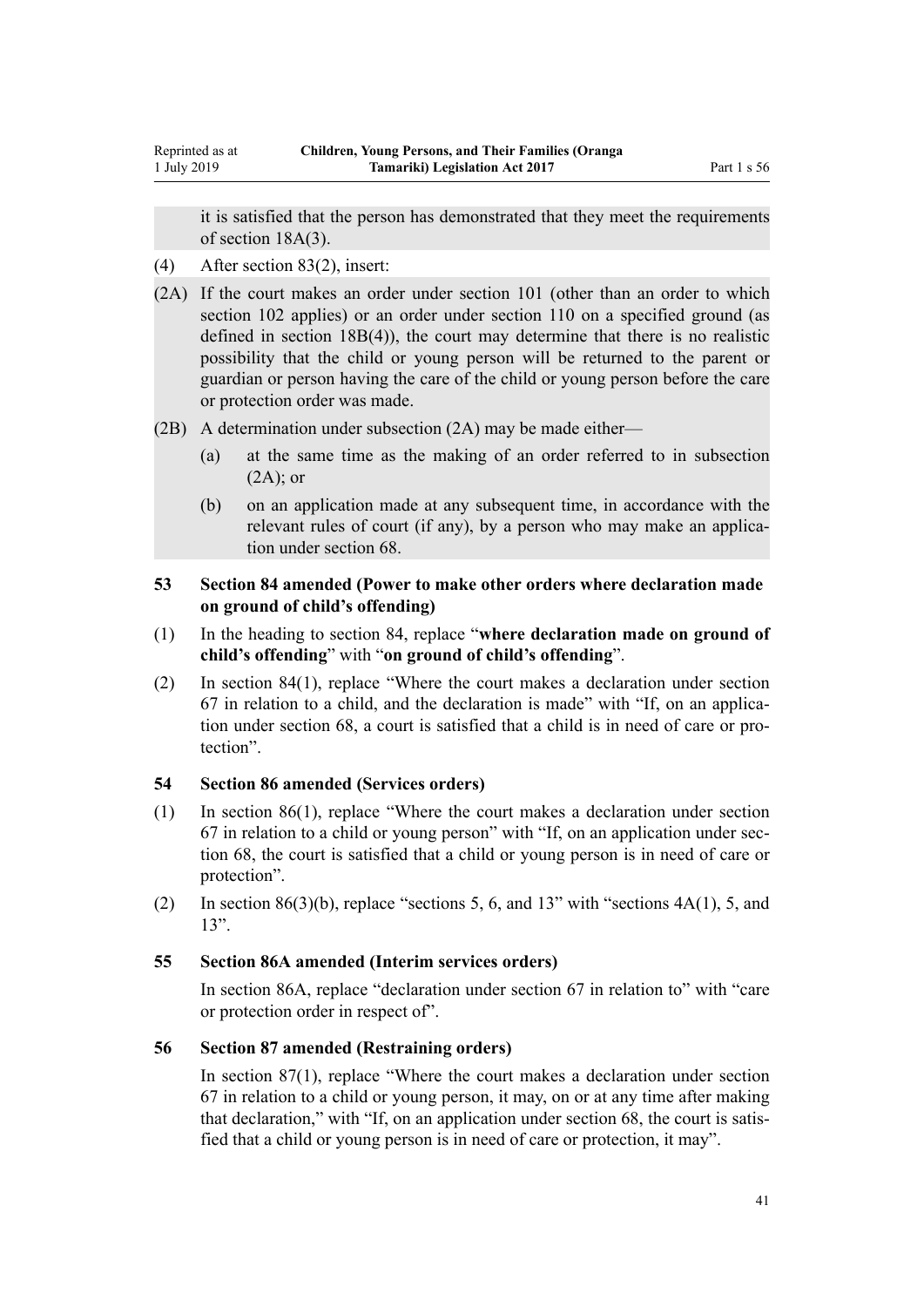Section 56: replaced, on 1 July 2019, by [section 31](http://legislation.govt.nz/pdflink.aspx?id=LMS158702) of the Oranga Tamariki Legislation Act 2019 (2019 No 30).

### **57 Section 88 amended (Interim restraining orders)**

- (1) In [section 88,](http://legislation.govt.nz/pdflink.aspx?id=DLM150097) replace "declaration under section 67 in relation to" with "care or protection order in respect of".
- (2) In [section 88,](http://legislation.govt.nz/pdflink.aspx?id=DLM150097) insert as subsections (2) to (4):
- (2) Even if there are no other proceedings under this Part in relation to a child or young person, the court may, on application by a person entitled to make an application under section 68 (the **applicant**), if it is satisfied that subsection (3) applies, make any order that it is empowered to make under section 87.
- (3) This subsection applies if it is in the best interests of the child or young person that an interim restraining order be granted as a matter of urgency.
- (4) An order under subsection (2) remains in force—
	- (a) for the period specified in the order (not exceeding 28 days), unless it is earlier discharged by the court on application under section 125; or
	- (b) until a later date (specified by the court in the order) that the court considers allows sufficient time for a family group conference to be held and, if necessary, an application for another care or protection order to be made.

Section 57(2): amended, on 1 July 2019, by [section 32\(1\)](http://legislation.govt.nz/pdflink.aspx?id=LMS158703) of the Oranga Tamariki Legislation Act 2019 (2019 No 30).

Section 57(2): amended, on 1 July 2019, by [section 32\(2\)](http://legislation.govt.nz/pdflink.aspx?id=LMS158703) of the Oranga Tamariki Legislation Act 2019 (2019 No 30).

### **58 Section 91 amended (Support orders)**

- (1) In [section 91\(1\),](http://legislation.govt.nz/pdflink.aspx?id=DLM150402) replace "Where the court makes a declaration under section 67 in relation to a child or young person" with "If, on an application under section 68, the court is satisfied that a child or young person is in need of care or protection".
- (2) In [section 91\(3\)\(b\),](http://legislation.govt.nz/pdflink.aspx?id=DLM150402) replace "sections 5, 6, and 13" with "sections  $4A(1)$ , 5, and 13".

### **59 Section 92 amended (Interim support orders)**

In [section 92,](http://legislation.govt.nz/pdflink.aspx?id=DLM150405) replace "declaration under section 67" with "care or protection order".

## **60 Section 95 amended (Conditions of support order or interim support order)**

In section  $95(1)(d)$ , replace "in respect of whom a declaration is made" with "who the court is satisfied is in need of care or protection".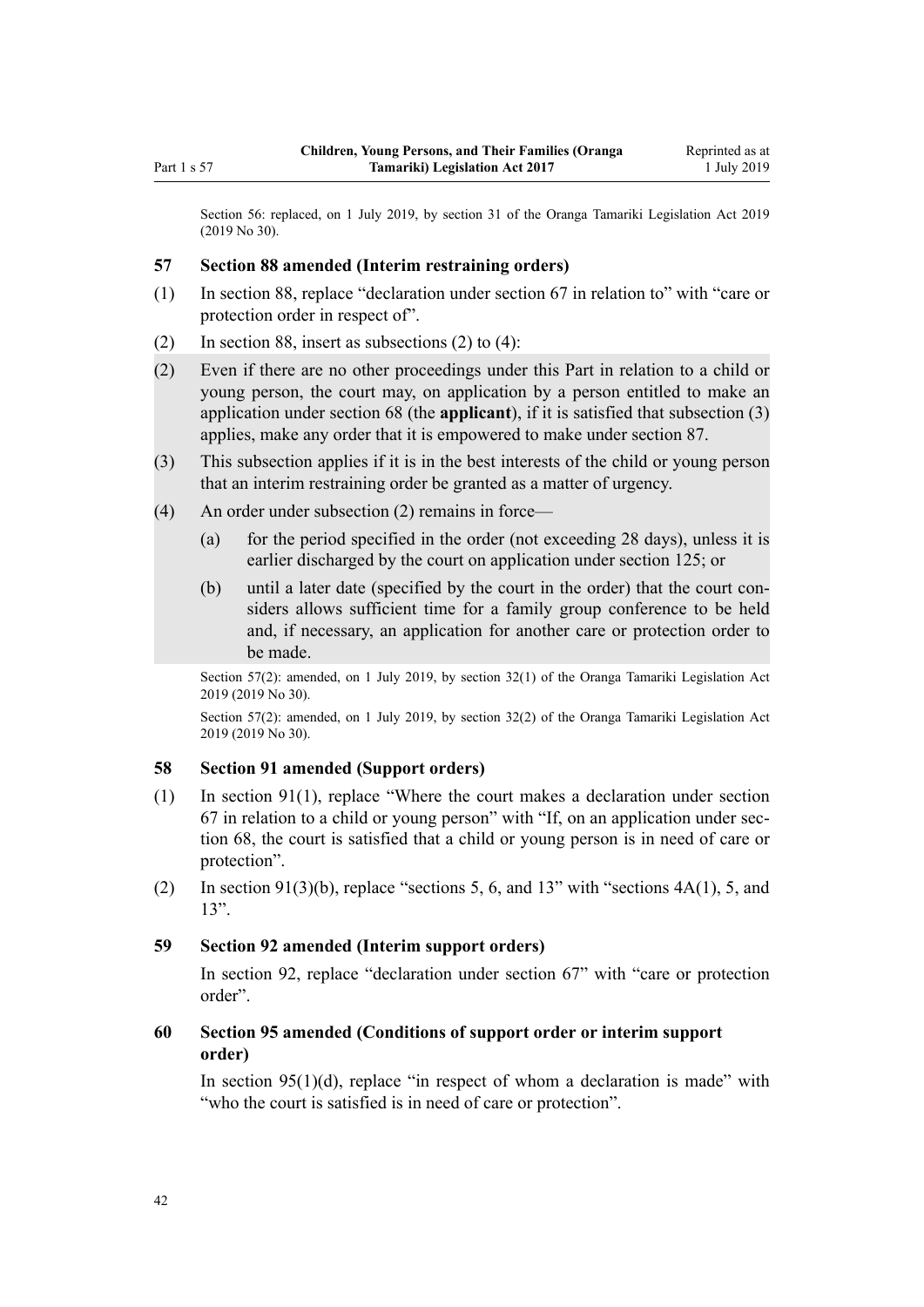### **61 Section 96 amended (Power of court to impose additional conditions)**

- (1) In section  $96(1)(a)$ , replace "in respect of whom a declaration is made" with "who the court is satisfied, on an application made under section 68, is in need of care or protection".
- (2) In section  $96(1)(a)(iii)$ , replace "in respect of whom a declaration is made" with "who the court is satisfied, on an application made under section 68, is in need of care or protection".

#### **62 Section 101 amended (Custody orders)**

In [section 101\(1\)](http://legislation.govt.nz/pdflink.aspx?id=DLM150420), replace "Where the court makes a declaration under section 67 in relation to a child or young person" with "If a court, on application under section 68, is satisfied that a child or young person is in need of care or protection".

### **63 Section 102 amended (Interim custody orders)**

In section  $102(1)$ , replace "makes a declaration under section  $67$ " with "is satisfied that a child or young person is in need of care or protection".

#### **64 Section 110 amended (Guardianship orders)**

In [section 110\(1\)](http://legislation.govt.nz/pdflink.aspx?id=DLM150441), replace "makes a declaration under section 67 in relation to any child or young person" with "is satisfied that a child or young person is in need of care or protection".

#### **65 New section 110AA inserted (Interim guardianship orders)**

After [section 110,](http://legislation.govt.nz/pdflink.aspx?id=DLM150441) insert:

### **110AA Interim guardianship orders**

- (1) In any proceedings in a court under this Part in relation to a child or young person, the court may, on the application of any party to the proceedings, or on its own motion, make an order that it is empowered to make under section 110 on an interim basis pending the determination of the proceedings.
- (2) An interim guardianship order may be made only if the immediate needs of the child or young person cannot be met without making the order.
- (3) An interim guardianship order must not continue in force for more than 6 months after the date on which it is made.
- (4) If an interim guardianship order is made, the court may, on application by any person who was the applicant in the proceedings in which the order was made, or any person on whom the application in those proceedings was served in accordance with section 152, or the person in whose custody the child or young person was placed,—
	- (a) make 1, but only 1, further interim guardianship order under this section; or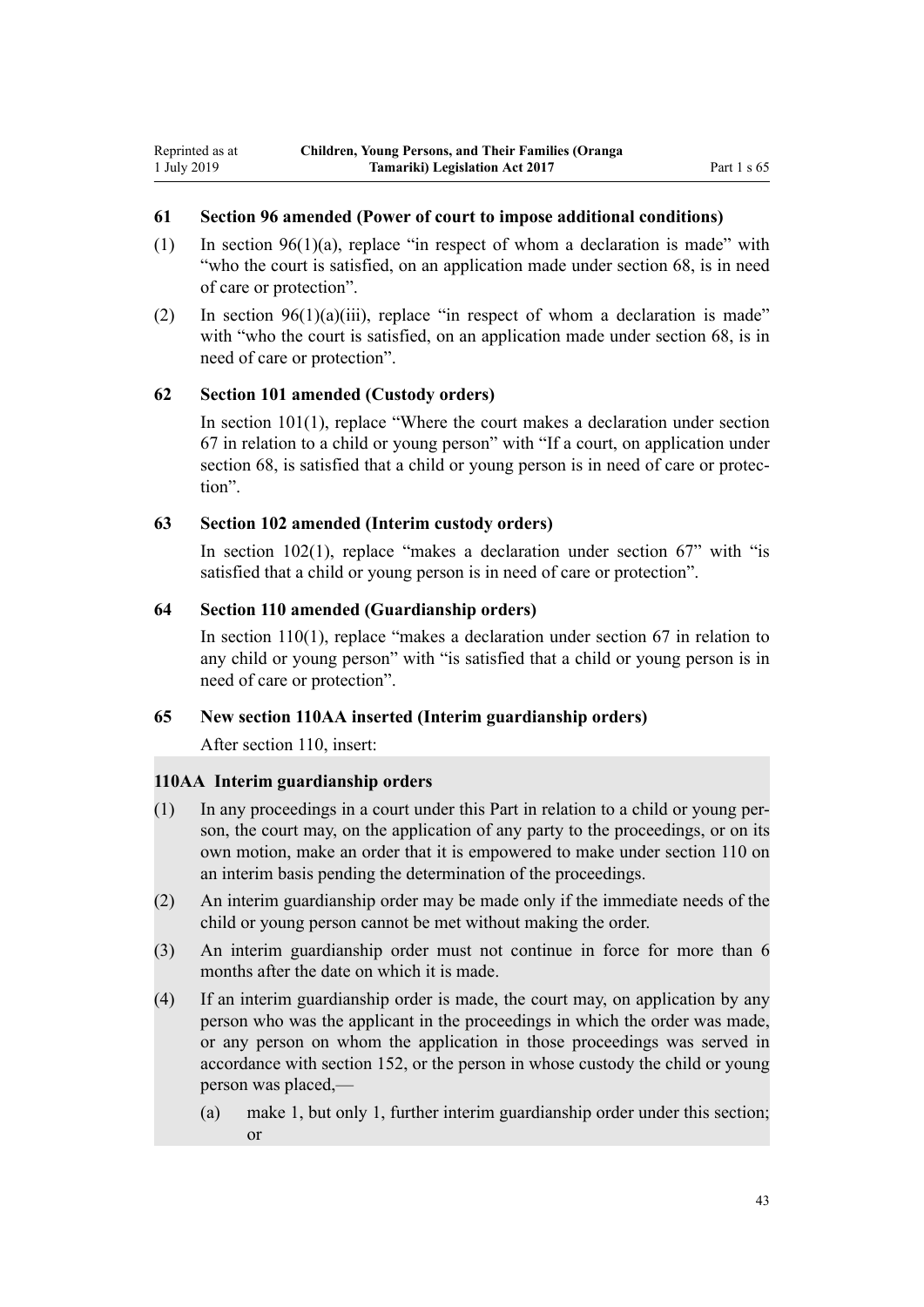- (b) make a final order under section 110; or
- (c) make any other order referred to in section 83(1) or 84(1) that the court considers appropriate; or
- (d) dismiss the application.
- (5) Even if there are no other proceedings under this Part in relation to a child or young person, the court may, on application by a person entitled to make an application under section 68 (the **applicant**), if it is satisfied that subsection (6) applies, make an interim guardianship order.
- (6) This subsection applies if it is in the best interests of the child or young person that an interim guardianship order be made as a matter of urgency.
- (7) An order under subsection (5) remains in force—
	- (a) for the period specified in the order (not exceeding 28 days) unless it is earlier discharged by the court on application under section 125; or
	- (b) until a later date (specified by the court in the order) that the court considers allows sufficient time for a family group conference to be held and, if necessary, an application for another care or protection order to be made.

Section 65: amended, on 1 July 2019, by [section 33\(1\)](http://legislation.govt.nz/pdflink.aspx?id=LMS158704) of the Oranga Tamariki Legislation Act 2019 (2019 No 30).

Section 65: amended, on 1 July 2019, by [section 33\(2\)](http://legislation.govt.nz/pdflink.aspx?id=LMS158704) of the Oranga Tamariki Legislation Act 2019 (2019 No 30).

#### **66 Section 110A amended (Application for change of guardianship order)**

In section  $110A(4)(a)(iii)$ , replace "welfare" with "well-being".

### **67 Section 121 amended (Court may make orders for access and exercise of other rights by parents and other persons)**

- (1) In section  $121(2)(a)$ , delete "pending the determination of the proceedings".
- (2) In section  $121(2)(c)$ , replace "person,—" with "person; or".
- (3) After section  $121(2)(c)$ , insert:

(ca) makes an interim guardianship order under section 110AA,—

### **68 Section 125 amended (Application for variation or discharge of orders made under this Part)**

- (1) In [section 125\(1\)\(a\),](http://legislation.govt.nz/pdflink.aspx?id=DLM150486) delete "pending the determination of the proceedings".
- (2) In [section 125\(1\)\(g\),](http://legislation.govt.nz/pdflink.aspx?id=DLM150486) after "section 110", insert "or an interim guardianship order made under section 110AA".

### **69 Section 127 amended (Court may vary or discharge order)**

After [section 127\(2\)](http://legislation.govt.nz/pdflink.aspx?id=DLM150495), insert: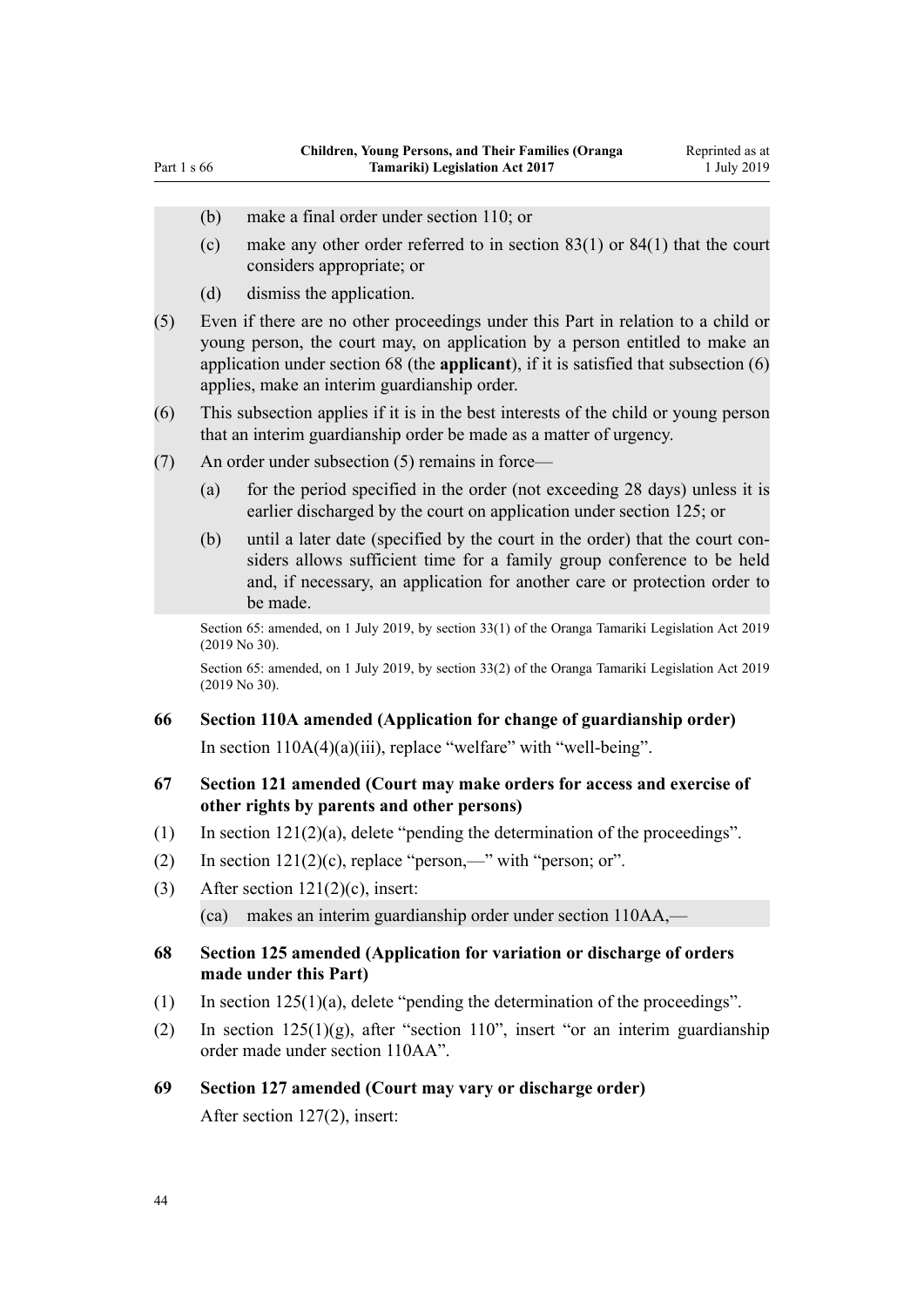(2A) Despite subsections (1) and (2), the court may not, under either of those subsections, vary an interim order to make it a final order unless the court decides that the child or young person is in need of care or protection.

### **70 Section 128 amended (Court to obtain and consider plan for child or young person before making certain orders)**

- (1) After [section 128\(2\)](http://legislation.govt.nz/pdflink.aspx?id=DLM151000), insert:
- (2A) An applicant for an order may prepare a plan, that the court is required to obtain to make the order, and file it in accordance with subsection (3A) without a direction from the court.
- (2) After [section 128\(3\)](http://legislation.govt.nz/pdflink.aspx?id=DLM151000), insert:
- (3A) A plan prepared under subsection (1) or (2A) must be filed with the court not later than 10 working days before the date set for the hearing to determine whether an order specified in subsection (2) should be made.

## **71 Section 129 amended (Court to direct who is to prepare plan)**

- (1) In [section 129\(1\)](http://legislation.govt.nz/pdflink.aspx?id=DLM151004), replace "the plan shall be prepared by such person as the court directs" with "the plan must be prepared by the applicant for the order, or any other person that the court directs".
- (2) Replace section  $129(1A)(a)$  with:
	- (a) a person prepares a plan; and

## **72 Section 130 amended (Content of plans)**

In [section 130\(1\)\(f\)](http://legislation.govt.nz/pdflink.aspx?id=DLM151007), replace "welfare" with "well-being".

## **73 Section 131 amended (Adjournment for purposes of obtaining plan)**

Replace [section 131\(2\)](http://legislation.govt.nz/pdflink.aspx?id=DLM151008) with:

(2) If any proceedings are adjourned for the purposes of obtaining any plan under section 128, the person responsible for preparing the plan must make all reasonable endeavours to ensure that the plan is filed with the court at least 10 working days before the date set for the hearing.

## **74 Section 132 amended (Access to plans)**

In [section 132\(2\),](http://legislation.govt.nz/pdflink.aspx?id=DLM151009) replace "1 working day" with "5 working days".

## **75 Section 135 amended (Review of plan)**

After [section 135\(3\)\(e\)](http://legislation.govt.nz/pdflink.aspx?id=DLM151015), insert—

(f) contain the matters referred to in section 186(2A).

## **76 Sections 141 and 142 repealed**

Repeal [sections 141](http://legislation.govt.nz/pdflink.aspx?id=DLM151029) and [142.](http://legislation.govt.nz/pdflink.aspx?id=DLM151035)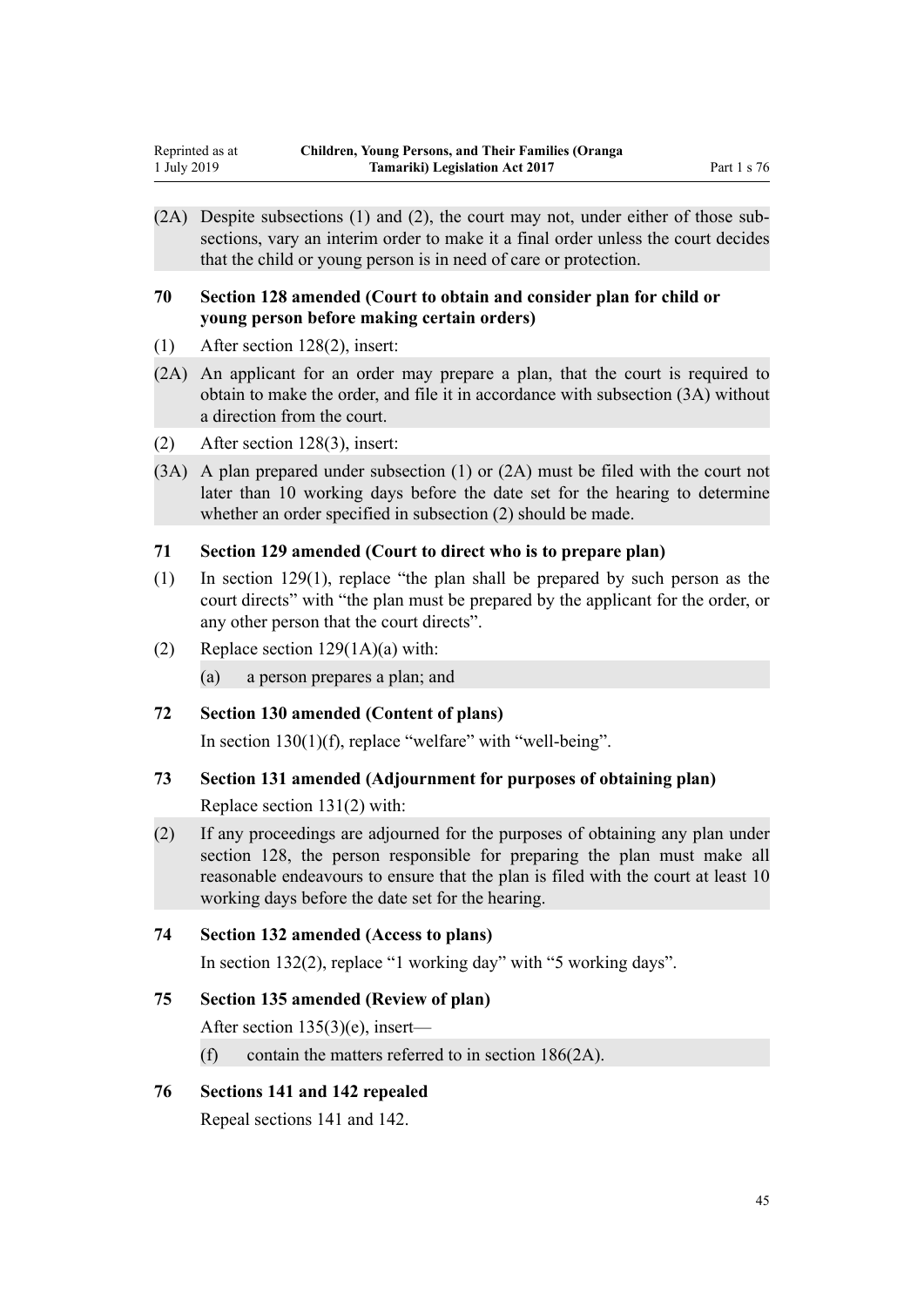## **77 Section 143 amended (All parents or guardians not required to be party to agreement)**

In [section 143](http://legislation.govt.nz/pdflink.aspx?id=DLM151041), delete "or section 141 or section 142".

- **78 Section 144 amended (Agreement not to be made without consent of child or young person)**
- (1) In [section 144\(1\),](http://legislation.govt.nz/pdflink.aspx?id=DLM151042) delete "or section 142".
- (2) Repeal [section 144\(2\)](http://legislation.govt.nz/pdflink.aspx?id=DLM151042).
- (3) In [section 144\(3\),](http://legislation.govt.nz/pdflink.aspx?id=DLM151042) delete "or section 141 or section 142".
- **79 Section 145 amended (Agreement not to be made without approval of family group conference)**
- (1) In [section 145\(1\),](http://legislation.govt.nz/pdflink.aspx?id=DLM151043) delete "or section 141 or section 142".
- (2) Repeal section  $145(1)(b)$  and  $(d)(ii)$ .
- (3) In [section 145\(1\)\(d\)](http://legislation.govt.nz/pdflink.aspx?id=DLM151043), after "a care and protection co-ordinator", insert "(or if section 261 applies, a youth justice co-ordinator)".
- (4) In section  $145(1)(d)(iii)$ , replace "objects" with "purposes".
- (5) In section  $145(1)(d)(iii)$ , replace "sections 4, 5, 6, and 13" with "sections 4, 4A(1), 5, and 13".
- (6) In section  $145(2)(a)$ , (b), and (c), delete ",  $141(2)$ , or  $142(2)$ ".
- (7) *[Repealed]*

Section 79(6): replaced, on 1 July 2019, by [section 34\(1\)](http://legislation.govt.nz/pdflink.aspx?id=LMS158705) of the Oranga Tamariki Legislation Act 2019 (2019 No 30).

Section 79(7): repealed, on 1 July 2019, by [section 34\(2\)](http://legislation.govt.nz/pdflink.aspx?id=LMS158705) of the Oranga Tamariki Legislation Act 2019 (2019 No 30).

### **80 Section 146 amended (Form and terms of agreements)**

- (1) In [section 146\(1\),](http://legislation.govt.nz/pdflink.aspx?id=DLM151044) delete "or section 141 or section 142".
- (2) In [section 146\(2\),](http://legislation.govt.nz/pdflink.aspx?id=DLM151044) delete "or section 141 or section 142".
- **81 Section 147 amended (Further restrictions on making of agreements)** In [section 147\(2\),](http://legislation.govt.nz/pdflink.aspx?id=DLM151045) delete "or section 141 or section 142".
- **82 Section 148 amended (Effect of agreements)** In [section 148](http://legislation.govt.nz/pdflink.aspx?id=DLM151049), delete "or section 141 or section 142".
- **83 Section 149 amended (Agreement may provide for consent to medical treatment)**

In [section 149](http://legislation.govt.nz/pdflink.aspx?id=DLM151050), delete "or section 141 or section 142".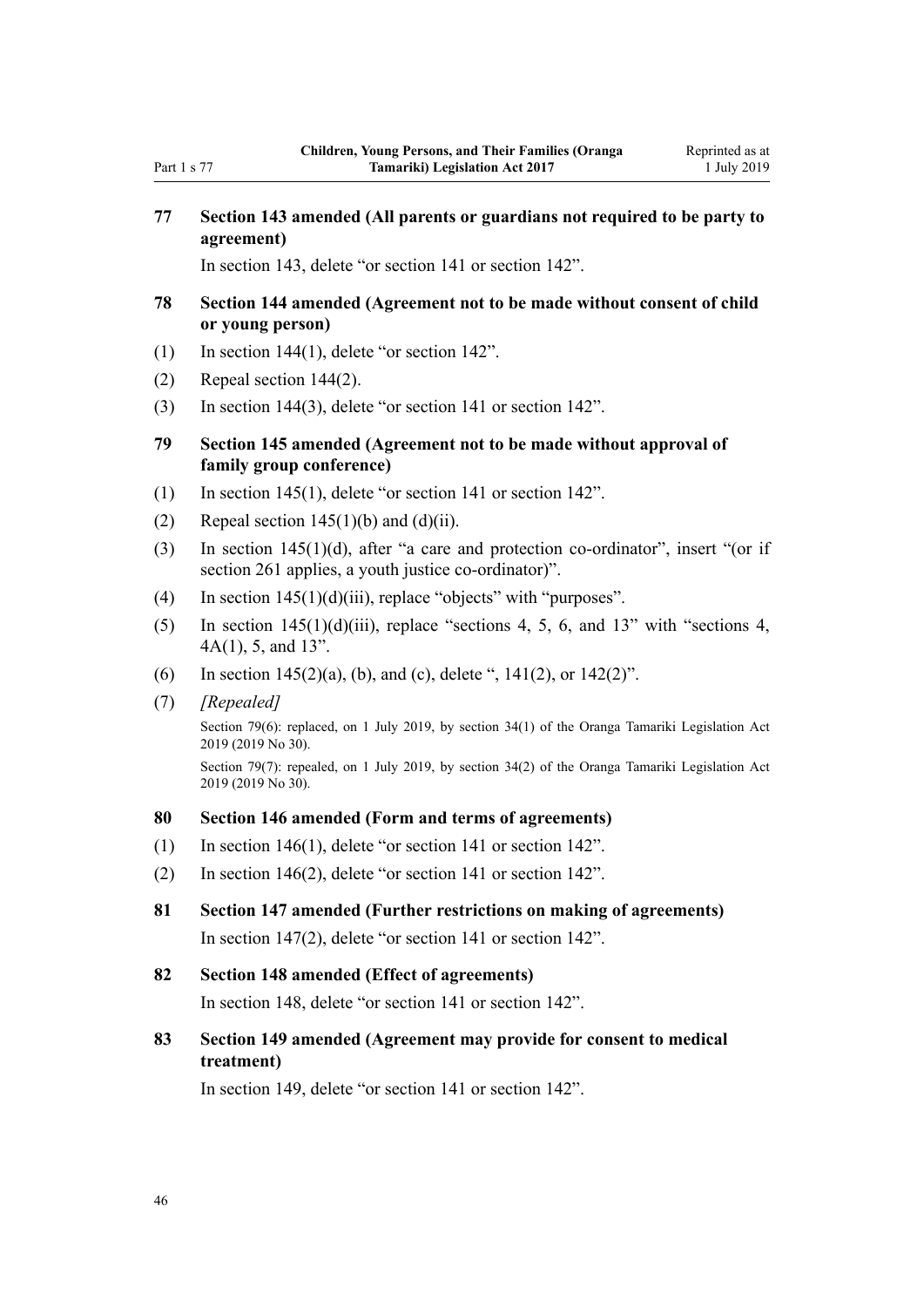## **84 Section 152 amended (Service of application for declaration)**

- (1) In the heading to [section 152,](http://legislation.govt.nz/pdflink.aspx?id=DLM151060) replace "**declaration**" with "**care or protection order**".
- (2) In [section 152\(1\)](http://legislation.govt.nz/pdflink.aspx?id=DLM151060), replace "declaration under section 67 that a child or young person is in need of care or protection" with "care or protection order".
- **85 Section 153 amended (Notice of application for declaration to be given to child or young person)**
- (1) In the heading to [section 153,](http://legislation.govt.nz/pdflink.aspx?id=DLM151065) replace "**declaration**" with "**care or protection order**".
- (2) In [section 153,](http://legislation.govt.nz/pdflink.aspx?id=DLM151065) replace "declaration under section 67" with "care or protection order".

## **86 Section 154 amended (Service of application for variation or discharge of order)**

Replace [section 154\(1\)\(b\)](http://legislation.govt.nz/pdflink.aspx?id=DLM151066) with:

Reprinted as at 1 July 2019

> (b) the applicant for a care or protection order in respect of which the order was made:

### **87 Section 158 amended (Applications may be heard together)**

- (1) In [section 158,](http://legislation.govt.nz/pdflink.aspx?id=DLM151079) replace "declaration under section 67" with "care or protection order".
- (2) In [section 158](http://legislation.govt.nz/pdflink.aspx?id=DLM151079), insert as subsections (2) and (3):
- (2) If the court, on hearing an application under section 125 for discharge of a care or protection order, together with an application for an order under section 48 of the Care of Children Act 2004, makes an order under section 48 of that Act, the court may determine that there is no realistic possibility that the child or young person will be returned to the parent or guardian or other person having the care of the child or young person before the order was made.
- (3) A determination under subsection (2) may be made—
	- (a) at the same time as the making of an order under section 48 of the Care of Children Act 2004; or
	- (b) on an application made at any subsequent time, in accordance with the relevant rules of court (if any), by a person who may make an application under section 68.

### **88 Section 170 amended (Calling of mediation conference)**

In [section 170\(1\)](http://legislation.govt.nz/pdflink.aspx?id=DLM151604), replace "declaration under section 67" with "care or protection order".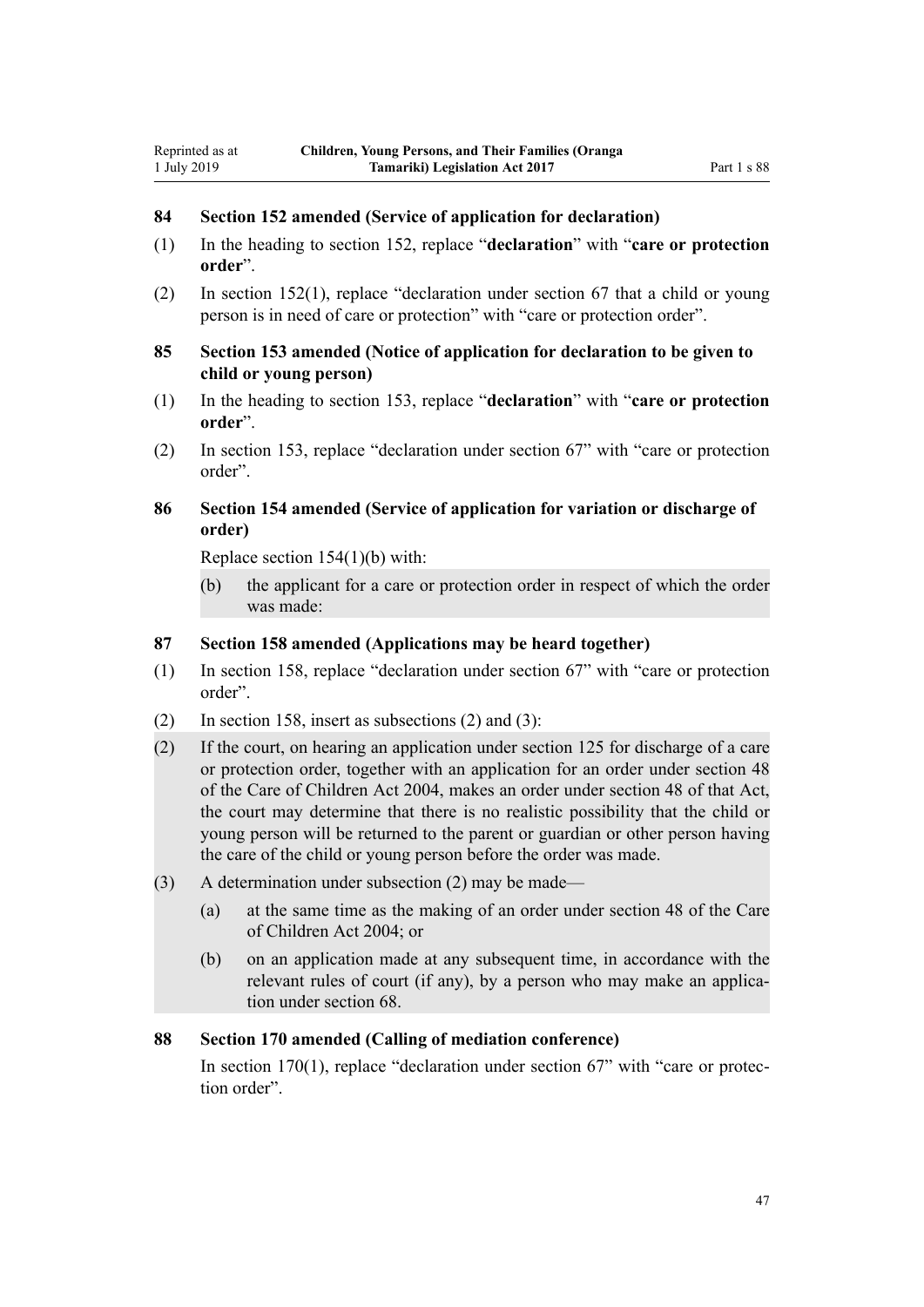## **89 Section 185 amended (Sections to have effect in place of sections 38 to 44 of Criminal Procedure (Mentally Impaired Persons) Act 2003)**

In [section 185,](http://legislation.govt.nz/pdflink.aspx?id=DLM151627) replace "declaration under section 67" with "care or protection order".

### **90 Section 186 amended (Report by social worker)**

- (1) In [section 186\(1\)](http://legislation.govt.nz/pdflink.aspx?id=DLM151629), replace "Where the court makes a declaration under section 67" with "If the court makes a care or protection order".
- (2) In [section 186\(2\)](http://legislation.govt.nz/pdflink.aspx?id=DLM151629), replace "the declaration under section 67" with "the care or protection order".
- (3) In [section 186\(2A\)](http://legislation.govt.nz/pdflink.aspx?id=DLM151629), replace "declaration under section 67" with "care or protection order".
- (4) Replace section  $186(2A)(a)(i)$  with:
	- (i) set out the steps that the parent, guardian, or the other person must take, or the behavioural changes that the parent, guardian, or the other person must make, before the child or young person can be returned to the care of the parent, guardian, or the other person; and

### **91 Section 187 amended (Cultural and community reports)**

In [section 187\(1\)](http://legislation.govt.nz/pdflink.aspx?id=DLM151633), replace "declaration under section 67" with "care or protection order".

### **92 Section 198 amended (Special provisions applying to applications for declaration on ground of child's offending)**

- (1) In the heading to [section 198,](http://legislation.govt.nz/pdflink.aspx?id=DLM151653) replace "**declaration**" with "**care or protection order**".
- (2) In [section 198\(1\)](http://legislation.govt.nz/pdflink.aspx?id=DLM151653), replace "declaration under section 67" with "care or protection order".

### **93 Section 199 amended (Power of court to call witnesses)**

In [section 199\(1\)](http://legislation.govt.nz/pdflink.aspx?id=DLM151654), replace "declaration under section 67" with "care or protection order".

- **94 Section 200 amended (Court to ensure that application for declaration that child or young person in need of care or protection dealt with promptly)**
- (1) Replace the heading to [section 200](http://legislation.govt.nz/pdflink.aspx?id=DLM151656) with "**Court to ensure that application for care or protection order dealt with promptly**".
- (2) In [section 200,](http://legislation.govt.nz/pdflink.aspx?id=DLM151656) replace "declaration under section 67" with "care or protection order".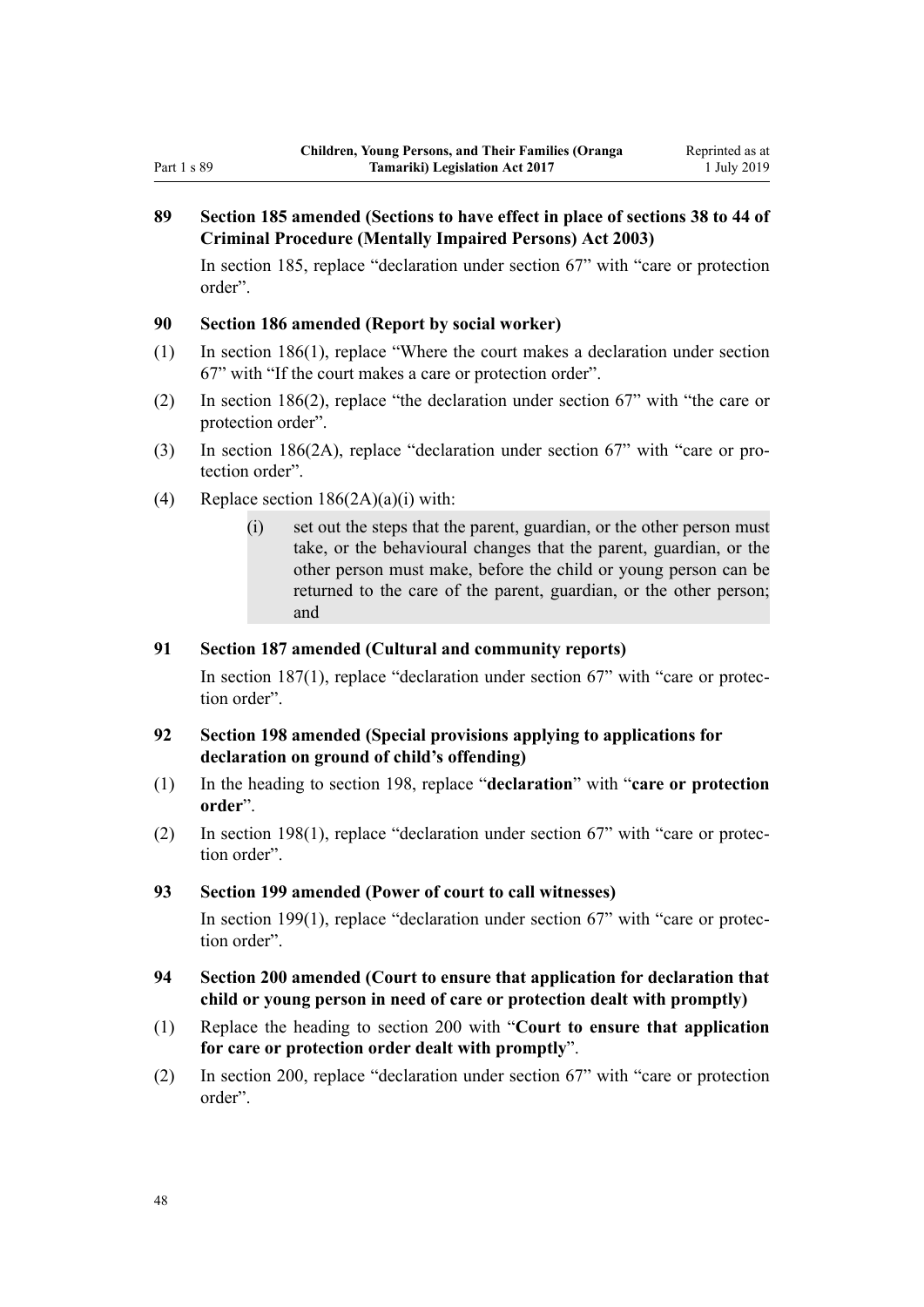## **95 Section 205 amended (Preventing removal of child or young person from New Zealand)**

In [section 205\(1\)\(a\)](http://legislation.govt.nz/pdflink.aspx?id=DLM151666), replace "declaration under section 67" with "care or protection order".

**96 Section 206 amended (Offence to take child or young person out of New Zealand where proceedings pending)**

In [section 206\(1\)](http://legislation.govt.nz/pdflink.aspx?id=DLM151670), replace "declaration under section 67" with "care or protection order".

### **97 Section 206B amended (Power to dismiss proceedings)**

In [section 206B\(a\),](http://legislation.govt.nz/pdflink.aspx?id=DLM6028118) replace "welfare" with "well-being".

**98 Section 207E amended (Chief executive to have regard to certain matters)** In section  $207E(a)$ , replace "sections 5, 6, and 13" with "sections  $4A(1)$ , 5, and 13".

#### **99 Section 207M amended (Court to have regard to certain matters)**

In section 207 $M(a)$ , replace "sections 5, 6, and 13" with "sections  $4A(1)$ , 5, and 13".

### **100 Section 207S amended (Court to have regard to certain matters)**

In [section 207S\(d\),](http://legislation.govt.nz/pdflink.aspx?id=DLM152143) replace "sections 5, 6, and 13" with "sections  $4A(1)$ , 5, and 13".

### **101 Section 208 amended (Principles)**

Reprinted as at 1 July 2019

- (1) In [section 208](http://legislation.govt.nz/pdflink.aspx?id=DLM152193), insert as subsection (1):
- (1) A court or person exercising powers under this Part, Part 5, or sections 351 to 360 must weigh the 4 primary considerations described in section 4A(2).
- (2) In [section 208,](http://legislation.govt.nz/pdflink.aspx?id=DLM152193) replace "Subject to section 5, any court which, or person who, exercises any powers conferred by or under this Part or Part 5 or sections 351 to 360 shall be guided by the following principles:" with "When weighing those 4 primary considerations, the court or person must be guided by, in addition to the principles in section 5, the following principles:".
- (3) In [section 208\(a\) to \(h\)](http://legislation.govt.nz/pdflink.aspx?id=DLM152193), delete "the principle".
- (4) In [section 208\(b\),](http://legislation.govt.nz/pdflink.aspx?id=DLM152193) delete "solely".
- (5) In [section 208\(b\),](http://legislation.govt.nz/pdflink.aspx?id=DLM152193) replace "welfare" with "well-being".
- (6) In [section 208\(b\),](http://legislation.govt.nz/pdflink.aspx?id=DLM152193) replace "whanau," with "whānau, hapū,".
- (7) In [section 208\(d\)](http://legislation.govt.nz/pdflink.aspx?id=DLM152193), after "commits an offence", insert "or is alleged to have committed an offence".
- (8) After [section 208\(h\)](http://legislation.govt.nz/pdflink.aspx?id=DLM152193), insert: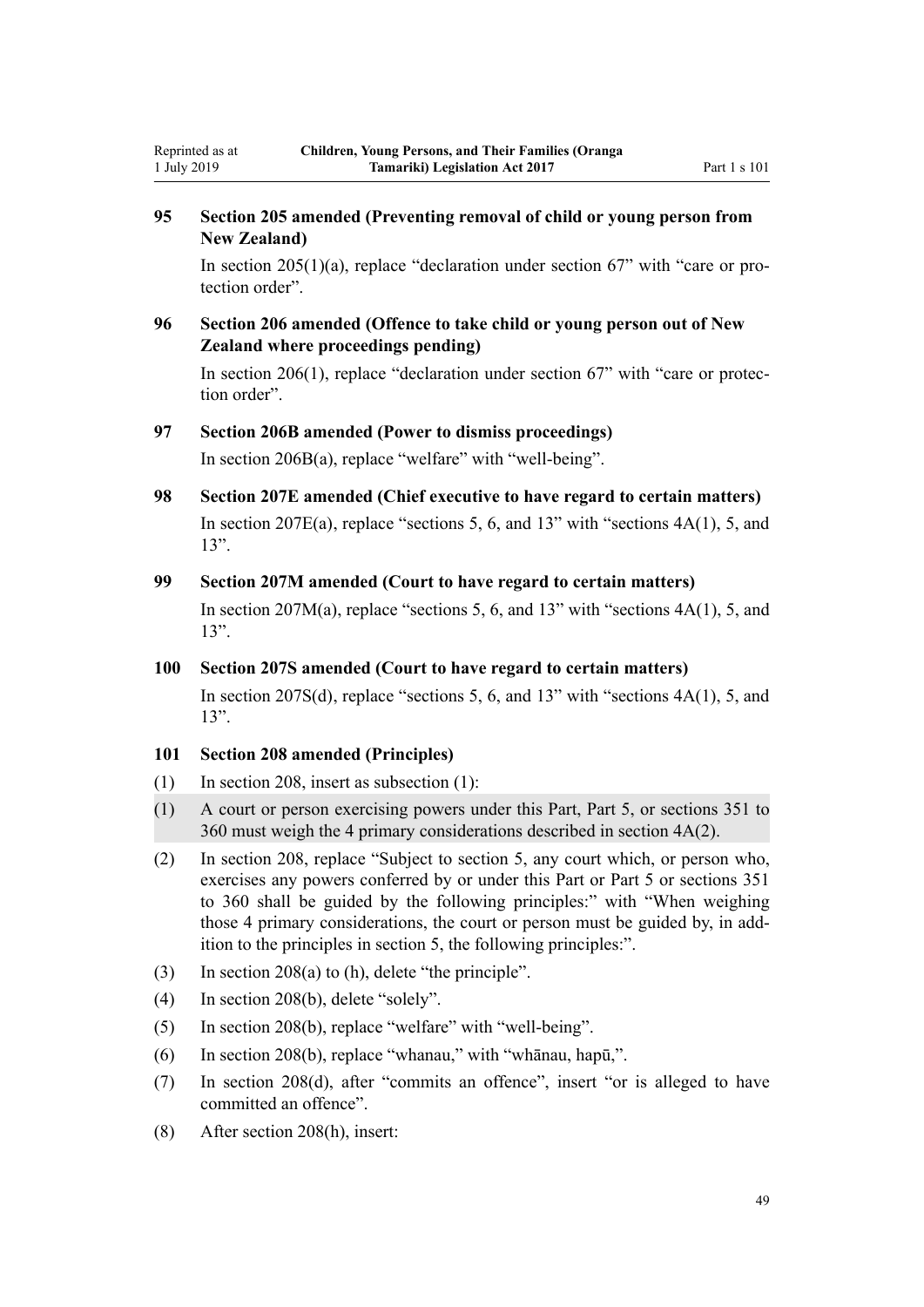- (3) If a court or person is exercising a power for the purpose of resolving alleged offending or offending by a child or young person, the court or person must be guided by, in addition to the principles listed in subsection (2) and section 5, the following principles:
	- (a) the principle that reasonable and practical measures or assistance should be taken or provided to support the child or young person to prevent or reduce offending or reoffending; and
	- (b) the principle that the child or young person should be referred to care, protection, or well-being services under this Act, if those services would be of benefit to them.
- (4) Subsection (3) does not apply to a Police employee unless the employee is employed as a specialist in resolving offending by children and young persons.

## **102 New section 208A inserted (Child or young person subject to youth justice jurisdiction only until allegations of offending dealt with)**

After [section 208](http://legislation.govt.nz/pdflink.aspx?id=DLM152193), insert:

## **208A Child or young person subject to youth justice jurisdiction only until allegations of offending dealt with**

Nothing in section 4A(2), 5, or 208 requires or allows a court or person to make or keep a child or young person subject to any process under this Part, Part 5, or sections 351 to 360, unless the court or person is considering how allegations of offending are to be dealt with or is disposing of criminal proceedings.

## **103 Section 238 amended (Custody of child or young person pending hearing)**

- (1) In [section 238\(1\),](http://legislation.govt.nz/pdflink.aspx?id=DLM152948) after "young person", insert "(who for the purpose of paragraph (f) is limited to a young person who is aged 17 years)".
- (2) Replace section  $238(1)(e)$  with:
	- (e) subject to section 239(2), order that the young person (but cannot under this paragraph order that the child) be detained in Police custody; or
	- (f) subject to section 239(2A), order that the young person (aged 17 years) be detained in a youth unit of a prison.

## **104 Section 239 amended (Restrictions on power of court to order child or young person to be detained in custody)**

After [section 239\(2\)](http://legislation.govt.nz/pdflink.aspx?id=DLM152953), insert:

- (2A) The court may make an order under section  $238(1)(f)$  for the detention of a young person (aged 17 years) in a prison only if—
	- (a) a joint application has been made by the chief executive and the chief executive of the Department of Corrections for the order; and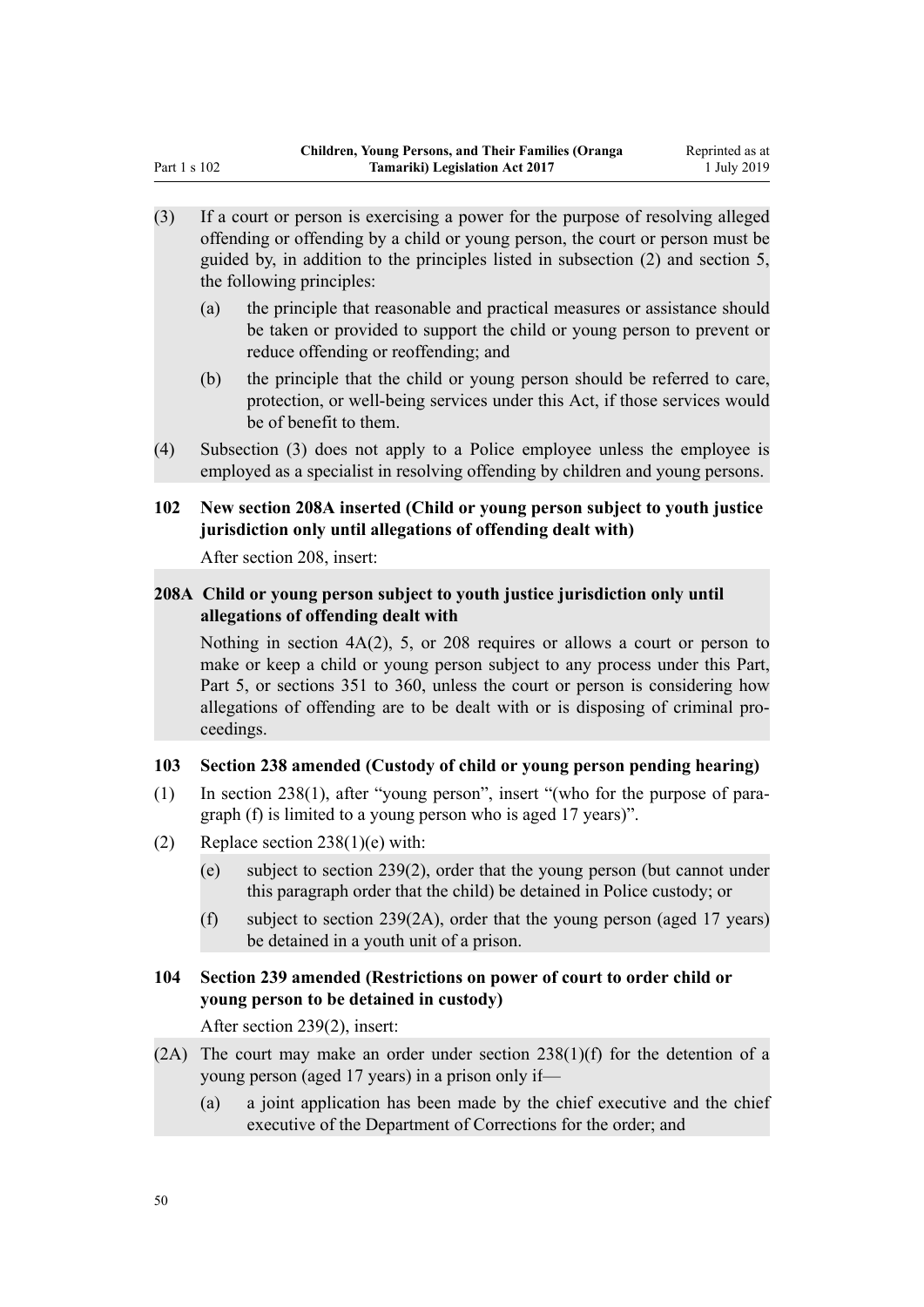- (b) the court is satisfied that the order is necessary to ensure the safety of any young person (as defined in section  $2(1)$ ) who is in the custody of the chief executive; and
- (c) the court is satisfied that a youth unit within a prison is available for the young person to stay in.

### **105 Section 241 amended (Review of orders made under section 238)**

In [section 241](http://legislation.govt.nz/pdflink.aspx?id=DLM152962), insert as subsection (2):

(2) Despite subsection (1), unless clearly impracticable, an order made under section 238(1)(e) must be reviewed by the Youth Court at least once every 24 hours.

### **106 Section 242 amended (Order under section 238 sufficient authority for detention of child or young person)**

- (1) After [section 242\(1\)](http://legislation.govt.nz/pdflink.aspx?id=DLM152963), insert:
- $(1)$  The detention of a child or young person in a residence under subsection  $(1)(a)$ must be reviewed by the chief executive at least once every 14 days, unless special circumstances apply.
- (2) After [section 242\(2\)](http://legislation.govt.nz/pdflink.aspx?id=DLM152963), insert:
- (2A) The making of an order under section  $238(1)(f)$  for the detention of a young person (aged 17 years) in a youth unit of a prison is sufficient authority for the detention of that young person in a youth unit of a prison.
- (2B) The detention of a young person in a youth unit of a prison under subsection (2A) must be reviewed by the chief executive at least once every 14 days, unless special circumstances apply.

## **107 Section 246 amended (Procedure where young person arrested and brought before court)**

In [section 246,](http://legislation.govt.nz/pdflink.aspx?id=DLM152970) replace "not punishable by imprisonment" with "that is an infringement offence or, in the case of a person aged 17 years, an offence specified in Schedule 1A".

## **108 New section 248A inserted (Chief executive to appoint youth advocate to represent child or young person if offence punishable by imprisonment of 10 years or more)**

After [section 248](http://legislation.govt.nz/pdflink.aspx?id=DLM152972), insert:

## **248A Chief executive to appoint youth advocate to represent child or young person if offence punishable by imprisonment of 10 years or more**

(1) This section applies if an offence referred to in section 245(1) is an offence punishable by imprisonment of 10 years or more and a youth justice co-ordinator is required to convene a family group conference because they have received a notification under section 247(b) relating to that offence.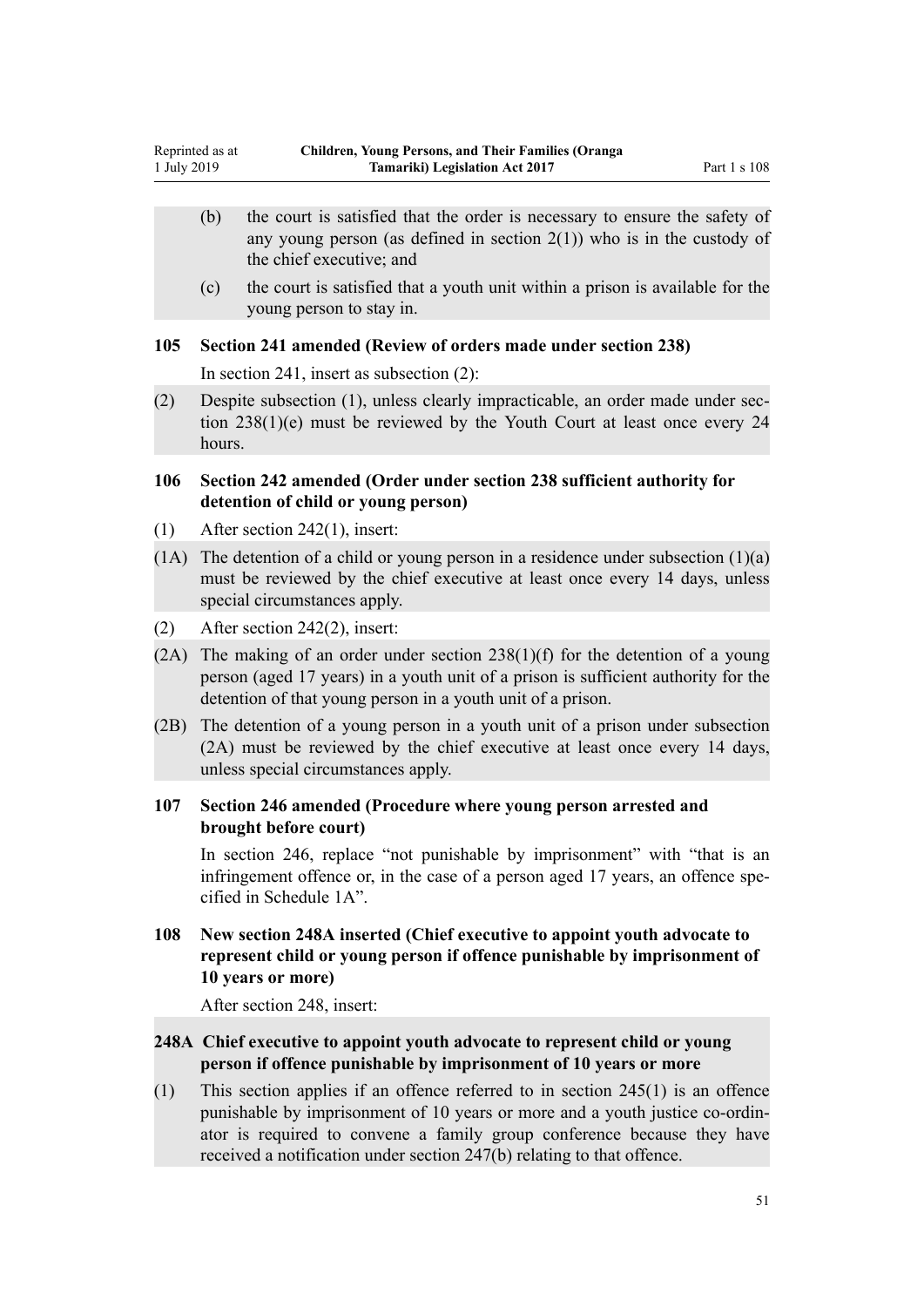- (2) Before the family group conference is convened, the chief executive must appoint a youth advocate to represent the child or young person at the family group conference.
- (3) The appointment of (including any eligibility criteria that will apply) and payment of a youth advocate must be made in accordance with any regulations made under section 447(1)(db).
- (4) Section 324(1) and (3)(b) applies to a youth advocate appointed under this section with any necessary modifications.
- **109 Section 250 amended (Consultation on convening of family group conference)**

In section  $250(2)(b)(i)$ , replace "declaration under section 67" with "care or protection order".

### **110 Section 256 amended (Procedure at family group conference)**

In [section 256\(2\),](http://legislation.govt.nz/pdflink.aspx?id=DLM152996) replace "sections 5(f) and 249(6)" with "sections  $5(1)(b)(v)$ and 249(6)".

## **111 Section 258 amended (Functions of family group conference)**

- (1) In section  $258(a)(ii)$ , replace "sections 5, 6, and 13" with "sections  $4A(1)$ , 5, and 13".
- (2) In [section 258\(ba\)\(ii\)](http://legislation.govt.nz/pdflink.aspx?id=DLM152998), replace "declaration under section 67" with "care or protection order".
- (3) In [section 258](http://legislation.govt.nz/pdflink.aspx?id=DLM152998), insert as subsections (2) and (3):
- (2) If a family group conference is convened under section  $247(a)$ , (b), (d), or (e), it must, when considering whether the matter can be dealt with in some other way under subsection  $(1)(b)$  or  $(d)$ , consider what restorative justice actions could be undertaken.
- (3) The family group conference must, when carrying out its functions, consider what reasonable and practical measures or assistance could be taken or provided to support the child or young person—
	- (a) with the implementation of a plan; or
	- (b) in complying with an order made or that may be made by the Youth Court.

### **112 Section 260 amended (Family group conference may make decisions and recommendations and formulate plans)**

- (1) After section  $260(3)(b)$ , insert: (ba) recommend that a restorative justice action or actions be undertaken:
- (2) In [section 260\(3\)\(c\)](http://legislation.govt.nz/pdflink.aspx?id=DLM153401), replace "declaration under section 67" with "care or protection order".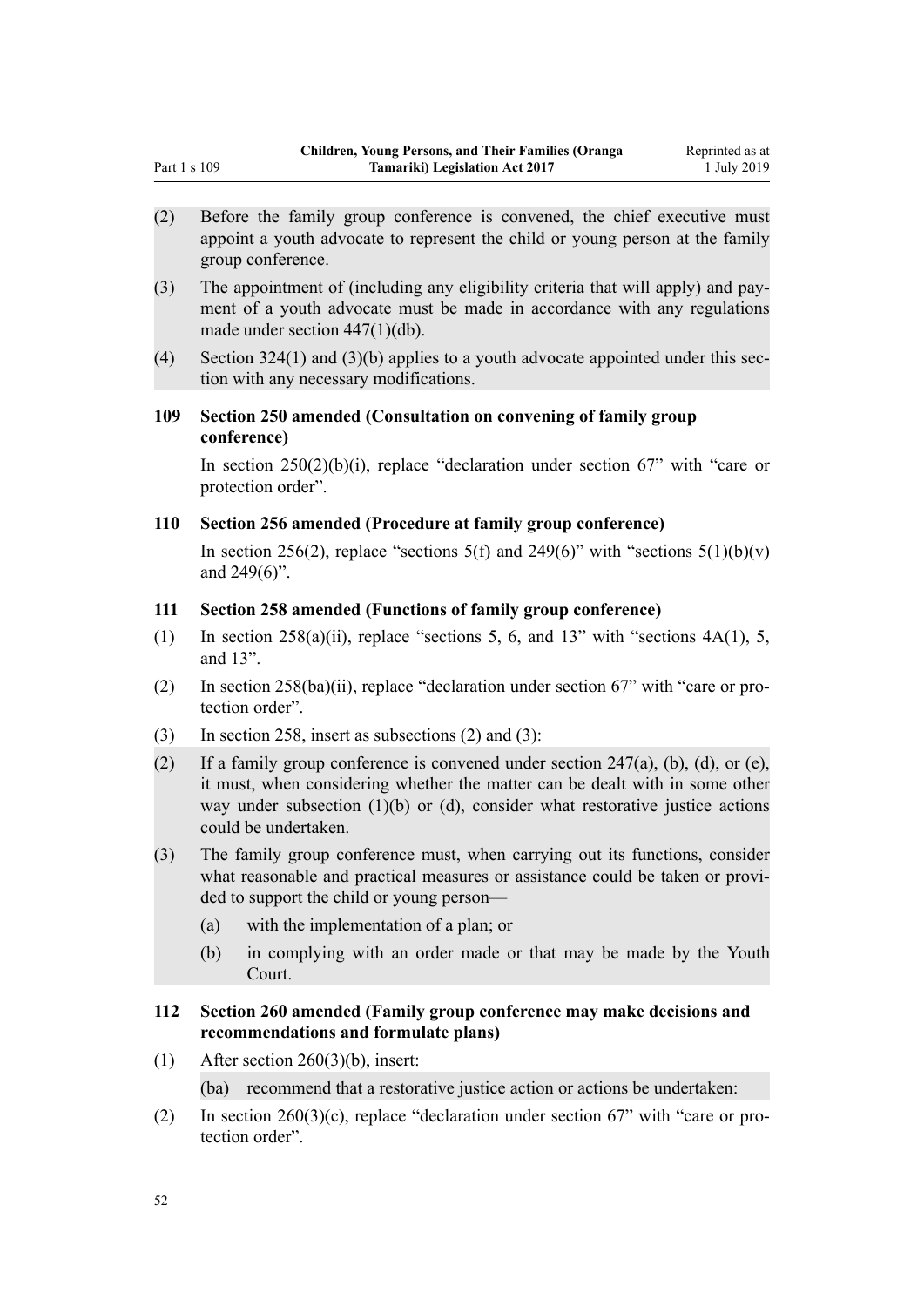## **113 Section 272 amended (Jurisdiction of Youth Courts and children's liability to be prosecuted for criminal offences)**

- $(1)$  In [section 272\(1A\)\(a\)](http://legislation.govt.nz/pdflink.aspx?id=DLM153418), replace "under section 67 for a declaration that the child is in need of care or protection" with "care or protection order".
- (2) In section  $272(1A)(a)$ , replace "wellbeing" with "well-being".
- (3) In [section 272\(1A\)\(b\)\(ii\)](http://legislation.govt.nz/pdflink.aspx?id=DLM153418), replace "declaration that the child is in need of care or protection" with "care or protection order".
- (4) After [section 272\(3\)\(b\),](http://legislation.govt.nz/pdflink.aspx?id=DLM153418) insert:

(baa) if the young person is aged 17 years, an offence specified in Schedule  $1A$ ; or

(5) Replace section  $272(3)(c)$  with:

(c) a traffic offence that is an infringement offence; or

- (6) After [section 272\(4\)](http://legislation.govt.nz/pdflink.aspx?id=DLM153418), insert:
- (4A) If a young person aged 17 years is charged with an offence specified in Schedule  $1A$ .
	- (a) sections 275 and 276A apply; and
	- (b) sections 274 and 276 do not apply.
- (7) In [section 272\(5\)](http://legislation.govt.nz/pdflink.aspx?id=DLM153418), replace "not punishable by imprisonment" with "that is an infringement offence referred to in subsection (3)(c)".

## **114 Section 273 amended (Manner of dealing with offences (other than murder or manslaughter))**

In [section 273\(1\),](http://legislation.govt.nz/pdflink.aspx?id=DLM153419) after "manslaughter", insert ", or is aged 17 years and is charged with an offence specified in Schedule 1A".

- **115 Section 275 amended (Manner of dealing with offence of murder or manslaughter, or where jury trial to be held)**
- (1) In the heading to [section 275](http://legislation.govt.nz/pdflink.aspx?id=DLM153422), after "**manslaughter,**", insert "**or Schedule 1A offence,**".
- (2) After section  $275(1)(b)$ , insert:
	- (ba) is aged 17 years and is charged with an offence specified in Schedule 1A; or
- (3) In [section 275\(2\),](http://legislation.govt.nz/pdflink.aspx?id=DLM153422) replace "including" with "including,".
- (4) In [section 275\(2\)\(a\),](http://legislation.govt.nz/pdflink.aspx?id=DLM153422) before "in the case", insert "subject to paragraphs (aa) and  $(ab)$ .".
- (5) In [section 275\(2\)\(a\),](http://legislation.govt.nz/pdflink.aspx?id=DLM153422) after "transferring", insert "the proceeding".
- (6) After section  $275(2)(a)$ , insert:
	- (aa) in the case of a young person aged 17 years charged with a category 3 offence specified in Schedule 1A, on adjournment of the proceeding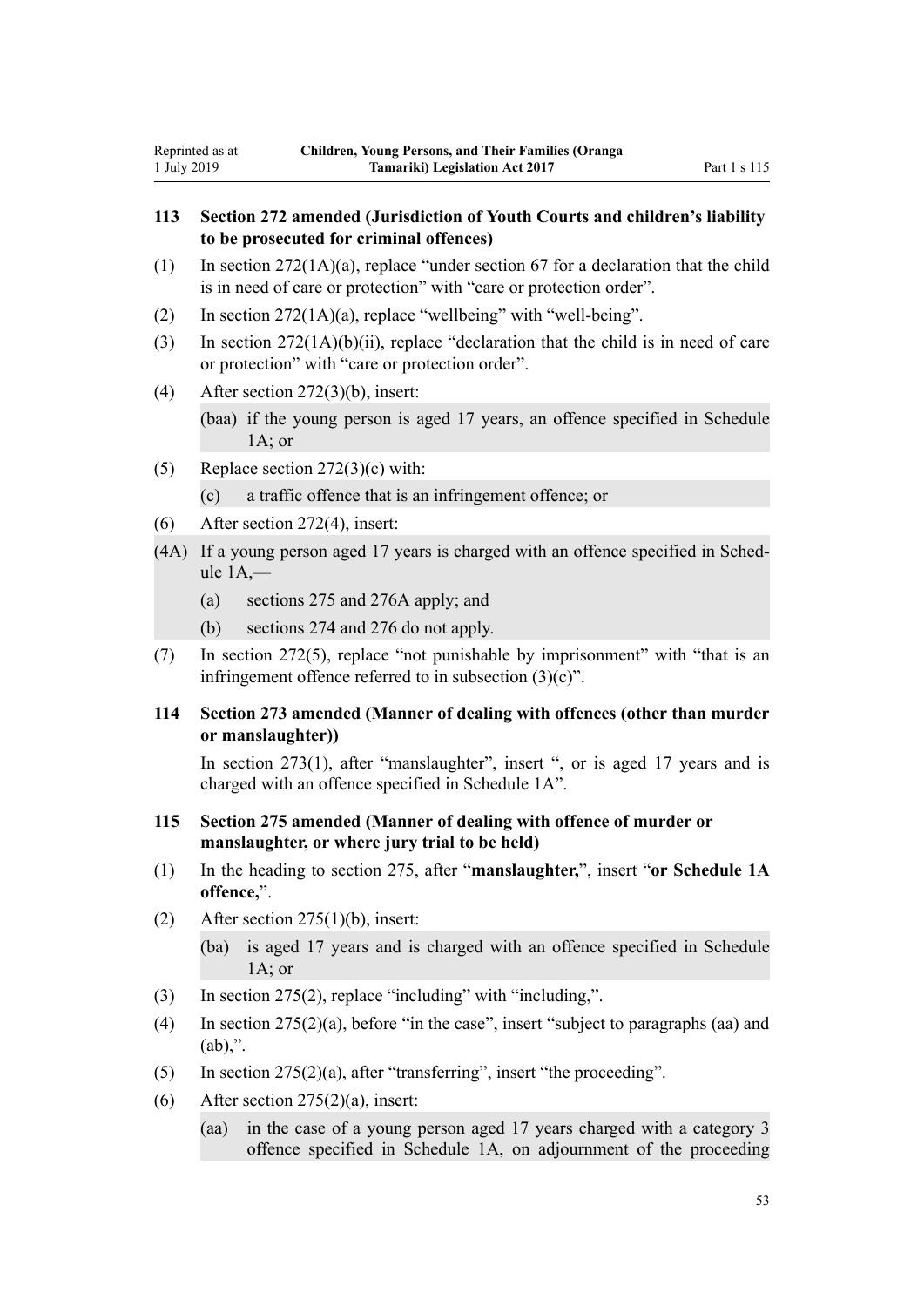after the young person's first appearance, transferring the proceeding to the District Court to be dealt with in accordance with the Criminal Procedure Act 2011; and

(ab) in the case of a young person aged 17 years charged with a category 4 offence specified in Schedule 1A, transferring the proceeding to the High Court in accordance with section 36(2) of the Criminal Procedure Act 2011; and

## **116 New section 276A inserted (Transfer of proceeding back to Youth Court)** After [section 276](http://legislation.govt.nz/pdflink.aspx?id=DLM153423), insert:

### **276A Transfer of proceeding back to Youth Court**

- (1) This section applies if a proceeding has been transferred from the Youth Court to the District Court or the High Court under section 275 and—
	- (a) the circumstances or reasons for the transfer of the proceeding no longer apply; and
	- (b) the charge or charges are within the jurisdiction of the Youth Court.
- (2) The District Court or the High Court must transfer the proceeding back to the Youth Court to be dealt with in that court, unless the interests of justice require the proceeding to remain, and be dealt with, in either of those courts.

### **117 Section 280 amended (Court may refer case to care and protection coordinator to determine whether matter should be dealt with under Part 2)**

In section  $280(1)(b)$ , replace "declaration under section 67" with "care or protection order".

## **118 Section 280A amended (Court may refer case to person who commenced proceeding to be dealt with as child offending care or protection proceeding under Part 2)**

- (1) In [section 280A\(1\)\(b\),](http://legislation.govt.nz/pdflink.aspx?id=DLM3275227) replace "declaration under section 67" with "care or protection order".
- (2) In [section 280A\(2\)\(a\),](http://legislation.govt.nz/pdflink.aspx?id=DLM3275227) replace "declaration under section 67" with "care or protection order".
- (3) In [section 280A\(3\)\(b\),](http://legislation.govt.nz/pdflink.aspx?id=DLM3275227) replace "declaration under section 67" with "care or protection order".
- (4) In [section 280A\(4\)\(a\),](http://legislation.govt.nz/pdflink.aspx?id=DLM3275227) replace "declaration under section 67" with "care or protection order".
- (5) In [section 280A\(5\)\(a\),](http://legislation.govt.nz/pdflink.aspx?id=DLM3275227) replace "declaration under section 67" with "care or protection order".
- **119 Section 284 amended (Factors to be taken into account on sentencing)** After [section 284\(1\)](http://legislation.govt.nz/pdflink.aspx?id=DLM153441), insert: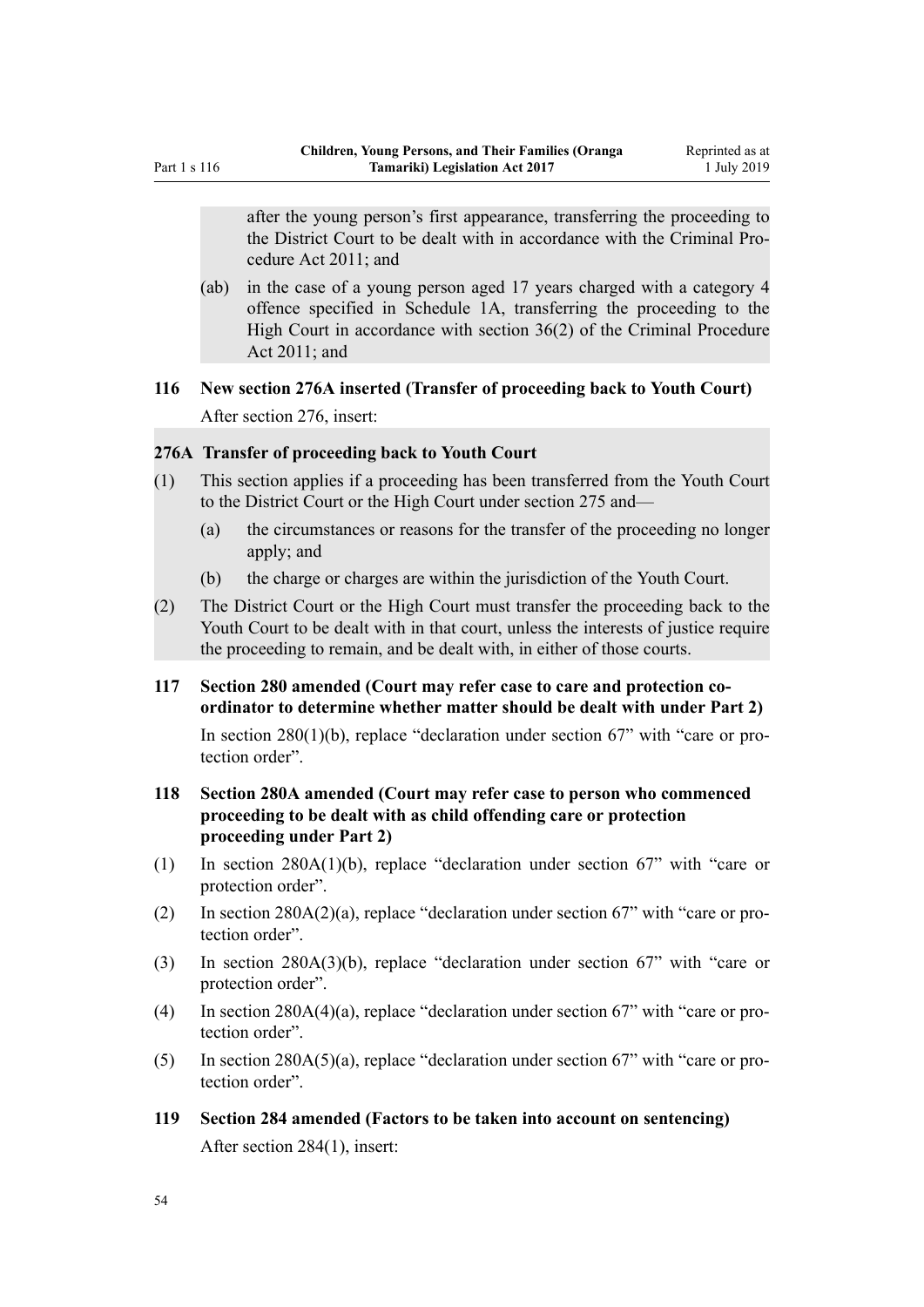- (1A) If the court is considering whether to transfer a proceeding to another court for sentence or decision under section 283(o), in addition to the factors in subsection (1), the court must consider and give greater weight to all of the following:
	- (a) the seriousness of the offending:
	- (b) the criminal history of the young person:
	- (c) the interests of the victim:
	- (d) the risk posed by the young person to other people.

**120 Section 296 amended (Expiry of orders)**

In [section 296\(2\),](http://legislation.govt.nz/pdflink.aspx?id=DLM153474) replace "18 years" with "19 years".

- **121 Section 316 amended (Court may cancel supervision with residence order if young person absconds)**
- (1) In the heading to [section 316,](http://legislation.govt.nz/pdflink.aspx?id=DLM154016) after "**absconds**", insert "**or fails to comply with order**".
- (2) After [section 316\(1\)](http://legislation.govt.nz/pdflink.aspx?id=DLM154016), insert:
- (1A) The Youth Court may, on the application of the chief executive, cancel an order made under section 311 placing a young person aged 17 years in the custody of the chief executive, if the court is satisfied that the young person's behaviour and compliance with any obligations placed on them by the order have been unsatisfactory to a more than minor extent.
- (3) In [section 316\(2\),](http://legislation.govt.nz/pdflink.aspx?id=DLM154016) after "subsection  $(1)$ ", insert "or  $(1A)$ ".
- **122 Section 323 amended (Appointment of youth advocate to represent child or young person)**

In [section 323\(3\)\(b\),](http://legislation.govt.nz/pdflink.aspx?id=DLM154035) after "previous proceedings", insert "or appointed to represent a child or young person at a family group conference under section 248A".

**123 Section 361 amended (Application of sections 362, 364, 365, 387, 390 to 392, 394, and 395)**

In [section 361\(a\)](http://legislation.govt.nz/pdflink.aspx?id=DLM154309), delete "or section 141".

- **124 Section 363 amended (Payment to person or organisation providing care)** After [section 363\(1\)](http://legislation.govt.nz/pdflink.aspx?id=DLM154316), insert:
- (1A) The purpose of a payment is to meet the reasonable needs of the child or young person.
- **125 Section 364 amended (Authority to establish residences)** After [section 364\(1\)](http://legislation.govt.nz/pdflink.aspx?id=DLM154320), insert:
- (1A) When deciding the number, types, and range of residences to be established and maintained, the chief executive must consider establishing a sufficient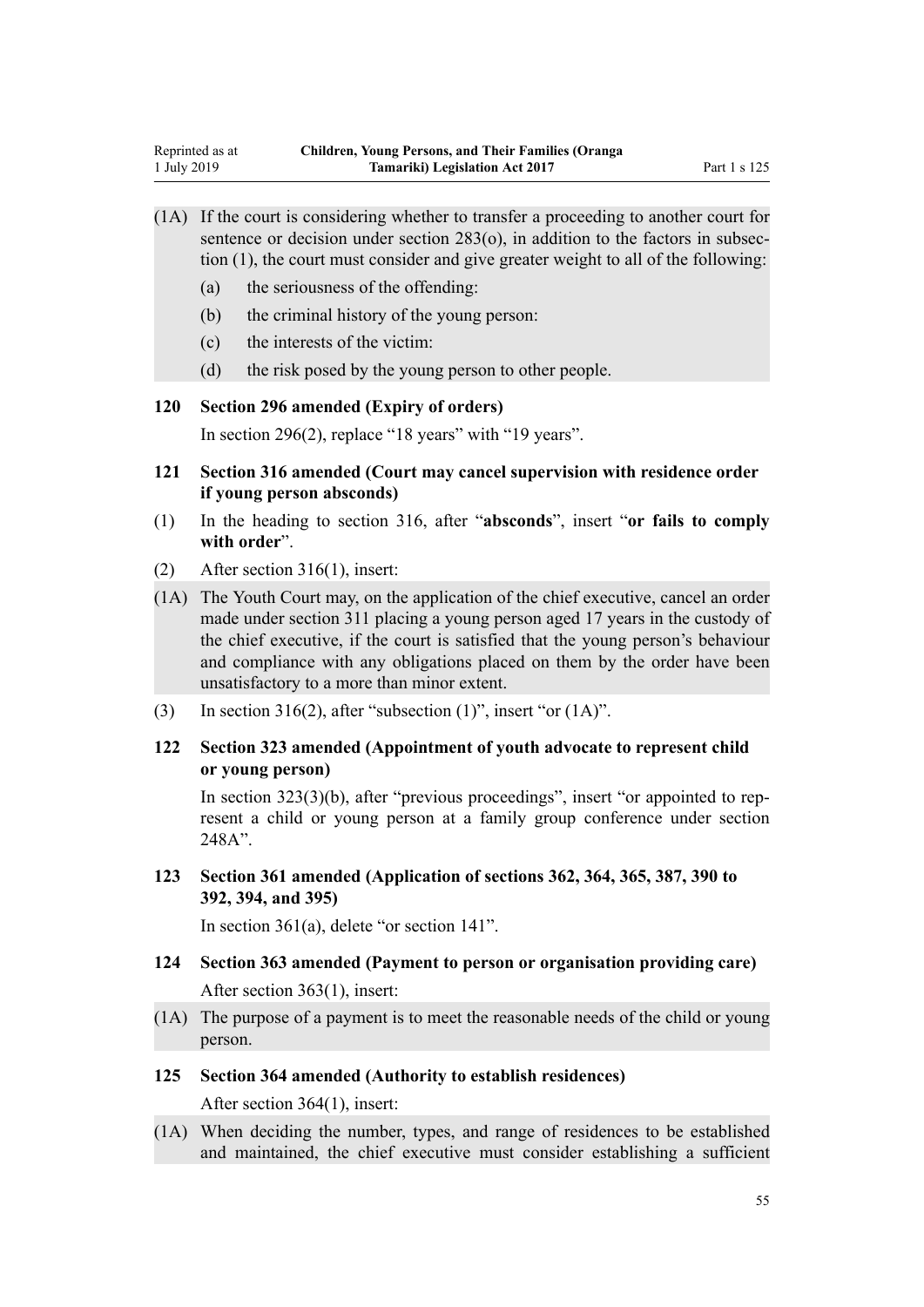number, sufficient types, and a sufficient range of community-based residences to be available for children and young persons who are detained in the chief executive's custody under section 238(1)(d).

### **126 Section 365 amended (Chief executive may place children and young persons in residences)**

- (1) In [section 365\(2\),](http://legislation.govt.nz/pdflink.aspx?id=DLM154326) replace "objects" with "purposes".
- (2) In [section 365\(2\),](http://legislation.govt.nz/pdflink.aspx?id=DLM154326) replace "sections 4, 5, and 6" with "sections 4, 4A, and 5".

#### **127 Cross-heading above section 386A replaced**

Replace the cross-heading above [section 386A](http://legislation.govt.nz/pdflink.aspx?id=DLM6892483) with:

#### *Moving to independence*

#### **128 New sections 386AAA to 386AAG inserted**

Before [section 386A](http://legislation.govt.nz/pdflink.aspx?id=DLM6892483), insert:

#### **386AAA Interpretation**

For the purposes of this section and sections 386AAB to 386C,—

**caregiver** means either—

- (a) a person in whose charge a young person aged under 18 years has been placed under section 362; or
- (b) a person with whom a young person who is a young adult (aged 18 years or over but under 21 years) is living under section 386AAD

**young person** means a young person within the meaning given in section 2(1) and,—

- (a) for the purposes of sections 386AAD, 386C, and  $447(1)(cb)$  and  $(da)$ , includes a young adult who is aged 18 years or over but under 21 years:
- (b) for the purposes of sections 386A and  $447(1)(cc)$  and (da), includes a young adult who is aged 18 years or over but under 25 years.

### **386AAB Purposes**

The purposes of sections 386AAC to 386C are—

- (a) to prepare young persons to be ready to thrive as independent young adults and for the preparation for moving to independence to begin early:
- (b) to ensure that young persons have opportunities to have relationships with caregivers and other trusted adults that endure into adulthood:
- (c) to enable young persons to access the government and community support that they need to manage challenges and to grow and develop as adults.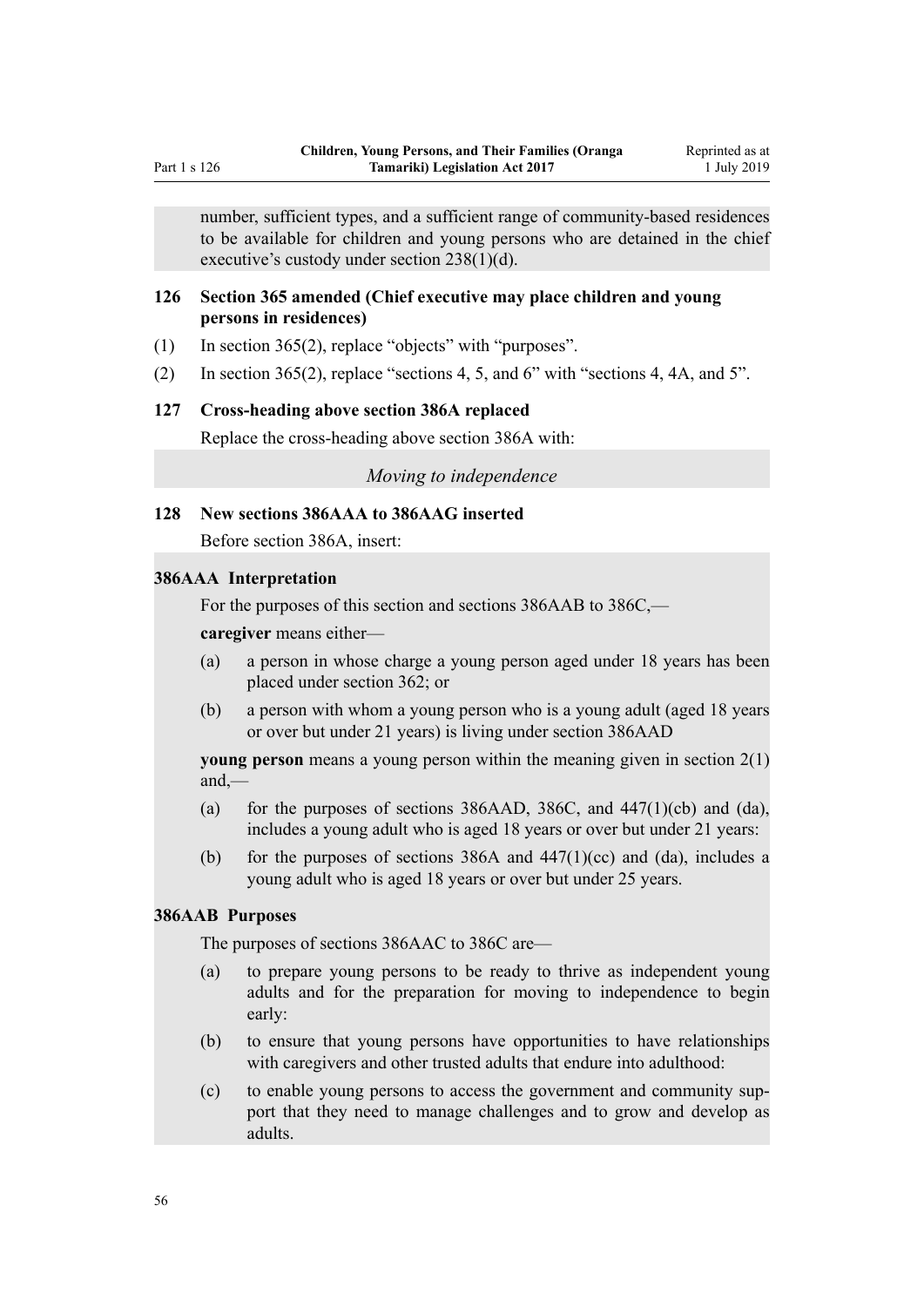## **386AAC Principles to be applied when assisting young person to move to independence**

Reprinted as at 1 July 2019

> A person who is performing functions or exercising powers under sections 386AAD to 386C to assist a young person to move to independence must be guided by, in relation to a young person aged under 18 years, the principles in section 5, in relation to a young adult aged 18 years or over, the principle in section  $5(1)(a)$  only, and in both cases the following principles:

- (a) the young person is to increasingly lead decisions about matters affecting them and is to be supported by adults to do this:
- (b) a holistic approach is to be taken and the young person's strengths and identity are to be built on and nurtured:
- (c) the relationships between the young person and their family, whānau, hapū, iwi, and family group are, if appropriate, to be maintained and strengthened:
- (d) family, whānau, hapū, iwi, family groups, and communities are to be supported to help the young person move to independence:
- (e) the relationships between the young person and a caregiver, other trusted adults, and the wider community are to be established, built on, and maintained:
- (f) the young person is to be supported, to the extent that is reasonable and practicable, to address the impact of harm and to achieve and meet their aspirations and needs, with priority to be given to supporting the stability of their education:
- (g) assistance to the young person is to be provided proactively, promptly, and to be sustained regardless of the decisions that the young person makes.

### **386AAD Young persons entitled to live with caregiver up to age of 21 years**

- (1) This section applies to any young person (as defined in section 386AAA) who, after the age of 14 years and 9 months, is or has been, at any time for a continuous period of at least 3 months, in 1 or both of the following types of care or custody:
	- (a) the care or custody of the chief executive, an iwi social service, a cultural social service, or the director of a child and family support service under any agreement or order referred to in section  $361(a)$ , (c), or (d):
	- (b) the care of the chief executive as the agent of the court under section 33(1)(c)(ii) of the Care of Children Act 2004.
- (2) The young person is entitled to be supported to live with a caregiver at any time and for any period from the age of 18 years up to the age of 21 years and may request to do so at any time.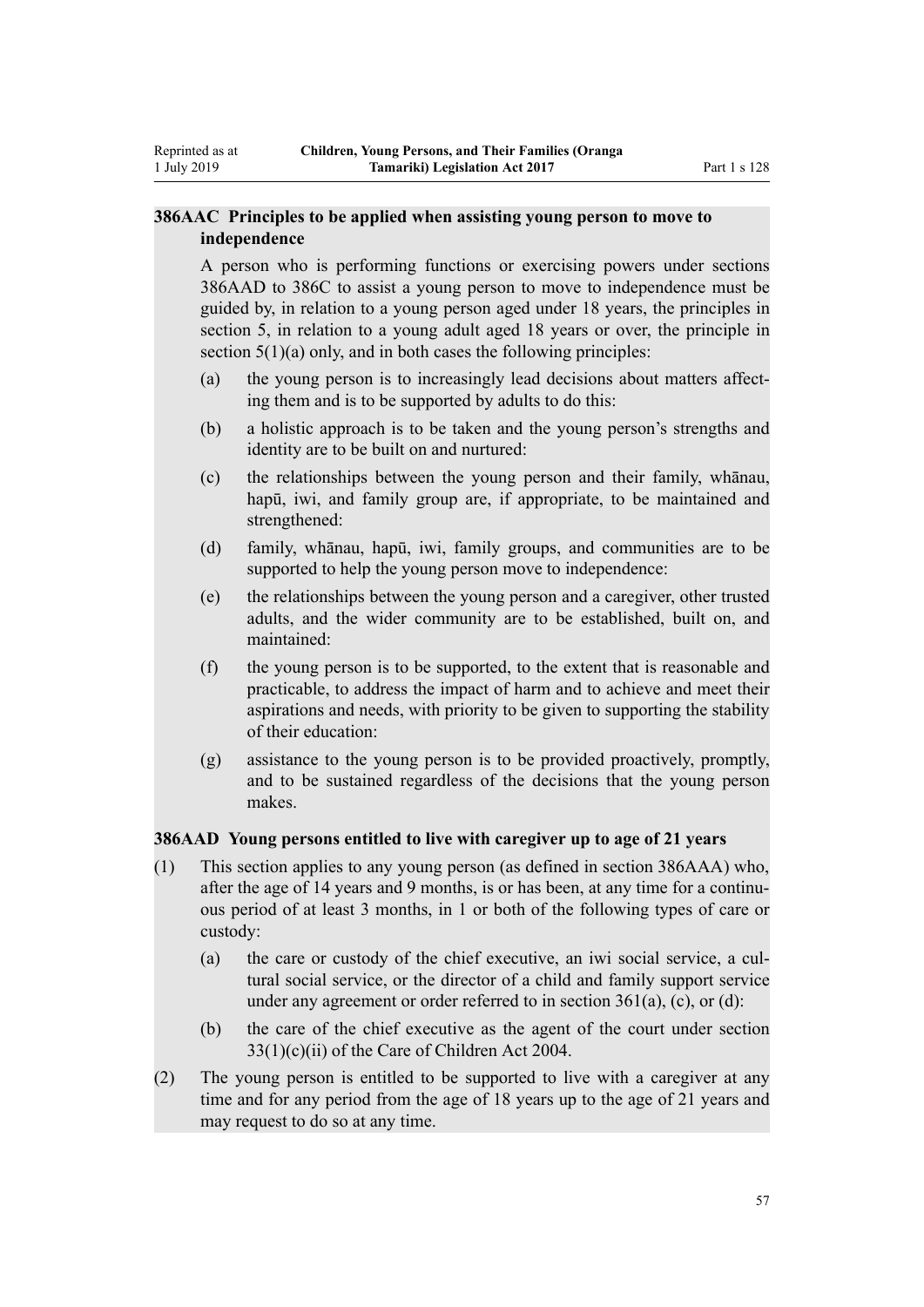(4) The young person is entitled to be supported by the chief executive to live with or return to living with a particular caregiver with whom they are placed or have previously been placed or lived unless—

- (a) the caregiver does not agree to have the young person live with them or is not otherwise available; or
- (b) the young person does not agree to live with that caregiver; or
- (c) after taking into account the expressed wishes of the young person, the chief executive considers that living with that caregiver is likely to be detrimental to the well-being of the young person.
- (5) If no caregiver is available under subsection (4), the young person is entitled to be supported by the chief executive to live with another caregiver but only if, in relation to a particular caregiver, subsection (4)(b) or (c) does not apply.
- (6) If a young person is living with a caregiver under subsection (4) or (5) or this subsection and at some time during the course of that living arrangement any of the matters in subsection  $(4)(a)$  to (c) come to apply, the young person is entitled to be supported by the chief executive to live with another caregiver but only if, in relation to a particular caregiver, subsection (4)(b) or (c) does not apply.

## **386AAE Providing support to young persons to negotiate support arrangements and monitoring of support arrangements**

- (1) If a young person is to live with a caregiver under section 386AAD, the chief executive must provide them with support to negotiate and agree the terms on which they will live with that caregiver.
- (2) The agreed terms must be recorded in writing (the **support arrangement**).
- (3) The support arrangement must—
	- (a) be consistent with the purposes in section 386AAB; and
	- (b) give effect to the principles in section 386AAC; and
	- (c) meet the standards referred to in subsection (4); and
	- (d) be approved by the chief executive.
- (4) The chief executive must monitor the operation of all support arrangements against standards set in regulations made under section 447(1)(cb).

### **386AAF Role of caregivers under support arrangements**

A caregiver is expected to—

- (a) act in accordance with the support arrangement; and
- (b) assist the young person who is living with them to become increasingly independent.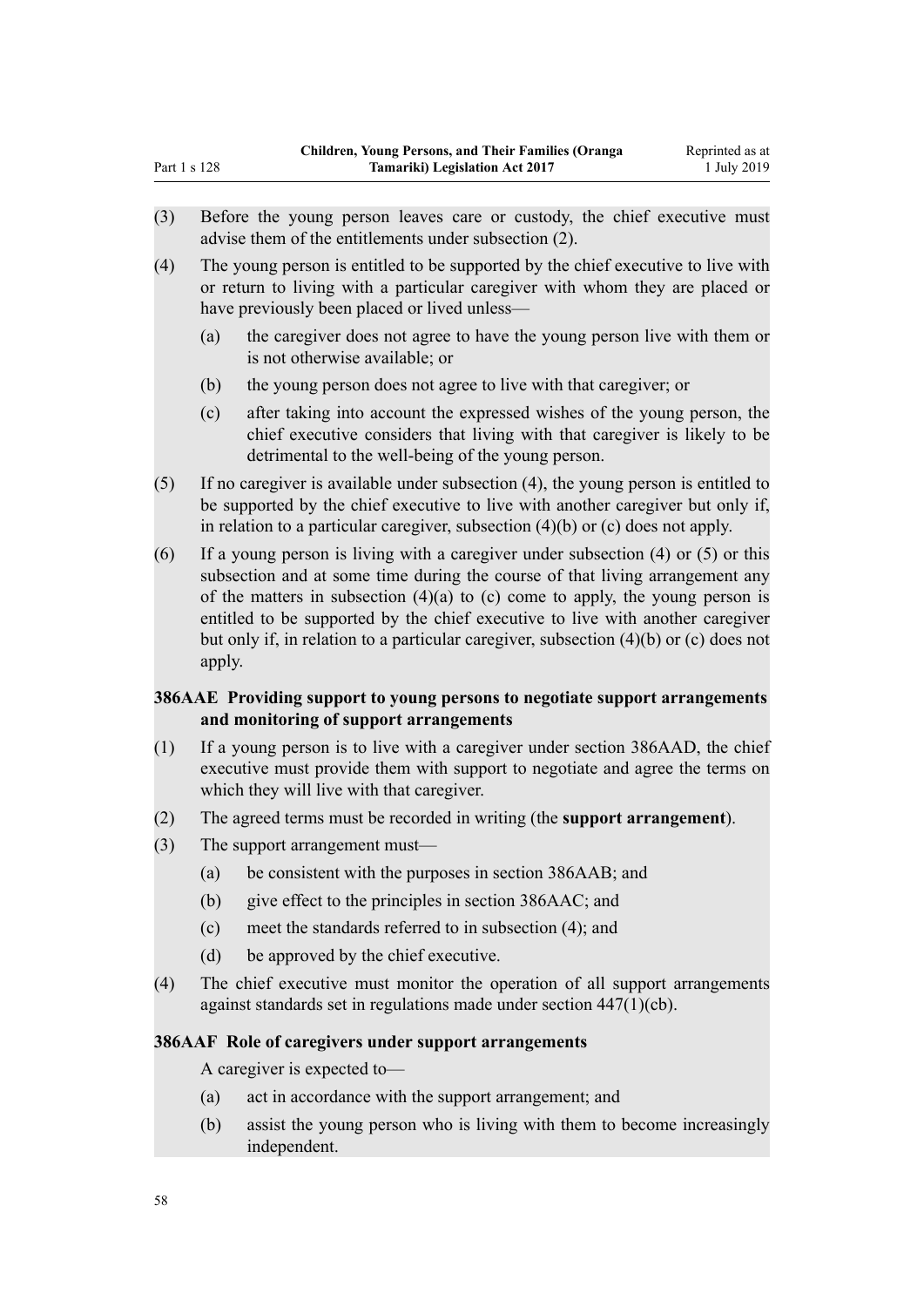#### **386AAG Financial assistance for support arrangements**

- (1) The chief executive must provide financial assistance to a young person who lives with a caregiver under section 386AAD to meet reasonable costs associated with living with the caregiver, but only if the chief executive has first considered—
	- (a) what other financial assistance is available to the young person; and
	- (b) the personal circumstances of the young person.
- (2) The financial assistance must be paid directly to the young person unless the chief executive considers it appropriate to pay all or any of it to the young person's caregiver or other person.
- (3) Financial assistance paid under this section must be paid in accordance with any regulations made under section 447(1)(da).
- (4) Financial assistance may be withdrawn if,—
	- (a) during the course of monitoring a support arrangement, the chief executive considers that the living arrangement is detrimental to the young person's well-being; and
	- (b) the chief executive has attempted to resolve any concerns; and
	- (c) another living arrangement (with a caregiver under section 386AAD) has been offered to the young person, but it has been refused.
- $(5)$  If another living arrangement is offered under subsection  $(4)(c)$ , sections 386AAD to 386AAF and this section apply.

### **129 Section 386A replaced (Advice and assistance for people moving from care to independence)**

Replace [section 386A](http://legislation.govt.nz/pdflink.aspx?id=DLM6892483) with:

### **386A Advice and assistance for young persons up to age of 25 years**

- (1) This section applies to any young person (as defined in section 386AAA) who, after the age of 14 years and 9 months, is or has been, at any time for a continuous period of at least 3 months, in 1 or more of the following types of care or custody:
	- (a) a residential placement under section  $234(c)(ii)$  or (iii),  $235$ ,  $238(1)(d)$ , 307(4), or 311 or in Police custody under section 236 or 238(1)(e):
	- (b) the care or custody of the chief executive, an iwi social service, a cultural social service, or the director of a child and family support service under any agreement or order referred to in section  $361(a)$ , (c), or (d):
	- (c) the care of the chief executive as the agent of the court under section 33(1)(c)(ii) of the Care of Children Act 2004:
	- (d) under remand or a prison sentence in the adult justice system (before turning 18).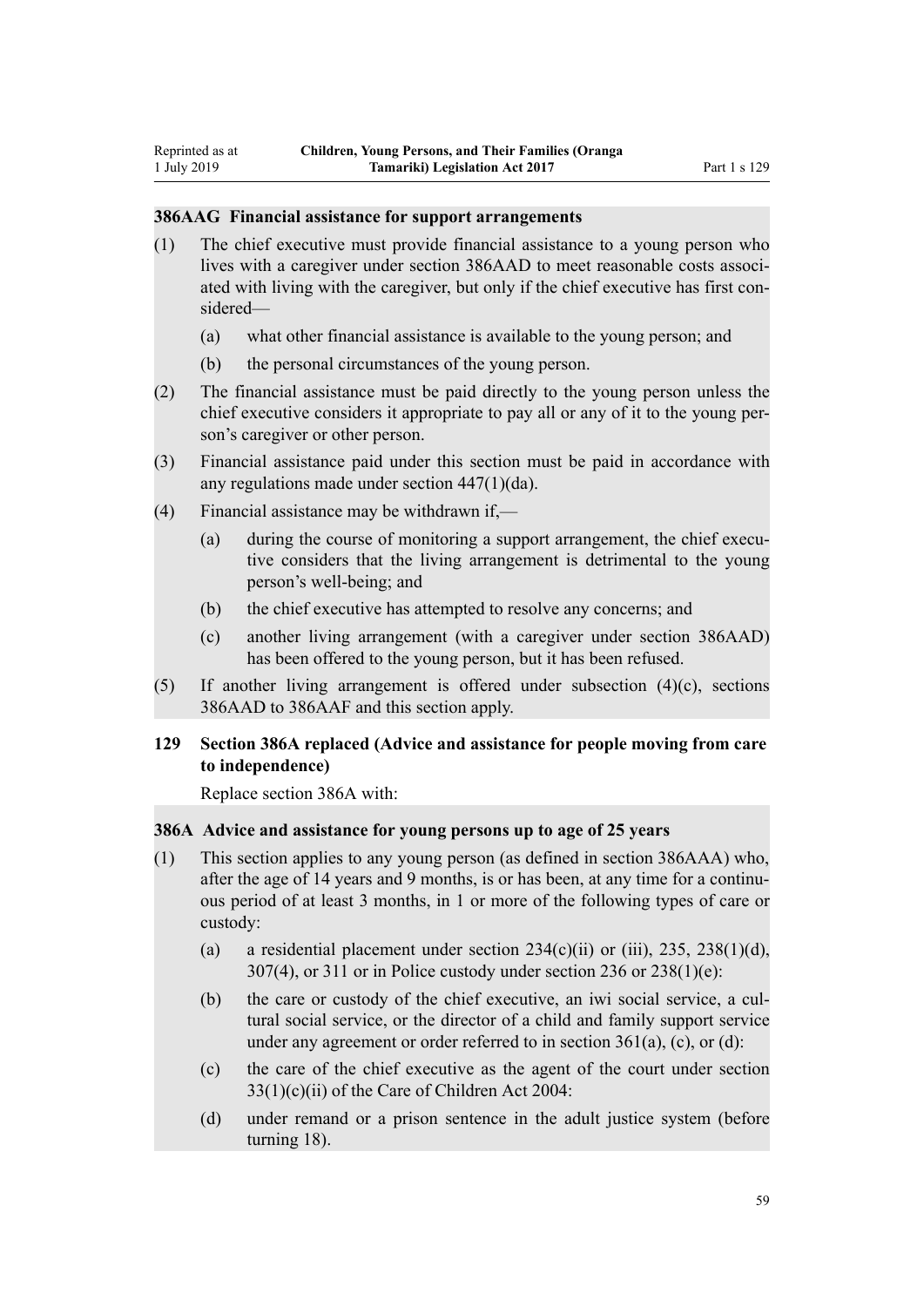- (2) A person (including the chief executive), a body, or an organisation that has the care or custody of the young person must, before the young person leaves that care or custody,—
	- (a) assess what support by way of advice and assistance the young person will need to become and remain independent after they are no longer in that care or custody; and
	- (b) provide or arrange for the provision of that support to that young person to the extent that the support reasonably relates to the period before the young person leaves the care or custody; and
	- (c) advise the young person of their entitlements under subsection (4) and section 386B.
- (3) A person (excluding the chief executive), a body, or an organisation that has the care or custody of the young person must, before the young person leaves that care or custody, provide a copy of the assessment made under subsection (2)(a) to the chief executive and advise the chief executive of the date on which the young person will leave that care or custody.
- (4) The young person is entitled to support by way of advice or assistance from the chief executive (*see* section 386B) at any time from when they leave care or custody up to the age of 25 years and may request this support at any time.
- (5) The young person is entitled to this support whether or not they—
	- (a) have received any support under subsection (2)(b); or
	- (b) are living with a caregiver under section 386AAD.
- (6) If a young person who has left the care or custody of a person, a body, or an organisation (that is not the care or custody of the chief executive) requests any support or further support, the person, body, or organisation receiving the request must refer it to the chief executive.
- (7) If a request is made or referred to the chief executive, the chief executive must consider the entitlements of the young person under section 386B.
- (8) When an assessment is provided to the chief executive under subsection (3), the chief executive must consider the entitlements of the young person under section 386B taking into account that assessment.

### **386B Provision of advice and assistance by chief executive**

- (1) Under section 386A, the chief executive, in accordance with regulations made under section  $447(1)(cc)$  and  $(da)$ .
	- (a) must provide, or arrange the provision of, support by way of advice and non-financial assistance that the chief executive considers the young person will need to achieve independence; and
	- (b) may provide, or arrange the provision of, support by way of financial assistance that the chief executive considers the young person will need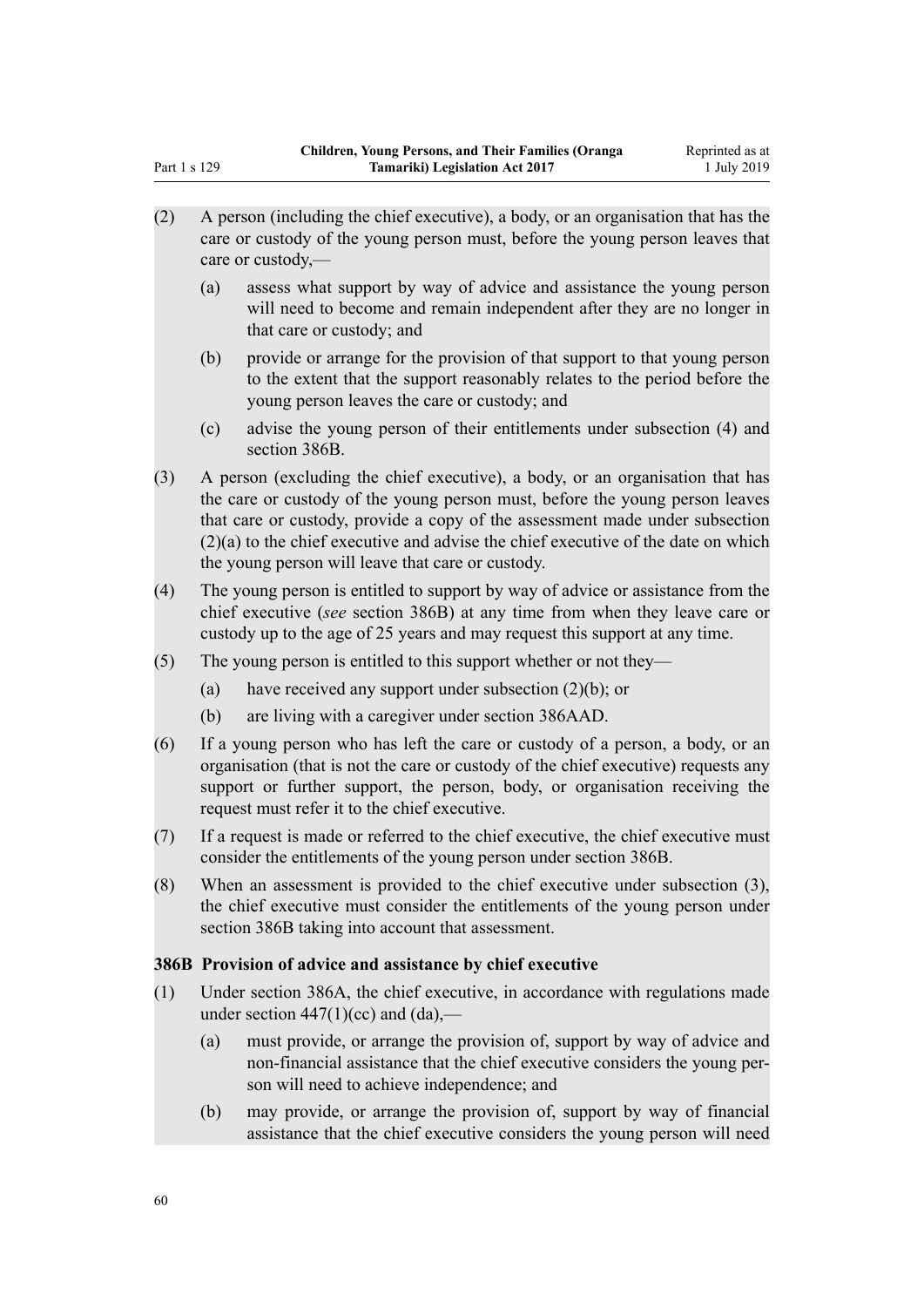to achieve independence, but only if the chief executive has first considered what other financial assistance is available to the young person.

- (2) Advice and assistance may include—
	- (a) giving information:
		- (b) assisting the young person to obtain accommodation, enrol in education or training, or obtain employment:
		- (c) legal advice:

Reprinted as at 1 July 2019

- (d) counselling:
- (e) contributing to the expenses incurred by the young person in living near the place where they are or will be—
	- (i) employed or seeking employment; or
	- (ii) receiving education or training:
- (f) making a grant to assist the young person to meet expenses connected with their education or training.
- (3) When deciding whether to provide financial assistance in any case, the chief executive must give particular consideration to whether the young person has high or complex needs.
- (4) Financial assistance must be paid directly to the young person unless the chief executive considers it appropriate to pay all or any of it to the young person's caregiver or other person.
- (5) If the chief executive is providing financial assistance to a young person that includes making a contribution or grant for a course of education or training or any other financial assistance the young person needs in order to complete the course, the chief executive may—
	- (a) continue to do so even if the young person reaches the age of 25 years before completing the course; and
	- (b) disregard any interruption in the young person's attendance at the course if they resume it as soon as practicable.

## **130 New section 386C inserted (Chief executive to maintain contact with young persons up to age of 21 years)**

After section 386B, insert:

## **386C Chief executive to maintain contact with young persons up to age of 21 years**

- (1) This section applies to any young person (as defined in section 386AAA) who has been in any of the circumstances listed in section 386A(1).
- (2) Irrespective of whether the young person is living with a caregiver under section 386AAD or is being provided with any advice or assistance under section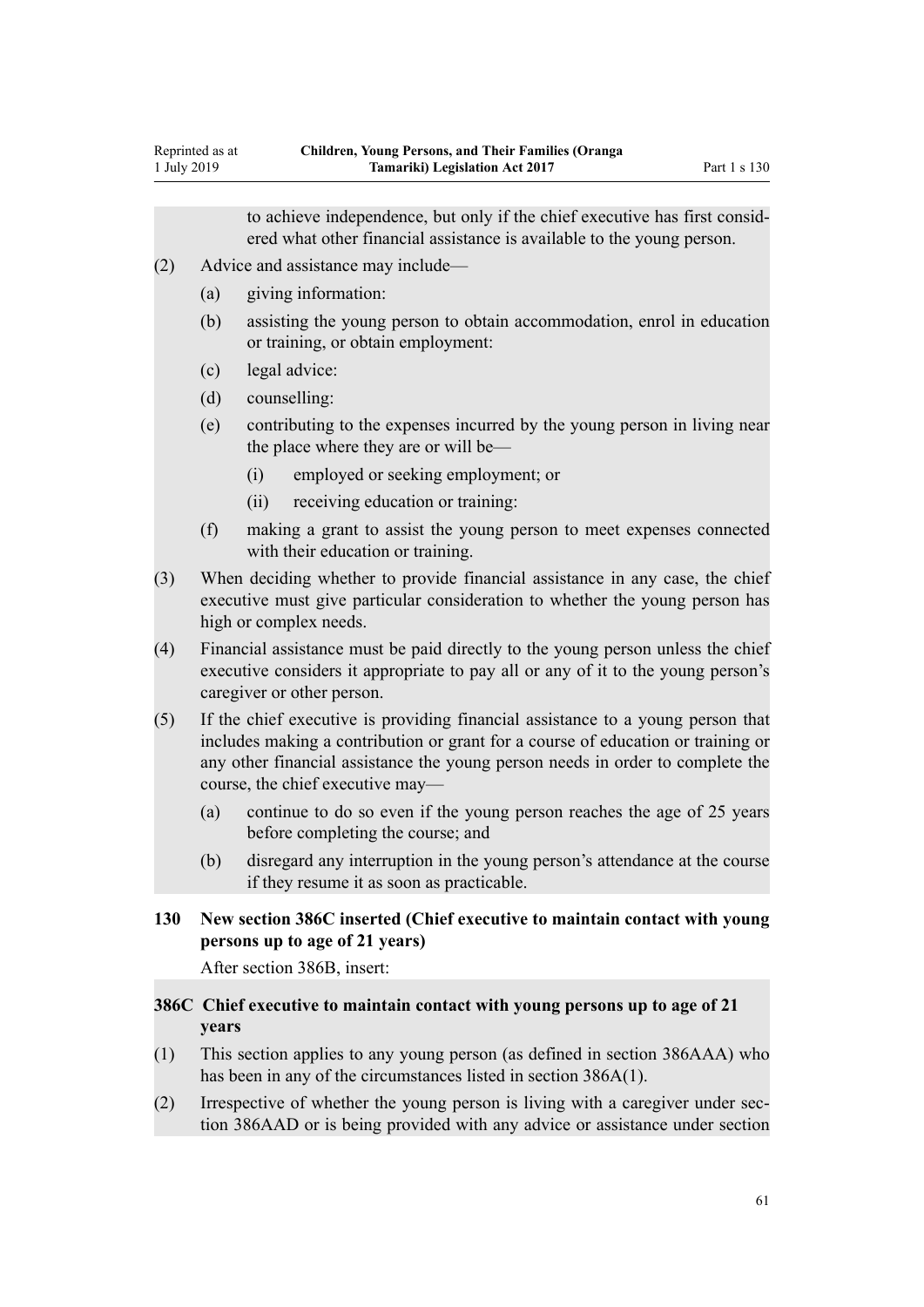386A, the chief executive must take reasonable steps to maintain contact with the young person.

- (3) The following factors must be taken into account when a decision is made about the extent to which contact is maintained with the young person:
	- (a) whether the young person wishes contact to be made with them:
	- (b) the young person's particular needs:
	- (c) the young person's age, maturity, and the desirability of them being independent when they are able to do so.

### **131 Section 403 amended (Approval of Community Services)**

In [section 403\(3\),](http://legislation.govt.nz/pdflink.aspx?id=DLM154574) replace "objects" with "purposes".

## **132 Section 405 amended (Revocation of approval)**

In [section 405\(1\),](http://legislation.govt.nz/pdflink.aspx?id=DLM154578) replace "objects" with "purposes".

**133 New sections 445E and 445F and cross-heading inserted**

After [section 445D](http://legislation.govt.nz/pdflink.aspx?id=DLM4838326), insert:

*Limit on proceedings and Crown liability*

### **445E Limit on proceedings**

- (1) No proceedings may be brought in any court—
	- (a) in relation to any act or omission that occurred on or after the commencement of this section by the chief executive, the chief executive's delegate, or an employee of the department that could have been the subject of a complaint under the 1 or more complaints mechanisms established, amended, or replaced by the chief executive and a review of the outcome of that complaint under the review mechanism provided for in regulations made under section 447(1)(fb), unless—
		- (i) a complaint has been made under that mechanism and determined; and
		- (ii) the opportunity for review established under regulations made under section 447(1)(fb) has been exercised by the complainant and the review completed:
	- (b) in relation to any purported breach of duty owed to the child or young person under this Act or any regulations made under this Act by the chief executive or the chief executive's delegate, or an employee or contractor of the department, or an organisation or other person having the care or custody of a child or young person (including an organisation or person with whom a child or young person is placed by the chief executive under section 362), except by a child or young person to whom the duty is allegedly owed.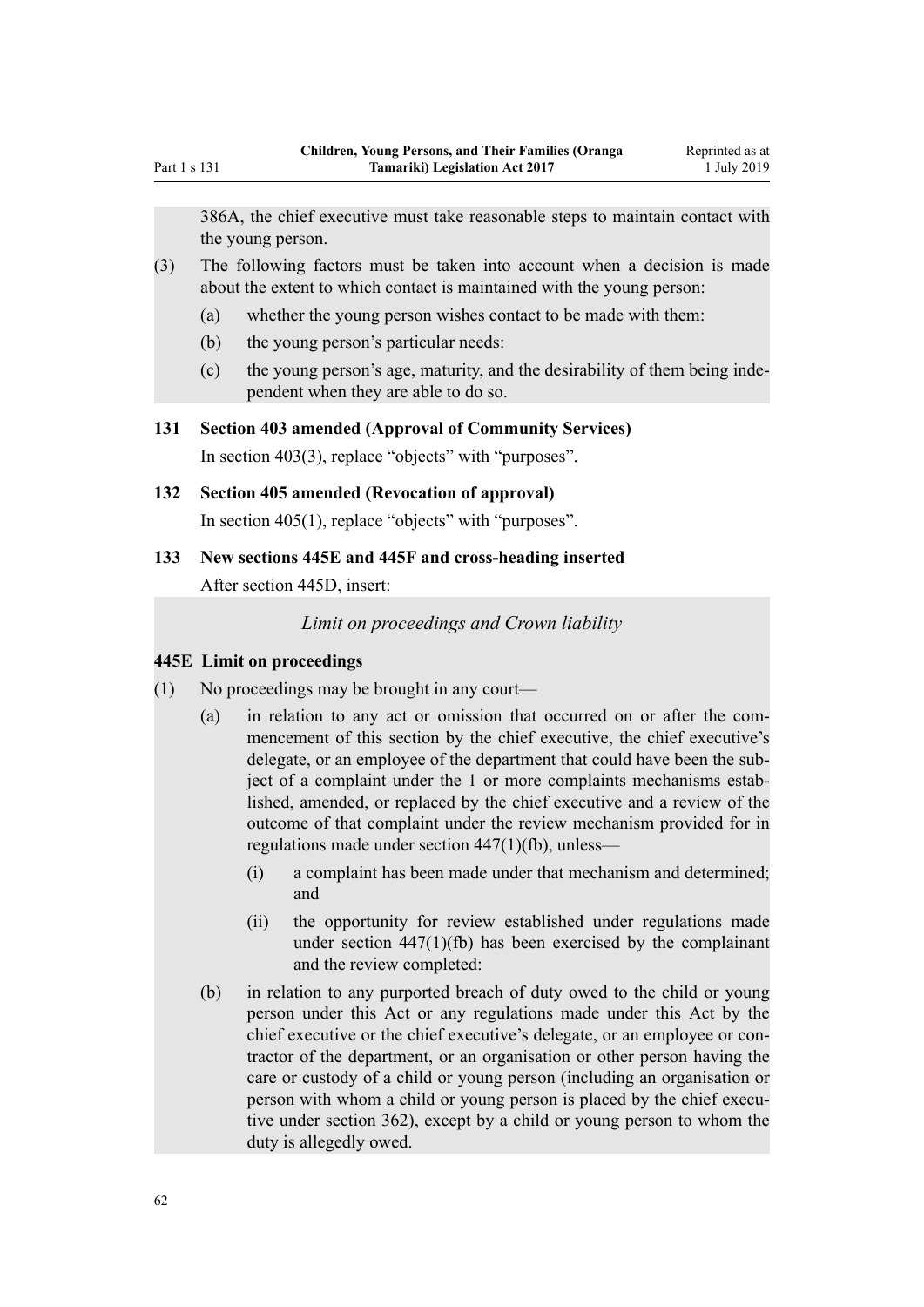(2) In this section and section 445F, **young person** includes a young person as defined in section 386AAA.

### **445F Limitation on liability**

- (1) The Crown, the department, the chief executive, the chief executive's delegate, any employee or contractor of the department, and any organisation or person with whom a child or young person is placed by the chief executive are not liable in respect of the matters set out in subsection (2).
- (2) The matters are anything suffered by a child or young person in the care or custody of the chief executive as a consequence of an act or omission that occurs on or after the commencement of this section by a person who is not—
	- (a) the Crown:
	- (b) the department:
	- (c) the chief executive:
	- (d) the chief executive's delegate:
	- (e) an employee or a contractor of the department:
	- (f) an organisation or person in whose charge the child or young person has been placed by the chief executive.
- (3) An organisation or person specified in subsection (4)(a) to (d) (other than a person or organisation referred to in subsection (1)) is not liable in respect of the matters referred to in subsection (4).
- (4) The matters are anything suffered by a child or young person in the care or custody of a person or organisation referred to in subsection (3), as a consequence of an act or omission that occurs on or after the commencement of this section by an organisation or a person who is not—
	- (a) the organisation or person with care or custody of the child or young person:
	- (b) the organisation's or person's delegate:
	- (c) an employee or contractor of that organisation or person:
	- (d) another organisation or person in whose charge the child or young person has been placed by the organisation or person referred to in paragraph (a).

## **134 Section 447 amended (Regulations)**

- (1) After [section 447\(ca\),](http://legislation.govt.nz/pdflink.aspx?id=DLM155080) insert:
	- (cb) prescribing, in relation to a young person's entitlement to remain living with a caregiver under sections 386AAD and 386AAE, requirements and standards for support arrangements:
	- (cc) prescribing, in relation to providing advice and assistance to young persons under sections 386A and 386B,—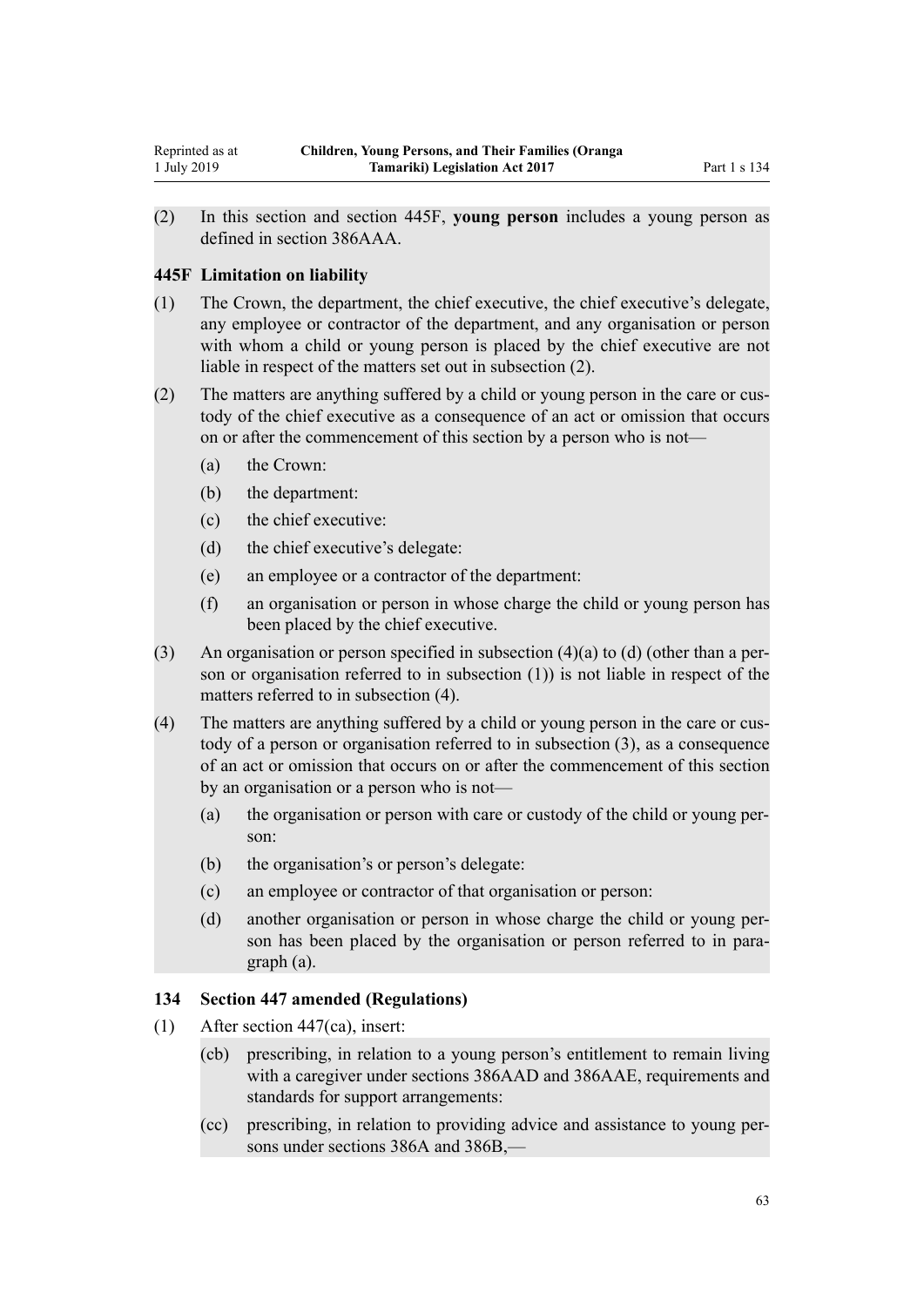- (i) processes and criteria for needs assessments:
- (ii) the types of advice, assistance, and services to be available for young persons:
- (iii) the manner or means of providing advice, assistance, and services to young persons:
- (2) After [section 447\(d\)](http://legislation.govt.nz/pdflink.aspx?id=DLM155080), insert:
	- (da) prescribing the circumstances in which amounts are payable and the amounts payable under section 363 or to or on behalf of a young person as financial assistance under section 386AAG or 386B, including—
		- (i) advances or reimbursements of reasonable costs:
		- (ii) allowances, which may vary in accordance with different criteria:
	- (db) prescribing, in relation to a youth advocate appointed under section 248A, the following:
		- (i) eligibility criteria for appointment:
		- (ii) the process for appointment by the chief executive:
		- (iii) the amounts payable for preparation for and attendance at a family group conference referred to in section 245:
- (3) After [section 447\(f\),](http://legislation.govt.nz/pdflink.aspx?id=DLM155080) insert:
	- (fa) prescribing the actions or steps that must be taken by the chief executive or the chief executive's delegates, or bodies or organisations approved under section 396, to help ensure that children and young persons in care or custody under Part 2 or 4 of this Act receive an appropriate standard of care that is consistent with the application of the principles in sections 4A, 5, 13, and 208, including actions and steps relating to—
		- (i) the provision of care, services, and support to address the rights and needs of children and young persons in care:
		- (ii) the assessment and monitoring of care arrangements and residences, including youth justice residences:
		- (iii) the assessment, training, and support of caregivers and care providers:
		- (iv) the creation and maintenance of records for a child or young person recording important matters in their life (including significant life events and significant achievements) occurring while they are in care, and the provision of access to those records for the child or young person:
		- (v) the manner in which care standards are monitored or reported on, within the department, by the organisations approved under section 396, and by the agency or body referred to in section 447A: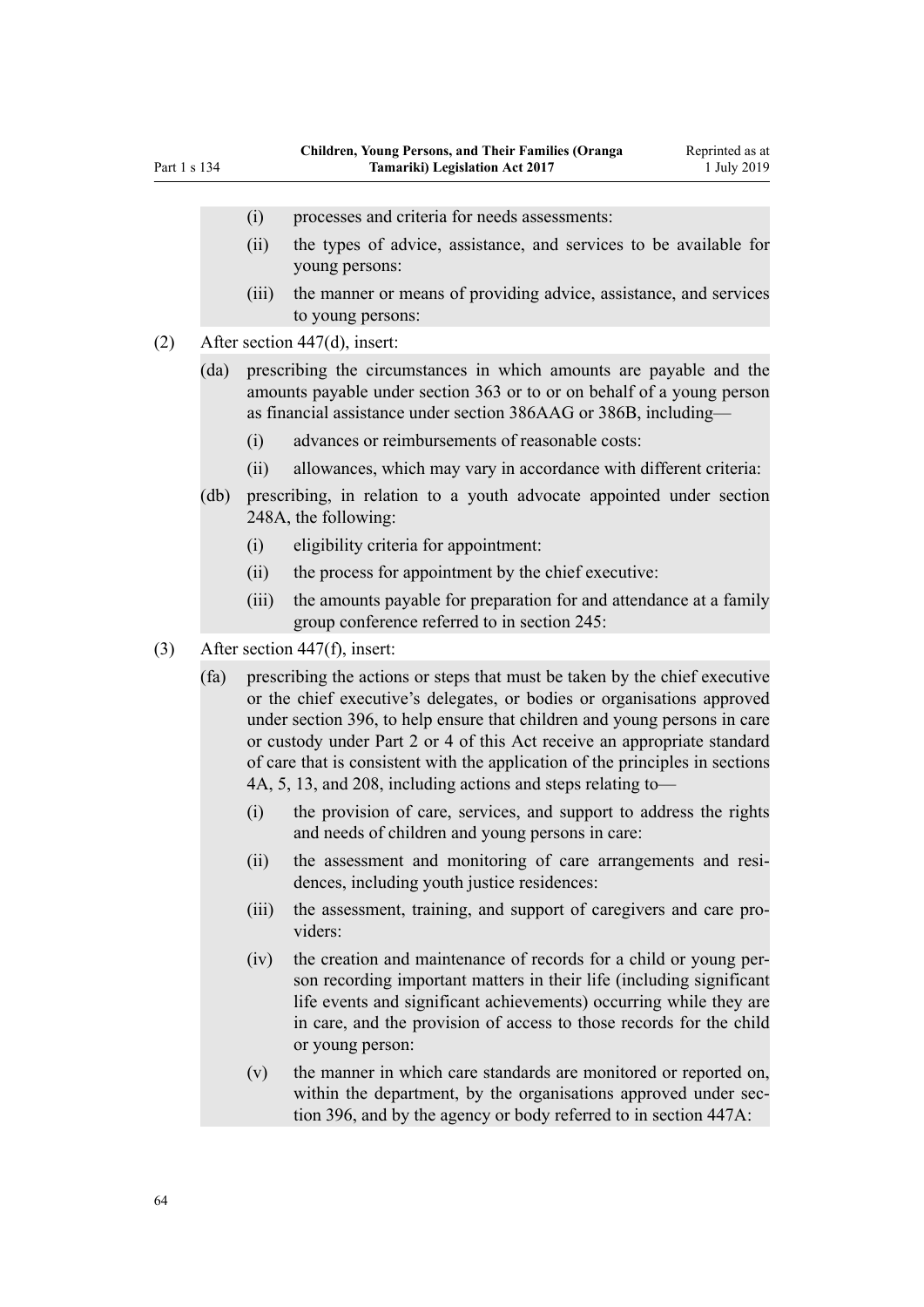(fb) providing for the appointment by the Minister of a person or an organisation (independent of the department) to review the outcomes produced by the 1 or more complaints mechanisms established, amended, or replaced by the chief executive under section 7(2)(bad), and establishing a review mechanism—

(i) that is intended to be—

Reprinted as at 1 July 2019

- (A) accessible and timely:
- (B) have the necessary capability (including required cultural competence to ensure that reviews of outcomes are undertaken effectively); and
- (ii) for which 1 or more of the following are specified:
	- (A) the types of complaints whose outcomes under a complaint process may be the subject of a review:
	- (B) the classes of complainants (or other persons) who may seek a review of the outcome of a complaint:
	- (C) the procedures to be adopted in conducting reviews:
	- (D) who is qualified for appointment to conduct a review, and matters relating to their appointment and term of office:
	- (E) the method of determining the remuneration of a person appointed to conduct a review:
	- (F) the powers of the reviewer on reviewing the outcomes of a complaints process (which may, without limitation, include a power for the reviewer to set aside the outcome of the complaints mechanism, a power to award compensation up to a specified limit, a power to substitute the reviewer's decision as the outcome, and any other remedies specified in the regulations that may be granted by the reviewer):
	- (G) how the costs of undertaking the review are to be apportioned:
	- (H) any other matters that are necessary or desirable to establish or operate the review process.
- (4) After [section 447\(g\)](http://legislation.govt.nz/pdflink.aspx?id=DLM155080), insert:
	- (ga) designating, after consultation with the Privacy Commissioner, the Children's Commissioner, and persons representing the affected organisations,—
		- (i) organisations or classes of organisations as child welfare and protection agencies:
		- (ii) persons or classes of persons as independent persons: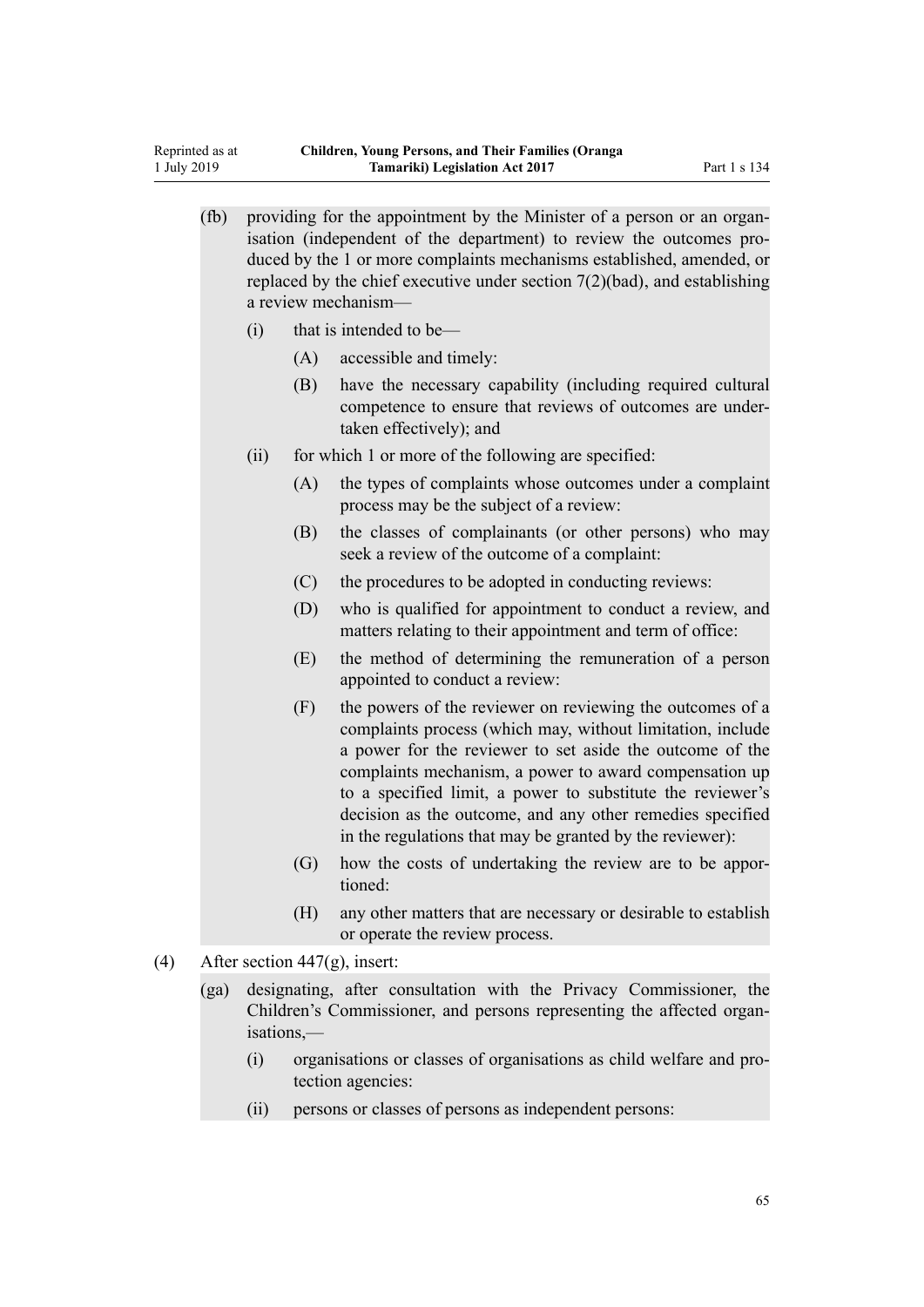- (gb) prescribing transitional arrangements in relation to standards of care for children and young persons and any other matters provided for in regulations:
- (5) In [section 447](http://legislation.govt.nz/pdflink.aspx?id=DLM155080), insert as subsection (2):
- (2) The Minister must,—
	- (a) within 12 months of the commencement of subsection (1)(fa), recommend the making of regulations under that provision; and
	- (b) not recommend the revocation of regulations made under subsection (1)(fa) without recommending new regulations to be made under that provision; and
	- (c) regularly review the regulations in force under subsection  $(1)(fa)$ .

### **135 New section 447A inserted (Minister to appoint persons to monitor compliance with prescribed standard of care)**

After [section 447](http://legislation.govt.nz/pdflink.aspx?id=DLM155080), insert:

### **447A Minister to appoint independent persons to monitor compliance with prescribed standard of care**

The Minister must appoint an agency or a body (independent of the department) to—

- (a) monitor compliance by the chief executive, the chief executive's delegates, or bodies or organisations approved under section 396 with regulations made under section 447(1)(fa):
- (b) report on compliance with those regulations to the Minister.

### **136 New section 448B and cross-heading inserted**

After [section 448A](http://legislation.govt.nz/pdflink.aspx?id=DLM155087), insert:

*Periodic review of legislation, government policy, and other arrangements*

### **448B Periodic review of legislation, government policy, and other arrangements**

The Minister must, not later than 1 July 2022, and on at least 1 occasion during each 3-year period after that date, report to Parliament on the following matters:

- (a) whether existing legislation, government policy, and other arrangements that affect the accountability of the Minister, the chief executive, and other persons or bodies carrying out functions under this Act ensures that—
	- (i) the needs of children and young persons with whom the department is concerned are met; and
	- (ii) the needs of Māori children and young persons with whom the department is concerned are met: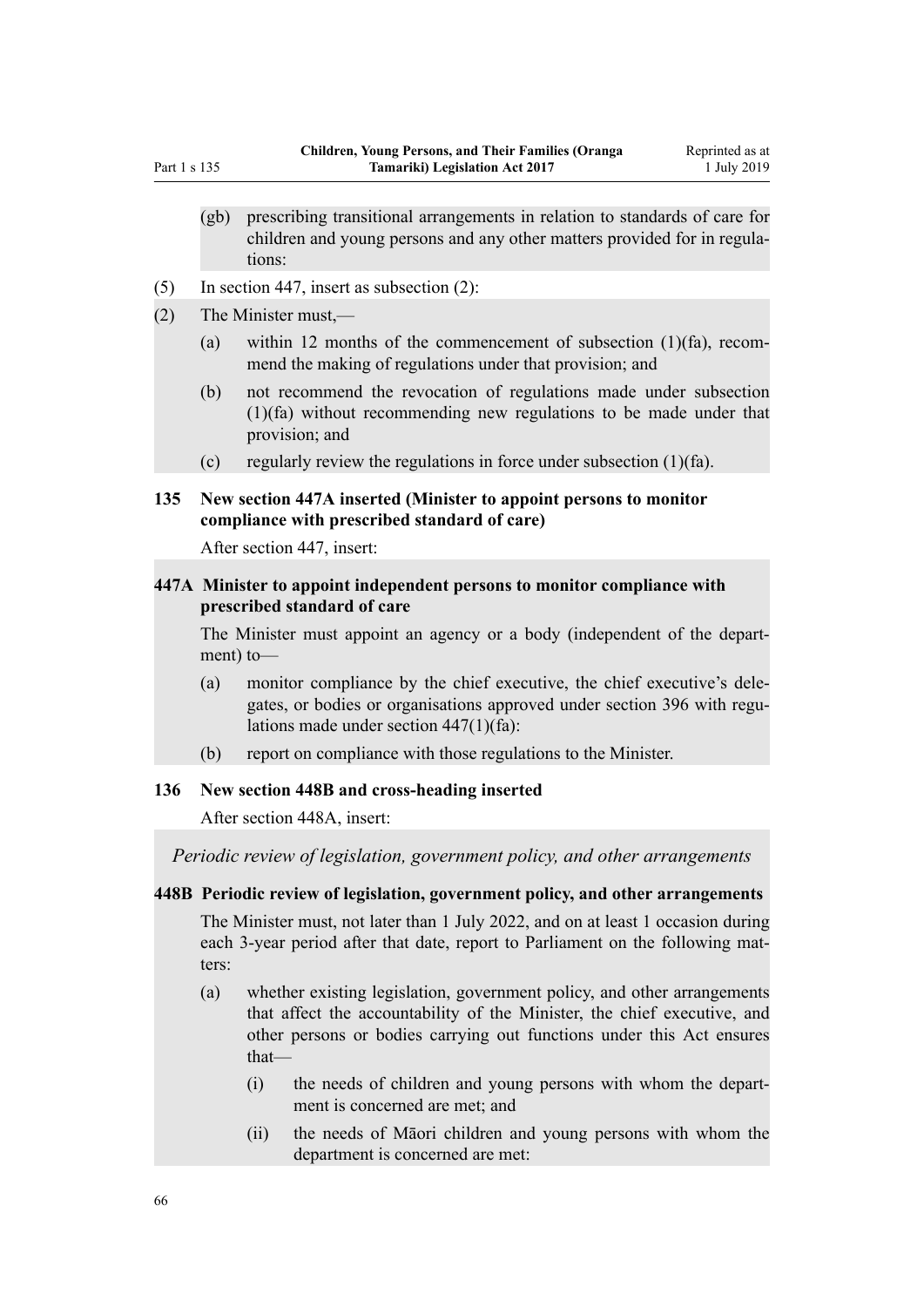(b) whether any amendments to legislation, or government policies or other arrangements referred to in paragraph (a), are necessary or desirable in order to ensure the needs of the children and young persons, or particular groups of children and young persons, referred to in paragraph (a)(i) or (ii) are met.

## **137 Amendments to principal Act to replace gendered references with genderneutral references**

Amend the principal Act as set out in [Schedule 1](#page-72-0).

### **138 Schedule 1AA amended**

Reprinted as at 1 July 2019

In [Schedule 1AA](http://legislation.govt.nz/pdflink.aspx?id=DLM5801132), after Part 2, insert:

## **Part 3**

## **Provisions relating to Children, Young Persons, and Their Families (Oranga Tamariki) Legislation Act 2017**

## **4 New definition of young person not to apply to criminal proceedings underway at commencement date**

- (1) For the purpose of this clause, **commencement date** means the date on which section 7(4) of the Children, Young Persons, and Their Families (Oranga Tamariki) Legislation Act 2017 comes into force.
- (2) Any defendant aged 17 years in criminal proceedings that are underway in the District Court or High Court on the commencement date must be dealt with by that court as if section 7(4) of this Act had not come into force.

## **5 Protections for young persons aged 17 years in criminal investigations**

- (1) For the purpose of this clause, **commencement date** means the date on which section 7(4) of the Children, Young Persons, and Their Families (Oranga Tamariki) Legislation Act 2017 comes into force.
- (2) Sections 215 to 232 of this Act apply to investigations of alleged offending by persons aged 17 years only if the offending occurred or is alleged to have occurred on or after the commencement date.

### **6 Application of complaints mechanism**

A complaints mechanism established under section 7(2)(bad) of this Act applies to any act or omission that occurred on or after 1 January 2008.

## **7 Previous definition of child or young person in need of care or protection applies to proceedings underway**

(1) For the purpose of this clause, **commencement date** means the date on which section 17 of the Children, Young Persons, and Their Families (Oranga Tamariki) Legislation Act 2017 comes into force.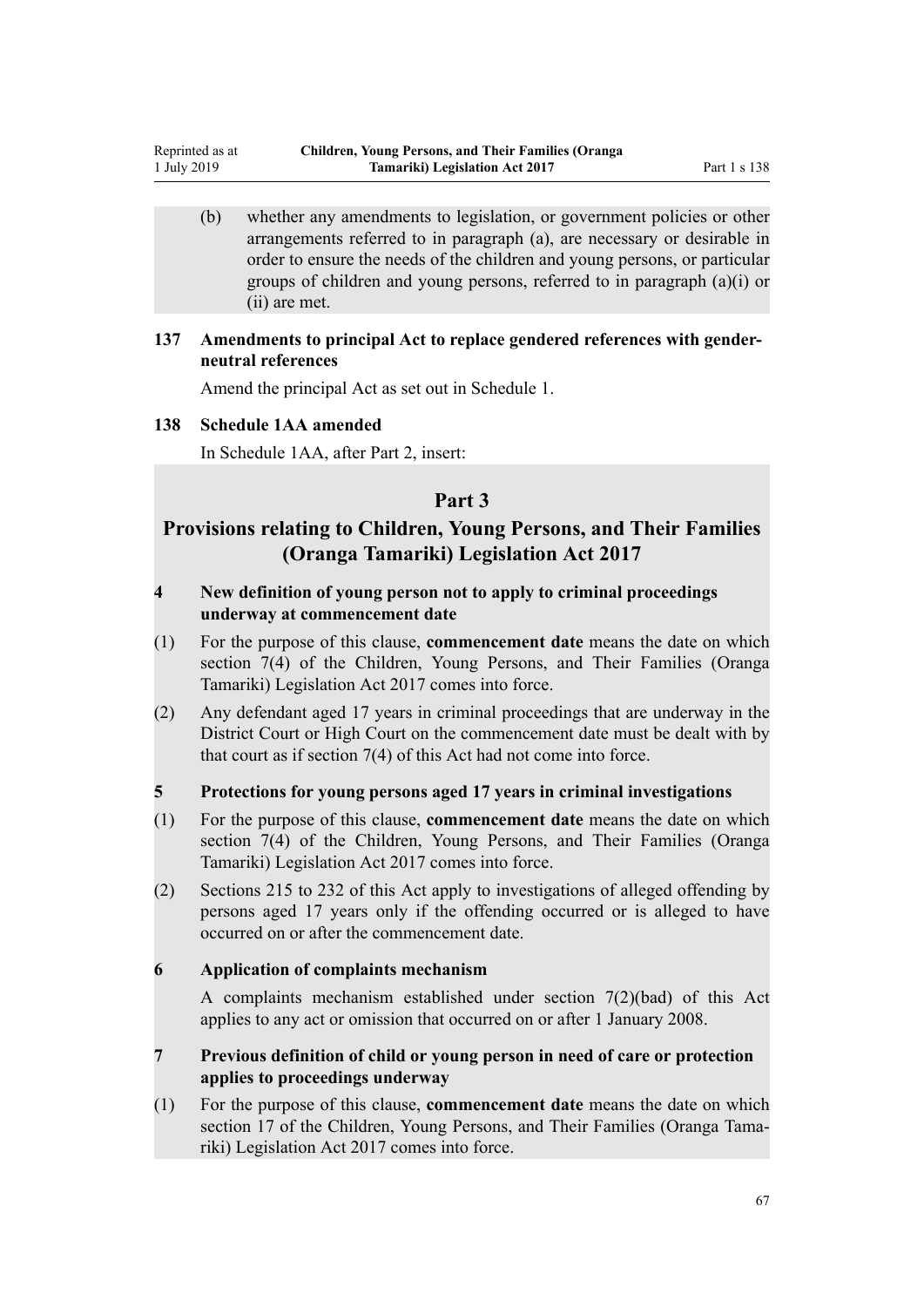(2) Section 14 of this Act (as it read before the commencement date) continues to apply to any proceeding that, immediately before the commencement date, had been brought but not determined.

## **8 Application of sections 17(2A), 18AAA, 21(2), and 30(1)(aaa)**

- (1) For the purpose of this clause, commencement date means the date on which sections 20, 21, 28, and 33 of the Children, Young Persons, and Their Families (Oranga Tamariki) Legislation Act 2017 come into force.
- (2) Sections 17(2A), 18AAA, 21(2), and 30(1)(aaa) of this Act apply to any investigation still underway or commenced on or after the commencement date.

## **9 Determinations under section 18B(2)(c)**

A determination made under section 18B(2)(c) before the commencement of section 24 of the Children, Young Persons, and Their Families (Oranga Tamariki) Legislation Act 2017 that there is no realistic prospect that a child or young person will be returned to a person's care, is to be treated, on and after the commencement of section 24 of the Children, Young Persons, and Their Families (Oranga Tamariki) Legislation Act 2017, as a determination that there is no realistic possibility that a child or young person will be returned to a person's care.

## **10 Information sharing**

- (1) For the purpose of this clause, **commencement date** means the date on which section 41 of the Children, Young Persons, and Their Families (Oranga Tamariki) Legislation Act 2017 comes into force.
- (2) Sections 65A to 66Q of this Act apply to any information whether it existed or was created before, on, or after the commencement date.
- **11 Applications for declaration made under section 68 before commencement date to be determined under previous provisions**
- (1) For the purpose of this clause, **commencement date** means the date on which section 42 of the Children, Young Persons, and Their Families (Oranga Tamariki) Legislation Act 2017 comes into force.
- (2) An application for a declaration made under section 68 of this Act before the commencement date must be determined under section 68 and any related provisions as those provisions read before the commencement date.

## **12 When custody order ceases to have effect**

- (1) For the purpose of this clause, **commencement date** means the day after the date on which the Children, Young Persons, and Their Families (Oranga Tamariki) Legislation Act 2017 receives the Royal assent.
- (2) Section 108(c) of this Act applies to any custody order made before or after 1 April 2017 and that expires after the commencement date, even if the order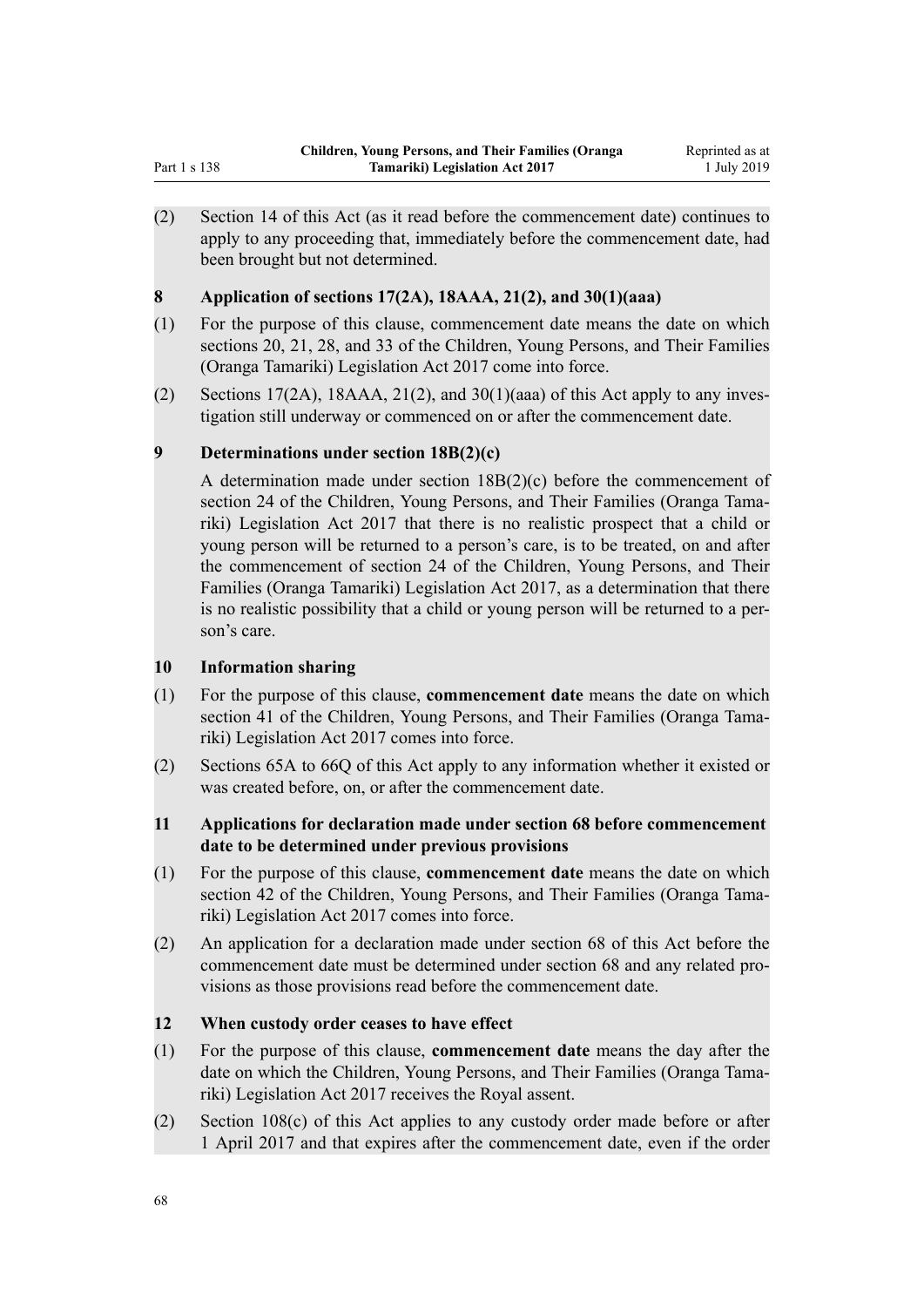or any other document relating to the order contains words to the effect that the order ceases to have effect when the young person attains the age of 17 years.

## **13 Agreements for extended care of severely disabled children and young persons and agreements with persons providing residential disability care**

- (1) For the purpose of this clause, **commencement date** means the date on which section 76 of the Children, Young Persons, and Their Families (Oranga Tamariki) Legislation Act 2017 comes into force.
- (2) Any agreement made under section 141 or 142 of this Act before the commencement date continues to have effect until it is terminated or expires and this Act continues to apply to those agreements as if the Children, Young Persons, and Their Families (Oranga Tamariki) Legislation Act 2017 had not been enacted.

## **14 Youth justice principles**

Reprinted as at 1 July 2019

- (1) For the purpose of this clause, **commencement date** means the date on which section 101(8) of the Children, Young Persons, and Their Families (Oranga Tamariki) Legislation Act 2017 comes into force.
- (2) Section 208(3) and (4) of this Act applies only if offending occurred or is alleged to have occurred on or after the commencement date.

## **15 Review of detention of young persons in residence or Police custody**

- (1) For the purpose of subclause (2), **commencement date** means the date on which section 105 of the Children, Young Persons, and Their Families (Oranga Tamariki) Legislation Act 2017 comes into force.
- (2) Section 241(2) of this Act applies to any order made under section  $238(1)(e)$ , whether made before or after the commencement date.
- (3) For the purpose of subclause (4), **commencement date** means the date on which section 106(1) of the Children, Young Persons, and Their Families (Oranga Tamariki) Legislation Act 2017 comes into force.
- (4) Section 242(1A) of this Act applies to any child or young person detained in a residence on or after the commencement date, whether the order for detention of that child or young person was made before or after the commencement date.

## **16 Consideration of restorative justice actions by Family Group Conferences**

- (1) For the purpose of this clause, **commencement date** means the date on which section 111(3) of the Children, Young Persons, and Their Families (Oranga Tamariki) Legislation Act 2017 comes into force.
- (2) Section 258(2) and (3) of this Act applies to any Family Group Conference that takes place on or after the commencement date, including a conference that has been adjourned from an earlier date.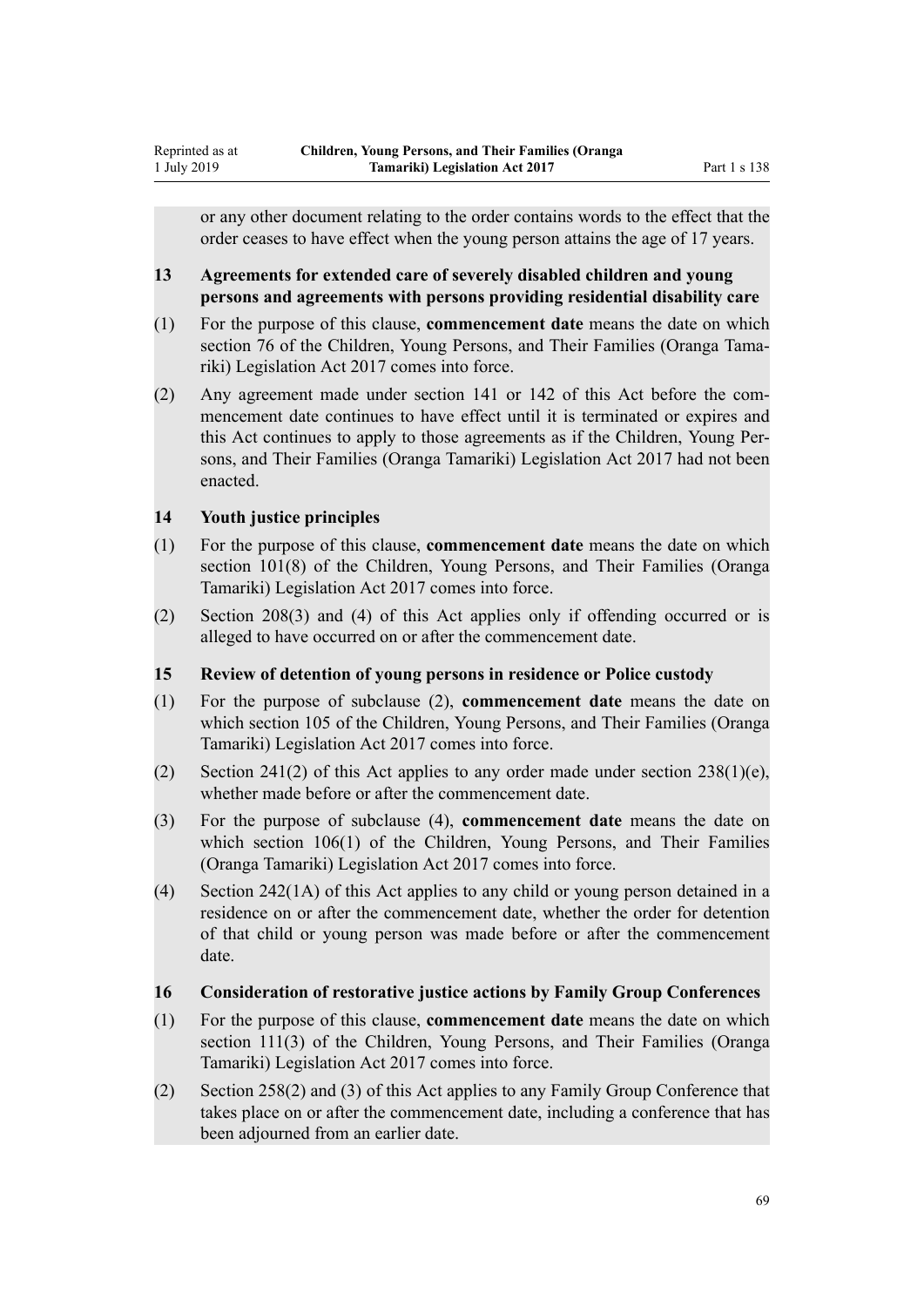#### **17 Factors to be taken into account on sentencing**

- (1) For the purpose of this clause, **commencement date** means the date on which section 119 of the Children, Young Persons, and Their Families (Oranga Tamariki) Legislation Act 2017 comes into force.
- (2) Section 284(1A) of this Act applies only if the offending occurred on or after the commencement date.

### **18 Moving to independence**

- (1) For the purpose of this clause, **commencement date** means the date on which sections 128 to 130 of the Children, Young Persons, and Their Families (Oranga Tamariki) Legislation Act 2017 come into force.
- (2) Section 386AAD of this Act applies only to persons who are aged under 18 years on the commencement date.
- (3) Any young person receiving advice and assistance under section 386A of this Act immediately before the commencement date is to be treated as receiving advice and assistance under new section 386A on or after the commencement date.
- (4) Section 386C of this Act applies only to persons who are subject to any process or proceeding under this Act on or after the commencement date.

#### **19 References to Children, Young Persons, and Their Families Act 1989**

Unless the context otherwise requires, every reference to the Children, Young Persons, and Their Families Act 1989 in any document is, after the commencement of section 138 of the Children, Young Persons, and Their Families (Oranga Tamariki) Legislation Act 2017, to be read as a reference to the Oranga Tamariki Act 1989.

### **139 Schedule 1 amended**

In [Schedule 1](http://legislation.govt.nz/pdflink.aspx?id=DLM155340), clause 3(b), replace "Children, Young Persons, and Their Families Act 1989" with "Oranga Tamariki Act 1989".

### **140 New Schedule 1A inserted**

After [Schedule 1](http://legislation.govt.nz/pdflink.aspx?id=DLM155340), insert the Schedule 1A set out in Schedule 2 of this Act.

### **Part 2**

## **Amendments to other Acts**

Subpart 1—Amendments to Criminal Procedure Act 2011

#### **141 Amendments to Criminal Procedure Act 2011**

This subpart amends the [Criminal Procedure Act 2011](http://legislation.govt.nz/pdflink.aspx?id=DLM3359902).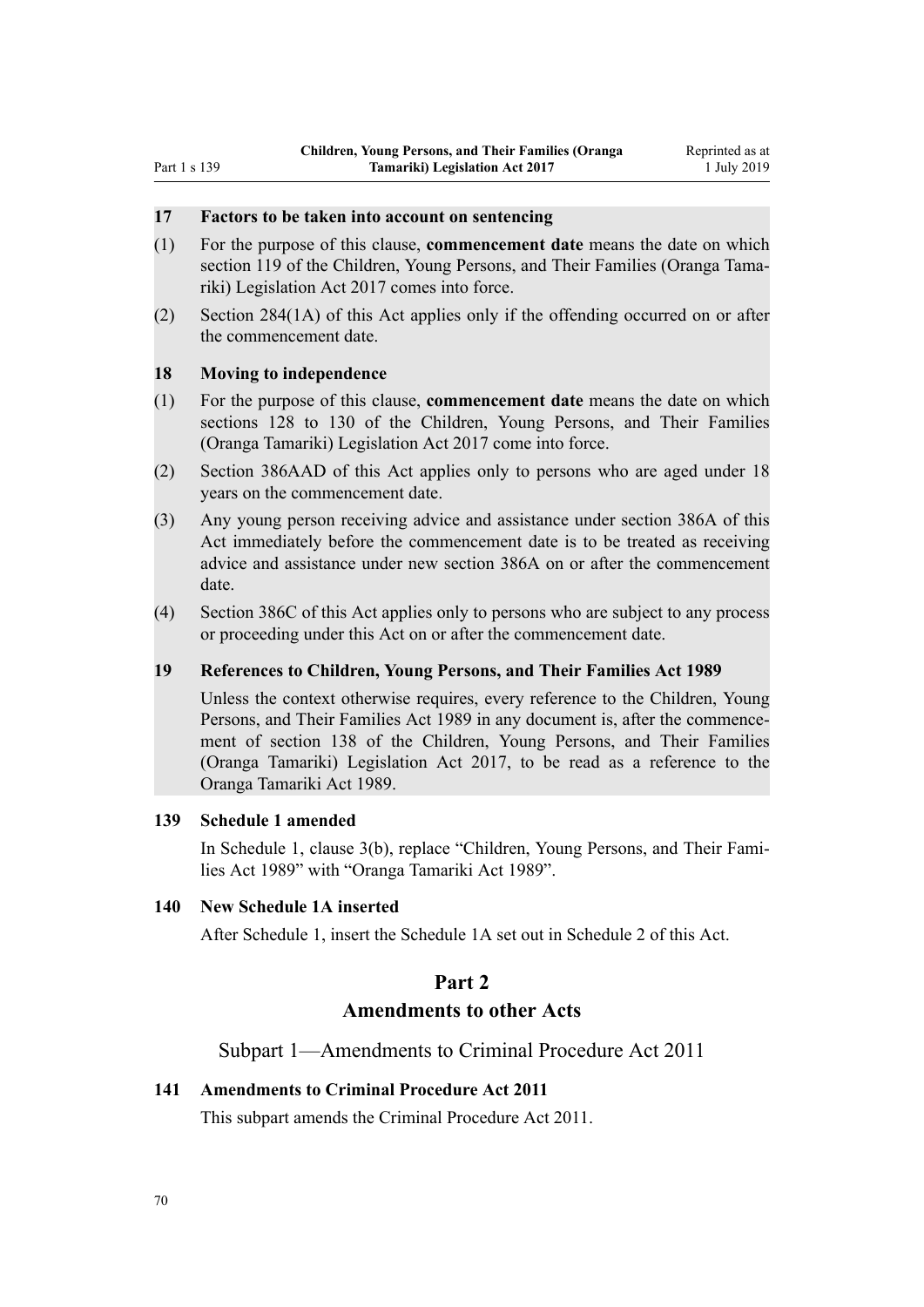## **142 Section 174 amended (Remand of defendant under 17 years for assessment report)**

- (1) In the heading to [section 174](http://legislation.govt.nz/pdflink.aspx?id=DLM3360303), replace "**17**" with "**18**".
- (2) In [section 174\(1\) and \(2\),](http://legislation.govt.nz/pdflink.aspx?id=DLM3360303) replace "17" with "18".

### **143 Section 175 amended (Remand of defendants aged 17 to 20 years)**

- (1) After [section 175\(1\)](http://legislation.govt.nz/pdflink.aspx?id=DLM3360304), insert:
- (1A) Despite section 15 of the Bail Act 2000, if the person is aged 17 years and is charged with, or convicted of, any offence in the District Court or the High Court, the court may remand that person in custody, and if the court does so,—
	- (a) the person must be remanded in the custody of the chief executive of the department responsible for the administration of the Oranga Tamariki Act 1989, unless that chief executive and the chief executive of the Department of Corrections agree on the matter in subsection (1B):
	- (b) if the 2 chief executives agree on the matter in subsection (1B), the person may instead be remanded in custody in a youth unit of a prison.
- (1B) The matter that must be agreed by the 2 chief executives is that detention in a youth unit of a prison is necessary to ensure the safety of a young person (as defined in section  $2(1)$ ) who is in the custody of the chief executive.
- (2) In [section 175\(2\)](http://legislation.govt.nz/pdflink.aspx?id=DLM3360304), replace "Despite section 15 of the Bail Act 2000," with "Despite section 15 of the Bail Act 2000, if the person appears to the court to be aged 18 or 19 years,".

Section 143(1): amended, on 1 July 2019, by [section 35\(1\)](http://legislation.govt.nz/pdflink.aspx?id=LMS158706) of the Oranga Tamariki Legislation Act 2019 (2019 No 30).

Section 143(2): replaced, on 1 July 2019, by [section 35\(2\)](http://legislation.govt.nz/pdflink.aspx?id=LMS158706) of the Oranga Tamariki Legislation Act 2019 (2019 No 30).

## **144 New section 380A inserted (Transfer of proceedings commenced in Youth Court back to Youth Court in certain circumstances)**

After [section 380](http://legislation.govt.nz/pdflink.aspx?id=DLM3360597), insert:

## **380A Transfer of proceedings commenced in Youth Court back to Youth Court in certain circumstances**

Proceedings commenced in the Youth Court and transferred to the District Court or High Court under section 275 of the Oranga Tamariki Act 1989 must, if the circumstances described in section 276A of that Act arise and the requirements of that section are met, be transferred back to the Youth Court.

## Subpart 2—Amendment to Income Tax Act 2007

### **145 Amendments to Income Tax Act 2007**

This subpart amends the [Income Tax Act 2007.](http://legislation.govt.nz/pdflink.aspx?id=DLM1512300)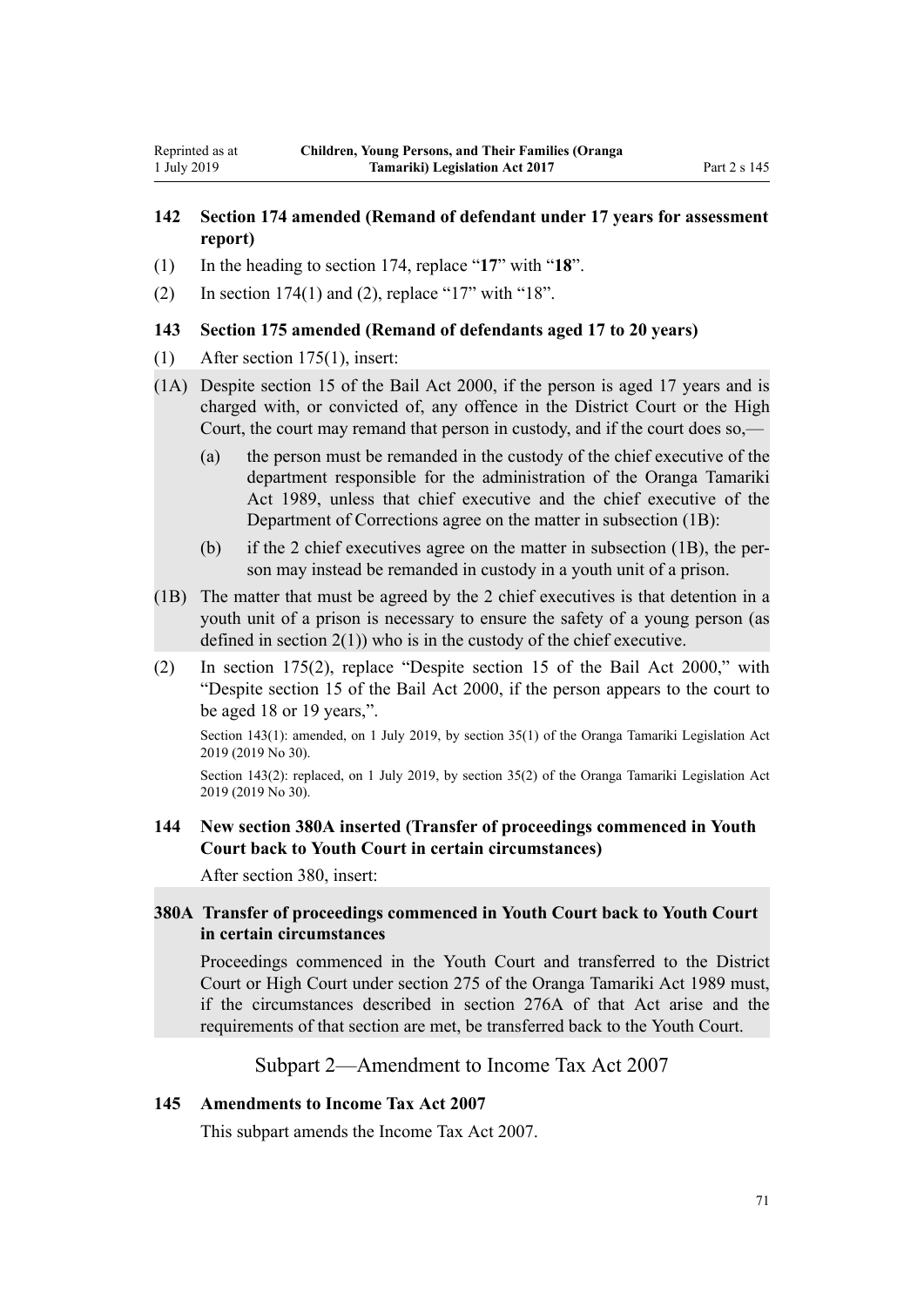### **146 Section CW 33 amended (Allowances and benefits)**

After [section CW 33\(1\)\(b\),](http://legislation.govt.nz/pdflink.aspx?id=DLM1513240) insert:

(ba) a payment under section 363 of the Oranga Tamariki Act 1989:

Subpart 3—Amendment to Social Security Act 1964

#### **147 Amendment to Social Security Act 1964**

This subpart amends the [Social Security Act 1964](http://legislation.govt.nz/pdflink.aspx?id=DLM359106).

#### **148 Section 3 amended (Interpretation)**

In [section 3\(1\),](http://legislation.govt.nz/pdflink.aspx?id=DLM359124) definition of **income**, paragraph (f)(xiii), after "child or young person (as those terms are defined in that Act)", insert "including financial assistance received by a young person (including a young adult), a caregiver, or other person under section 386AAG or 386B of that Act".

Subpart 4—Amendments to Acts and legislative instruments

#### **149 Consequential amendments to Acts and legislative instruments**

Amend the Acts and legislative instruments listed in [Schedule 3](#page-79-0) as set out in that schedule.

#### **150 Repeal of and amendments to enactments**

- (1) Repeal [section 2](http://legislation.govt.nz/pdflink.aspx?id=DLM31278) of the Department of Child, Youth and Family Services Act 1999.
- (2) Amend the Acts and legislative instruments listed in [Schedule 4](#page-82-0) as set out in that schedule.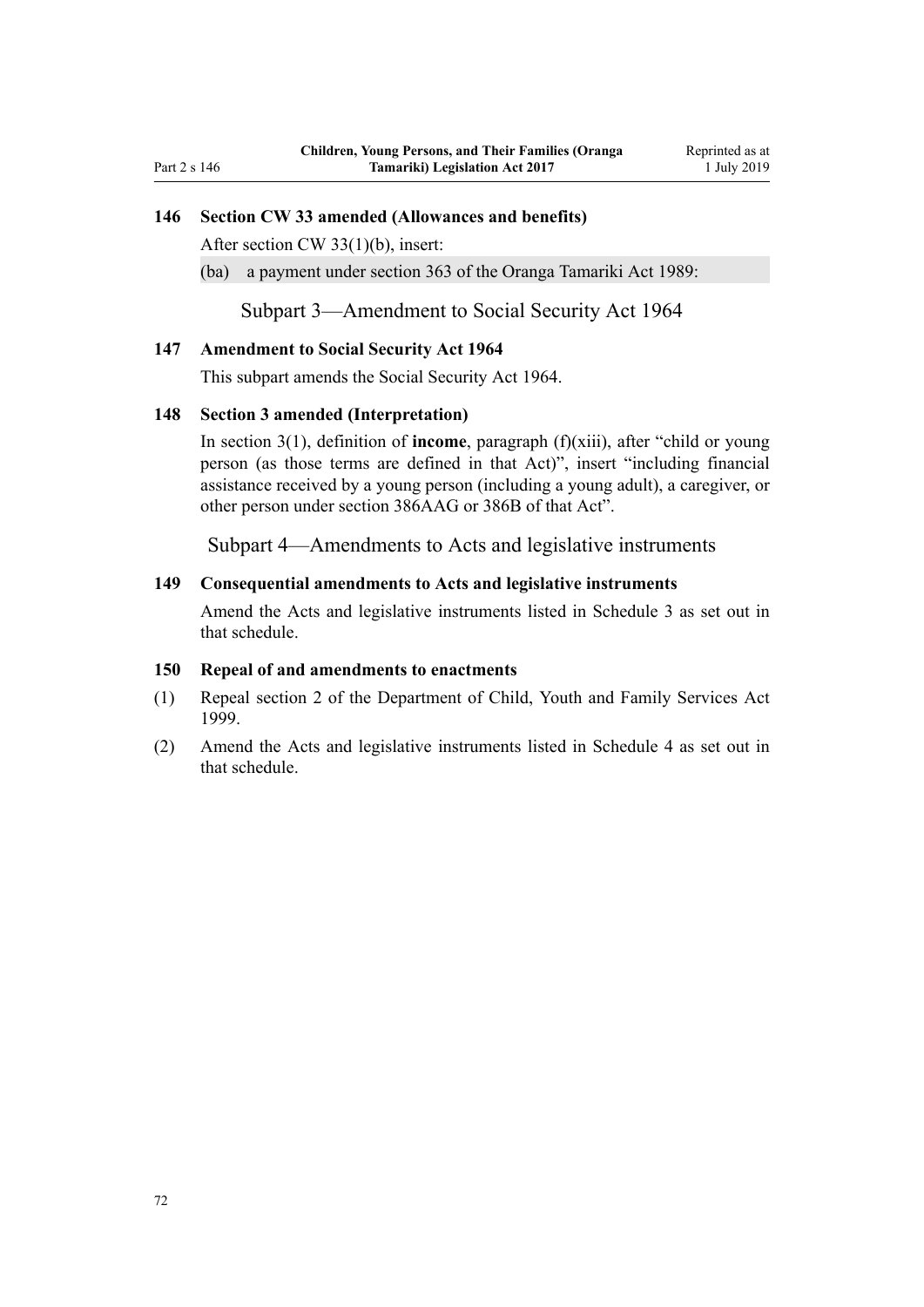## **Schedule 1**

## **Amendments to principal Act to replace gendered references with gender-neutral references**

[s 137](#page-66-0)

In [section 2,](http://legislation.govt.nz/pdflink.aspx?id=DLM147094) definition of **enforcement officer**, paragraph (c), replace "his or her" with "their". In section  $7A(2)$ , replace "him or her" with "them". In [section 7C\(1\),](http://legislation.govt.nz/pdflink.aspx?id=DLM7220902) replace "his or her" with "the chief executive's". In section  $10(2)(b)$ , replace "himself or herself" with "themselves". In section  $11(2)(a)$ , (b), and (c), replace "his or her" with "their" in each place. In section  $11(2)(b)$  and (c), replace "him or her" with "them". In section  $11(4)$ , replace "him or her" with "them". In section  $17(1)$ , replace "he or she" with "they". In section  $17(2)$ , replace "he or she" with "they". In [section 18\(1\)](http://legislation.govt.nz/pdflink.aspx?id=DLM149472), replace "he or she" with "they". In [section 18A\(2\)](http://legislation.govt.nz/pdflink.aspx?id=DLM6889643), replace "he or she" with "the person". In section  $18A(3)(a)$ , replace "him or her" with "the parent". In [section 18A\(5\)](http://legislation.govt.nz/pdflink.aspx?id=DLM6889643), replace "he or she" with "the person". In [section 18A\(7\)](http://legislation.govt.nz/pdflink.aspx?id=DLM6889643), replace "he or she" with "the parent" in each place. In section  $18B(1)(a)$ , replace "his or her" with "the person's". In section  $18B(1)(b)$ , replace "him or her" with "that person". In [section 18C\(5\),](http://legislation.govt.nz/pdflink.aspx?id=DLM6889625) replace "he or she" with "the parent". In [section 18D\(b\)](http://legislation.govt.nz/pdflink.aspx?id=DLM6889654), replace "his or her" with "the chief executive's". In [section 18D\(b\)](http://legislation.govt.nz/pdflink.aspx?id=DLM6889654), replace "he or she" with "the chief executive". In section  $22(1)(d)(iii)$ , replace "him or her" with "A". In section  $24(1)(b)$ , replace "he or she or it" with "the person". In section  $30(1)(a)(i)(C)$ , replace "him or her" with "A". In [section 31\(2\)](http://legislation.govt.nz/pdflink.aspx?id=DLM149491), replace "he or she" with "the person". In [section 44\(1\)](http://legislation.govt.nz/pdflink.aspx?id=DLM150014), replace "he or she" with "the child or young person". In [section 48\(1\)](http://legislation.govt.nz/pdflink.aspx?id=DLM150022), replace "his or her" with "the chief executive's". In [section 54\(a\)](http://legislation.govt.nz/pdflink.aspx?id=DLM150035), replace "him or her" with "that child or young person". In section  $59(1)(a)$ , replace "he or she believes" with "they believe". In section  $59(1)(a)$ , replace "he or she thinks" with "they think". In [section 82\(4\)\(b\)](http://legislation.govt.nz/pdflink.aspx?id=DLM150079), replace "he or she" with "the child or young person". In section  $82(6)(a)$ , replace "his or her" with "the chief executive's".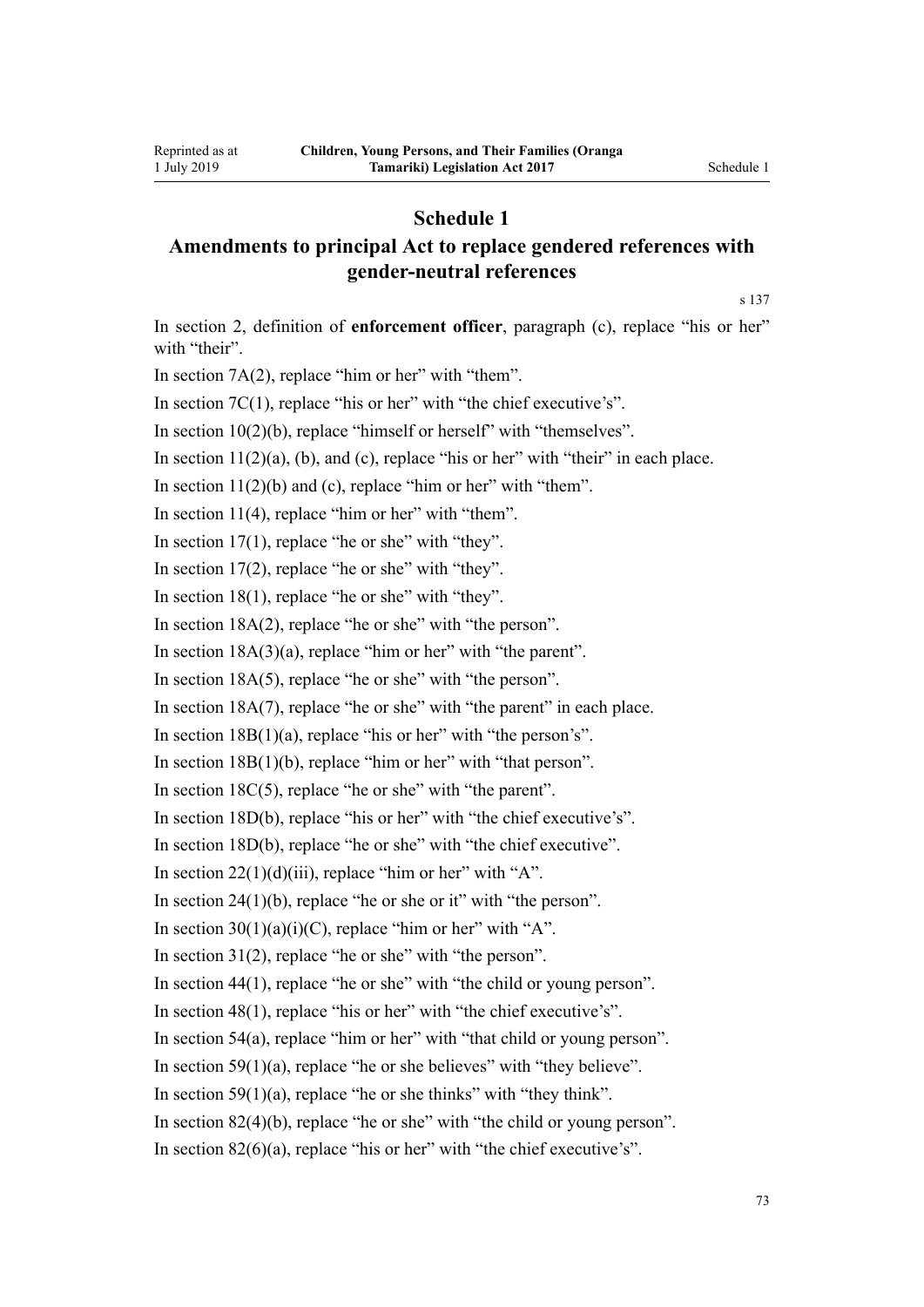In section  $95(1)(b)$  and (d), replace "him or her" with "them". In section  $95(1)(d)$ , replace "he or she" with "the child or young person". In section  $97(1)(a)$ , replace "his or her" with "their". In section  $99(c)$ , replace "he, she," with "they consider". In [section 104\(2\),](http://legislation.govt.nz/pdflink.aspx?id=DLM150427) replace "his or her" with "the chief executive's". In section  $105(1)(c)$  and (d), replace "his or her" with "the chief executive's". In section  $110A(4)(a)(i)$ , replace "his or her" with "their". In section  $113A(1)(a)$ , replace "his or her" with "their". In section  $113B(2)(a)$ , replace "his or her" with "their". In [section 122\(1\),](http://legislation.govt.nz/pdflink.aspx?id=DLM150481) replace "him or her" with "that child or young person". In [section 125\(1B\)\(b\),](http://legislation.govt.nz/pdflink.aspx?id=DLM150486) replace "his or her" with "their". In [section 129\(1A\)](http://legislation.govt.nz/pdflink.aspx?id=DLM151004), replace "his or her" with "the chief executive's" in each place. In section  $130(1)(ea)(i)$  and (ii), replace "his or her" with "that person's". In section  $152(1)(b)$ , replace "his or her" with "their". In [section 157\(2\),](http://legislation.govt.nz/pdflink.aspx?id=DLM151074) replace "him or her" with "the child or young person". In section  $163(2)$ , replace "his or her" with "their". In [section 167](http://legislation.govt.nz/pdflink.aspx?id=DLM151098), replace "he or she" with "the Judge". In section  $179(4)(a)$ , replace "him or her" with "that child or young person". In [section 181\(2\),](http://legislation.govt.nz/pdflink.aspx?id=DLM151622) replace "he or she" with "the Judge". In section  $207D(1)(a)$ , replace "his or her" with "the chief executive's". In section  $207I(1)(b)$ , replace "he or she" with "the child or young person". In section  $207I(1)(b)$  and  $(2)(b)$ , replace "his or her" with "their". In [section 207I\(2\)\(b\)](http://legislation.govt.nz/pdflink.aspx?id=DLM152119), replace "he or she" with "the child, young person, or parent". In [section 207R\(1\)\(b\),](http://legislation.govt.nz/pdflink.aspx?id=DLM152141) replace "he or she" with "the child or young person". In section  $207R(1)(b)$ , replace "his or her" with "their". In section  $207S(c)$ , replace "his or her" with "their". In [section 207ZN\(2\)](http://legislation.govt.nz/pdflink.aspx?id=DLM152187), replace "his or her" with "their". In section 208(b) and  $(f)(i)$ , replace "his or her" with "their". In section  $215(1)(a)$ , replace "his or her" with "their". In section  $215(1)(b)$ , replace "that he or she" with "the child or young person". In [section 216\(b\),](http://legislation.govt.nz/pdflink.aspx?id=DLM152910) replace "makes up his or her mind" with "decides". In section  $221(1)(b)(ii)$ , replace "made up his or her mind" with "decided". In [section 229\(2\)\(b\)](http://legislation.govt.nz/pdflink.aspx?id=DLM152930), replace "him or her" with "that person". In [section 235\(2\)\(a\),](http://legislation.govt.nz/pdflink.aspx?id=DLM152943) replace "his or her" with "the chief executive's". In [section 236\(1\),](http://legislation.govt.nz/pdflink.aspx?id=DLM152945) replace "his or her" with "the chief executive's". Schedule 1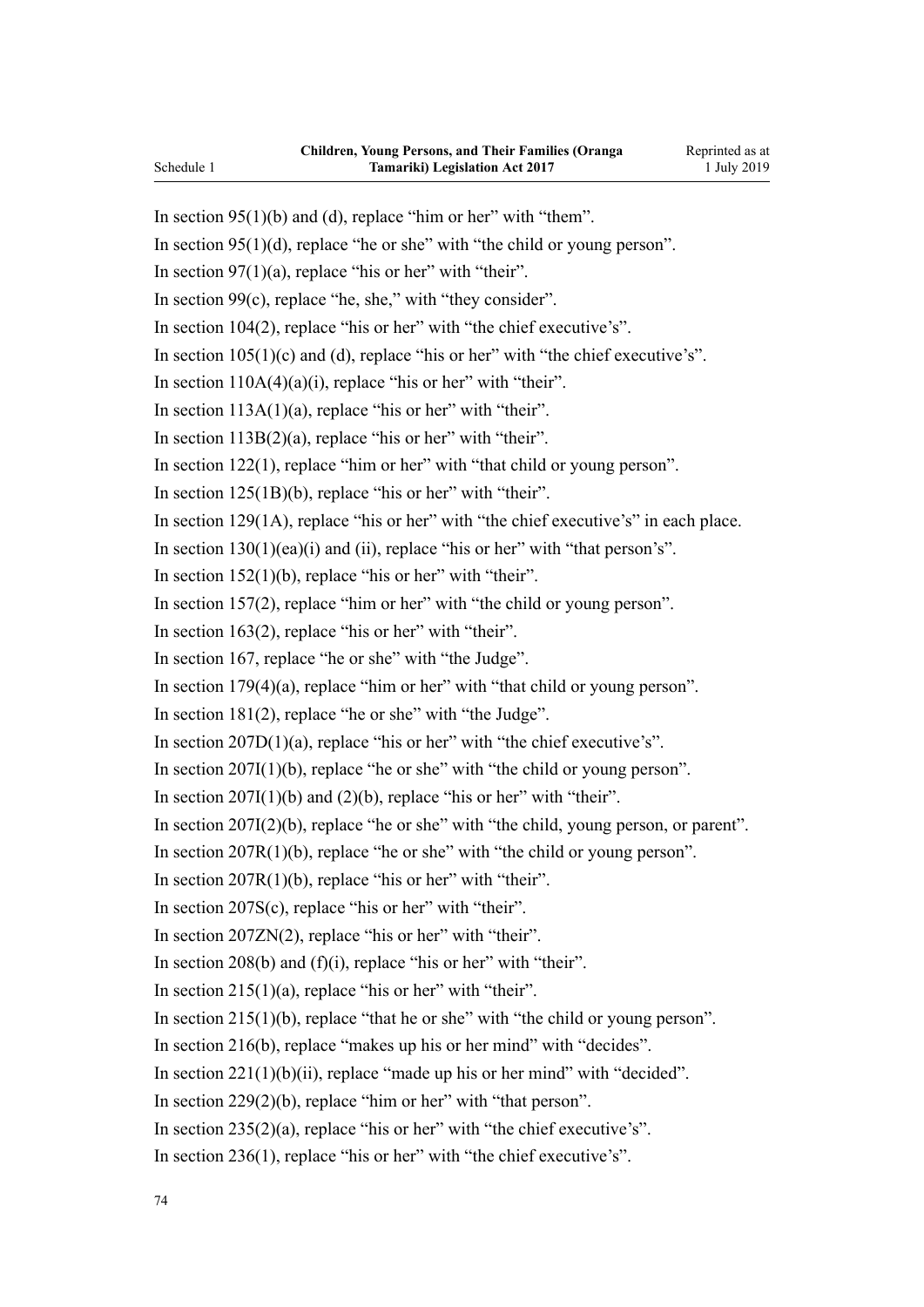In section  $242(1)(b)$ , replace "his or her" with "the chief executive's". In [section 245\(1\),](http://legislation.govt.nz/pdflink.aspx?id=DLM152969) replace "he or she" with "the young person". In [section 254\(1\),](http://legislation.govt.nz/pdflink.aspx?id=DLM152994) replace "he or she or it is" with "they are". In section  $275(1)(c)$ , replace "he or she" with "the young person". In [section 276\(2\),](http://legislation.govt.nz/pdflink.aspx?id=DLM153423) replace "he or she" with "the child or young person". In [section 276\(3\),](http://legislation.govt.nz/pdflink.aspx?id=DLM153423) replace "he or she wishes" with "they wish". In [section 276\(5\),](http://legislation.govt.nz/pdflink.aspx?id=DLM153423) replace "he or she" with "the child". In section  $280A(4)(b)$ , replace "his or her" with "the". In [section 283\(ja\)](http://legislation.govt.nz/pdflink.aspx?id=DLM153436), replace "he or she" with "the young person". In section  $283(o)(i)(B)$ , replace "him or her" with "the young person". In section  $284(1)(d)(ii)$ , replace "himself or herself" with "themselves". In [section 290](http://legislation.govt.nz/pdflink.aspx?id=DLM153451), replace "his or her" with "the Judge's". In [section 290A\(3\)](http://legislation.govt.nz/pdflink.aspx?id=DLM3275435), replace "he or she" with "the young person". In section  $296C(2)(b)$ , replace "he or she" with "the young person". In [section 296C\(3\)\(b\),](http://legislation.govt.nz/pdflink.aspx?id=DLM3275480) replace "he or she" with "the young person". In [section 296D\(3\)](http://legislation.govt.nz/pdflink.aspx?id=DLM3275482), replace "he or she" with "the constable". In [section 296J\(6\)](http://legislation.govt.nz/pdflink.aspx?id=DLM3275491), replace "his or her" with "the young person's". In [section 296J\(7\)](http://legislation.govt.nz/pdflink.aspx?id=DLM3275491), replace "his or her" with "the Judge's". In [section 296L\(1\),](http://legislation.govt.nz/pdflink.aspx?id=DLM3275497) replace "his or her" with "the chief executive's". In [section 297B\(4\)](http://legislation.govt.nz/pdflink.aspx?id=DLM3276660), replace "he or she lives" with "they live". In [section 302\(a\)](http://legislation.govt.nz/pdflink.aspx?id=DLM153483), replace "he or she" with "the young person". In [section 305\(1\)\(b\) and \(e\)](http://legislation.govt.nz/pdflink.aspx?id=DLM153493), replace "he or she" with "the young person". In section  $305(1)(c)$  and (f), replace "him or her" with "them". In [section 307\(3\),](http://legislation.govt.nz/pdflink.aspx?id=DLM153497) replace "he or she lives" with "they live". In section  $308C(3)(a)$ , replace "his or her" with "the young person's". In [section 312\(2\),](http://legislation.govt.nz/pdflink.aspx?id=DLM154007) replace "his or her" with "the chief executive's". In [section 318\(1\),](http://legislation.govt.nz/pdflink.aspx?id=DLM154020) replace "his or her" with "the chief executive's". In [section 321\(5\),](http://legislation.govt.nz/pdflink.aspx?id=DLM154029) replace "his or her" with "their". In [section 324\(1\),](http://legislation.govt.nz/pdflink.aspx?id=DLM154036) replace "he or she" with "they". In [section 326\(2\),](http://legislation.govt.nz/pdflink.aspx?id=DLM154039) replace "his or her" with "their". In [section 329\(1\)\(ja\),](http://legislation.govt.nz/pdflink.aspx?id=DLM154045) replace "his or her" with "the victim's". In [section 363\(4\),](http://legislation.govt.nz/pdflink.aspx?id=DLM154316) replace "his or her" with "their".

In [section 384A](http://legislation.govt.nz/pdflink.aspx?id=DLM154371), definition of **pat down search**, paragraphs (a) and (b), replace "his or her hand" with "the person's hand".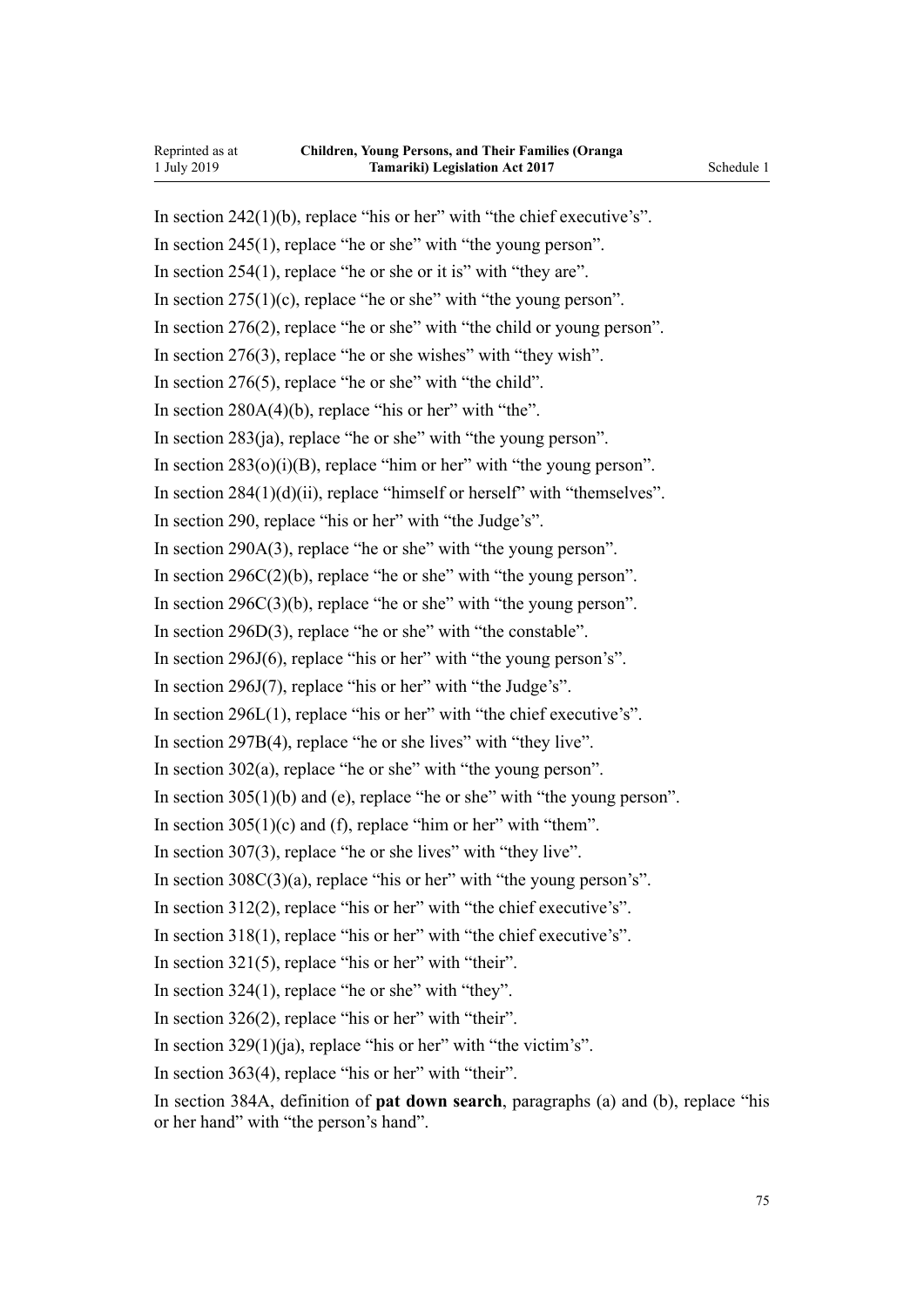In [section 384A,](http://legislation.govt.nz/pdflink.aspx?id=DLM154371) definition of **pat down search**, paragraph (c), replace "his or her" with "the child's or young person's" in each place.

In section 384A, definition of **strip search**, paragraph (b), replace "his or her" with "the child's or young person's".

In section  $384C(1)$ , replace "his or her" with "their".

In [section 384D\(1\)](http://legislation.govt.nz/pdflink.aspx?id=DLM154397), replace "him or her" with "the staff member".

In [section 384E\(1\),](http://legislation.govt.nz/pdflink.aspx?id=DLM154399) replace "his or her" with "their".

In [section 384J,](http://legislation.govt.nz/pdflink.aspx?id=DLM154509) replace "his or her" with "their".

In [section 385\(2\),](http://legislation.govt.nz/pdflink.aspx?id=DLM154514) replace "his or her" with "the chief executive's".

In section  $386A(4)(a)$  and (b), replace "his or her" with "the chief executive's".

In section  $386A(5)(f)$ , replace "his or her" with "their".

In [section 389B\(1\)](http://legislation.govt.nz/pdflink.aspx?id=DLM6892489), replace "he or she" with "that caregiver".

In [section 392\(2\),](http://legislation.govt.nz/pdflink.aspx?id=DLM154534) replace "his or her" with "their" in each place.

In section  $395(a)$ , (b), and (c), replace "his or her" with "their" in each place.

In [section 395A\(1\)\(b\)](http://legislation.govt.nz/pdflink.aspx?id=DLM6361836), replace "his or her" with "their".

In section  $401(2)$ , replace "his or her" with "their".

In [section 409\(2\),](http://legislation.govt.nz/pdflink.aspx?id=DLM154586) replace "his or her" with "their".

In section  $423(2)$  and  $(3)(b)$  and  $(d)$ , replace "his or her" with "their" in each place.

In section  $423(3)(c)$ , replace "he or she" with "the co-ordinator" in each place.

In section  $425(2)$  and  $(3)(b)$  and  $(d)$ , replace "his or her" with "their" in each place.

In section  $425(3)(c)$ , replace "he or she" with "the co-ordinator" in each place.

In [section 427\(1\),](http://legislation.govt.nz/pdflink.aspx?id=DLM155033) replace "his or her" with "that social worker's".

In [section 434\(3\),](http://legislation.govt.nz/pdflink.aspx?id=DLM155046) replace "he or she" with "the person".

In [section 434\(6\),](http://legislation.govt.nz/pdflink.aspx?id=DLM155046) replace "his or her" with "the Judge's".

In [section 435A\(2\)](http://legislation.govt.nz/pdflink.aspx?id=DLM155049), replace "he or she" with "the Judge".

In [section 435A\(5\)](http://legislation.govt.nz/pdflink.aspx?id=DLM155049), replace "In exercising his or her powers" with "When exercising powers".

In [section 445A\(a\)](http://legislation.govt.nz/pdflink.aspx?id=DLM155064), replace "him or her" with "them".

In section  $445A(c)$ , replace:

(a) "himself or herself" with "themselves"; and

(b) "his or her" with "their".

In [section 445A\(d\)](http://legislation.govt.nz/pdflink.aspx?id=DLM155064), replace "he or she" with "the person" in each place.

In [section 445A\(e\)](http://legislation.govt.nz/pdflink.aspx?id=DLM155064), replace "he or she" with "the person" in each place.

In [section 445A\(f\)](http://legislation.govt.nz/pdflink.aspx?id=DLM155064), replace "he or she is" with "they are" in each place.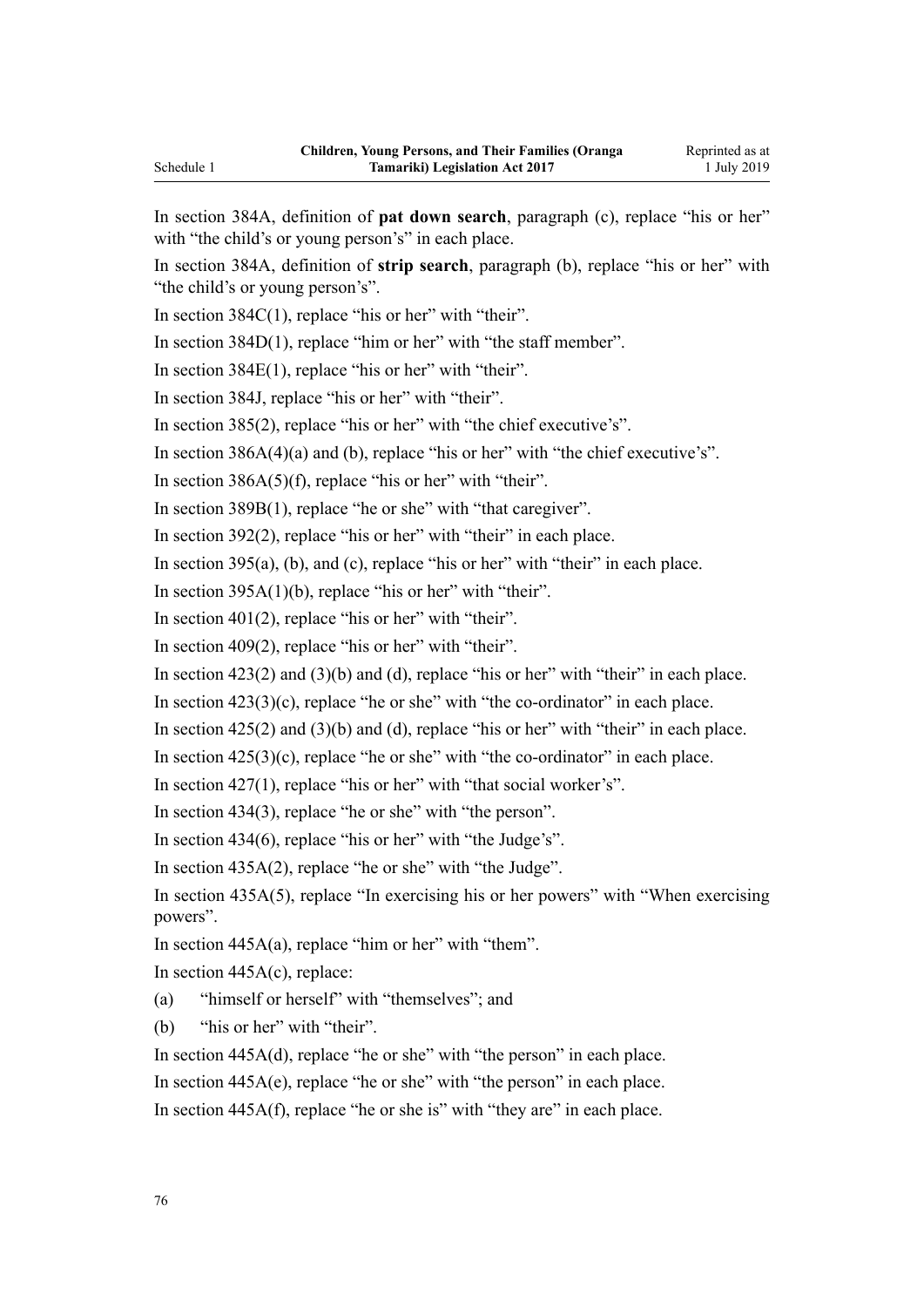Reprinted as at 1 July 2019

## **Schedule 2 New Schedule 1A inserted**

[s 140](#page-69-0)

## **Schedule 1A**

## **Specified offences for young persons aged 17 years**

ss 272, 273, 275

| <b>Offence description</b>                                                                                   | <b>Legislative provision</b>                          |  |
|--------------------------------------------------------------------------------------------------------------|-------------------------------------------------------|--|
| Hijacking an aircraft                                                                                        | Aviation Crimes Act 1972, section 3                   |  |
| Crimes in connection with hijacking (if the crime is<br>one listed in this schedule)                         | Aviation Crimes Act 1972, section 4                   |  |
| Crimes relating to aircraft                                                                                  | Aviation Crimes Act 1972, section 5                   |  |
| Crimes relating to international airports                                                                    | Aviation Crimes Act 1972, section 5A                  |  |
| Offences relating to chemical weapons                                                                        | Chemical Weapons (Prohibition) Act 1996,<br>section 6 |  |
| Using riot control agents as a method of warfare                                                             | Chemical Weapons (Prohibition) Act 1996,<br>section 8 |  |
| Treason                                                                                                      | Crimes Act 1961, section 74                           |  |
| Espionage                                                                                                    | Crimes Act 1961, section 78                           |  |
| Piracy                                                                                                       | Crimes Act 1961, section 92                           |  |
| Dealing in slaves                                                                                            | Crimes Act 1961, section 98                           |  |
| Dealing in people under 18 for sexual exploitation,<br>removal of body parts, or engagement in forced labour | Crimes Act 1961, section 98AA                         |  |
| Smuggling migrants                                                                                           | Crimes Act 1961, section 98C                          |  |
| Trafficking in persons                                                                                       | Crimes Act 1961, section 98D                          |  |
| Judicial corruption                                                                                          | Crimes Act 1961, section 100(1)                       |  |
| Corruption and bribery of Minister of the Crown                                                              | Crimes Act 1961, section 102(1)                       |  |
| Perjury in order to procure conviction                                                                       | Crimes Act 1961, section 109(2)                       |  |
| Sexual violation                                                                                             | Crimes Act 1961, section 128B                         |  |
| Sexual connection with consent induced by threat                                                             | Crimes Act 1961, section 129A(1)                      |  |
| Sexual connection with child under 12                                                                        | Crimes Act 1961, section 132(1)                       |  |
| Compelling indecent act with animal                                                                          | Crimes Act 1961, section 142A                         |  |
| Sexual connection with a child under 12 outside New<br>Zealand                                               | Crimes Act 1961, section $144A(1)(a)$                 |  |
| Attempted murder                                                                                             | Crimes Act 1961, section 173                          |  |
| Aiding and abetting suicide                                                                                  | Crimes Act 1961, section 179(1)                       |  |
| Wounding with intent to cause grievous bodily harm                                                           | Crimes Act 1961, section 188(1)                       |  |
| Aggravated wounding                                                                                          | Crimes Act 1961, section 191(1)                       |  |
| Discharging firearm or doing dangerous act with intent<br>to cause grievous bodily harm                      | Crimes Act 1961, section 198(1)                       |  |
| Using firearm against law enforcement officer, etc                                                           | Crimes Act 1961, section 198A(1)                      |  |
| Acid throwing                                                                                                | Crimes Act 1961, section 199                          |  |
| Poisoning with intent to cause grievous bodily harm                                                          | Crimes Act 1961, section 200(1)                       |  |
| Infecting with disease                                                                                       | Crimes Act 1961, section 201                          |  |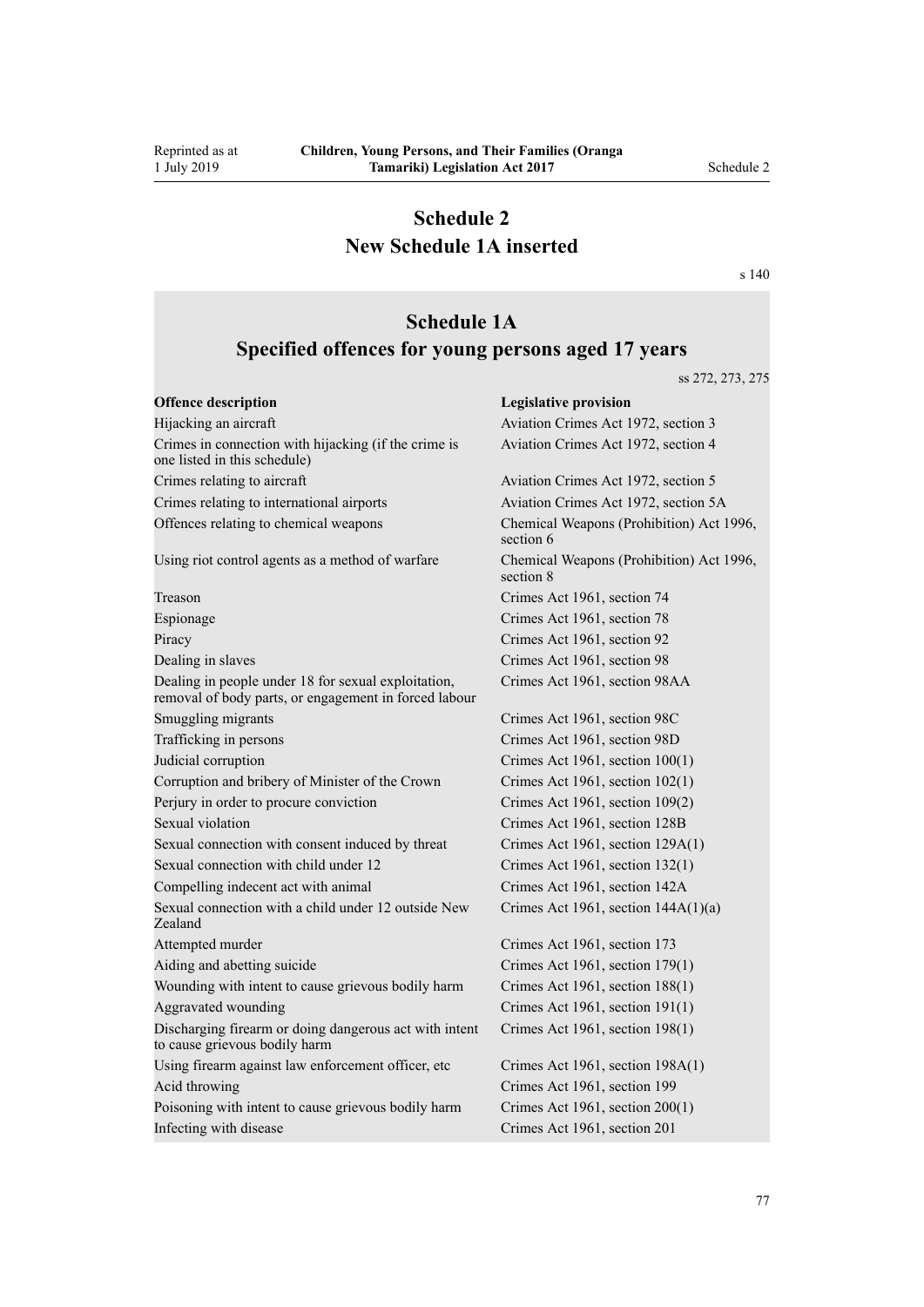| <b>Offence description</b>                                                                                                                                                                                                                  | <b>Legislative provision</b>                                                                                                |  |
|---------------------------------------------------------------------------------------------------------------------------------------------------------------------------------------------------------------------------------------------|-----------------------------------------------------------------------------------------------------------------------------|--|
| Abduction for purposes of marriage or sexual<br>connection                                                                                                                                                                                  | Crimes Act 1961, section 208                                                                                                |  |
| Kidnapping                                                                                                                                                                                                                                  | Crimes Act 1961, section 209                                                                                                |  |
| Aggravated burglary                                                                                                                                                                                                                         | Crimes Act 1961, section 232(1)                                                                                             |  |
| Aggravated robbery                                                                                                                                                                                                                          | Crimes Act 1961, section 235                                                                                                |  |
| Assault with intent to rob                                                                                                                                                                                                                  | Crimes Act 1961, section 236(1)                                                                                             |  |
| <b>Blackmail</b>                                                                                                                                                                                                                            | Crimes Act 1961, section 237                                                                                                |  |
| Compelling execution, etc, of documents                                                                                                                                                                                                     | Crimes Act 1961, section 239(1)                                                                                             |  |
| Arson                                                                                                                                                                                                                                       | Crimes Act 1961, section 267(1)                                                                                             |  |
| Crimes against persons protected by a convention (if<br>the crime is one listed in this schedule and Schedule 1<br>of the Crimes (Internationally Protected Persons,<br>United Nations and Associated Personnel, and<br>Hostages) Act 1980) | Crimes (Internationally Protected Persons,<br>United Nations and Associated Personnel,<br>and Hostages) Act 1980, section 3 |  |
| Hostage-taking                                                                                                                                                                                                                              | Crimes (Internationally Protected Persons,<br>United Nations and Associated Personnel,<br>and Hostages) Act 1980, section 8 |  |
| Act of torture                                                                                                                                                                                                                              | Crimes of Torture Act 1989, section 3(1)                                                                                    |  |
| Grave breach of Geneva Conventions or First Protocol<br>or Third Protocol                                                                                                                                                                   | Geneva Conventions Act 1958, section 3                                                                                      |  |
| Genocide                                                                                                                                                                                                                                    | International Crimes and International<br>Criminal Court Act 2000, section 9                                                |  |
| Crimes against humanity                                                                                                                                                                                                                     | International Crimes and International<br>Criminal Court Act 2000, section 10                                               |  |
| War crimes                                                                                                                                                                                                                                  | International Crimes and International<br>Criminal Court Act 2000, section 11                                               |  |
| Crimes relating to ships                                                                                                                                                                                                                    | Maritime Crimes Act 1999, section 4                                                                                         |  |
| Crimes relating to fixed platforms                                                                                                                                                                                                          | Maritime Crimes Act 1999, section 5                                                                                         |  |
| Recruiting person to be mercenary                                                                                                                                                                                                           | Mercenary Activities (Prohibition) Act 2004.<br>section 7                                                                   |  |
| Using mercenary                                                                                                                                                                                                                             | Mercenary Activities (Prohibition) Act 2004,<br>section 8                                                                   |  |
| Financing mercenary                                                                                                                                                                                                                         | Mercenary Activities (Prohibition) Act 2004,<br>section 9                                                                   |  |
| Training prospective mercenary                                                                                                                                                                                                              | Mercenary Activities (Prohibition) Act 2004,<br>section 10                                                                  |  |
| Training mercenary                                                                                                                                                                                                                          | Mercenary Activities (Prohibition) Act 2004,<br>section 11                                                                  |  |
| Mercenary taking part in hostilities or concerted act of<br>violence                                                                                                                                                                        | Mercenary Activities (Prohibition) Act 2004,<br>section 12                                                                  |  |
| Importing into or exporting from New Zealand any<br>Class A or Class B controlled drug                                                                                                                                                      | Misuse of Drugs Act 1975, section $6(1)(a)$                                                                                 |  |
| Producing or manufacturing any Class A or Class B<br>controlled drug                                                                                                                                                                        | Misuse of Drugs Act 1975, section $6(1)(b)$                                                                                 |  |
| Supplying or administering, or offering to supply or<br>administer, any Class A or Class B controlled drug to<br>any other person, or otherwise dealing in any such<br>controlled drug                                                      | Misuse of Drugs Act 1975, section $6(1)(c)$                                                                                 |  |
| Possession of any Class A or Class B controlled drug<br>for the purpose of supplying or administering, or                                                                                                                                   | Misuse of Drugs Act 1975, section $6(1)(f)$                                                                                 |  |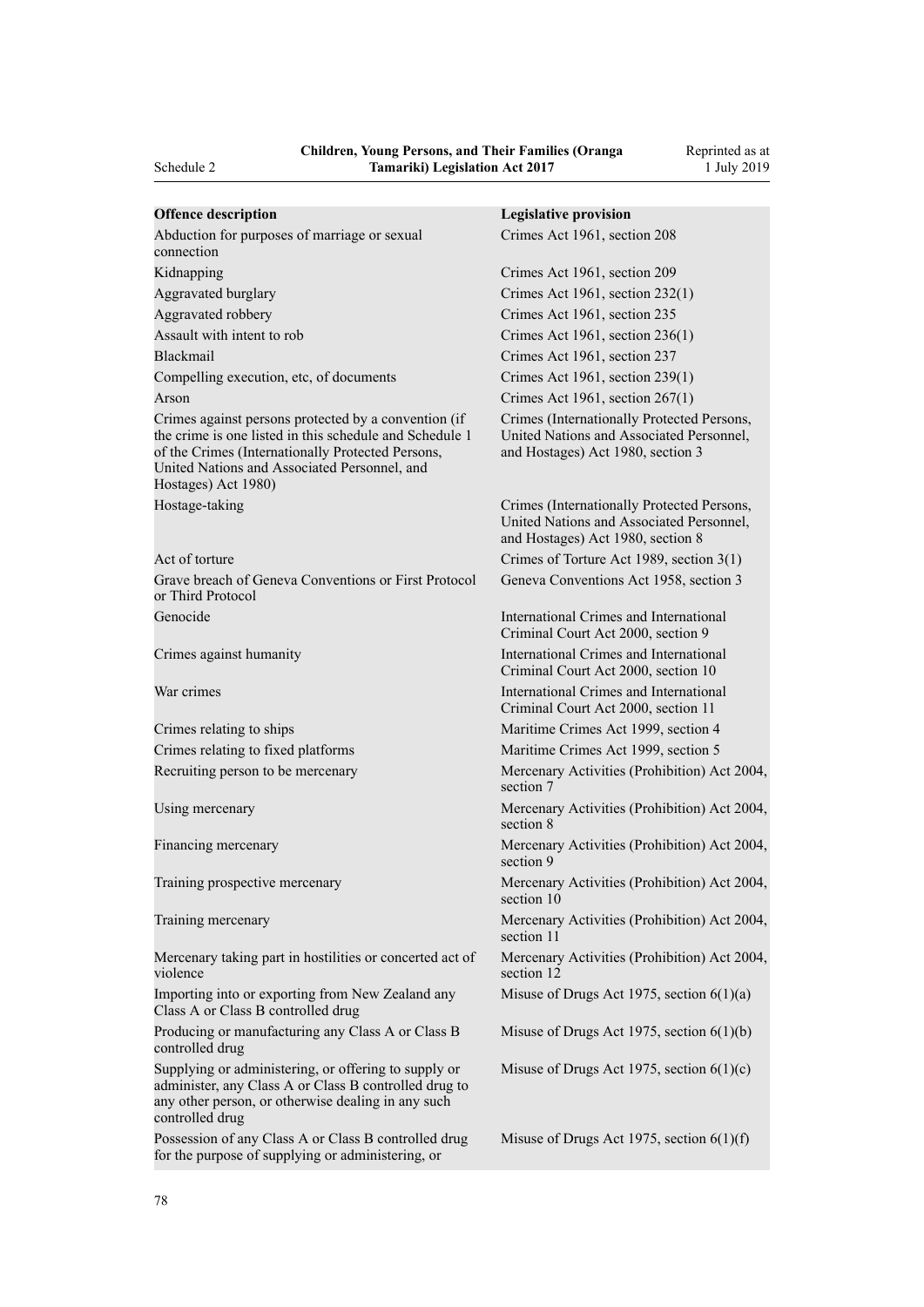| 1 July 2019                                                                                                                                                       | <b>Tamariki</b> ) Legislation Act 2017 |                                              | Schedule 2 |
|-------------------------------------------------------------------------------------------------------------------------------------------------------------------|----------------------------------------|----------------------------------------------|------------|
|                                                                                                                                                                   |                                        |                                              |            |
| <b>Offence description</b>                                                                                                                                        |                                        | <b>Legislative provision</b>                 |            |
| offering to supply or administer, to any other person,<br>or otherwise dealing in any such controlled drug                                                        |                                        |                                              |            |
| Conspiring to commit an offence specified in sections<br>$6(1)(a)$ , (b), (c), or (f) of the Misuse of Drugs Act 1975<br>in relation to a Class A controlled drug |                                        | Misuse of Drugs Act 1975, section $6(2A)(a)$ |            |
| Inducing or compelling persons to provide commercial<br>sexual services or earnings from prostitution                                                             |                                        | Prostitution Reform Act 2003, section 16     |            |
| Engaging in a terrorist act                                                                                                                                       |                                        | Terrorism Suppression Act 2002, section 6A   |            |
| Terrorist bombing                                                                                                                                                 |                                        | Terrorism Suppression Act 2002, section 7    |            |
| Financing of terrorism                                                                                                                                            |                                        | Terrorism Suppression Act 2002, section 8    |            |
| Recruiting members of terrorist group                                                                                                                             |                                        | Terrorism Suppression Act 2002, section 12   |            |
| Participating in terrorist group                                                                                                                                  |                                        | Terrorism Suppression Act 2002, section 13   |            |

Reprinted as at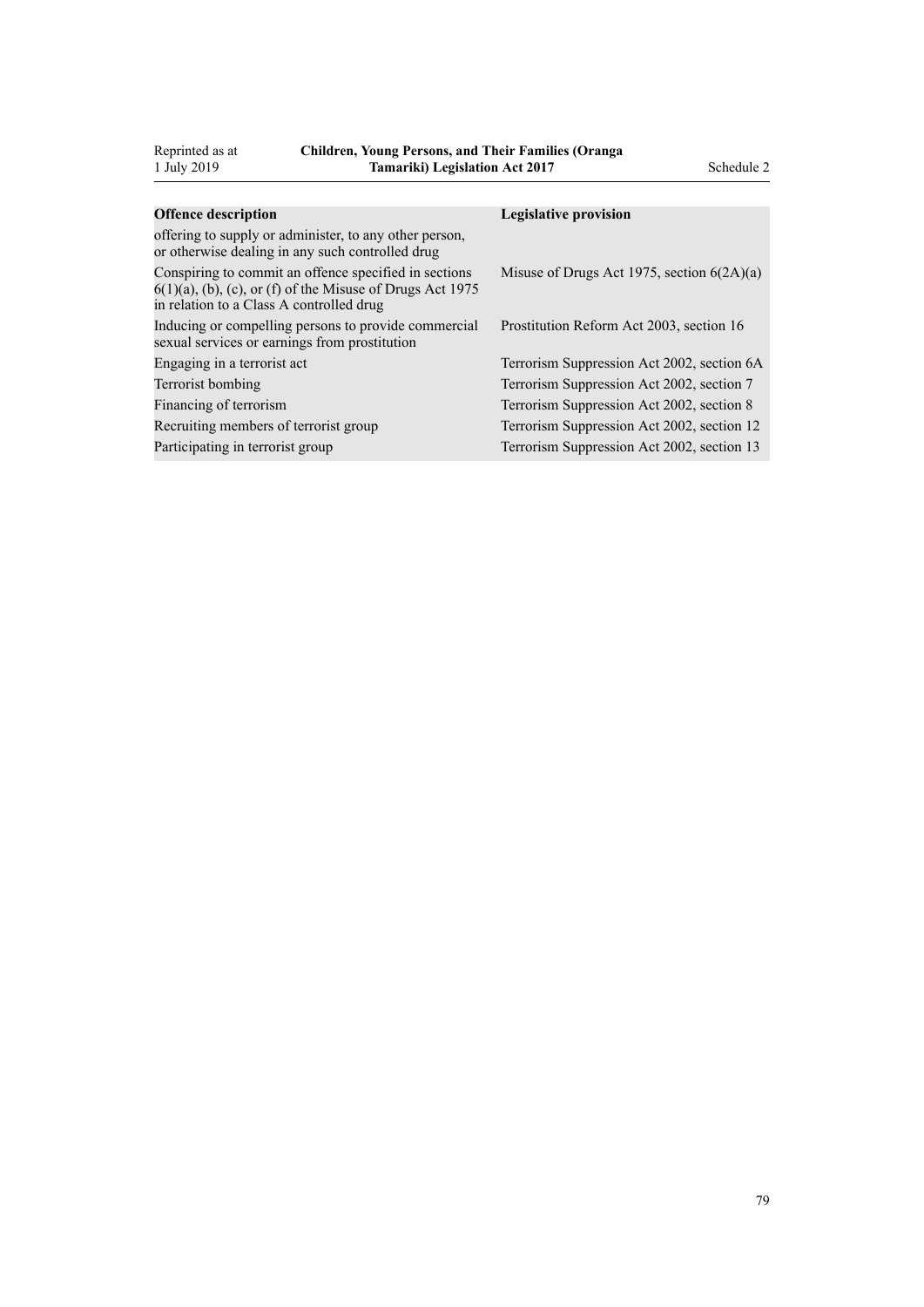## **Schedule 3**

## **Consequential amendments to other enactments**

[s 149](#page-71-0)

## **Part 1**

## **Amendments to Acts consequential on change of Title of principal Act**

In each place in the specified provisions of the Acts listed in the following table, replace "Children, Young Persons, and Their Families Act 1989" with "Oranga Tamariki Act 1989".

#### **Acts Provisions**

| Adoption Act 1955 (1955 No 93)                                                        | Sections 2, 6                                                                                 |
|---------------------------------------------------------------------------------------|-----------------------------------------------------------------------------------------------|
| Adoption (Intercountry) Act 1997 (1997 No 109)                                        | Section 2                                                                                     |
|                                                                                       |                                                                                               |
| Adult Adoption Information Act 1985 (1985 No 127)                                     | Section 2                                                                                     |
| Bail Act 2000 (2000 No 38)                                                            | Sections 15, 34A                                                                              |
| Births, Deaths, Marriages, and Relationships<br>Registration Act 1995 (1995 No 16)    | Section 21                                                                                    |
| Care of Children Act 2004 (2004 No 90)                                                | Sections 8, 22, 23, 29A, 32, 46E, 56, 58,<br>131, 148                                         |
| Child Support Act 1991 (1991 No 142)                                                  | Sections 8, 14, 25                                                                            |
| Children, Young Persons, and Their Families<br>Amendment Act (No 2) 2016 (2016 No 75) | Section 3                                                                                     |
| Children's Commissioner Act 2003 (2003 No 121)                                        | Sections 4, 11, 13, 19, 23, 31, 32                                                            |
| Contract and Commercial Law Act 2017 (2017 No 5)                                      | Schedule 5                                                                                    |
| Coroners Act 2006 (2006 No 38)                                                        | Section 9                                                                                     |
| Corrections Act 2004 (2004 No 50)                                                     | Sections 3, 34A, 81A                                                                          |
| Courts Security Act 1999 (1999 No 115)                                                | Section 25                                                                                    |
| Crimes Act 1961 (1961 No 43)                                                          | Section 131A                                                                                  |
| Crimes of Torture Act 1989 (1989 No 106)                                              | Section 16                                                                                    |
| Criminal Disclosure Act 2008 (2008 No 38)                                             | Sections 6, 12, 13                                                                            |
| Criminal Investigations (Bodily Samples) Act 1995<br>$(1995$ No 55)                   | Sections 4A, 8, 18, 21, 23, 24C, 24D, 24E,<br>24F, 26, 26A, 26B, 41B, 41C, 46, 57, 61A,<br>75 |
| Criminal Procedure Act 2011 (2011 No 81)                                              | Sections 7, 165, 173, 174, 175, 380                                                           |
| Criminal Records (Clean Slate) Act 2004 (2004<br>No 36)                               | Section 19                                                                                    |
| Department of Child, Youth and Family Services Act<br>1999 (1999 No 82)               | Sections 3, 9, 10, 11                                                                         |
| District Court Act 2016 (2016 No 49)                                                  | Sections 9, 19, 31, 45                                                                        |
| Domestic Violence Act 1995 (1995 No 86)                                               | Section 19                                                                                    |
| Education Act 1989 (1989 No 80)                                                       | Sections 18A, 22, 22A, 29, 92, 310                                                            |
| Electronic Transactions Act 2002 (2002 No 35)                                         | Schedule                                                                                      |
| Evidence Act 2006 (2006 No 69)                                                        | Sections 56, 110                                                                              |
| Families Commission Act 2003 (2003 No 128)                                            | Section 13                                                                                    |
| Family Court Act 1980 (1980 No 161)                                                   | Sections 11, 11B, 11C, 12, 12A, 16A, 16D                                                      |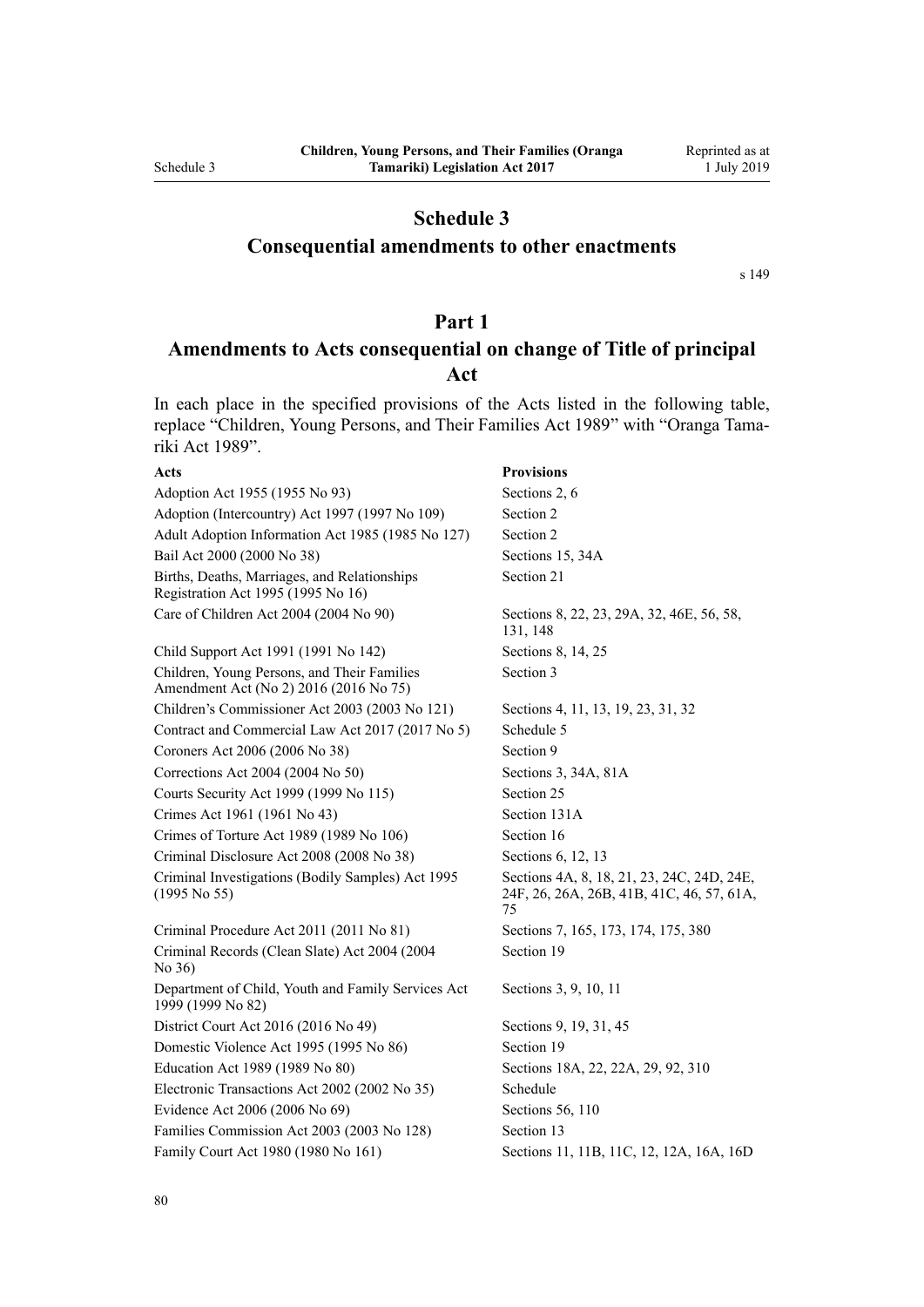| Acts                                                                                                             | <b>Provisions</b>                           |
|------------------------------------------------------------------------------------------------------------------|---------------------------------------------|
| Family Proceedings Act 1980 (1980 No 94)                                                                         | Section 2                                   |
| Health Act 1956 (1956 No 65)                                                                                     | Section 22C                                 |
| Health and Disability Services (Safety) Act 2001<br>$(2001$ No 93)                                               | Section 8                                   |
| Immigration Act 2009 (2009 No 51)                                                                                | Sections 331, 332, 375                      |
| Income Tax Act 2007 (2007 No 97)                                                                                 | Sections HC 36, MB 13, MC 10, MD 6, YA<br>1 |
| Intellectual Disability (Compulsory Care and<br>Rehabilitation) Act 2003 (2003 No 116)                           | Sections 5, 138                             |
| KiwiSaver Act 2006 (2006 No 40)                                                                                  | Section 4                                   |
| Land Transport Act 1998 (1998 No 110)                                                                            | Section 91A                                 |
| Lawyers and Conveyancers Act 2006 (2006 No 1)                                                                    | Section 47                                  |
| Legal Services Act 2011 (2011 No 4)                                                                              | Sections 4, 7, 8, Schedule 2                |
| Parole Act 2002 (2002 No 10)                                                                                     | Sections 43, 91                             |
| Policing Act 2008 (2008 No 72)                                                                                   | Sections 34, 34A                            |
| Prisoners' and Victims' Claims Act 2005 (2005)<br>No 74)                                                         | Sections 4, 18                              |
| Privacy Act 1993 (1993 No 28)                                                                                    | Schedule 2A                                 |
| Protection of Personal and Property Rights Act 1988<br>(1988 No 4)                                               | Section 2                                   |
| Rates Rebate Act 1973 (1973 No 5)                                                                                | Section 2                                   |
| Search and Surveillance Act 2012 (2012 No 24)                                                                    | Section 3, Schedule                         |
| Social Security Act 1964 (1964 No 136)                                                                           | Sections 3, 40D, 75B, 157, 159              |
| Social Security (Clothing Allowances for Orphans<br>and Unsupported Children) Amendment Act 2015<br>(2015 No 58) | Section 4, new section 29B                  |
| Substance Addiction (Compulsory Assessment and<br>Treatment) Act 2017 (2017 No 4)                                | Sections 4, 24, 33, 66, 78                  |
| Summary Proceedings Act 1957 (1957 No 87)                                                                        | Sections 79, 88AE                           |
| Te Rarawa Claims Settlement Act 2015 (2015 No 79)                                                                | Section 217                                 |
| Veterans' Support Act 2014 (2014 No 56)                                                                          | Section 158                                 |
| Victims' Rights Act 2002 (2002 No 39)                                                                            | Sections 4, 35                              |
| Vulnerable Children Act 2014 (2014 No 40)                                                                        | Sections 5, 15, 19, Schedule 1              |

## **Part 2**

## **Amendments to legislative instruments consequential on change of Title of principal Act**

In each place in the specified provisions of the legislative instruments listed in the following table, replace "Children, Young Persons, and Their Families Act 1989" with "Oranga Tamariki Act 1989".

#### **Legislative instruments Provisions**

[Care of Children \(Appointment of Additional](http://legislation.govt.nz/pdflink.aspx?id=DLM326020) [Guardian by Parents\) \(Forms\) Rules 2005](http://legislation.govt.nz/pdflink.aspx?id=DLM326020) (SR 2005/97)

[Schedule](http://legislation.govt.nz/pdflink.aspx?id=DLM326029)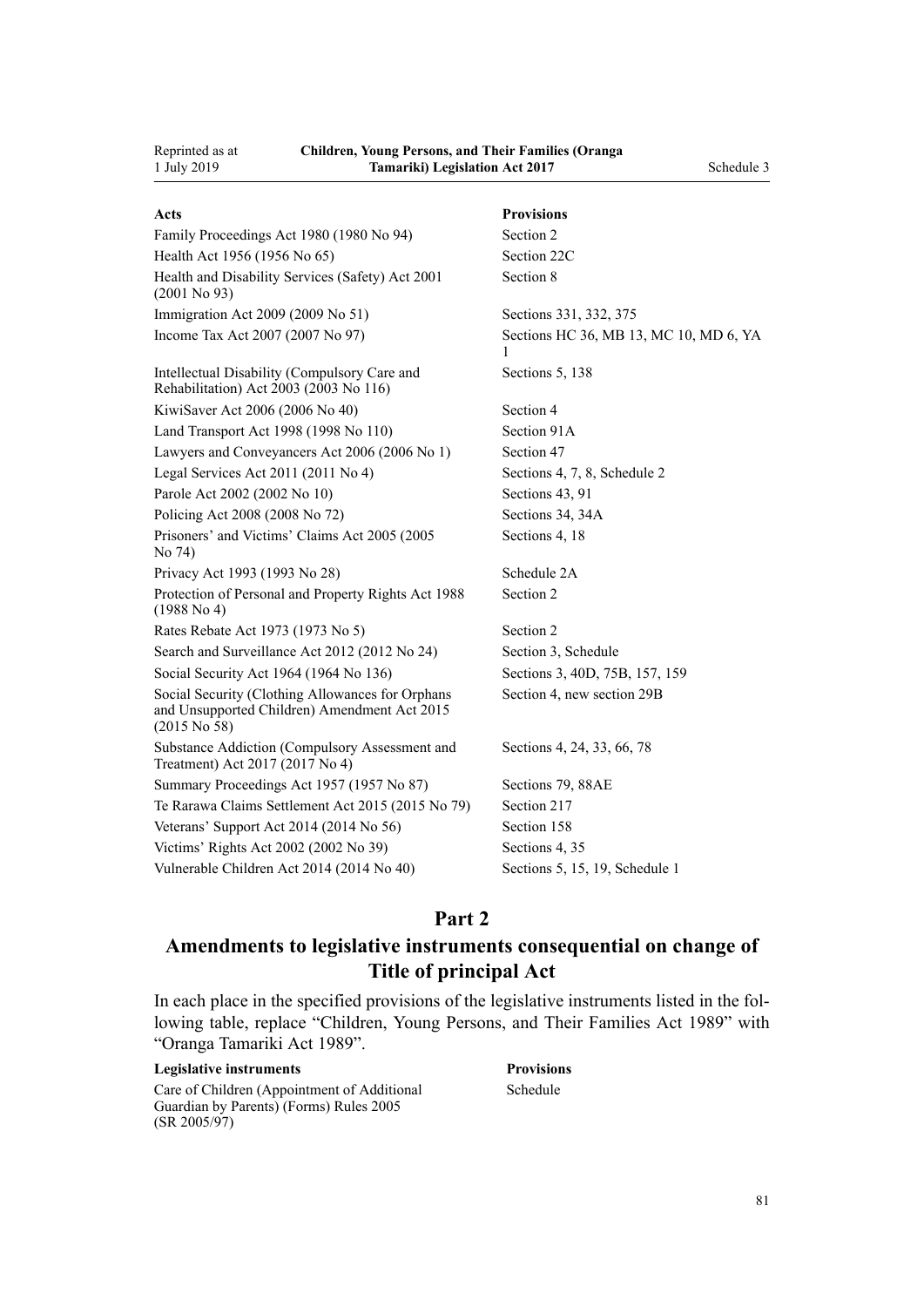| Schedule 3                                                                                                                   | <b>Tamariki) Legislation Act 2017</b> |                                                                                                                                                                   | 1 July 2019 |
|------------------------------------------------------------------------------------------------------------------------------|---------------------------------------|-------------------------------------------------------------------------------------------------------------------------------------------------------------------|-------------|
| <b>Legislative instruments</b>                                                                                               |                                       | <b>Provisions</b>                                                                                                                                                 |             |
| Children, Young Persons, and Their Families (Forms)<br>Regulations 1989 (SR 1989/296)                                        |                                       | Regulation 2, Schedule 1                                                                                                                                          |             |
| Children, Young Persons, and Their Families<br>(Minimum Rates of Payment for Board and<br>Lodgings) Order 2017 (LI 2017/35)  |                                       | Clause 3                                                                                                                                                          |             |
| Children, Young Persons, and Their Families<br>(Residential Care) Regulations 1996 (SR 1996/354)                             |                                       | Regulation 2                                                                                                                                                      |             |
| Children, Young Persons, and Their Families Rules<br>1989 (SR 1989/295)                                                      |                                       | Rules 2, 3, Schedule 1                                                                                                                                            |             |
| Corrections Regulations 2005 (SR 2005/53)                                                                                    |                                       | Regulation 175                                                                                                                                                    |             |
| Criminal Investigations (Bodily Samples)<br>Regulations 2004 (SR 2004/53)                                                    |                                       | Schedule                                                                                                                                                          |             |
| Criminal Procedure Rules 2012 (SR 2012/415)                                                                                  |                                       | Rule $3.1$                                                                                                                                                        |             |
| Crown Prosecution Regulations 2013 (SR 2013/178)                                                                             |                                       | Regulation 3                                                                                                                                                      |             |
| District Court Rules 2014 (LI 2014/179)                                                                                      |                                       | Rule $1.5$                                                                                                                                                        |             |
| Domestic Violence (General) Regulations 1996 (SR<br>1996/150)                                                                |                                       | Schedule                                                                                                                                                          |             |
| Domestic Violence Rules 1996 (SR 1996/148)                                                                                   |                                       | Schedule 1                                                                                                                                                        |             |
| Evidence Regulations 2007 (SR 2007/204)                                                                                      |                                       | Regulations 3, 22, 24                                                                                                                                             |             |
| Family Court Rules 2002 (SR 2002/261)                                                                                        |                                       | Rules 5, 6, 8, 22, 25, 26, 28, 37, 52, 80, 104,<br>106, 107, 130, 136, 209, 220, 239, cross-<br>heading above rule 274, 274, 416P, 427,<br>Schedules $1, 4, 5, 9$ |             |
| Family Courts Fees Regulations 2009 (SR 2009/88)                                                                             |                                       | Regulation 5A                                                                                                                                                     |             |
| Land Transport (Driver Licensing) Rule 1999<br>(SR 1999/100)                                                                 |                                       | Rule 2                                                                                                                                                            |             |
| Legal Services Regulations 2011 (SR 2011/144)                                                                                |                                       | <b>Regulation 9B</b>                                                                                                                                              |             |
| National Civil Defence Emergency Management Plan<br>Order 2015 (LI 2015/140)                                                 |                                       | Clause 70                                                                                                                                                         |             |
| Parental Leave and Employment Protection<br>Regulations 2016 (LI 2016/68)                                                    |                                       | Regulations 6, 10, Schedule 2                                                                                                                                     |             |
| Privacy (Information Sharing Agreement for<br>Improving Public Services for Vulnerable Children)<br>Order 2015 (LI 2015/162) |                                       | Clauses 3, 11, 13, Schedule                                                                                                                                       |             |
| Sentencing Regulations 2002<br>(SR 2002/178)                                                                                 |                                       | Schedule                                                                                                                                                          |             |
| Social Security (Contracts and Information Sharing<br>with Service Providers) Regulations 2012<br>(SR 2012/210)              |                                       | Regulation 3                                                                                                                                                      |             |
| Social Security (Effect on Benefit of Warrant to<br>Arrest-Excluded Beneficiaries) Regulations 2013<br>(SR 2013/249)         |                                       | Regulation 5                                                                                                                                                      |             |
| Social Security (Exemptions under Section 105)<br>Regulations 1998 (SR 1998/270)                                             |                                       | Regulation 2                                                                                                                                                      |             |
| Social Security (Youth Support-Authorised<br>Agencies) Order 2012 (SR 2012/209)                                              |                                       | Clause 3                                                                                                                                                          |             |

Reprinted as at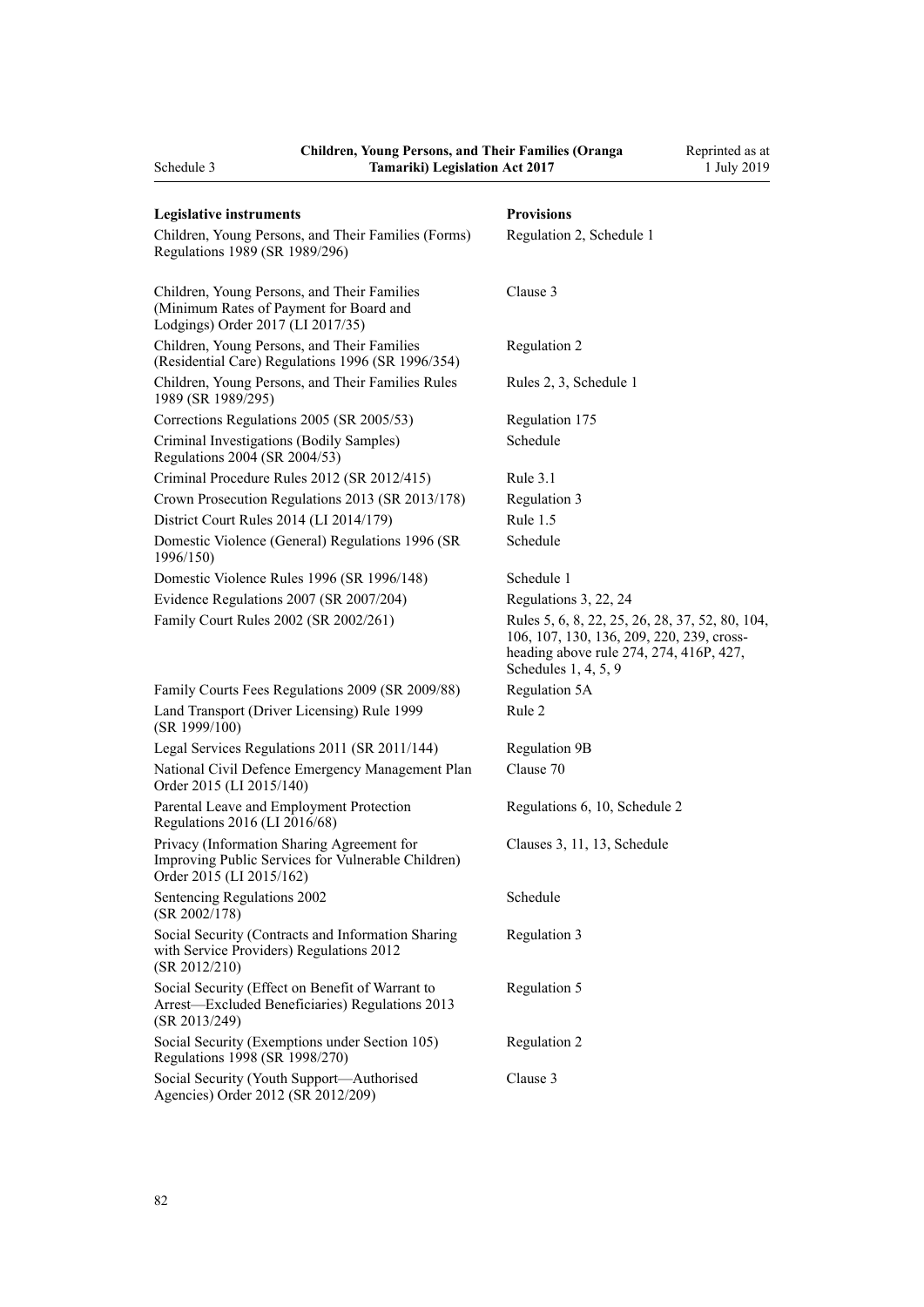# **Schedule 4**

## **Amendments to enactments**

[s 150](#page-71-0)

## **Accident Compensation Act 2001 (2001 No 49)**

In [section 283\(1\),](http://legislation.govt.nz/pdflink.aspx?id=DLM103406) replace "Department of Child, Youth and Family Services" with "department responsible for administering the Oranga Tamariki Act 1989".

### **Corrections Act 2004 (2004 No 50)**

In [section 182C\(b\)](http://legislation.govt.nz/pdflink.aspx?id=DLM296584), replace "Department of Child, Youth and Family Services" with "department responsible for administering the Oranga Tamariki Act 1989".

### **Education (2016 School Staffing) Order 2015 (LI 2015/190)**

In the heading to [clause 68,](http://legislation.govt.nz/pdflink.aspx?id=DLM6555510) replace "**Child, Youth and Family students**" with "**Ministry for Vulnerable Children, Oranga Tamariki students**".

In [clause 68,](http://legislation.govt.nz/pdflink.aspx?id=DLM6555510) replace "Child, Youth and Family students" with "Ministry for Vulnerable Children, Oranga Tamariki students".

In the [Schedule 6](http://legislation.govt.nz/pdflink.aspx?id=DLM6555544) heading, replace "**Child, Youth and Family students**" with "**Ministry for Vulnerable Children, Oranga Tamariki students**".

#### **Education (2017 School Staffing) Order 2016 (LI 2016/179)**

In the heading to [clause 68,](http://legislation.govt.nz/pdflink.aspx?id=DLM6914466) replace "**Child, Youth and Family students**" with "**Ministry for Vulnerable Children, Oranga Tamariki students**".

In [clause 68,](http://legislation.govt.nz/pdflink.aspx?id=DLM6914466) replace "Child, Youth and Family students" with "Ministry for Vulnerable Children, Oranga Tamariki students".

In the [Schedule 6](http://legislation.govt.nz/pdflink.aspx?id=DLM6915304) heading, replace "**Child, Youth and Family students**" with "**Ministry for Vulnerable Children, Oranga Tamariki students**".

## **Education (Hostels) Regulations 2005 (SR 2005/332)**

In [regulation 58\(4\),](http://legislation.govt.nz/pdflink.aspx?id=DLM362435) replace "Department of Child, Youth and Family Services" with "department responsible for administering the Oranga Tamariki Act 1989".

In [regulation 70\(2\),](http://legislation.govt.nz/pdflink.aspx?id=DLM362448) replace "Department of Child, Youth and Family Services" with "department responsible for administering the Oranga Tamariki Act 1989".

## **Education (Pastoral Care of International Students) Code of Practice 2016 (LI 2016/57)**

In clause  $22(c)(iv)$ , replace "Child, Youth, and Family" with "the department responsible for administering the Oranga Tamariki Act 1989".

In clause  $25(1)(c)$ , replace "Child, Youth and Family" with "the department responsible for administering the Oranga Tamariki Act 1989".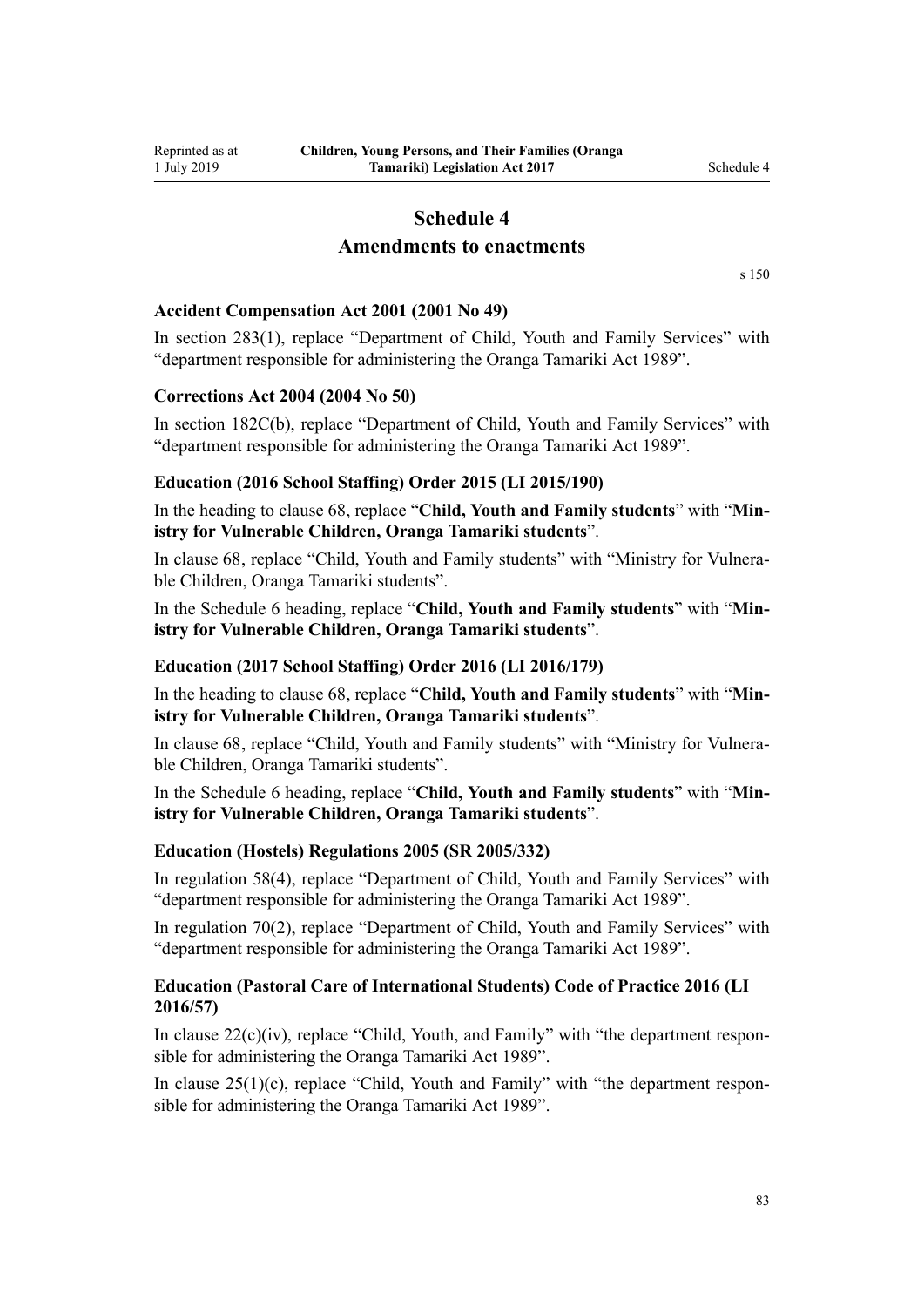## **Social Security (Contracts and Information Sharing with Service Providers) Regulations 2012 (SR 2012/210)**

In regulation  $8(b)(ii)$ , replace "Child, Youth and Family" with "the department" responsible for administering the Oranga Tamariki Act 1989".

In [regulation 11\(2\)\(b\)](http://legislation.govt.nz/pdflink.aspx?id=DLM4630940), replace "Child, Youth and Family" with "the department responsible for administering the Oranga Tamariki Act 1989".